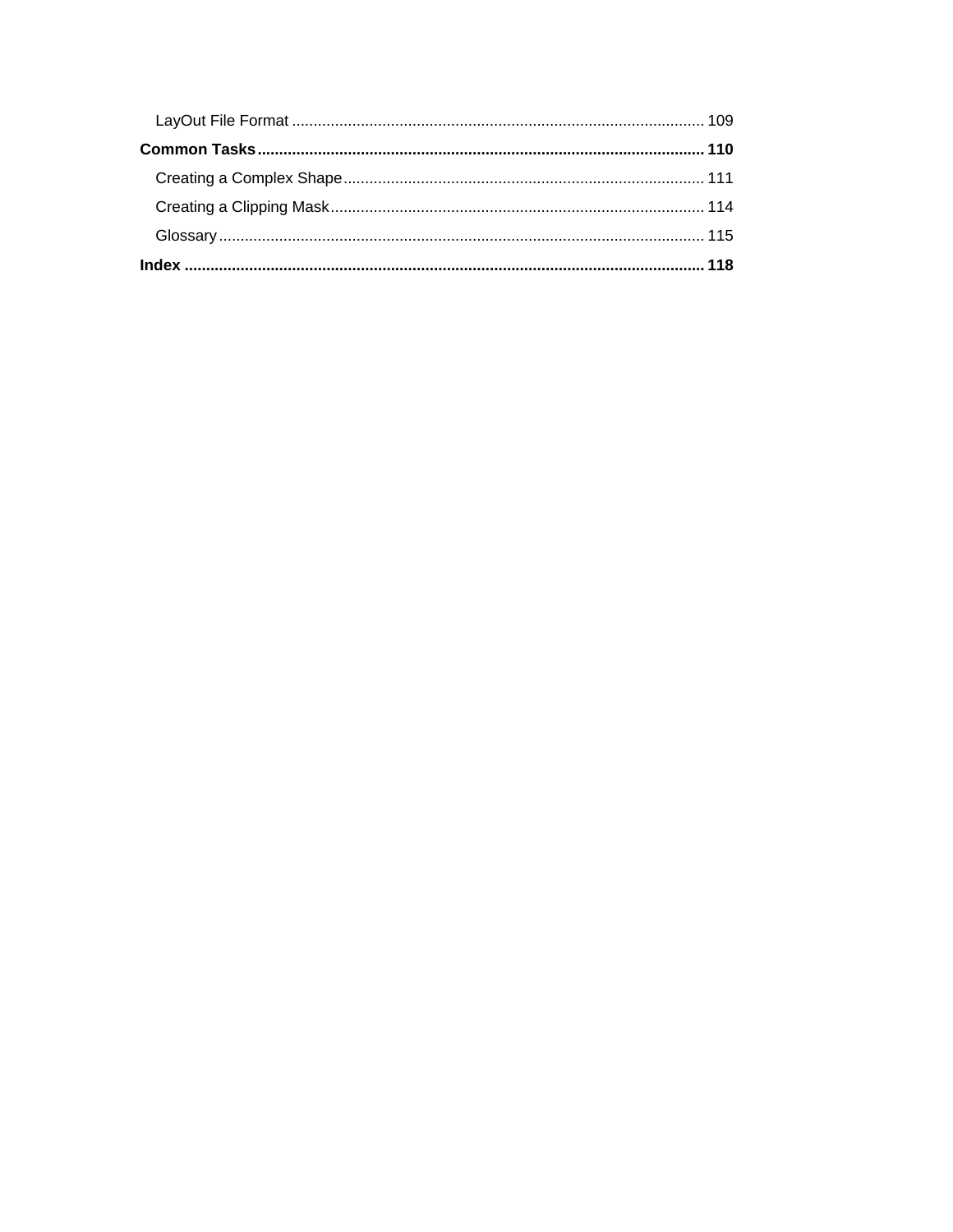# <span id="page-3-0"></span>**Welcome to LayOut**

LayOut for Microsoft Windows is a collection of tools that make it easy to create design presentations from your Google SketchUp Pro 6 models. LayOut combines functionality from page, layout, CAD, and presentation software.

## Using this Guide

Familiarity with computer basics is all you need to use LayOut. Continue with the Learning [LayOut](#page-5-0) section of this guide for assistance with learning LayOut.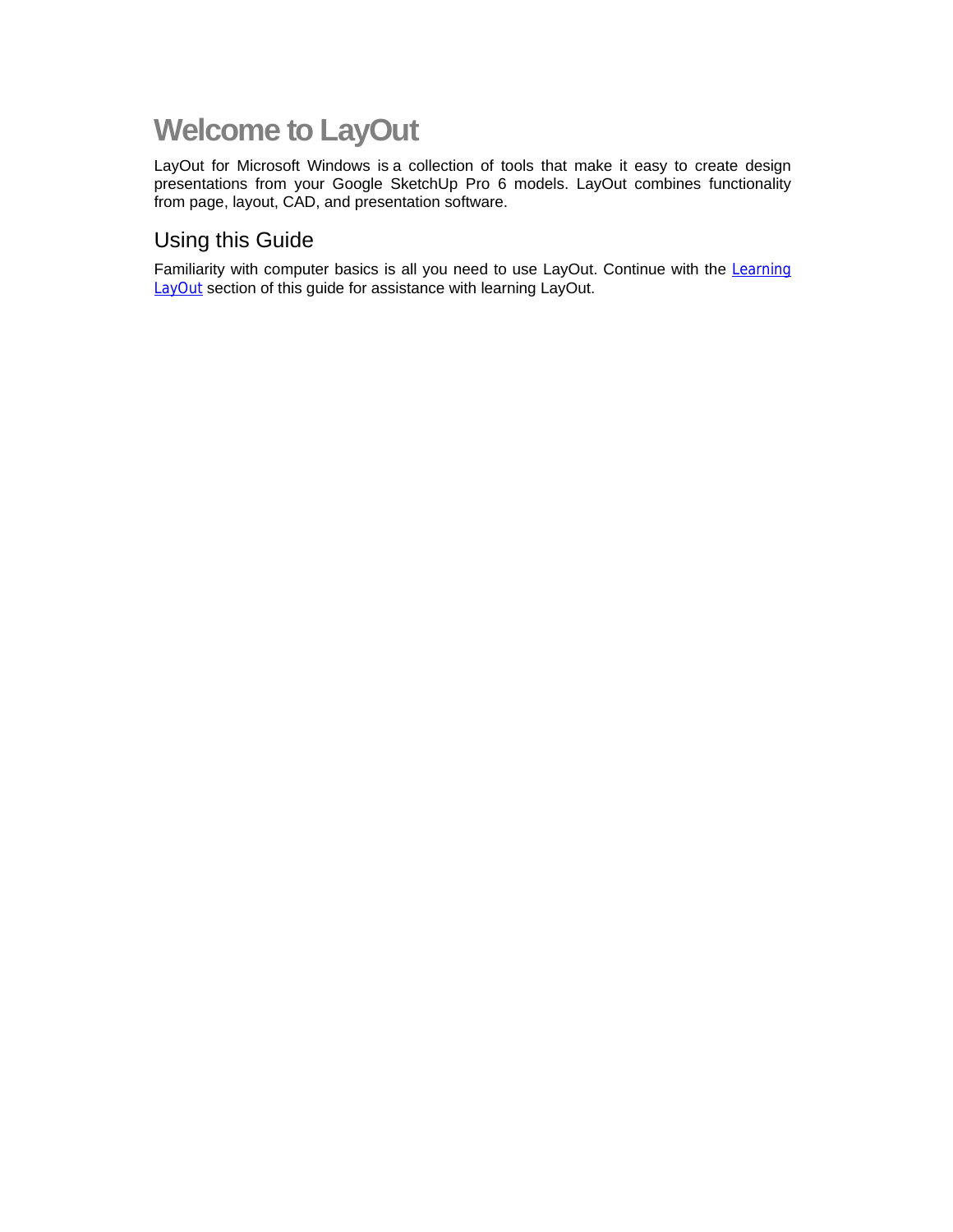# <span id="page-4-0"></span>**Technical Support**

LayOut users can request installation and configuration help using email through the SketchUp Help Center (your SketchUp serial number will be required).

Please include the following with your email:

- A copy of the LayOut file you are creating
- A list of your computer system's resources (CPU type, RAM, video card details, and the exact release of your operating system, such as Windows XP Professional with Service Pack 2)
- A detailed description of your question or issue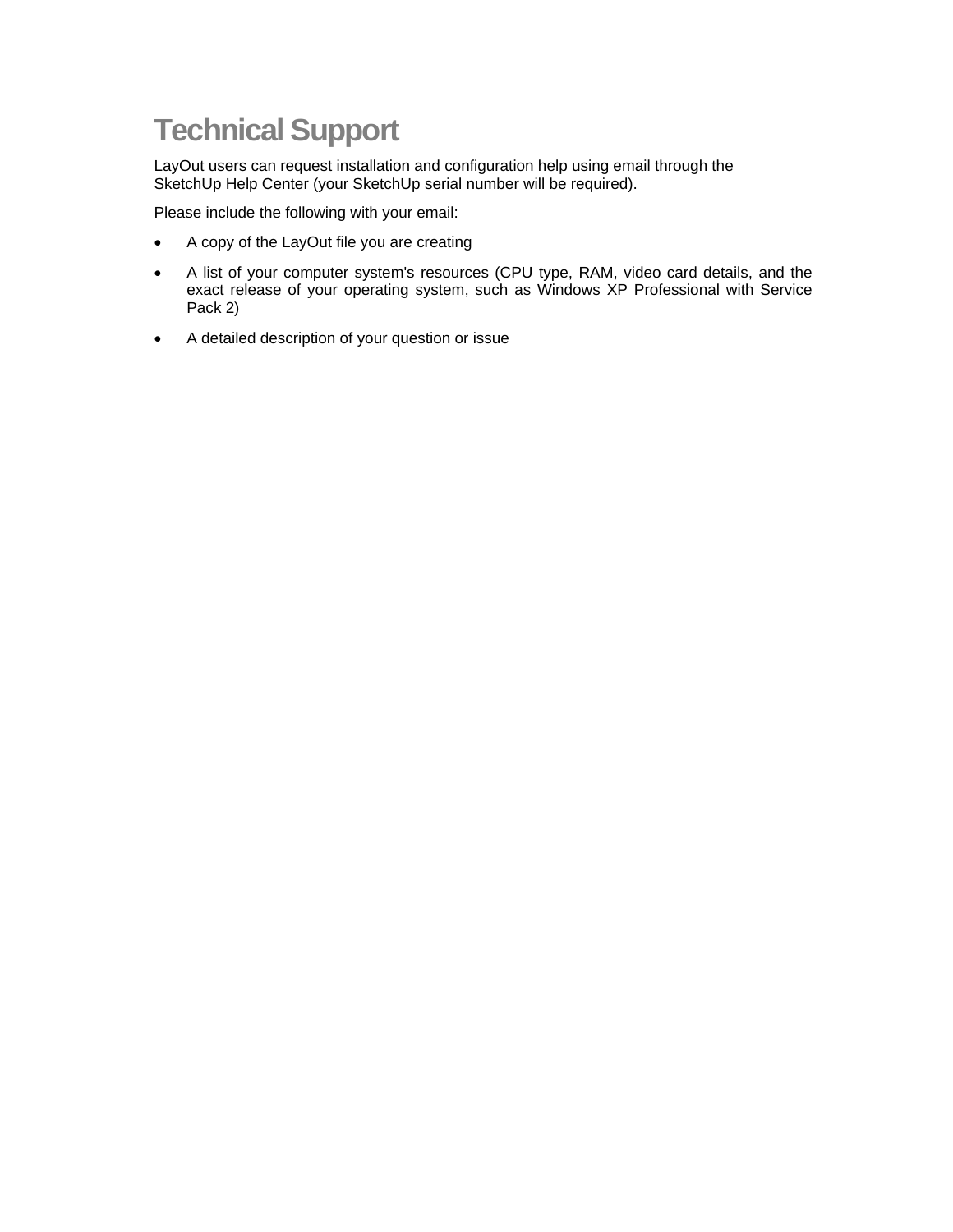# <span id="page-5-0"></span>**Learning LayOut**

As with any software tool, there is a minimum level of learning you must do to attain proficiency with LayOut. The following information can help you learn how to use LayOut.

## Video Tutorials

Google has created several video tutorials to facilitate learning of the LayOut tools and drawing procedures. View these tutorials through the View Tutorials menu item in the Help Menu (Help > View Tutorials). You must be connected to the Internet to access these tutorials.

## Online User's Guide

This online user's guide contains a [Concepts section](#page-7-0) for users who are new to LayOut. This section is meant to be read sequentially before using LayOut for the first time. You must be connected to the Internet to access this guide.

**Note -** A PDF version of the User's Guide is available at sketchup.google.com.

## Menus

Many LayOut tools and commands are accessible from the tool buttons and drop-down menus. Examine LayOut's menus to become familiar with the breadth of features.

## Instructor

Enable the Instructor (Window > Instructor) to display information related to the currently selected tool.

## Quick Reference Card

The LayOut Quick Reference Card, available in the LayOut Help Menu and on the sketchup.google.com, contains a list of all of toolbar tools and their modifier keys. Examine the LayOut Quick Reference card to become familiar with using LayOut's tools. View the quick reference card the Quick Reference menu item in the Help Menu (Help > Quick Reference).

## The Status Bar

Th[e Status Bar,](#page-14-0) located at the bottom of the LayOut [presentation](#page-0-0) area, displays tips for the active tool, including special functions accessible using keyboard shortcuts. Watch the status bar while you are working in LayOut to discover advanced capabilities of each of the LayOut tools.

## User Forum

The LayOut forums are a great way to contact others in the LayOut user community. These forums provide a unique environment for you to obtain help, suggest new features, offer advice, and share your presentations. Visit the LayOut user forums by clicking on the LayOut Community menu item in the Help Menu (Help > LayOut Community). You must be connected to the Internet to access the user forums.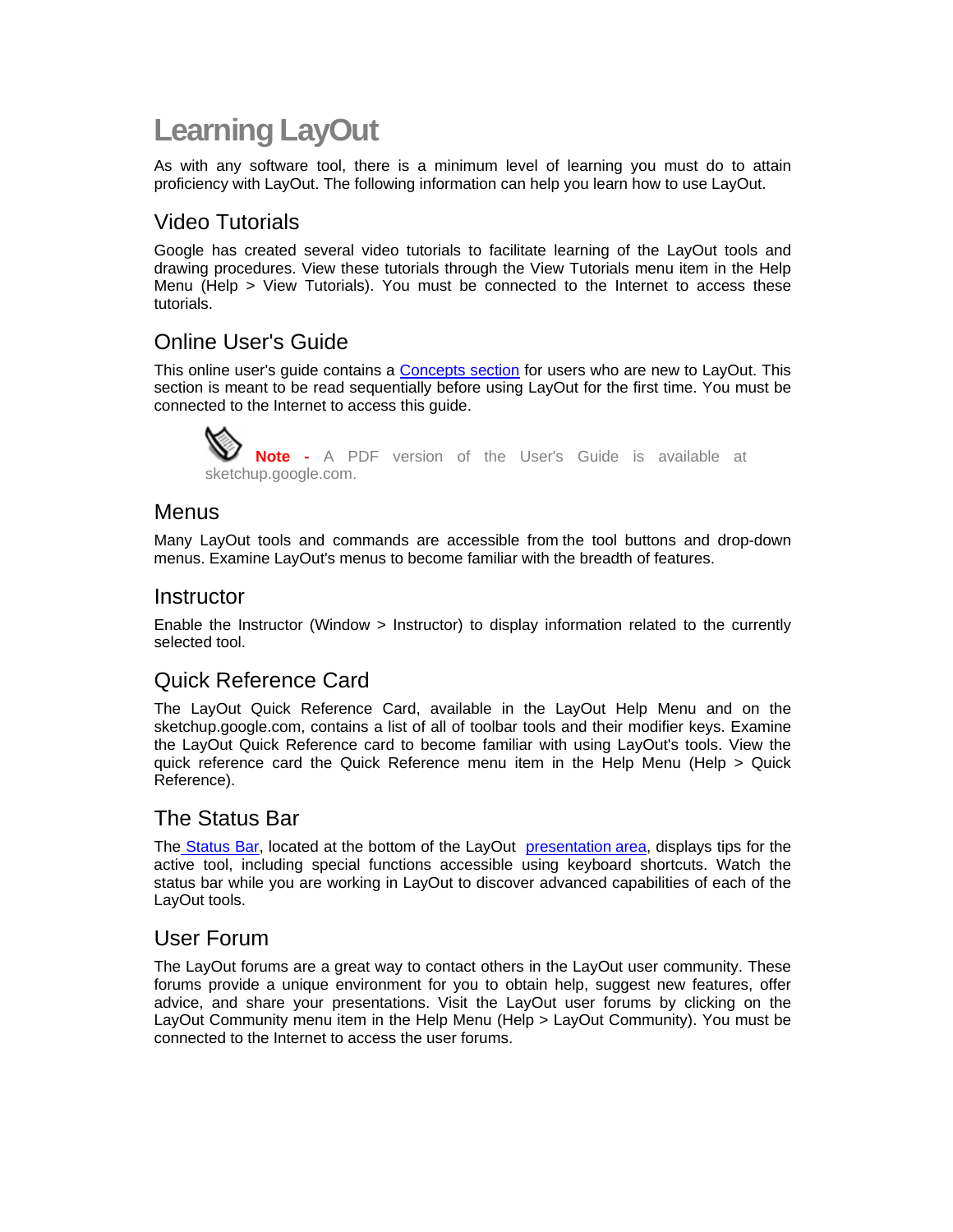# LayOut Training

Google provides training courses for users who want extra assistance with LayOut from the experts at Google. Visit http://www.sketchup.com/training to see a list of training courses available in your area.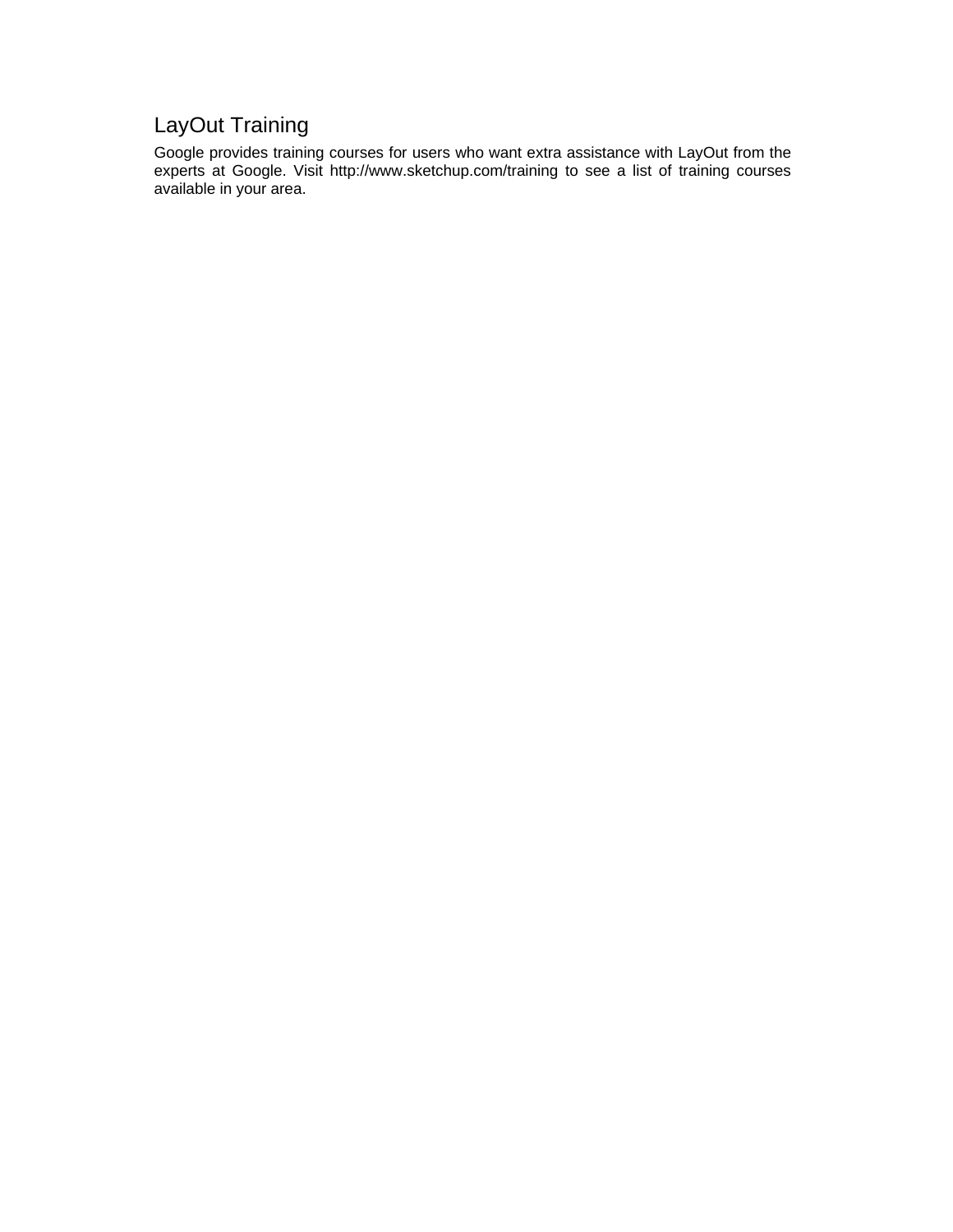# <span id="page-7-0"></span>**Concepts**

This section of the user's guide covers the LayOut concepts used throughout this guide and the LayOut community. This section was written primarily for users who are new to LayOut.



This section is organized into the following topics:

- Presenting With LayOut Introduces you to the basic concepts involved in creating a presentation with LayOut.
- Organizing Your Presentation Introduces you to LayOut mechanisms for organizing entities in your model and in LayOut.
- Special Effects Discusses some special techniques you can use to create visually pleasing presentations.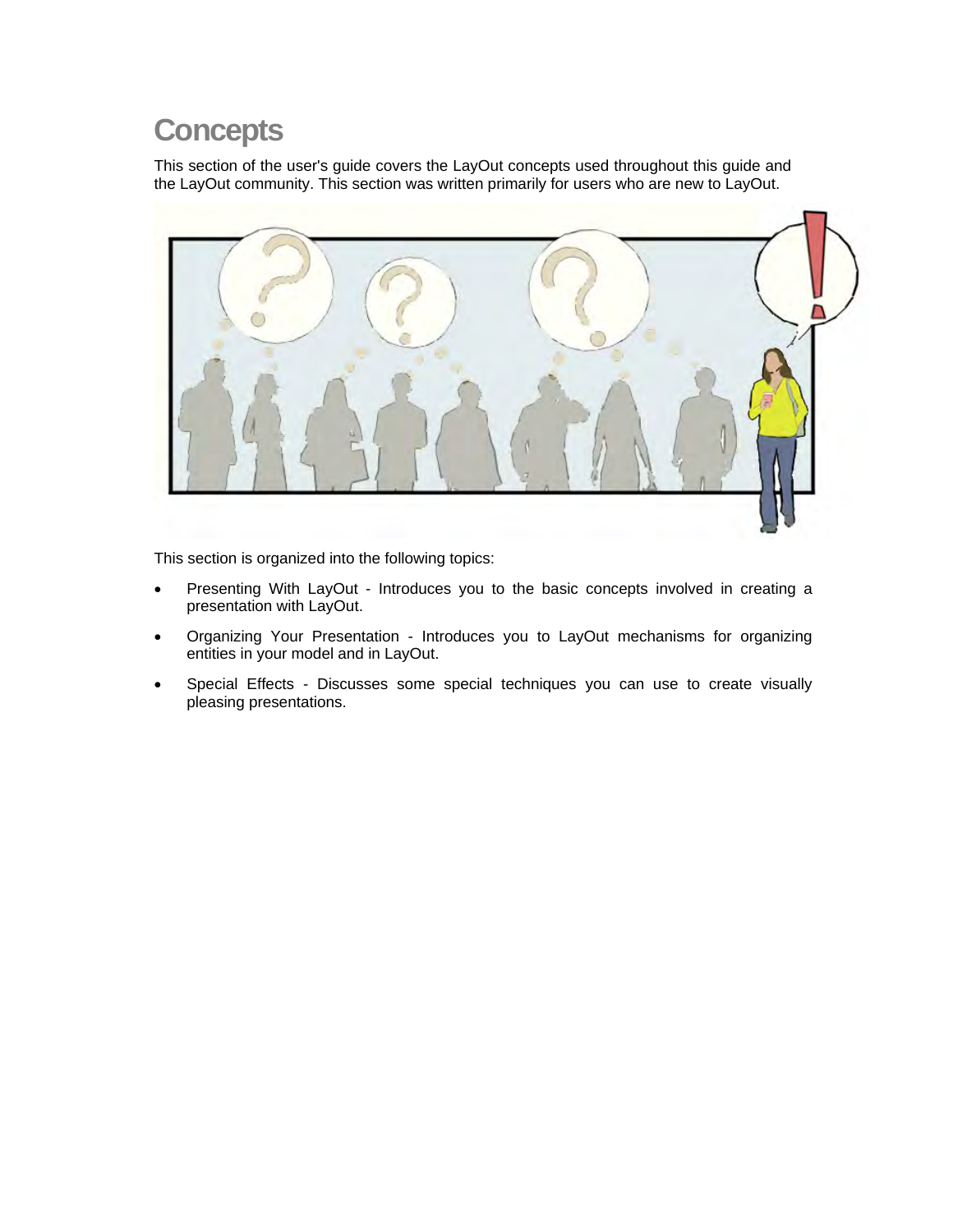# <span id="page-8-0"></span>**Presenting With LayOut**

*LayOut presentations* are comprised of one or more *pages* which are the software equivalent of pages in a book or slides in a presentation (depending on whether you are doing on-screen or a paper-based presentation).

Each page can have any combination of *entities* such as lines*,* images, SketchUp models, text, and *groups.* 

## Introduction to Entities

Creating a LayOut presentation is as simple as combining entities, such as text, images, and SketchUp models, on a page either by importing and placing the entities or creating the entities from scratch. A full list of LayOut entities follows.

| <b>Name</b>    | <b>Notes</b>                                                                                                                                                                                                                                                                                                                                                  |
|----------------|---------------------------------------------------------------------------------------------------------------------------------------------------------------------------------------------------------------------------------------------------------------------------------------------------------------------------------------------------------------|
| SketchUp Model | SketchUp Model entities are 3 dimensional models (.SKP files) that are<br>inserted into you presentation. SketchUp models can be inserted orbited, and<br>positioned within any LayOut presentation. LayOut maintains a link back to the<br>original SketchUp file allowing you to keep your LayOut presentations updated<br>with each SketchUp model update. |
| Image          | Image entities are raster (pixel-based) images, such as JPEG images, that are<br>imported into your presentation.                                                                                                                                                                                                                                             |
| Group          | Groups are entities that contain other entities                                                                                                                                                                                                                                                                                                               |
| Curve          |                                                                                                                                                                                                                                                                                                                                                               |
| Freehand       |                                                                                                                                                                                                                                                                                                                                                               |
| Arc            |                                                                                                                                                                                                                                                                                                                                                               |
| Pie            |                                                                                                                                                                                                                                                                                                                                                               |
| Rectangle      | There are three type: normal rectangle, rounded rectangle, bulged rectangle,<br>and lozenge.                                                                                                                                                                                                                                                                  |
| Circle         | There are two types of circles: a normal circle and an ellipse.                                                                                                                                                                                                                                                                                               |
| Polygon        |                                                                                                                                                                                                                                                                                                                                                               |
| Text           | Text annotations help to describe other items in your presentation, such as the<br>details found in a SketchUp model.                                                                                                                                                                                                                                         |
| Label          | A Label is similar to text, but contains an line pointing to a specific spot in the<br>presentation.                                                                                                                                                                                                                                                          |
|                |                                                                                                                                                                                                                                                                                                                                                               |

## Introduction to Shapes

Entities are often combined to create shapes (or are shapes by themselves). For example, you can draw several connected line to create the shape of a star. Shapes have a *fill* or inside color and a *stroke (*line or *edge* style).

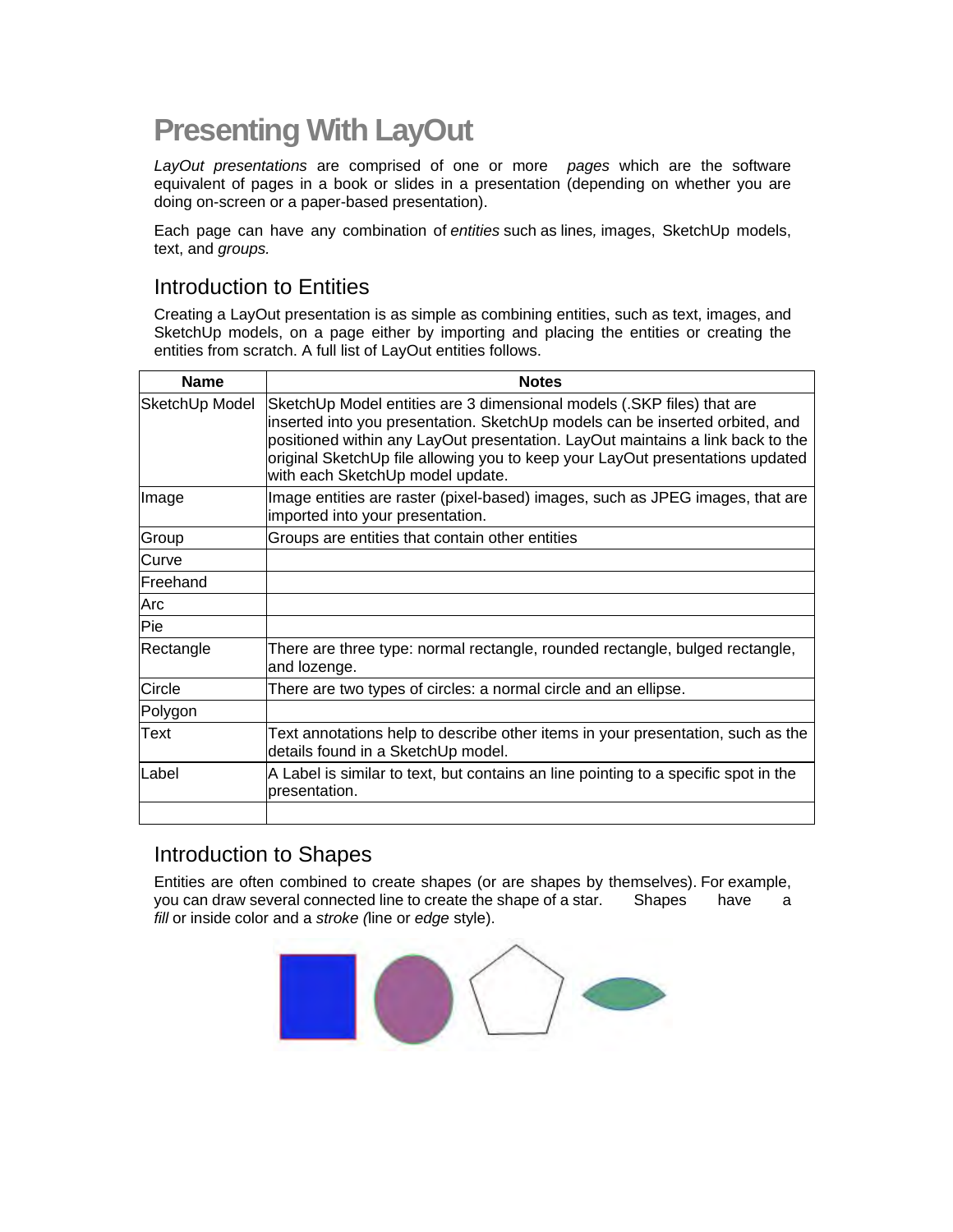## The LayOut Coordinate Systems

LayOut uses a 2D coordinate system to identify where entities reside on a page. This 2D coordinate system has two axes: X and Y. The X axis represents positions on the screen starting from the left-most border of the *presentation area* (the area where you create your presentation) and moving to the right. The Y axis is represents positions on the starting from the top-most border of the drawing area and moving down. X and Y locations are displayed in the *Value Control Box* (VCB) at the bottom of the presentat ion area as you move your drawing tools around the screen. For example,the VCB will display (2",1") when the cursor is 2 inches to the right of the left border (2 inches along the X axis) and 1 inch down from the top border (1 inch down the Y axis).



The term *origin*, is used to define the place where all of axes lines start or originate. The origin (0,0) in LayOut is at upper left-hand corner of each page.

## Following the Inference Engine

LayOut has an invisible *inference engine* to help you draw and place entities accurately. The inference engine locates or infers points from other points on the page, such as the center of a circle, the midpoint of a line, a point on an edge, and so on. As entities are drawn or moved on a page, they snap to these points on other entities on the page.

LayOut notifies you of these points by using color indicators and tool tips, which are onscreen messages indicating the location of the cursor as you draw an entity.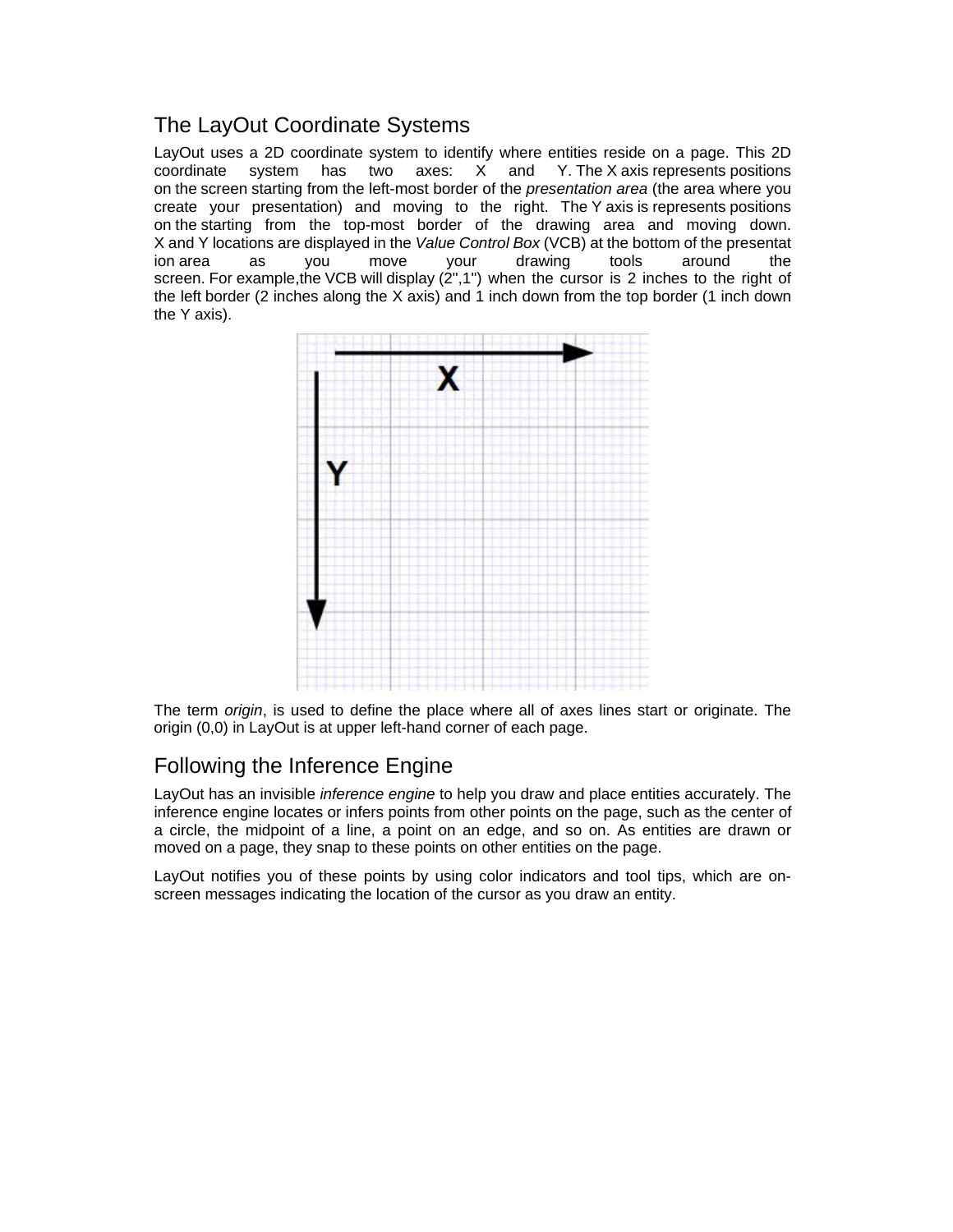# <span id="page-10-0"></span>**Organizing Your Presentation**

LayOut contains a mechanism for organizing entities within a presentation, called *layers*. LayOut also contains a mechanism, called a *scrapbook,* for storing and organizing libraries of models, image, shapes, text, and styles that you want to use in all of your presentations.

### Layers

A page can have multiple layers. A layer is essentially an container containing any combination of entities, usually entities of the same type, such as all images in your presentation.

By default, all entities in a presentation are placed on the *Default layer*. However, you can create more layers and move entities to these layers. For example, you might have all of your inserted images on one layer, all hand drawn shapes on another layer, all of your text on another layer, and all of your SketchUp models on third layer. Then, depending on the type of presentation you are preparing, you can temporarily toggle the visibility of a layer (hiding the entities in that layer, such as all text).

Layers can also be locked which prohibits you from editing the entities in a layer.

#### **Master Layer**

A special layer, called a *master layer*, contains any entities that you want to appear in all of the pages in your document. For example, your master layer might be where you put a title block (a block of information, usually found on architectural presentations, containing the architects name, client's name, project name, and so on) or a watermark image indicating the state of the presentation, such as "Approved." The concept of a master layer in LayOut is similar to the concept of a *master page* in page-layout applications.

## The Scrapbook

Any entity or group of entities in a LayOut presentation can be saved in a Scrapbook file. A Scrapbook file is a LayOut file (.layout file) of pre-created entities, such as a library of title blocks, logos, models, text, images, or symbols. These entities can be used in two ways: they can be dragged into your LayOut presentation or their style can be sampled and applied to current entities in your LayOut presentation.

#### **Styles**

All entities have *style* that can be applied to other entities within your LayOut presentation. Examples of styles include the fill within a rectangle*,* the stroke (line color, width, end styles) of a line*,* or the shape of a font . If the entity is a SketchUp model, style refers to the rendering options on the model, such as shadow state and face and edge rendering styles. See the SketchUp User's Guide for further information on shadow and face and edge rendering styles.

If you have a of model in your Scrapbook file, you can sample the SketchUp model's style (such as line style) and apply that style to other models in your presentation. Or, if you have a Scrapbook file that contains several color swatches (rectangles with particular fills and stroke settings), you can sample those swatches and apply their fills and stroke settings to other entities in your presentation.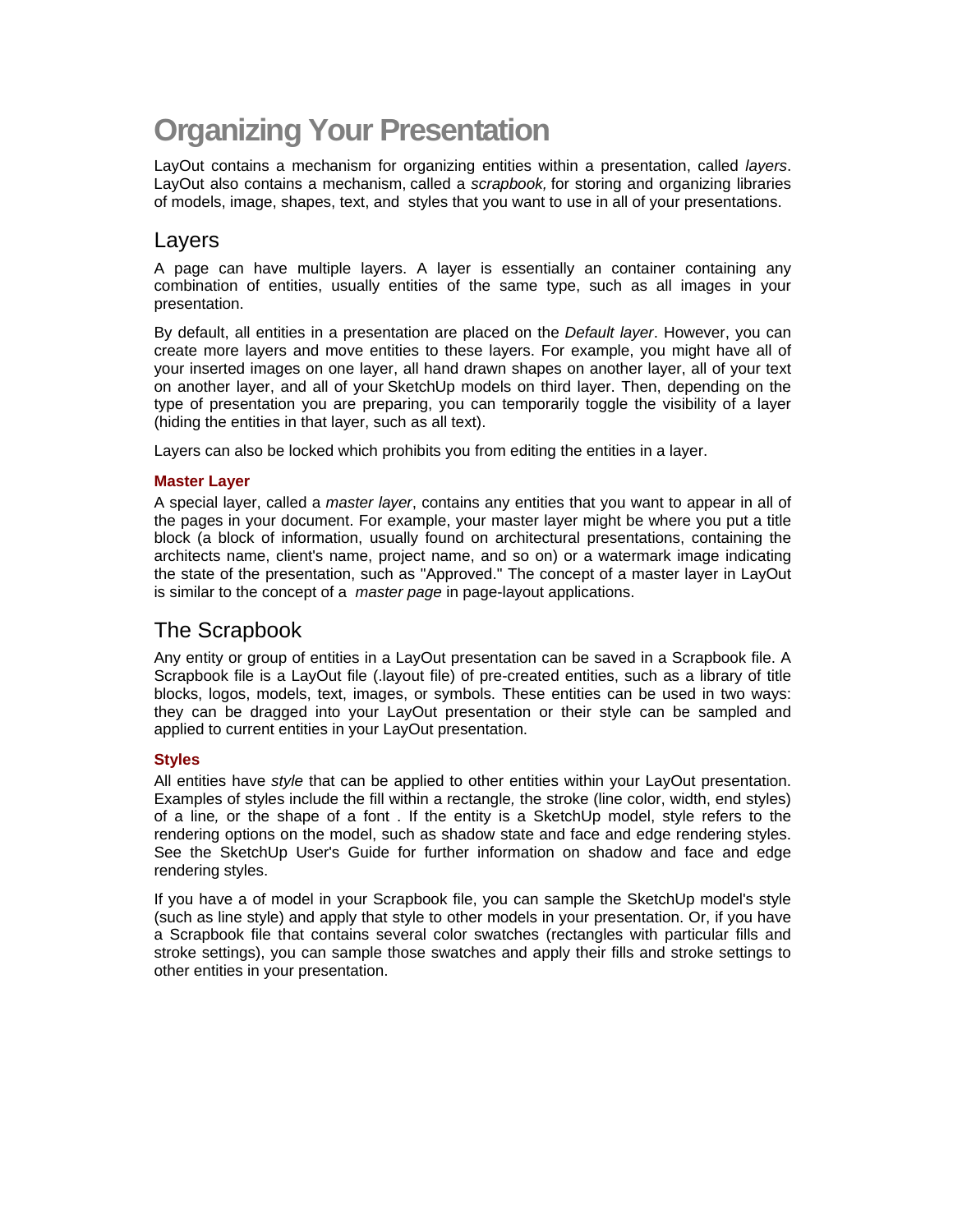# <span id="page-11-0"></span>**Special Effects**

Create *clipping masks* to create special effects in your presentation.

## Clipping Masks

Entities, such as ellipses or rectangles, can be used as clipping masks. Clipping masks are used to "mask out" portions of the model, image, or other entities, underneath the mask. For example, if you place an ellipse over an inserted image and use the ellipse as a clipping mask, only the portion of the image within the ellipse will be shown. Clipping masks are a great mechanism for presenting only the most important features on a page.

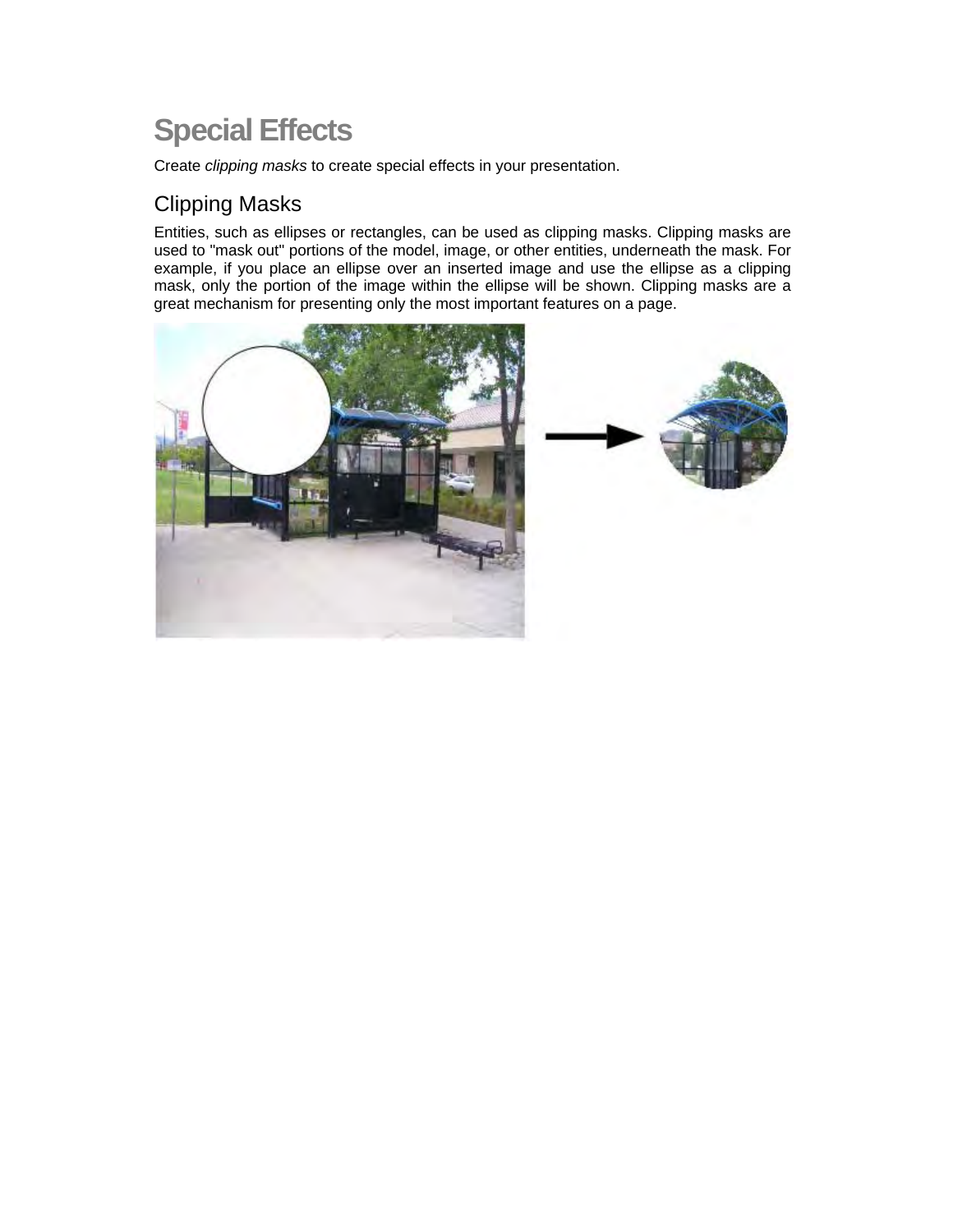# <span id="page-12-0"></span>**The LayOut User Interface**

This section of the user's guide covers the LayOut user interface, including menus, toolbars, dialog boxes, and the presentation area.

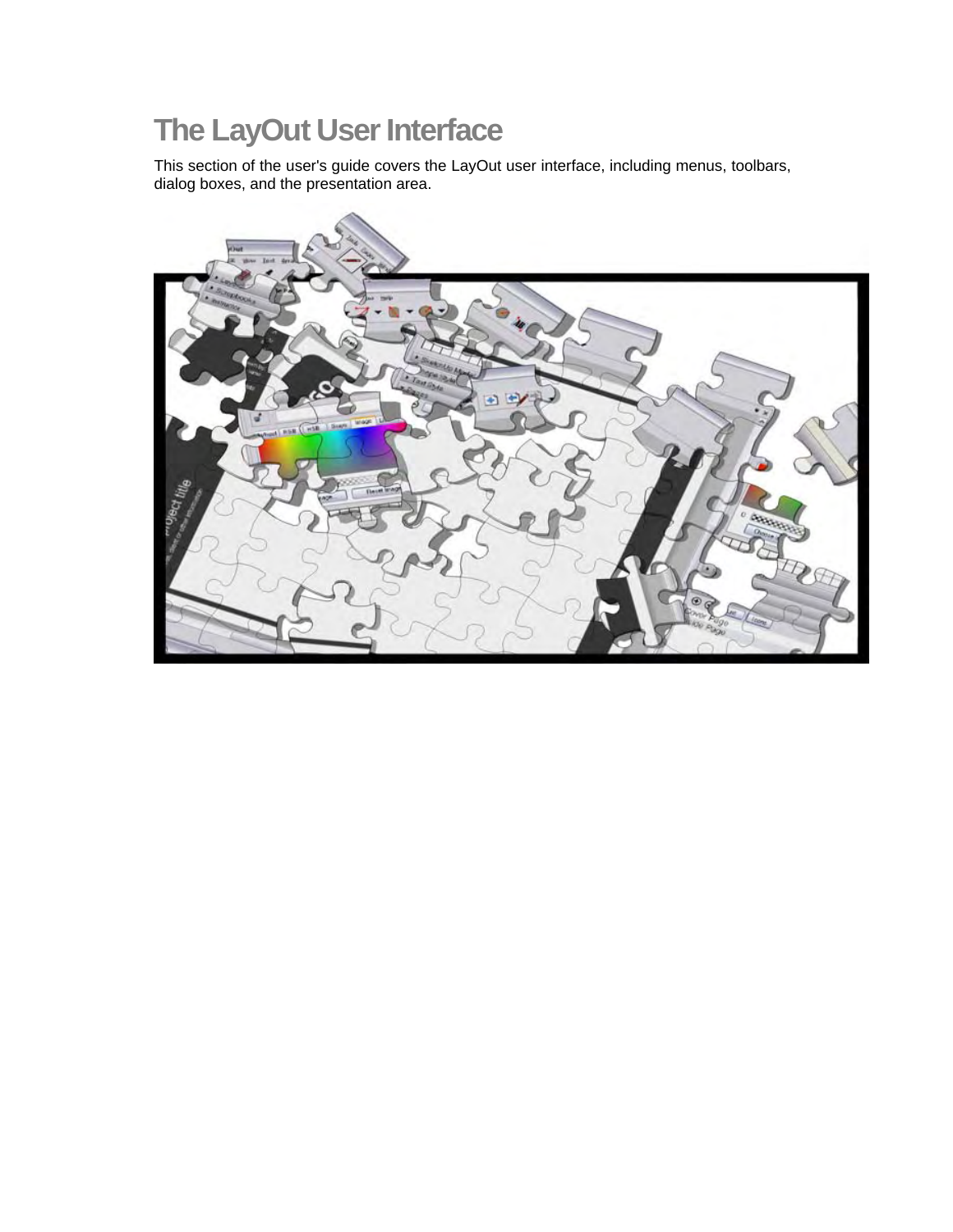# <span id="page-13-0"></span>**Introduction to the LayOut Interface**

The LayOut user interface is designed to be simple and easy to use. The main parts of the LayOut user interface are the [title bar](#page-13-0), the [menus](#page-13-0), the [toolbar](#page-13-0), the [presentation area](#page-0-0), the [status bar](#page-14-0), and the [value control box](#page-14-0).



## Title Bar

The title bar (at the top of LayOut) contains the standard Microsoft Windows controls (close, minimize, and maximize) on the right, and the name of the currently opened file.

A blank drawing area appears when you start LayOut and the name of the currently opened file is "Untitled" in the presentation tab, indicating that you have not yet saved your work.

## Menus

The majority of LayOut tools, commands, and settings are available within the menus. The menus that appear by default are: [File](#page-15-0), [Edit](#page-17-0),[View](#page-19-0), [Format](#page-21-0), [Arrange](#page-23-0), [Tools](#page-25-0), [Pages](#page-27-0), [Window](#page-28-0), [Help.](#page-30-0)

## Toolbar

The [Toolbar](#page-31-0)contains a default set of tools and controls. Controls can be added to the toolbars below the menus using the View > Customize Toolbar menu item.

### **Undocking a Toolbar**

Toolbars can be undocked. Click and hold on the toolbar grip (on the left-side of the toolbar) to undock and reposition the toolbar.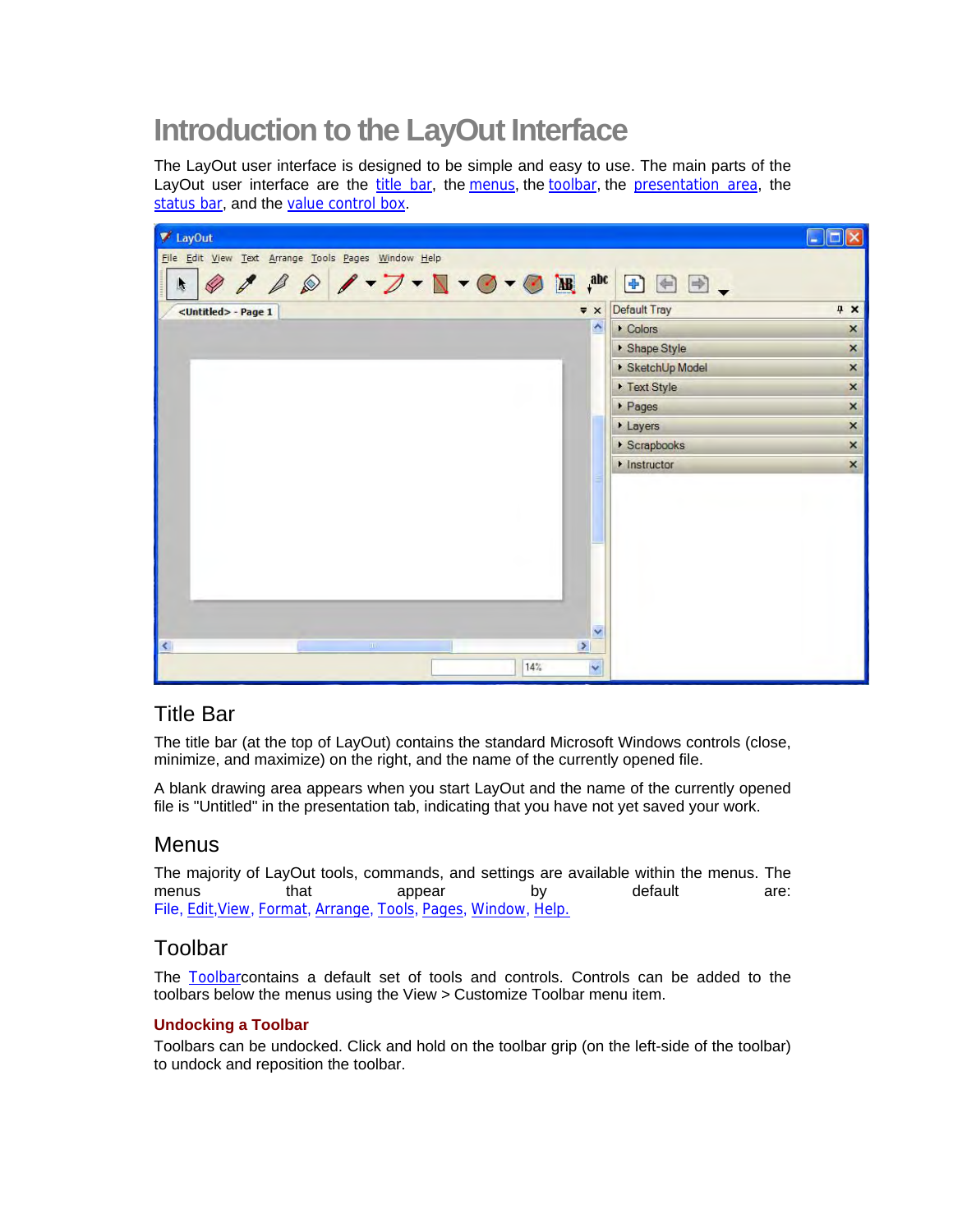## <span id="page-14-0"></span>Presentation Area

The *presentation area* is the rectangular area below the toolbar where you create your presentation.

Note - You can have multiple presentations open at the same time. Each will appear under its own tab below the toolbar.

## Status Bar

The status bar is the long gray rectangular area at the bottom of the drawing area.

| Select Second Point | (97/8", 55/8") | 100% |  |
|---------------------|----------------|------|--|
|                     |                |      |  |

The left side of the status bar displays useful tips for the currently used tool, including special functions accessible using keyboard shortcuts. Watch the status bar to discover advanced capabilities of each of the LayOut tools.

**Note -** Use the resize handle to make the drawing area larger so you can see the entire message in the status bar.

#### **Value Control Box (VCB)**

The value control box (VCB) is located on the right side of the status bar and contains coordinates for elements on a page. The coordinates 0,0 represents the upper-left corner of each page.You can also enter values into the VCB to manipulate entities while they are drawn, such as the number of sides in a polygon.

#### **Zoom List**

A list of pre-defined zoom values appears to the right o VCB. Click on one of these zoom values to zoom into your presentation a pre-defined amount.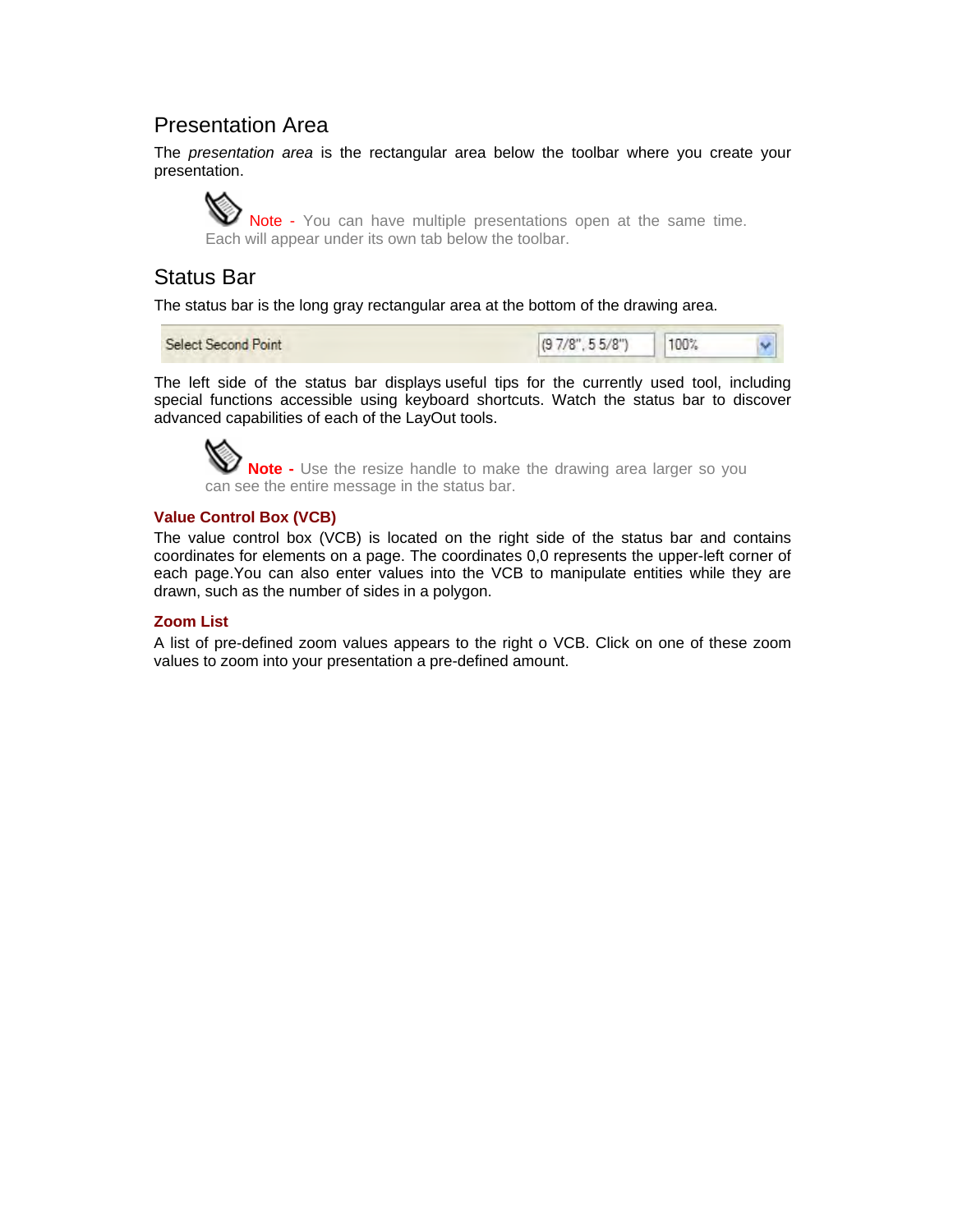# <span id="page-15-0"></span>**File Menu**

The File menu contains items that relate to LayOut presentation files, including commands to create, open, save, print, import, and export presentation files.

### New

Use the New menu item to create a blank presentation area and begin a new LayOut presentation. LayOut will use the settings in the template file to define the initial presentation state.

## Open

Use the Open menu item to launch the Open dialog box, allowing you to open a previously saved LayOut file.

## Close

Use the Close menu item to close the active presentation window. This action is the same as clicking on the close button in your drawing's title bar. You will be prompted to save your changes if the presentation in the active drawing window has not been saved recently.

### Save

Use the Save menu item to save the currently active LayOut presentation to your file system. When you close an unsaved document, or attempt to quit LayOut with unsaved open documents, LayOut will prompt you to save your work before continuing.

### Save As

Use the Save As menu item to open the Save As dialog box which defaults to the current document's folder. You can use this dialog box to save the current drawing as a new document. This file can be assigned a new name, a new location, and a previous version of LayOut. The new file will becomes the current file in the drawing window.

## Save As Template

Use the Save As Template menu item to save the current presentation as a template to your templates directory. The template will contain everything that currently appears in your presentation, including all entities, pages, and so on. To save a template:

- 1. Select File > Save As Template. The Save As Template dialog box appears.
- 2. Navigate to the directory where you want to save your template. You can save your template in the My Templates or subordinate folder.
- 3. Type the name of your template in the Template Name field.
- 4. Click the OK button. Your template is saved.

You can find your template by clicking on the Templates Tab when creating a new presentation.

## Save As Scrapbook

Use the Save As Scrapbook menu item to save the current presentation as a scrapbook to your scrapbooks directory. The scrapbook will contain everything that currently appears in your presentation, including all entities, pages, and so on. To save a scrapbook:

1. Select File > Save As Scrapbook. The Save As Scrapbook dialog box appears.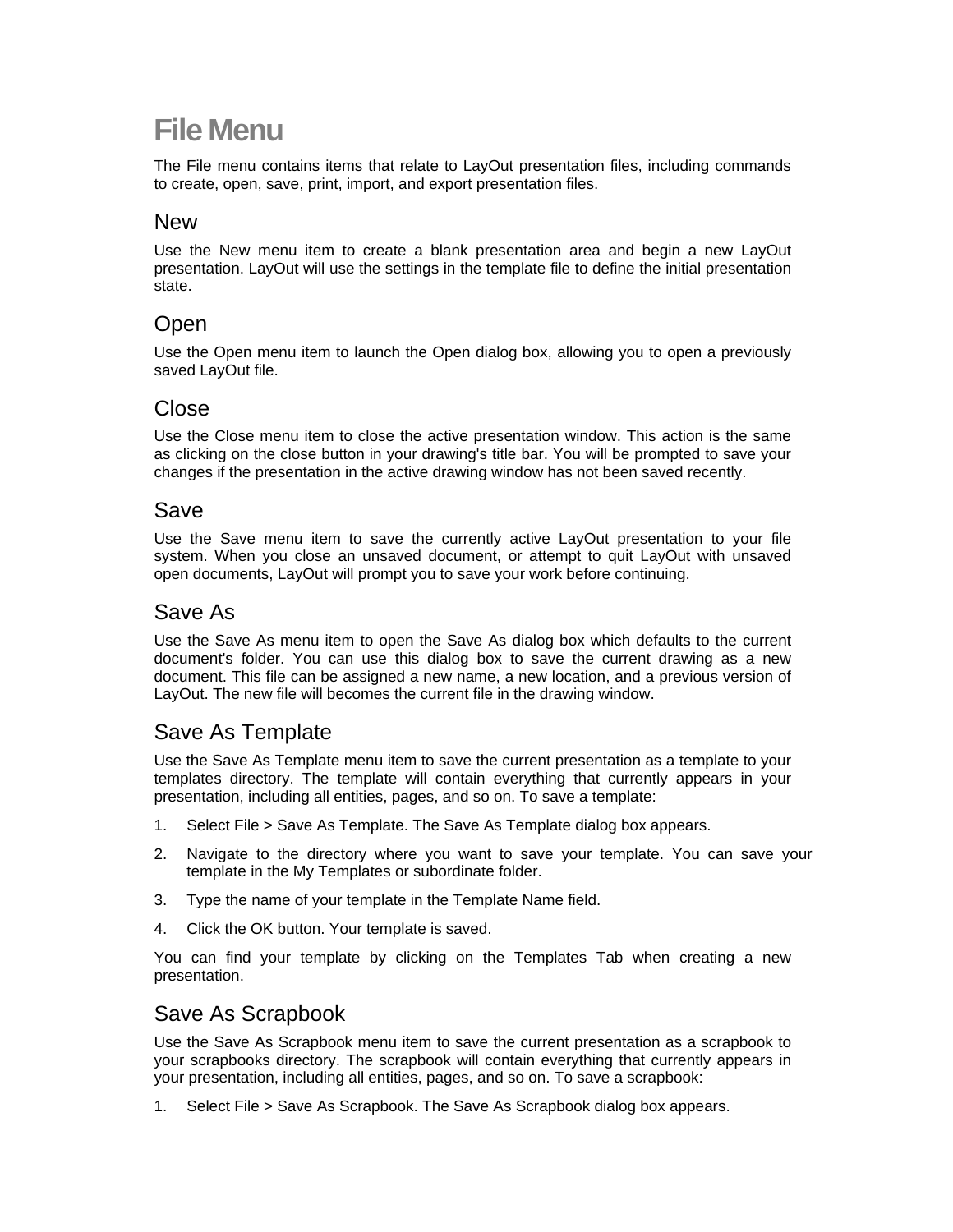- 2. Navigate to the directory where you want to save your template. You can save your template in the My Scrapbooks or subordinate folder.
- 3. Type the name of your template in the Scrapbook Name field.
- 4. Click the OK button. Your scrapbook is saved.

You can find your template by navigating to it in the Template manager.

# Revert to Saved

Use the Revert to Saved menu item to revert your current document to its last saved state.

### Insert

The Insert menu item is used to launch the Open dialog box, allowing you to insert a model, image, or text file into your presentation.

# Export PDF

Use the Export PDF menu item to export your LayOut presentation as a PDF file.

## Document Setup

Use the Document Setup menu item to configure properties for your entire presentation. Refer to the **[Document Setup](#page-67-0)** section for further information.

## Page Setup

Use the Page Setup menu item to access the page setup dialog box. This dialog box is used to select and configure printer and page properties to use for printing.

# Print Preview

Use the Print Preview menu item to preview your presentation as it will appear on paper (using the print setup settings).

## Print

Use the Print menu item to open the standard Print dialog box. This dialog box enables you to [print](#page-100-0) the current presentation in LayOut's [presentation area](#page-0-0) to the currently selected printer.

## **Exit**

Use the Exit menu item to close the current file and the LayOut application window. LayOut will notify you to save your file if it has not been saved since the last change.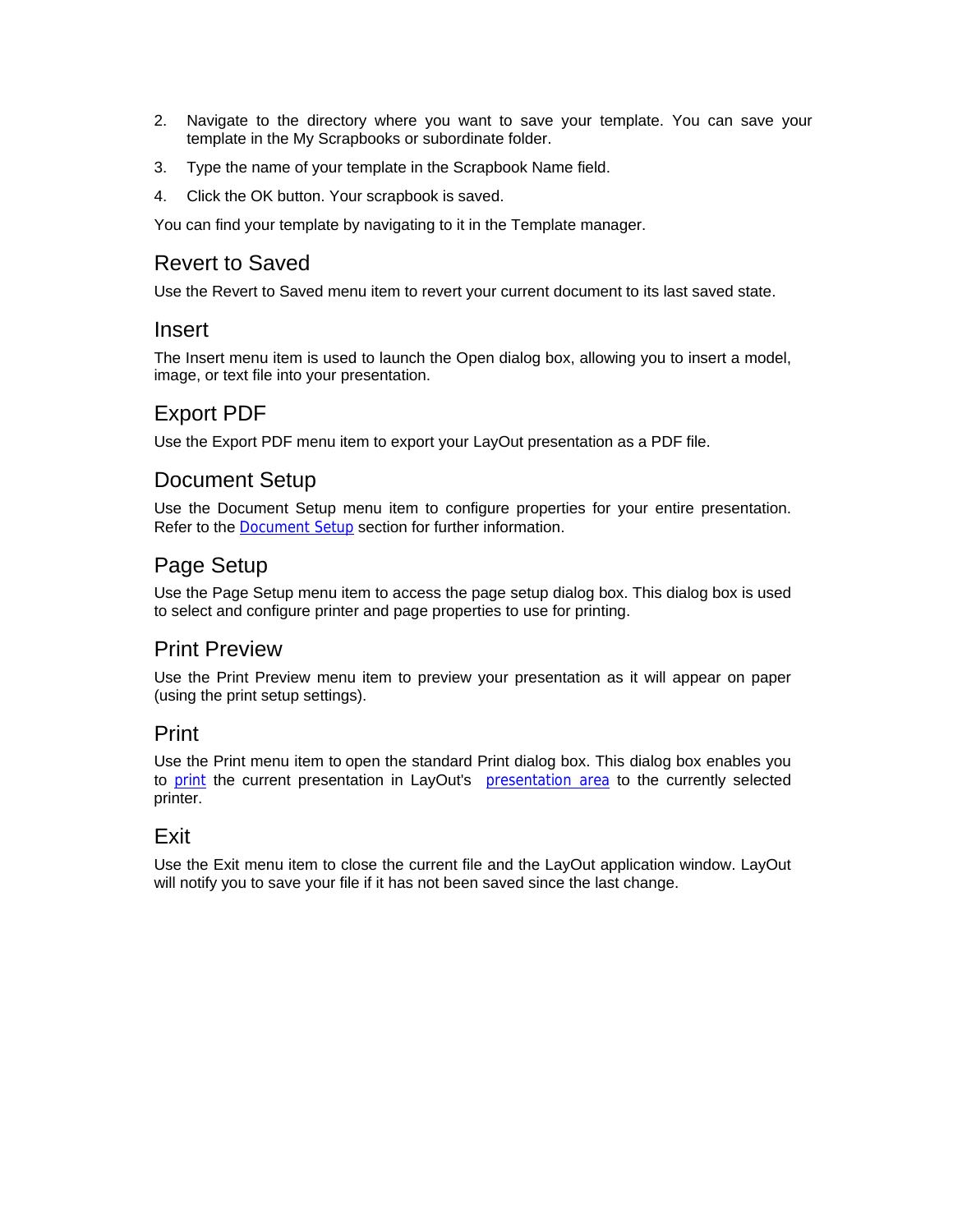# <span id="page-17-0"></span>**Edit Menu**

The Edit menu contains items allowing you to perform editing functions on LayOut presentation. These menu items include those for creating and editing groups , layer operations, and standard cut, copy, paste commands.

## Undo

Use the Undo menu item to undo the last drawing or editing commands performed. LayOut allows you to undo all operations you have performed, one at a time, to the state at which you saved your file. The number of possible sequential Undo commands is limited to 100 steps.

**Note -** Undo will undo any operation that creates or modifies geometry, but it does not undo changes to your point of view. Use the Previous menu item under the [Camera menu](#page-21-0) to undo a point of view change.

# Redo

Use the Redo menu item to return the last undo to its previous state.

## Cut

Use the Cut menu item to remove the selected items from your presentation and places them in the clipboard. The contents of the clipboard can then be inserted back into any open LayOut document by using the Paste menu item.

Use cut, copy, and paste to move entities between open LayOut windows. Contents of the clipboard will remain on the clipboard until replaced with other content using an additional Cut or a Copy command.

## Copy

Use the Copy menu item to copy the selected items to the clipboard without deleting the items from the presentation. The contents of the clipboard can then be inserted back into any open LayOut document by using the Paste menu item.

 Use cut, copy, and paste to move entities between open LayOut windows. Contents of the clipboard will remain on the clipboard until replaced with other content using an additional Cut or a Copy command.

## Paste

Use the Paste menu item to copy the contents of the clipboard into the current LayOut document. The pasted items will be attached to and placed by the point of the cursor, allowing you to position the new geometry when it is pasted. Click to set the pasted items in place.

Use cut, copy, and paste to move items between open LayOut windows. Contents of the clipboard will remain on the clipboard until replaced with other content using an additional Cut or a Copy command.

# Copy Style

Use the Copy Style menu item to copy the style of the currently selected entity into memory. You must select an entity before you can copy a style.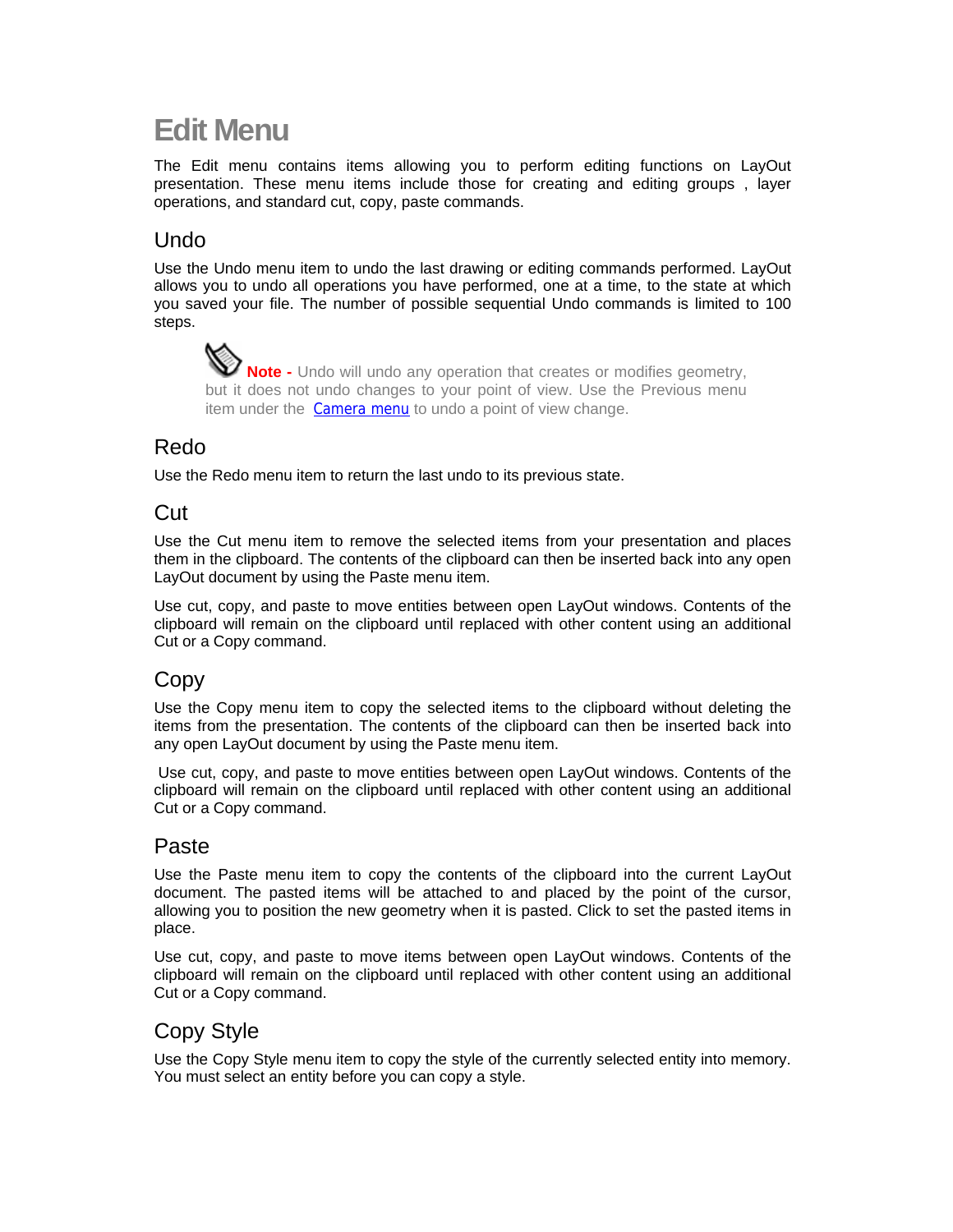## Paste Style

Use the Past Style menu item to apply a style from memory to the currently selected entity. You must copy a style before you can paste a style.

## **Duplicate**

Use the Duplicate menu item to duplicate the currently selected entities.

## **Delete**

Use the Delete menu item to remove the currently selected entities from your presentation.

## Select All

Use the Select All menu item to select all selectable entities in the presentation. Hidden entities, any items on a hidden layer, or geometry that is clipped away using a section plane cannot be selected with the Select All menu item.

## Select None

Use the Select None menu item to clear the selection set, deselecting any currently selected items in the presentation.

## Move to Current Layer

Use the Move to Current Layer menu item to move the currently selected entities to the current layer.

## Make Clipping Mask

Use the Make Clipping Mask menu item to create a clipping mask from two selected entities. See [Creating a Clipping Mask](#page-113-0) for further information.

## Release Clipping Mask

Use the Release Clipping Mask menu item to undo the creation of a clipping mask (returning the entities to their original form).

## Group

The Group menu item creates a group entity from the selected entities.

## Ungroup

Use the Ungroup menu item to divide the group back into its original entities.

## Preferences

Use to Preferences menu item to open LayOut's application [Preferences](#page-70-0) for setting various global settings for the program.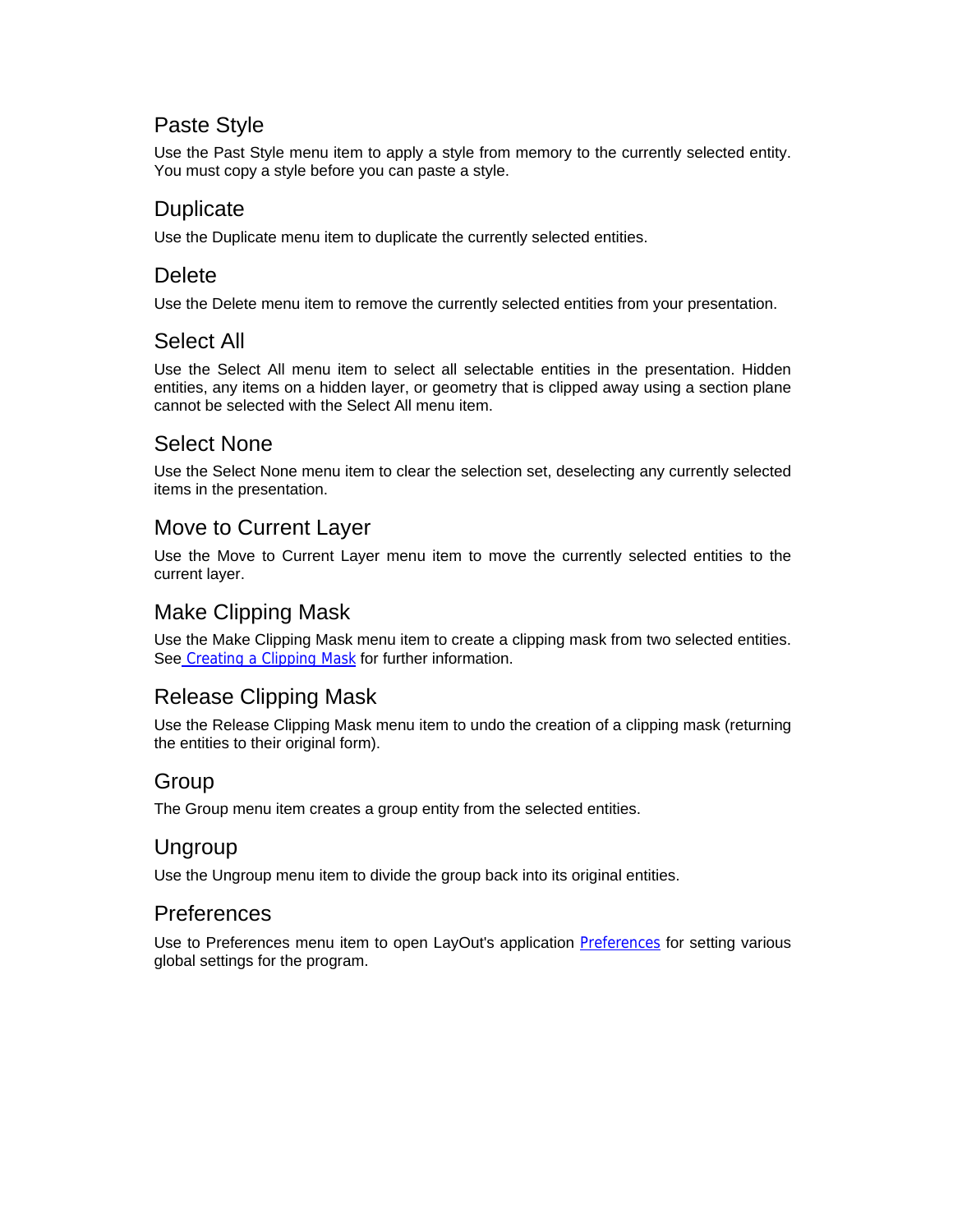# <span id="page-19-0"></span>**View Menu**

The View menu contains menu items that alter the display of entities within your presentation.

## **Toolbars**

The Toolbars submenu contains items for displaying and manipulating toolbars.

### **Main Toolbar**

Select the Main Toolbar menu item to show/hide the main toolbar.

#### **Customize**

Select the customize menu item to customize or create a new toolbar. Refer to [Customizing](#page-31-0)  [a Toolbar](#page-31-0) or [Creating Customized Toolbars](#page-88-0) for further information.

## Restore Default Workplace

Select the Restore Default Workplace menu item to restore LayOut to its default user interface settings.

# Show/Hide Grid

Use the Show/Hide Grid menu item to display or hide a grid, to help with the positioning of entities, within the presentation area.

## Pan

Use the Pan menu item to invoke a Pan Tool for

## Zoom

Use the Zoom menu item to invoke the Zoom Tool to zoom in or out from your presentation. To zoom:

- 1. Select View > Zoom. The cursor changes to a magnifying glass.
- 2. Click and hold anywhere in the drawing area.
- 3. Drag the cursor up to zoom in (closer to the presentation) and down to zoom out (farther from presentation)

## Zoom In

Use the Zoom In menu item to zoom in (closer to the presentation) by 20 percent .

## Zoom Out

Use the Zoom Out menu item to zoom out (farther from the presentation) by 20 percent .

## Actual Size

Use the Actual Size menu item to return the presentation area to its actual, 100%, size.

## Zoom to Fit

Use the Zoom to Fit menu item to adjust the presentation area to fit inside the entire screen.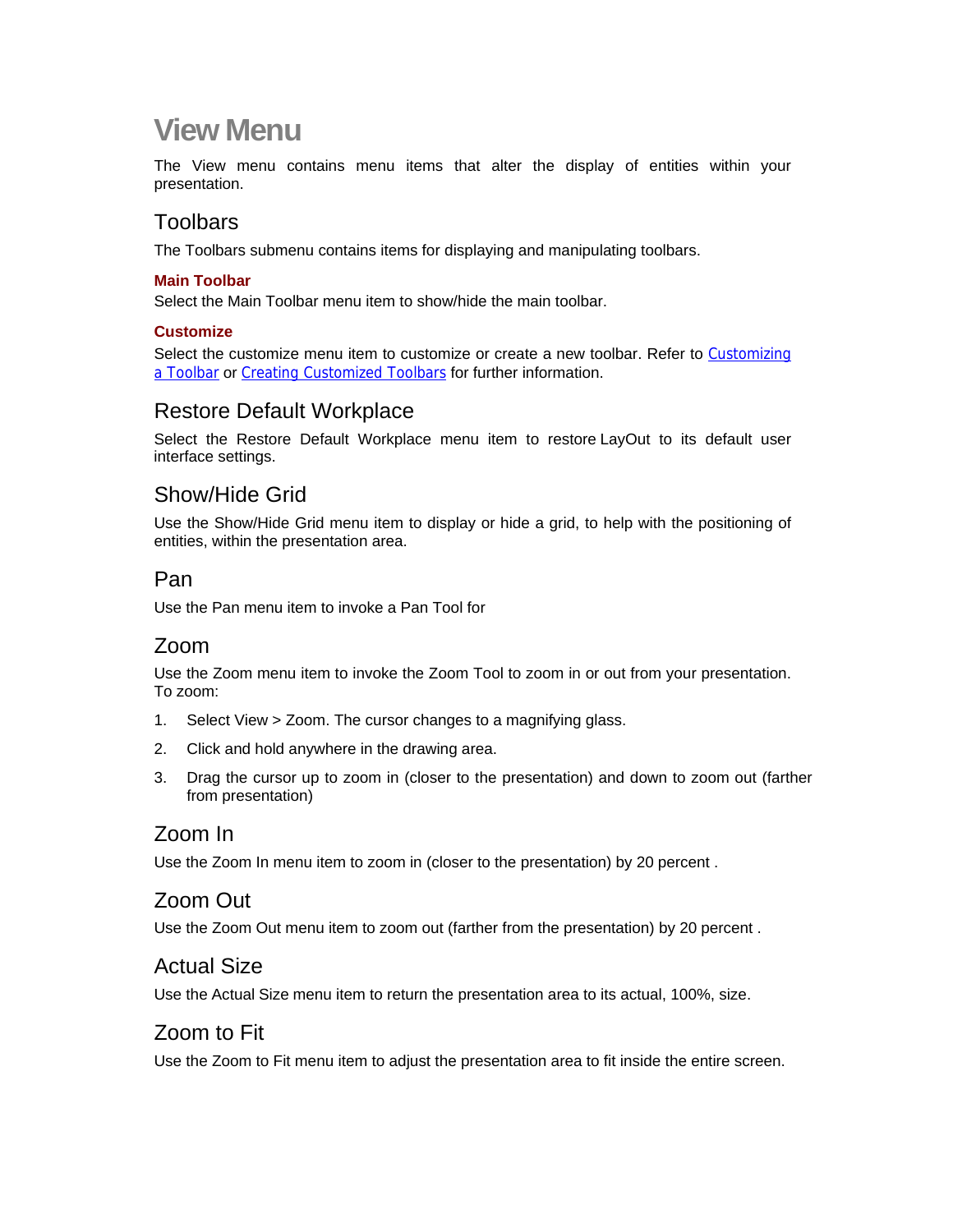# Full Screen

Use the Full Screen menu item to display your presentation in full-screen presentation mode. See [Full Screen Presentations](#page-99-0) for further information.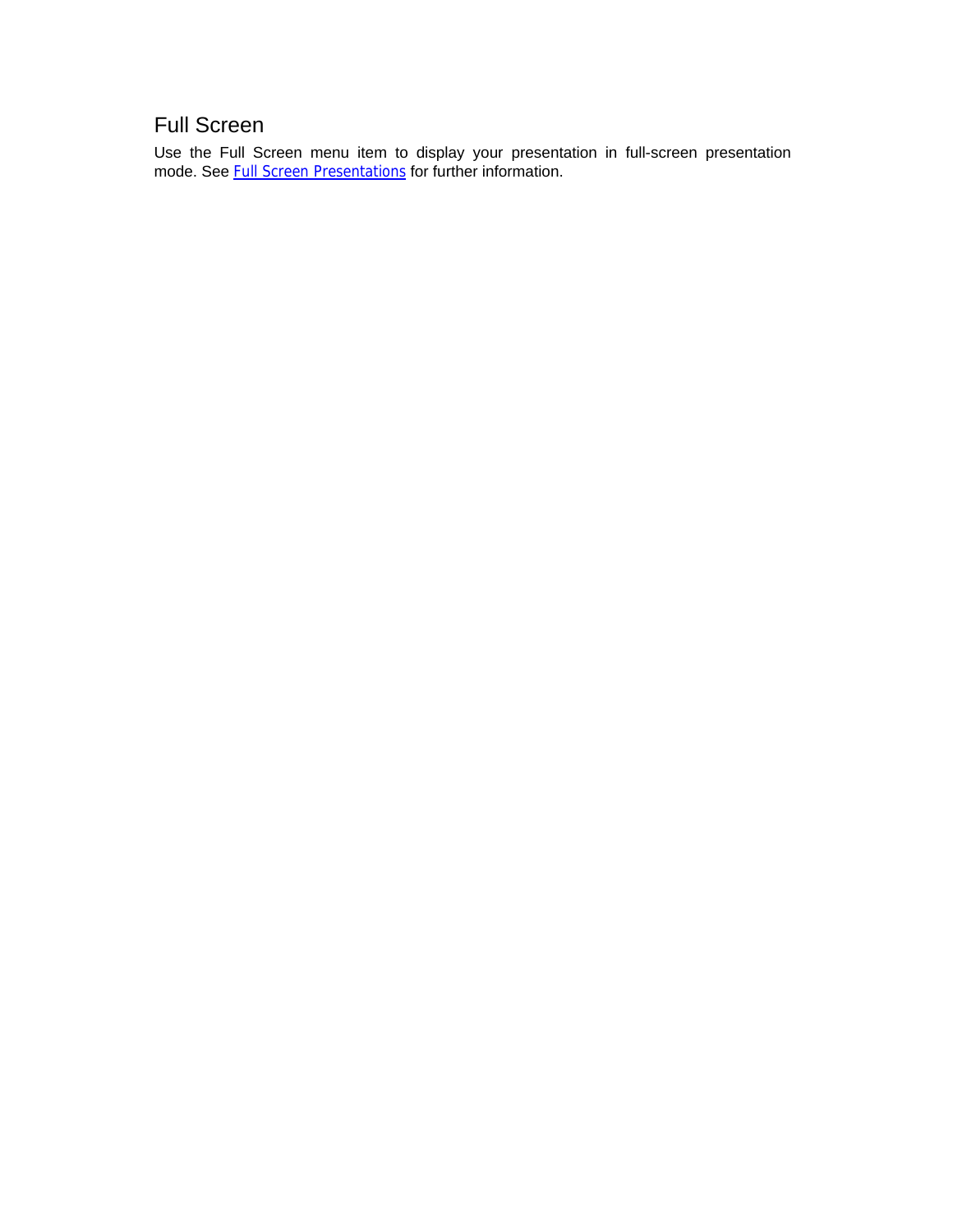# <span id="page-21-0"></span>**Text Menu**

The Text menu contains items for altering formats in your model.

# Bold

Use the Bold menu item to apply a bold text style to the currently selected text entities.

# Italic

Use the Italic menu item to apply an italic text style to the currently selected text entities.

## Underline

Use the Underline menu item to apply an underline text style to the currently selected text entities.

# **Strikethrough**

Use the Strikethrough menu item to apply a line through the middle of your text.

## Align Left

Use the Align Left menu item to move the text to the left-most position within its text box.

# Align Center

Use the Align Center menu item to center the currently selected text within its text box.

# Align Right

Use the Align Right menu item to move the text to the right-most position within its text box.

# **Bigger**

Use the Bigger menu item to increase the size of the currently selected text by one point.

## Smaller

Use the Smaller menu item to decrease the size of the currently selected text by one point.

The Ligature submenu contains menu items to display two or more letters as a unit.

## Baseline

The Baseline submenu contains menu items to adjust the vertical placement of text.

### **Use Default**

Use the Use Default menu item to return text to the default baseline setting (no vertical adjustment).

### **Superscript**

Use the Subscript menu item to place the currently selected text above the height of other text in the same line.

### **Subscript**

Use the Subscript menu item to place the currently selected text below the height of other text in the same line.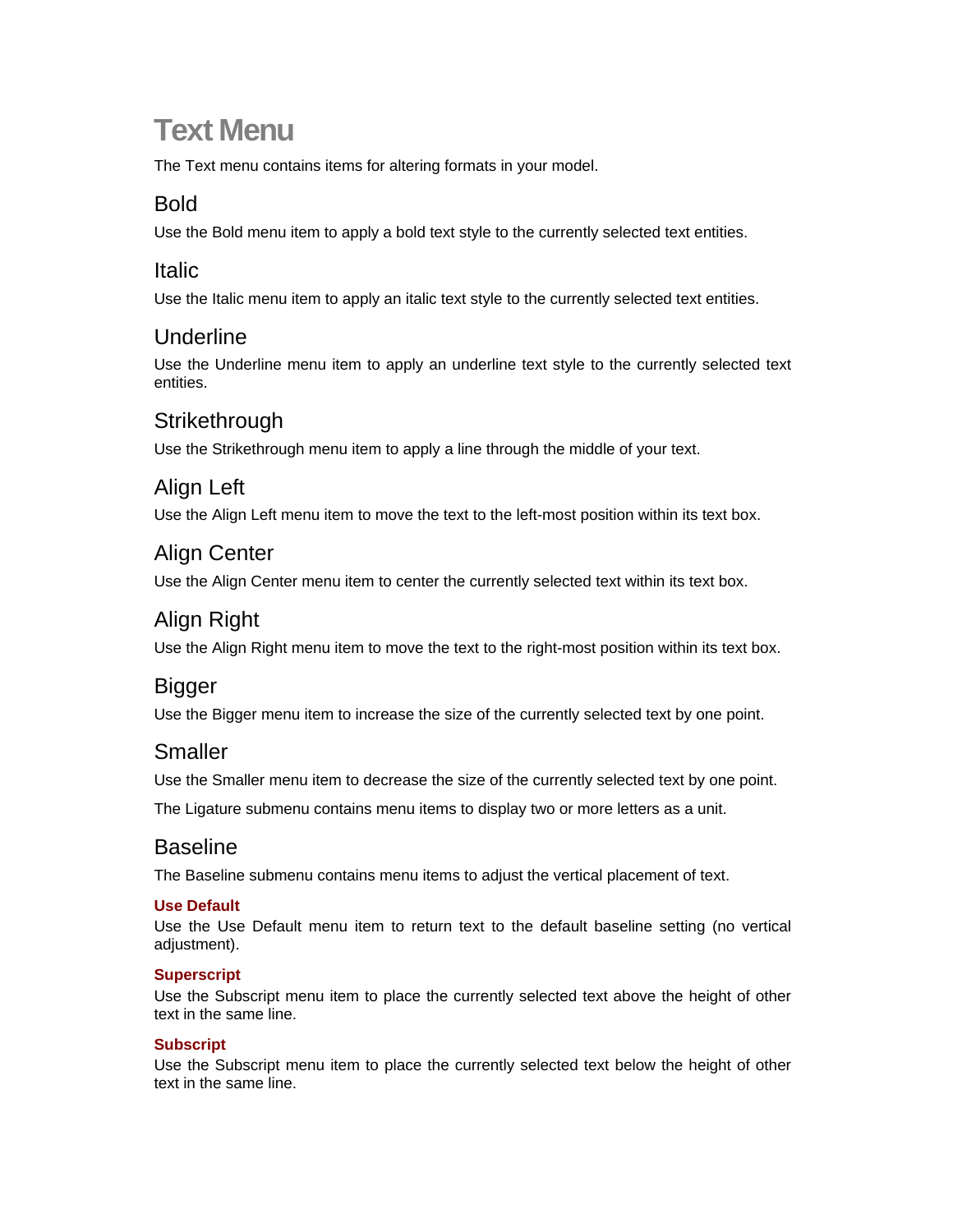## Spacing

The Spacing submenu contains menu items to adjust the spacing between lines of text.

#### **Single**

Use the Single menu item to apply single spacing between lines of text.

#### **1.5**

Use the 1.5 menu item to apply single-and-a-half spacing between lines of text.

#### **Double**

Use the Double menu item to apply double spacing between lines of text.

#### **Custom**

Select the Custom menu item to display the Text Spacing dialog box. Select the Fixed radio button to enter a fixed number of points to apply between lines of text. Enter the number of points in the before box to identify the number of points to apply before each paragraph of text. Enter the number of points in the after box to identify the number of points to apply after each paragraph of text.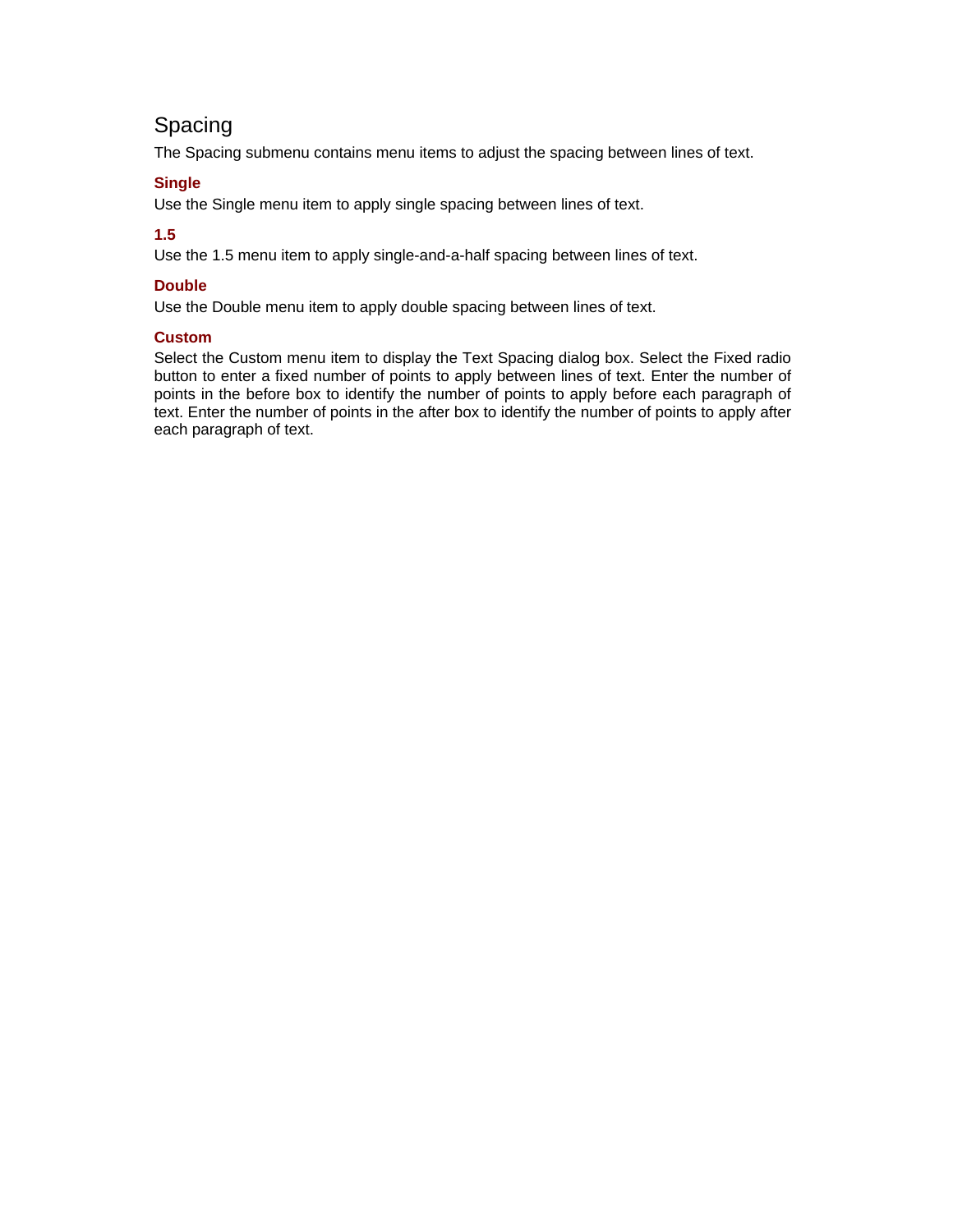# <span id="page-23-0"></span>**Arrange Menu**

Entities can be side-by-side, or on top of each other, on a page.The Arrange menu contains items allowing you to arrange entities in the presentation area.

## Bring to Front

Use the Bring to Front menu item to move the currently selected entities to the top on a page (before all other entities).

## Bring Forward

Use the Bring Forward menu item to move the currently selected entities closer to the top on a page.

## Send Backward

Use the Send Backward menu item to move the currently selected entities farther from the top on a page.

## Send to Back

Use the Send to Back menu item to move the currently selected entities to the bottom on a page (behind all other entities).

### Align

The Align sub-menu contains menu items for aligning entities. You must select two or more entities before using these menu items.

#### **Left**

Select the Left menu item to align all of the currently selected entities to the left-most entity in the selection set.

#### **Right**

Select the Right menu item to align all of the currently selected entities to the right-most entity in the selection set.

#### **Top**

Select the Top menu item to align all of the currently selected entities to the top-most entity in the selection set.

#### **Bottom**

Select the Bottom menu item to align all of the currently selected entities to the bottom-most entity in the selection set.

#### **Vertically**

Select the Vertically menu item to align all of the currently selected entities in a vertical column.

#### **Horizontally**

Select the Horizontally menu item to align all of the currently selected entities in a horizontal row.

## Space

The Space sub-menu contains menu items for spacing entities evenly. You must select three or more entities before using these menu items.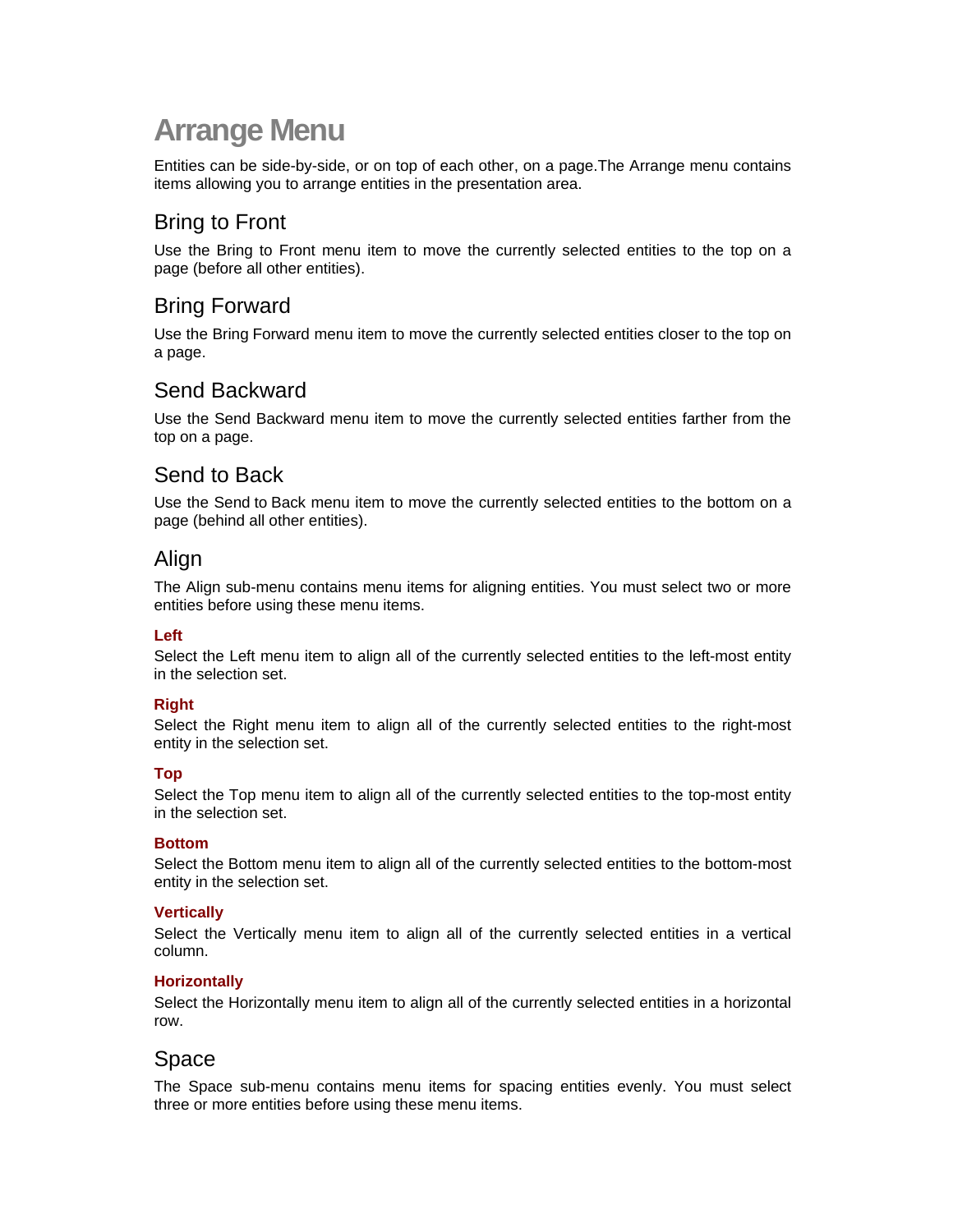#### **Horizontally**

Select the Horizontally menu item to space, horizontally, all of the currently selected entities evenly in the selection box.

#### **Vertically**

Select the Vertically menu item to space, vertically, all of the currently selected entities evenly in the selection box.

### **Center**

The Center sub-menu contains menu items for centering entities on the page. You must select three or more entities before using these menu items.

#### **Vertically on Page**

Select the Vertically on Page menu item to center all of the currently selected entities vertically on the page.

#### **Horizontally on Page**

Select the Horizontally on Page menu item to center all of the currently selected entities horizontally on the page.

### Flip

The Flip sub-menu contains menu items for flipping entities on the page.

#### **Left to Right**

Select the Left to Right menu item to flip an entity such that the part of the entity facing to left on the screen now faces to the right.

#### **Top to Bottom**

Select the Top to Bottom menu item to flip an entity such that the part of the entity facing to up on the screen now faces down.

## Object Snap

Select the Object Snap menu item to snap entities to other entities in the drawing area.

## Grid Snap

Select the Grid Snap menu item to snap entities to grid lines in the drawing area.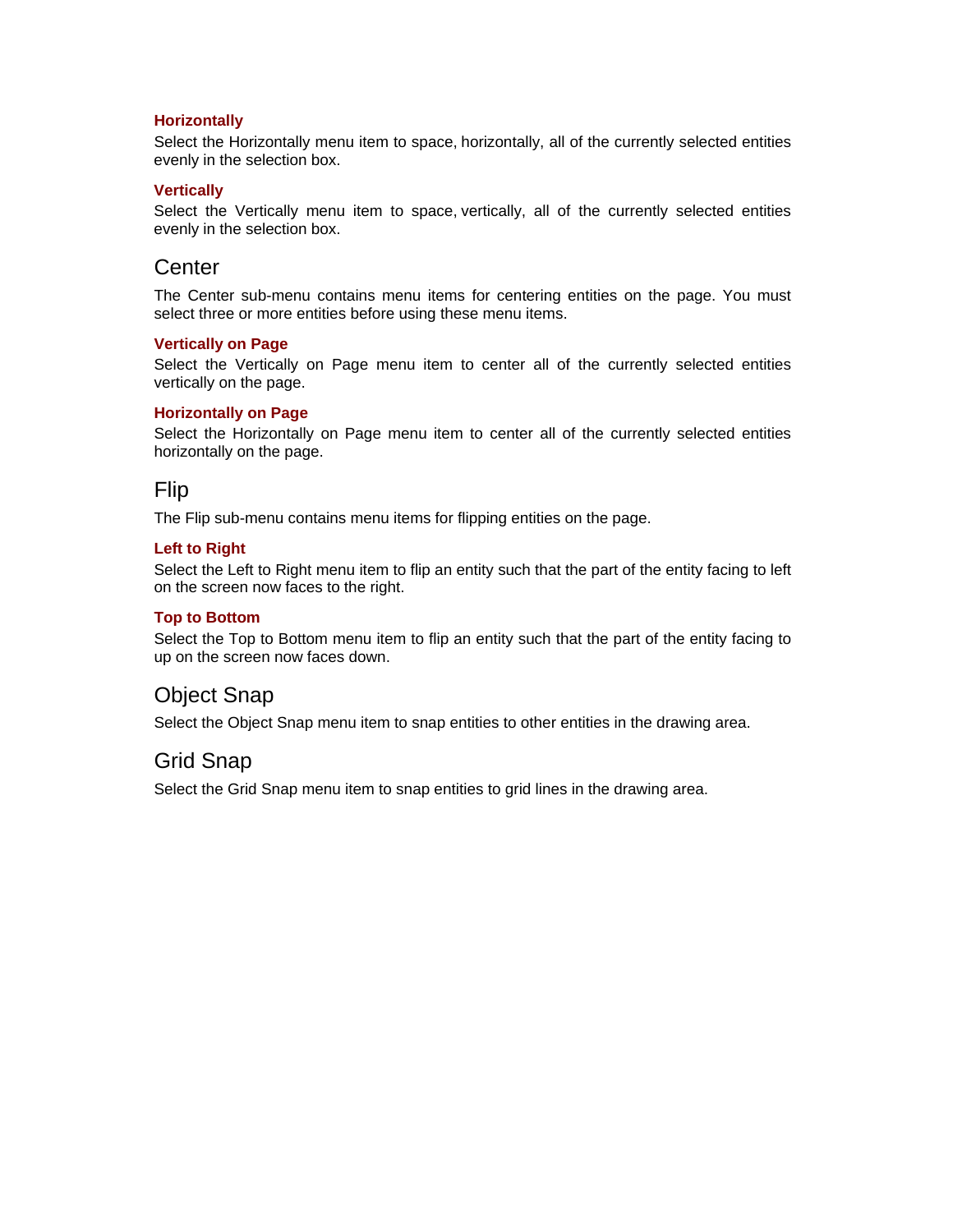# <span id="page-25-0"></span>**Tools Menu**

The Tools menu provides access to all of the tools in LayOut. This menu represents one of three mechanisms for accessing these tools (additional mechanisms are the [Toolbars](#page-31-0) and keyboard shortcuts).

## **Select**

Use the Select menu item to invoke the [Select Tool](#page-40-0) allowing you to select entities to modify.

## Erase

Use the Erase menu item to invoke the **[Eraser Tool](#page-43-0)** allowing you to erase entities.

## Style

Use the Style menu item to invoke the [Style Tool](#page-44-0) allowing you to sample and apply styles.

## Split

Use the Split menu item to invoke the [Split Tool](#page-45-0) allowing you to create a split between two overlapping shapes at the point where they overlap.

## Join

Use the Join menu item to invoke the [Join Tool](#page-47-0) allow you to join the overlapping lines of two shapes to create one shape.

## Lines

The Lines sub-menu contains tools for drawing lines.

### **Line**

Use the Line menu item to invoke the [Line Tool](#page-48-0) allowing you to draw straight lines.

### **Curve**

Use the Curve menu item to invoke the [Curve Tool](#page-52-0) allowing you to draw curves.

### **Freehand**

Use the Freehand menu item to invoke the [Freehand Tool](#page-51-0) allowing you to draw freehand sketches.

## Arcs

The Arcs sub-menu contains tools for drawing arcs.

### **Arc**

Use the Radius Angle menu item to create an arc about a center point.

### **2 Point Arc**

Use the 2 Point Arc menu item to create an arc from a starting and end point.

### **3 Point Arc**

Use the 3 Point Arc menu item to create an arc about a pivot point.

### **Pie**

Use the Pie menu item to create an arc about a center point. Lines will be drawn from the center point to the start and end of the arc to form a pie-like shape.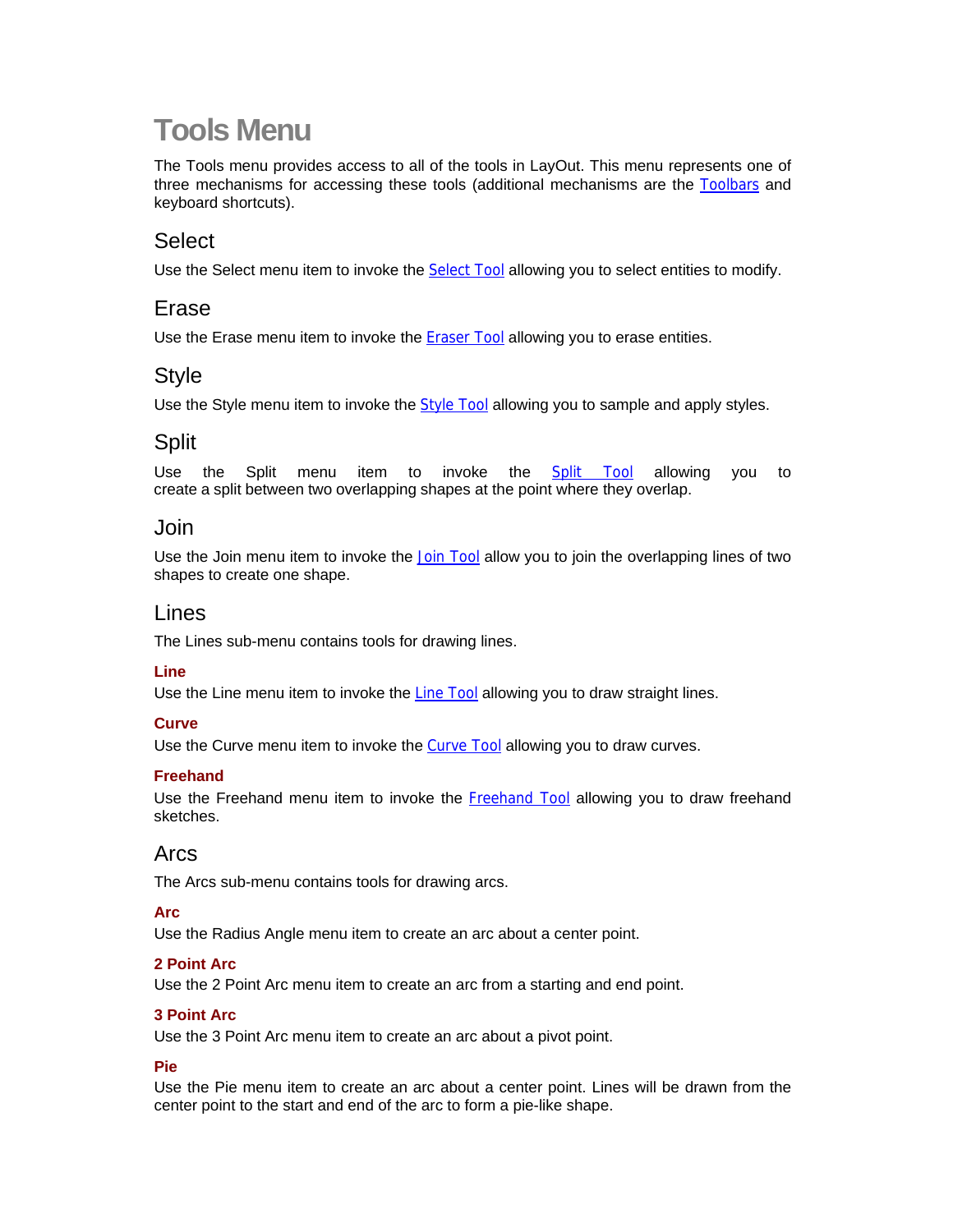## **Rectangles**

The Rectangles sub-menu contains tools for drawing Rectangles.

#### **Rectangle**

Use the Rectangle menu item to invoke the [Rectangle Tool](#page-55-0) allowing you to create standard rectangles with square corners.

#### **Rounded**

Use the Rounded menu item to invoke the [Rounded Rectangle Tool](#page-55-0) allowing you to created rectangles with rounded corners.

#### **Lozenge**

Use the Lozenge menu item to invoke the **[Lozenge Tool](#page-55-0)** allowing you to create rectangles with rounded corners and sides.

#### **Bulged**

Use the Bulged menu item to invoke the **[Bulged Tool](#page-55-0)** allowing you to create rectangles with square corners and rounded sides.

### Circles

The Circles sub-menu contains tools for drawing circles and ellipses.

#### **Circle**

Use the Circle menu item to invoke the [Circle Tool](#page-57-0) allowing you to create circles.

#### **Ellipse**

Use the Ellipse menu item to invoke the **[Ellipse Tool](#page-57-0)** allowing you to create ellipses (ovals).

### Polygon

Use the Polygon menu item to invoke the **[Polygon Tool](#page-59-0)** allowing you to create multi-sided polygons.

### Text

Use the Text menu item to invoke the [Text Tool](#page-61-0) allowing you to write text.

### Label

Use the Label menu item to invoke the [Label Tool](#page-62-0) allowing you to create textual labels.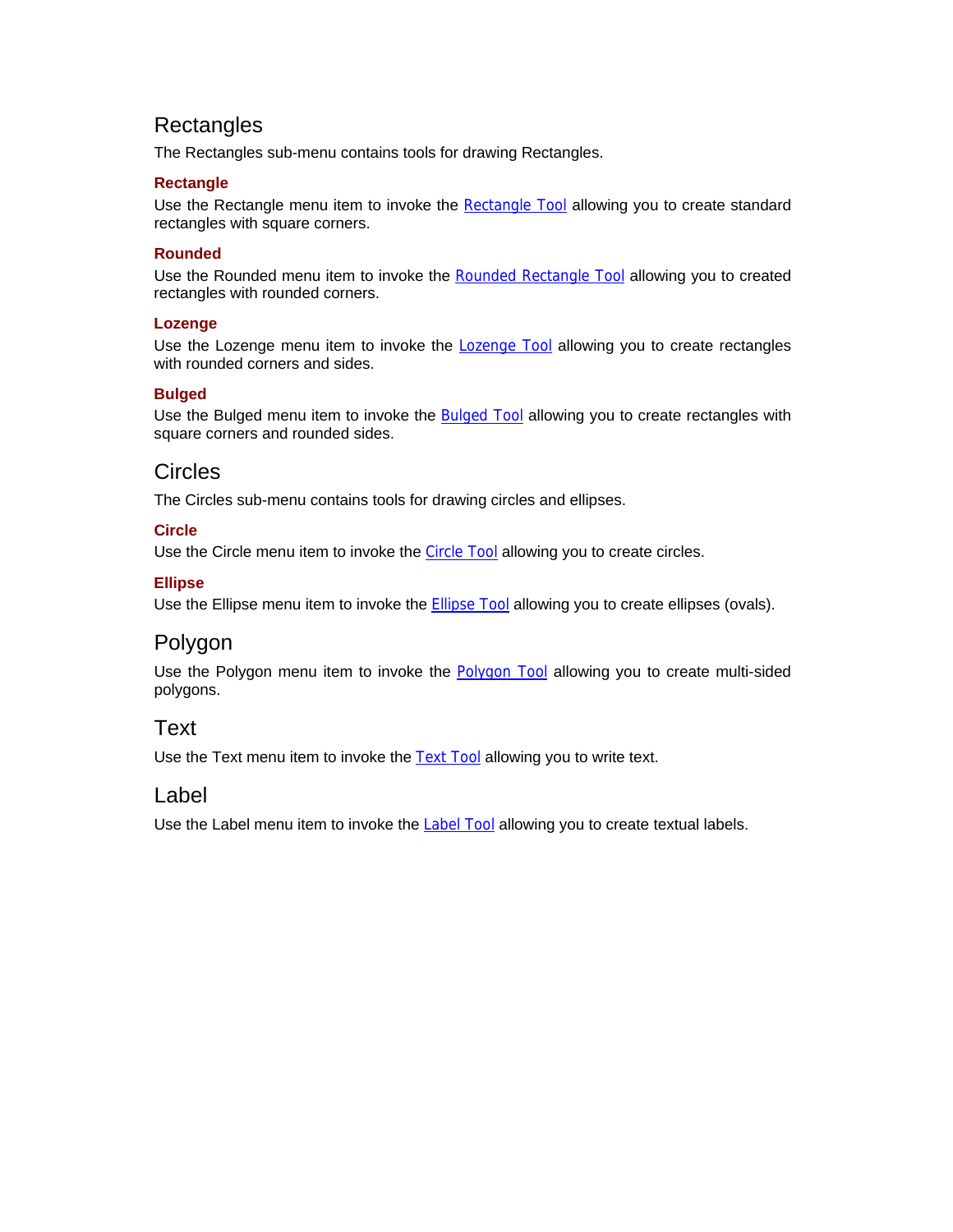# <span id="page-27-0"></span>**Pages Menu**

The Pages menu contains items for working with individual pages in your presentation.

# Add

Use the Add menu item to add a page to the presentation.

## **Duplicate**

Use the Duplicate menu item to duplicate the current page in the presentation.

## **Delete**

Use the Delete menu item to delete the current page from the presentation.

## Previous

Use the Previous menu item to navigate to the previous page in the presentation.

## Next

Use the Next menu item to navigate to the next page in the presentation.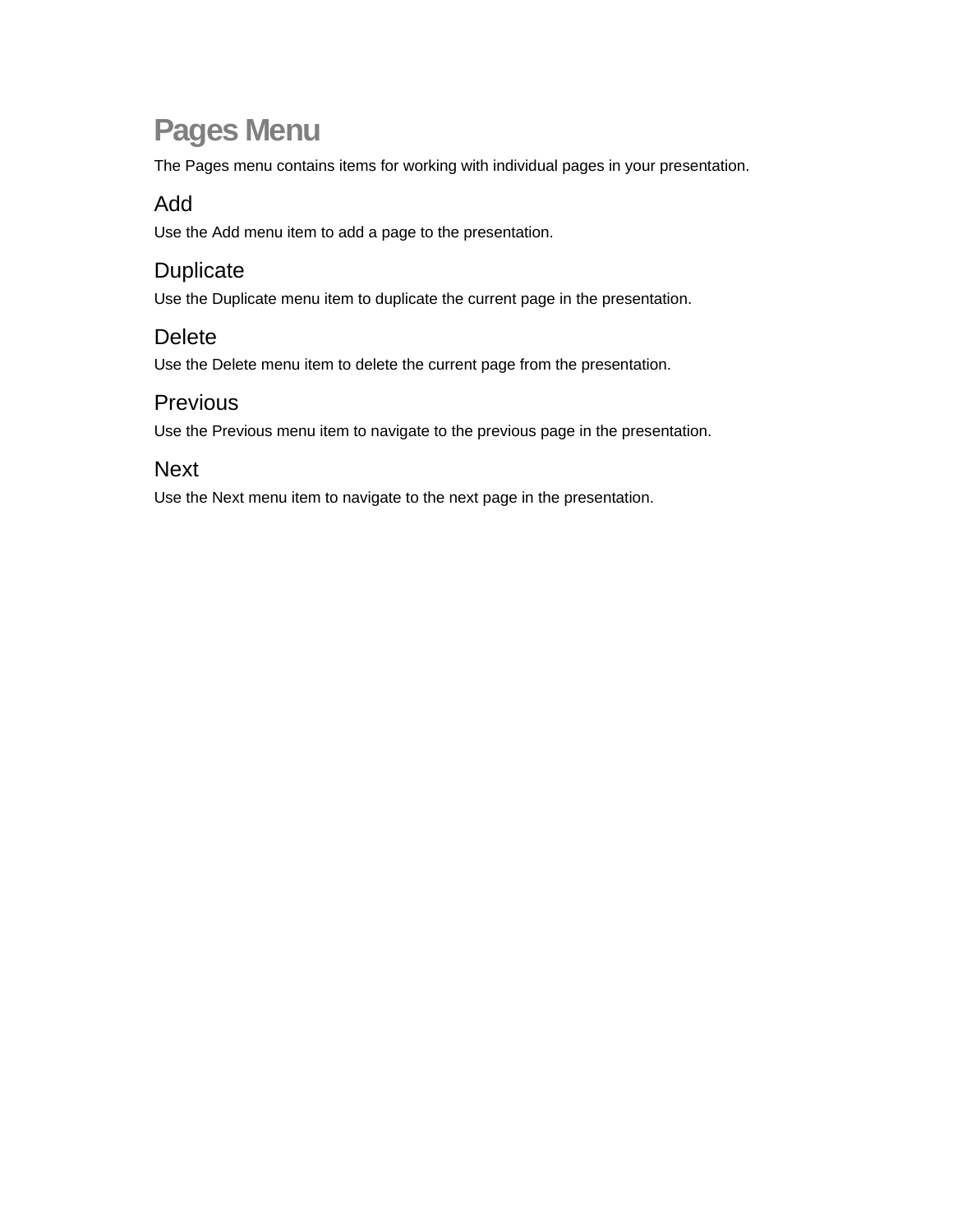# <span id="page-28-0"></span>**Window Menu**

The Window menu contains model settings and managers for your presentations. Model settings are dialog boxes with settings that affect the presentation, such as color and style. Managers are dialog boxes that manage a collection of something within your presentation such as pages, layers, and shapes.

## Show/Hide Tray

Select the Show/Hide Tray menu item to display or hide the tray.

## Colors

Select the Colors menu item to display the [Colors settings dialog box.](#page-72-0)

# Shape Style

Select the Shape Style menu item to display the **[Shape Style settings dialog box](#page-75-0)**.

## SketchUp Model

Select the SketchUp Model menu item to display the **[SketchUp Model settings dialog box](#page-77-0)**.

# Text Style

Select the Text Style menu item to display the [Text Style settings dialog box](#page-79-0).

## Pages

Select the Pages menu item to display the [Page Manager dialog box](#page-81-0).

## Layers

Select the Layers menu item to display the [Layers Manager dialog box](#page-82-0).

## **Scrapbooks**

Select the Scrapbooks menu item to display the [Scrapbook Manager dialog box](#page-84-0).

## **Instructor**

Select the Instructor menu item to display the [Instructor dialog box](#page-86-0). The Instructor dialog box provides help with the currently active tool.

**Note -** Uncheck the checkbox next to any of the previously mentioned menu items to remove the corresponding dialog box from the default dialog box tray.

## New Tray

Select the New Tray menu item to create another dialog box tray on the right-side of the presentation area. Use this option only if you want different trays containing different combinations of settings and manager dialog boxes.

**Note -** The contents of the Window menu change when you add a new dialog box tray. The Colors, Shape Style, SketchUp Model, Text Style,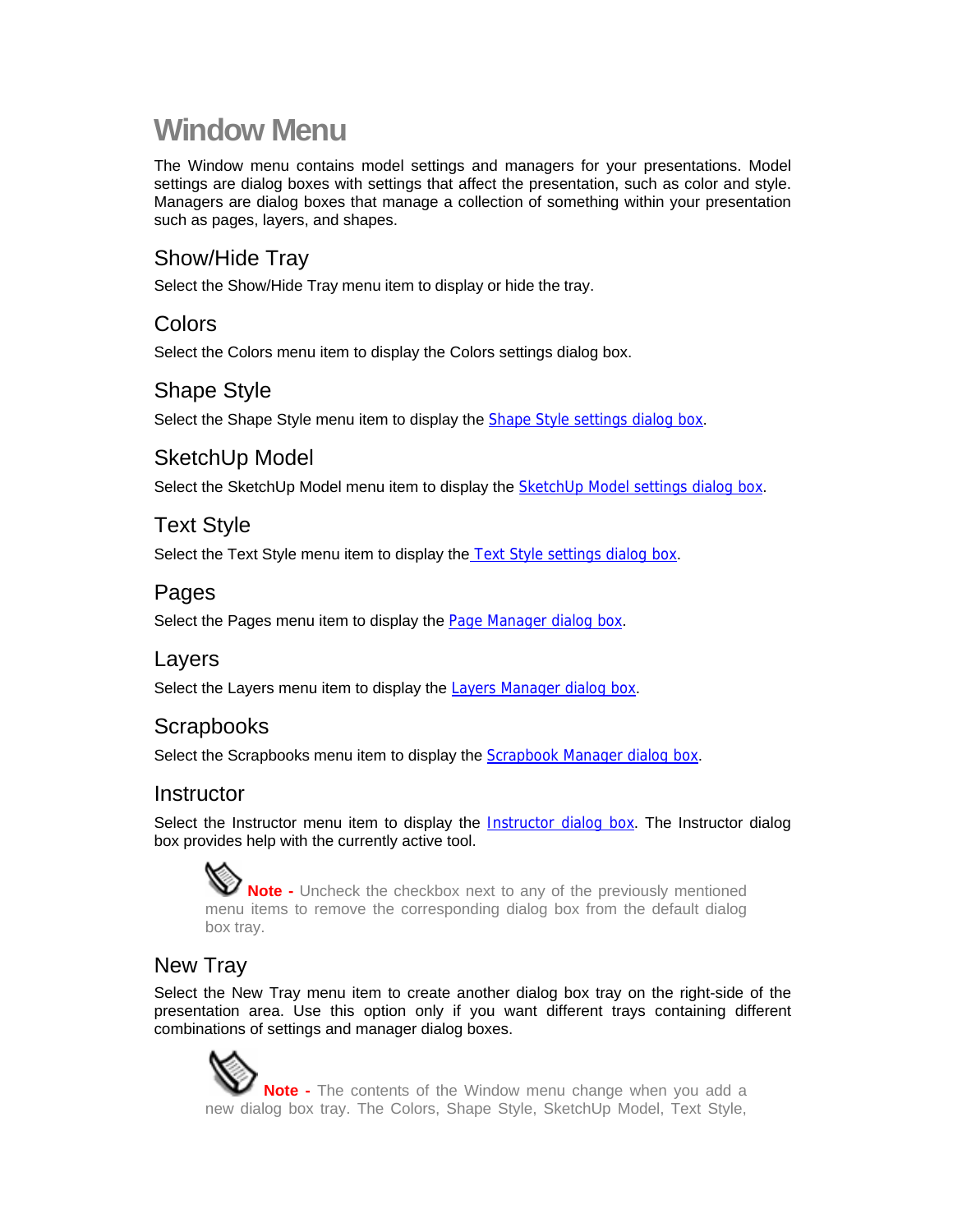Pages, Layers, Scrapbooks, and Instructor menu items become submenu items under a new Default Tray sub-menu. There will also be a new sub-menu representing the new tray that you added.

## New Window For <Untitled>

Select the New Window For <Untitled> menu item to create a new presentation using the current template.

# (Open Documents)

The (Open Documents) menu items represent a dynamically generated list of all your open LayOut files . Select the file you want to activate from this menu to switch between files.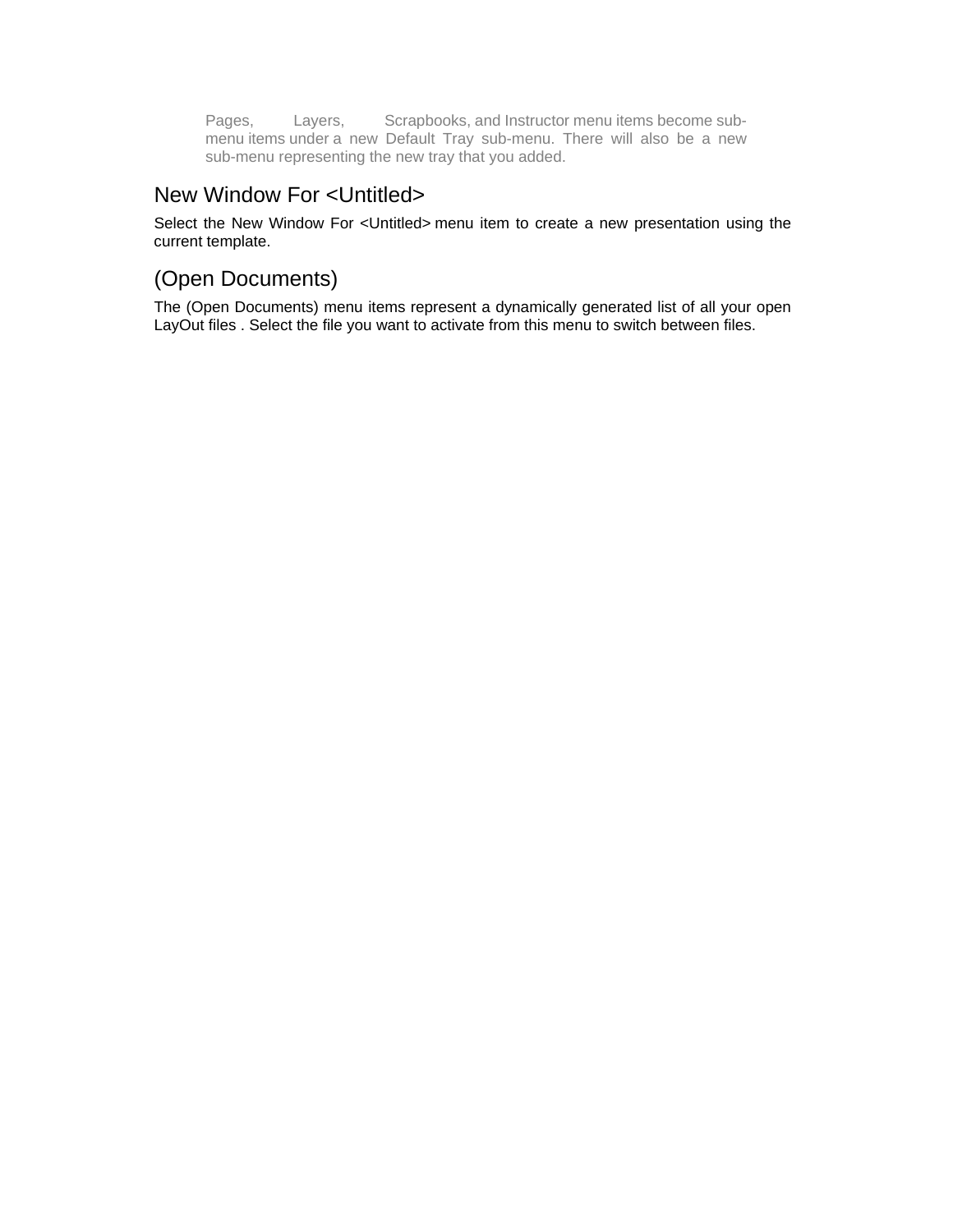# <span id="page-30-0"></span>**Help Menu**

The Help menu contains items relating to receiving help with the product. These items include the LayOut on-line user's guide, a quick reference card, and video tutorials.

# LayOut Help

The LayOut Help menu item opens LayOut's online user's guide. The user's guide contains reference information for LayOut.

## Online Help Center

The LayOut Web Site menu item invokes your default web browser and connects you to the [Online Help Center](http://sketchup.google.com/support). The web site contains LayOut support forums, additional training information, and access to new software releases.

## Tip of the Day

The Tip of the Day menu item invokes the Tip of the Day dialog box containing useful information to help you learn SketchUp.

## Quick Reference Card

The Quick Reference Cardmenu item is used to display LayOut's Quick reference card in your default PDF viewer.

## Check for Update

The Check For Update menu item checks to see if you have the most current version of SketchUp. You will be prompted to download the current version if your version is out-ofdate. A Internet connection is required to use this feature.

## SketchUp Community

The SketchUp Community menu item launches a the SketchUp user's forum in your default web browser.

## Send a Suggestion

The Send a Suggestion menu item launches the Google SketchUp Help Center in your default web browser. This web site will prompt you to fill out suggestion form to be submitted to Google. This form contains fields for your name, email, and a comment related to one of the following categories: bug report, feature request, comment, training question.

## Video Tutorials

The View Tutorials menu item launches the Video Tutorials portion of the LayOut web site. Select this command to open your default web browser and connect to the LayOut online video tutorials.

## About LayOut

The About LayOut menu item activates the About LayOut dialog box. This dialog box provides information about your LayOut version and license.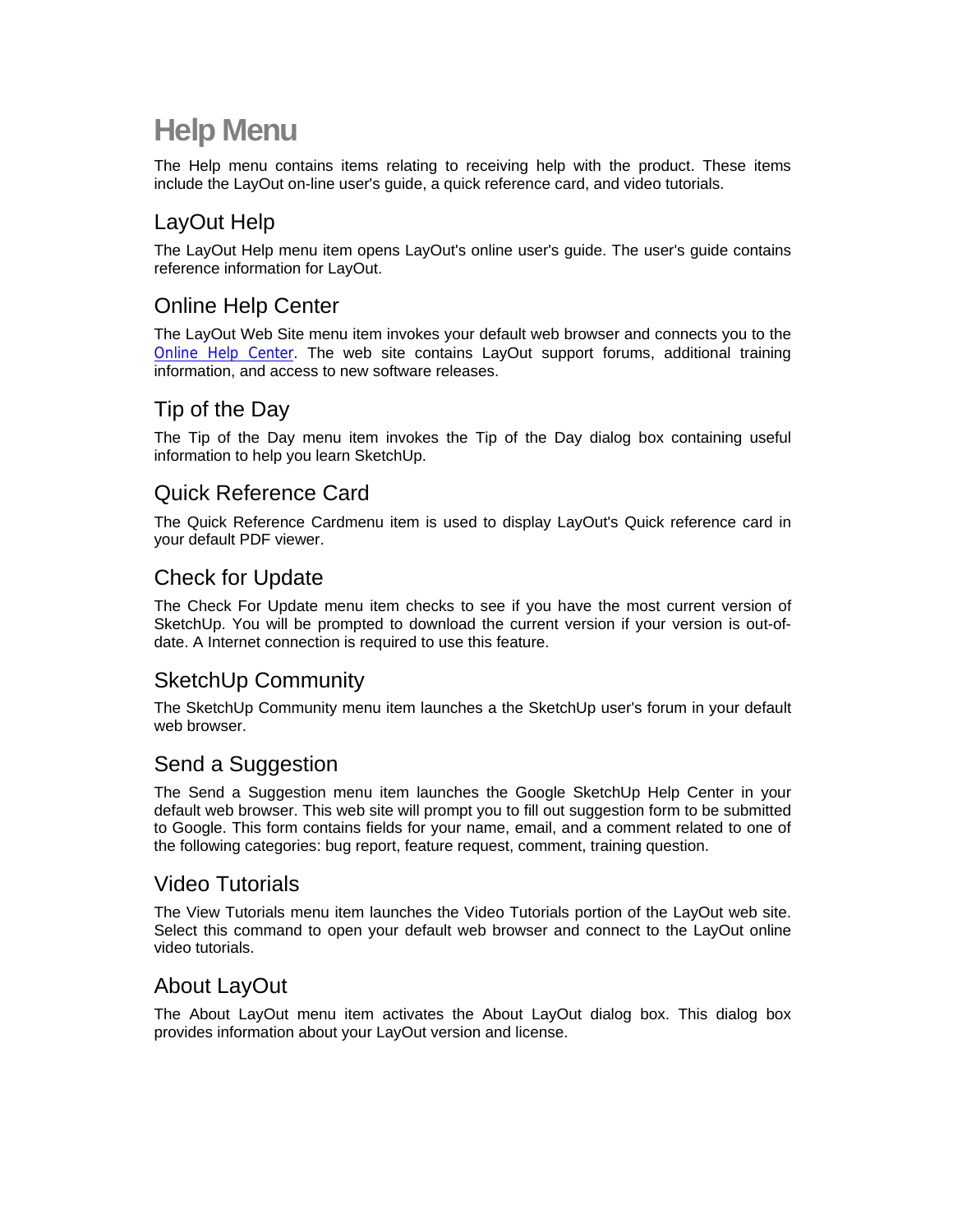# <span id="page-31-0"></span>**Toolbars**

LayOut's toolbar contains a variety of tools and operations to help you create your presentation.

# The Default Toolbar

The Default Toolbar contains all of the tools and menu items necessary for a new user to become acquainted with LayOut. These tools are the [Select Tool](#page-40-0), [Eraser Tool](#page-43-0), [Style Tool](#page-44-0), [Split Tool](#page-45-0), [Join Tool](#page-47-0), [Line Tools](#page-48-0), [Arc Tools](#page-53-0), [Rectangle Tools](#page-55-0), [Circle Tools](#page-57-0), [Polygon Tool](#page-59-0), Text [Tool](#page-61-0), and [Label Tool](#page-62-0). The default toolbar also contains the [Add Page command](#page-27-0), [Previous](#page-27-0)  [command](#page-27-0), [Next command](#page-27-0), and Toolbar Options arrow.



#### **Customizing a Toolbar**

You can add or remove tools and commands from any toolbar.

#### **Adding a Tool or Command to a Toolbar**

To add a tool or command to a toolbar:

- 1. Select the View > Toolbars > Customize menu item. The Customize dialog box appears. See [The Customize Dialog Box](#page-32-0) for further information.
- 2. Click on the Command tab. The Commands panel is displayed. This panel contains a list of tool and commands categories as well as all tools and commands in each category.
- 3. Click and hold on a tool or command name in the list of tools and commands.
- 4. Drag the tool or command name to the desired position on the toolbar. An insertion cursor should appear.
- 5. Release the mouse button to place the tool or command on the toolbar.

**Note -** You can also click the toolbar options arrow on the toolbar to add or remove buttons from a toolbar or display the Customize dialog.

#### **Removing a Tool or Command from a Toolbar**

To remove a tool or command from a toolbar:

- 1. Select the View > Toolbars > Customize menu item. The Customize dialog box appears. See [The Customize Dialog Box](#page-32-0) for further information.
- 2. Click and hold on a tool or command name in toolbar.
- 3. Drag the tool or command name anywhere outside of the toolbar.
- 4. Release the mouse button to remove the tool or command from the toolbar.

 **Note -** You can also click the toolbar options arrow on the toolbar to add or remove buttons from a toolbar or display the Customize dialog.

#### **Moving a Tool or Command on a Toolbar**

To move a tool or command on a toolbar:

1. Select the View > Toolbars > Customize menu item. The Customize dialog box appears. See [The Customize Dialog Box](#page-32-0) for further information.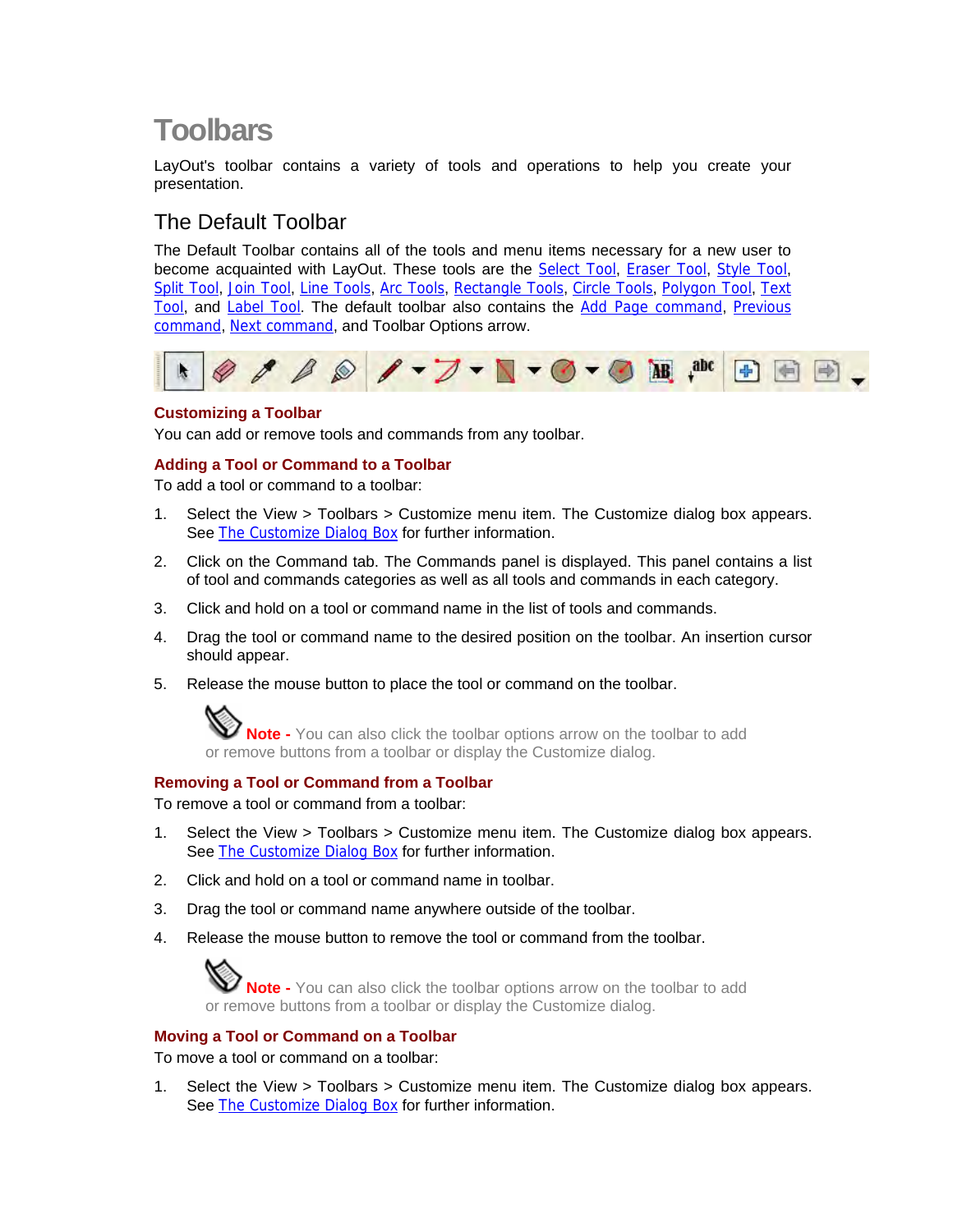- <span id="page-32-0"></span>2. Click and hold on a tool or command name in toolbar.
- 3. Drag the tool or command name to the desired position on the toolbar. An insertion cursor should appear.
- 4. Release the mouse button to reposition the tool or command on the toolbar.

## Creating Customized Toolbars

You can create your own customized toolbars. To create a customized toolbar:

- 1. Select the View > Toolbars > Customize menu item. The Customize dialog box appears. See [The Customize Dialog Box](#page-32-0) for further information.
- 2. Click on the New button. The New Toolbar dialog box appears.
- 3. Type a toolbar name in the Toolbar name field.
- 4. Select a location for the toolbar from the Location drop-down list.
- 5. Click the OK button. An empty toolbar will appear at the chosen location.
- 6. Click on the Command tab. The Commands panel is displayed. This panel contains a list of tool and commands categories as well as all tools and commands in each category.
- 7. Click and hold on a tool or command name in the list of tools and commands.
- 8. Drag the tool or command name to the desired position on the toolbar. An insertion cursor should appear.
- 9. Release the mouse button to place the tool or command on the toolbar.

*Mote* - You can also click the toolbar options arrow on the toolbar to add or remove buttons from a toolbar or display the Customize dialog.

## The Customize Dialog Box

The Customize dialog box contains options for creating and customizing toolbars.

#### **Toolbars Tab**

The Toolbars tab contains controls for activating, creating, renaming, deleting, and resetting toolbars.

**Toolbars :** The toolbars list contains all toolbars in LayOut. Check the checkbox to show the corresponding toolbar. Uncheck the checkbox to hide the corresponding toolbar.

**New:** Click the New button to add a new toolbar. Refer to [Creating Customized Toolbars](#page-88-0) for further information.

**Rename:** Click the Rename button to rename the currently selected toolbar. Enter a new toolbar name in the Toolbar name field and click the OK button.

**Delete:** Click the Delete button to delete the currently selected toolbar.

**Reset:** Click the Reset button to remove all of the customizations made to the currently selected toolbar.

#### **Commands Tab**

The Commands tab contains tools and commands that can be added to your toolbar. Refer to [Adding a Tool or Command to a Toolbar](#page-31-0) for further information.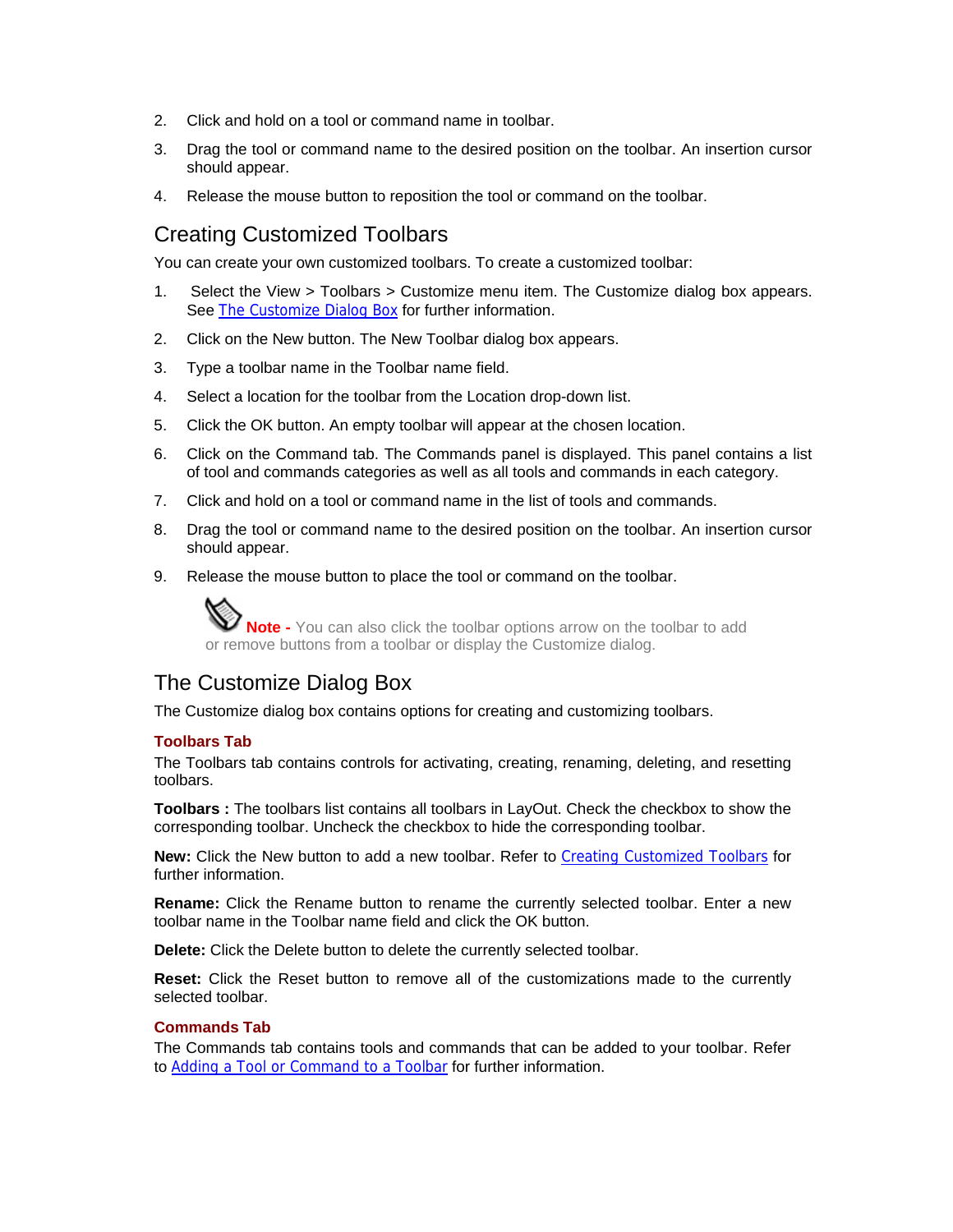#### **Options Tab**

The Options tab contains various options for personalizing your toolbars.

**Always Show Full Menus:** Check the Always show full menus checkbox to display all menu items when you click on a menu heading.

**Show Full Menus After a Short Delay:** Check the Show full menus after a short delay checkbox to display all menu items after a short delay.

**Large Icons on Menus:** Check the Large Icons on Menus to increase the size of the icons on the menu.

**Large Icons on Toolbars:** Check the Large Icons on Toolbars to increase the size of the icons on the toolbars.

**List Font Names in their Font:** Check the List font names in their font checkbox to

**Show ScreenTips on Toolbars:** Check the Show ScreenTips on Toolbars to display a ToolTip when the cursor is over a toolbar icon.

**Show Shortcut Keys in ScreenTips:** Check the Show Shortcut Keys in ScreenTips to display the shortcut key as part of a ToolTip.

**Floating Toolbar Fade Delay:** Click on up or down arrows to increase or decrease the toolbar fade delay accordingly. The fade delay applies to toolbar that has been undocked or moved away from its default location in LayOut.

**Menu Animations:** Select a menu animation to apply an animation effect to menus when you select a menu.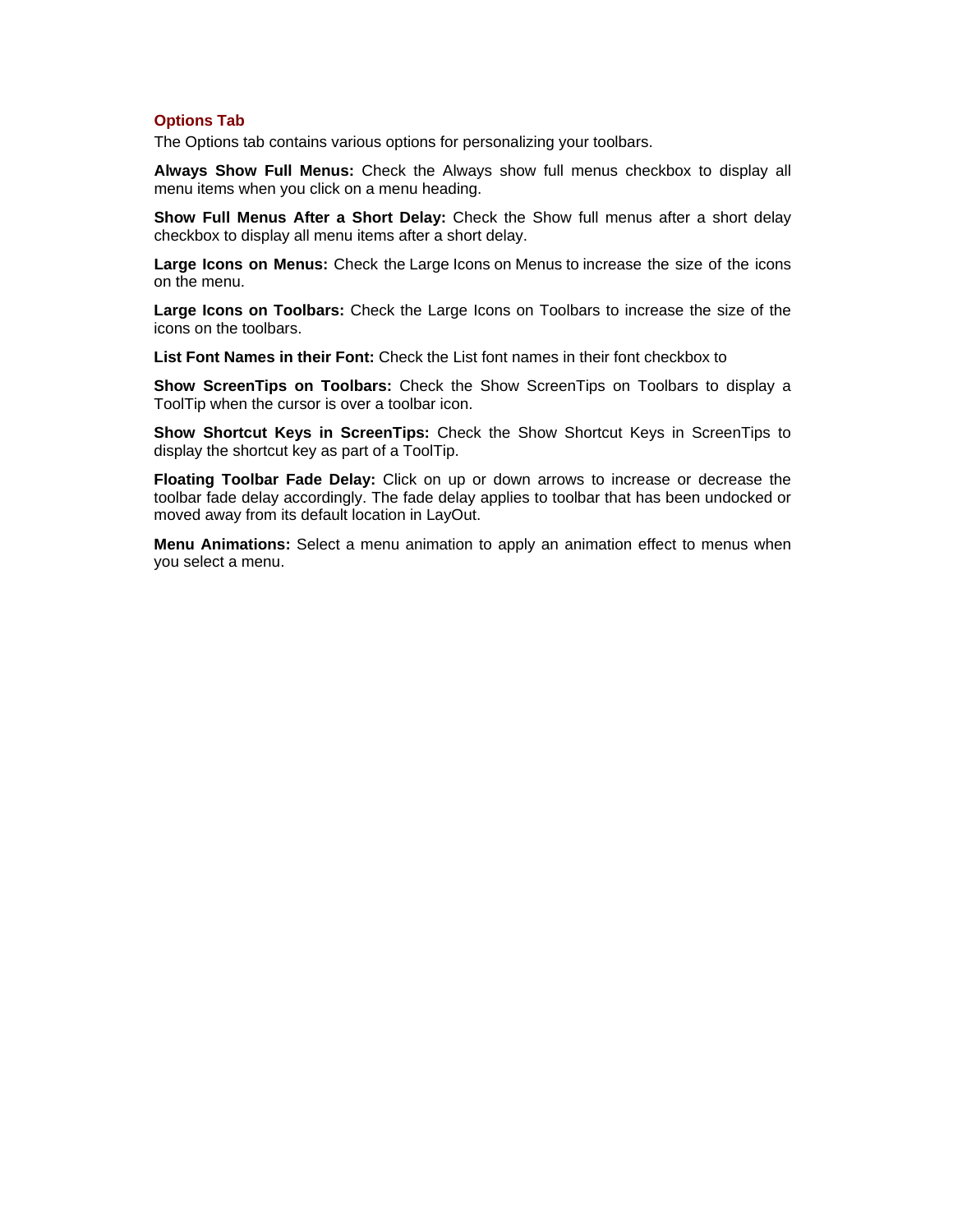# <span id="page-34-0"></span>**Context Menus**

Menu items also appear in special *context menus* which are menus whose contents vary depending on the context in which they are invoked (usually on one or more entities in the drawing area). The following image shows a context menu for a Face entity.



## Context Clicking

Context menus are invoked by selecting one or more entities and clicking the right mouse button. This operation is referred to as a *context-click*.

Detailed information on the context menu for each entity appears in the **[Entities](#page-87-0)** section of this user's guide.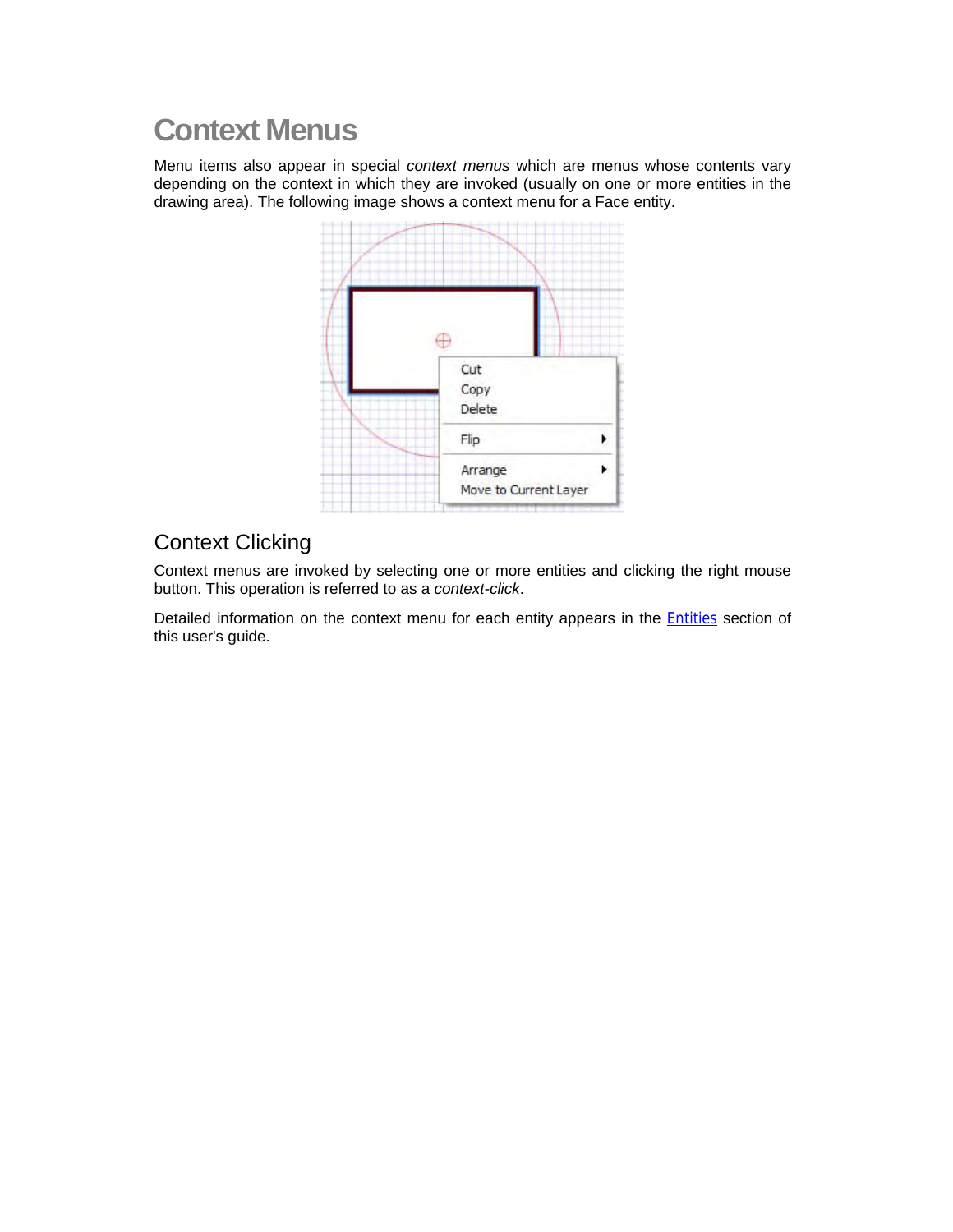# <span id="page-35-0"></span>**Dialog Box Trays**

Dialog box trays are used to hold settings and manager dialog boxes. LayOut comes with one default tray containing all of the settings and managers in LayOut (under the Window menu).

# Manipulating Dialog Boxes in a Dialog Box Tray

A dialog box tray refers to a series of dialog boxes snapped together at their bottom and top edges such that they form a stack. The following image contains a dialog box stack with Layers dialog box opened in the middle.

| Default Tray                                                                                                                                                 | $\sqrt{4}$ X                        |
|--------------------------------------------------------------------------------------------------------------------------------------------------------------|-------------------------------------|
| Colors                                                                                                                                                       | ×                                   |
| SketchUp Model                                                                                                                                               | $\times$                            |
| Text Style                                                                                                                                                   | ×                                   |
| Pages                                                                                                                                                        | $\overline{\mathsf{x}}$             |
| • Layers                                                                                                                                                     | ×                                   |
| Scrapbooks                                                                                                                                                   | ×                                   |
| Scale Cars : Cars - 1/16 a<br>$\left[ \frac{1}{2} \right]$<br>$\left[ \bullet \right]$<br>cars [1/16" and 3/32" = 1' scales<br>Bobb<br>36 OD<br>8638<br>8638 | Edit                                |
| lnstructor<br>Shape Style                                                                                                                                    | $\times$<br>$\overline{\mathsf{x}}$ |

You can manipulate the dialog box tray and dialog boxes in a tray in the following ways:

- Move the entire dialog box tray by clicking, holding, and moving the dialog box tray's title bar.
- Double-click on any dialog box's title bar to minimize or maximize a dialog box within the stack.
- Move a dialog box up or down by clicking, holding, and moving the dialog box up or down in the tray.
- Click on the close icon to remove the dialog box from the dialog box tray. Or, uncheck the checkbox next to the corresponding dialog box in the Window menu to remove the dialog box from the tray.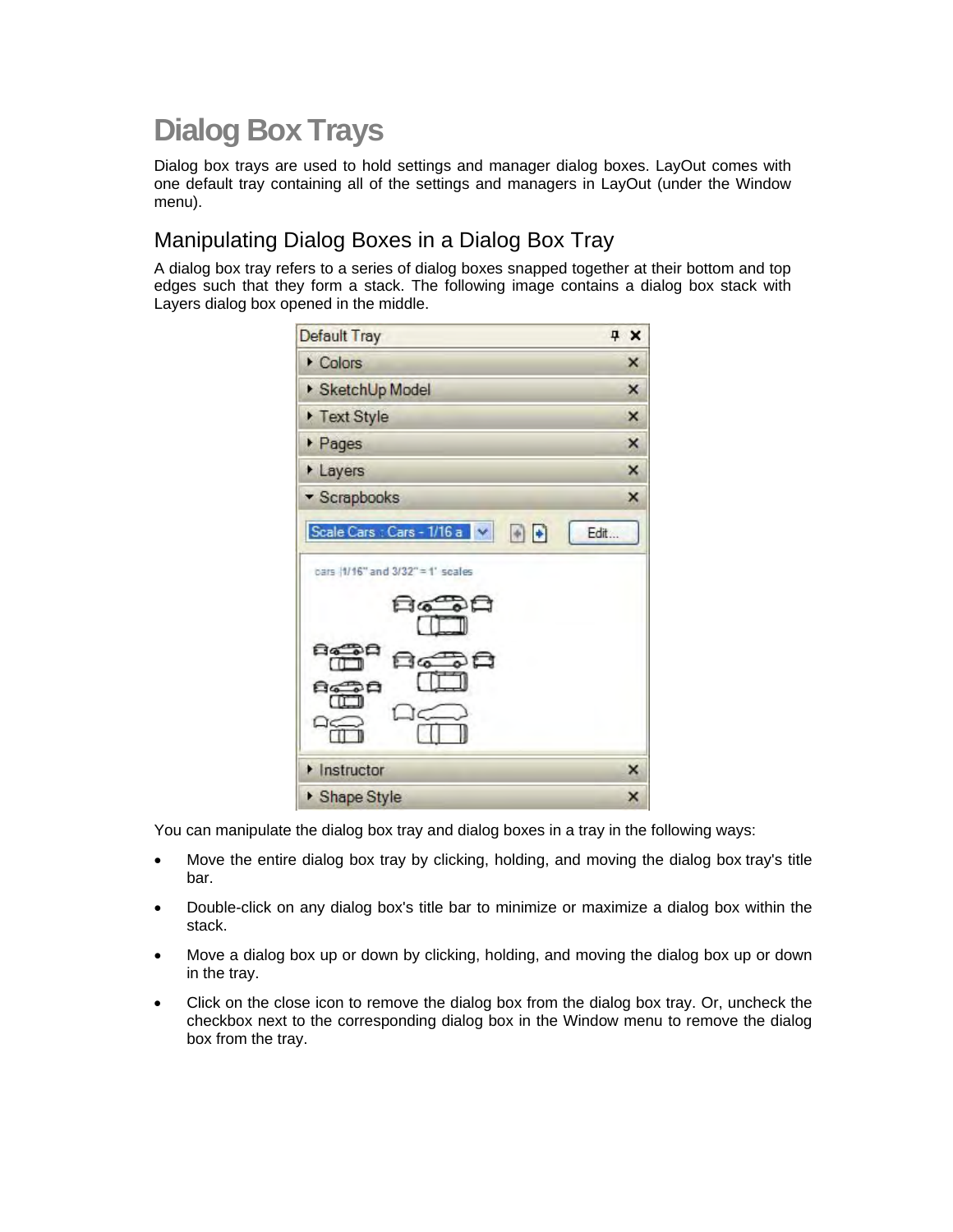### Resizing The Dialog Box Tray

The cursor changes to a resize handle cursor when you hover the cursor over a corner or side of the dialog box tray. Click, hold, and move to resize the dialog box tray.

### Creating a New Dialog Box Tray

You can create additional trays containing just the settings and managers you use most often. To create a customized dialog box tray:

- 1. Select Window > New Inspector Tray
- 2. Type the name of the new tray in the Name field.
- 3. Check the checkboxes next to the dialog boxes you want to appear in the tray.
- 4. Click the Add button. The new dialog box tray is added to the Window menu.

The Window menu no longer displays the dialog boxes for the default dialog box tray. Instead, the Window menu will have a sub-menu for the default dialog box tray and for each dialog box tray you create. This submenu contains menu items representing each dialog box in the tray.

### Deleting a Dialog Box Tray

You can delete any dialog box tray that you create. Select Window > dialog box tray name > Delete Tray to delete the dialog box tray .

### Renaming a Dialog Box Tray

You can rename any dialog box tray, including the default dialog box tray. To rename a dialog box tray:

- 1. Select Window > dialog box tray name > Rename Tray. The Rename Inspector Tray dialog box is displayed.
- 2. Type a new name in the Name field.
- 3. Click on the Rename button. The dialog box tray is renamed.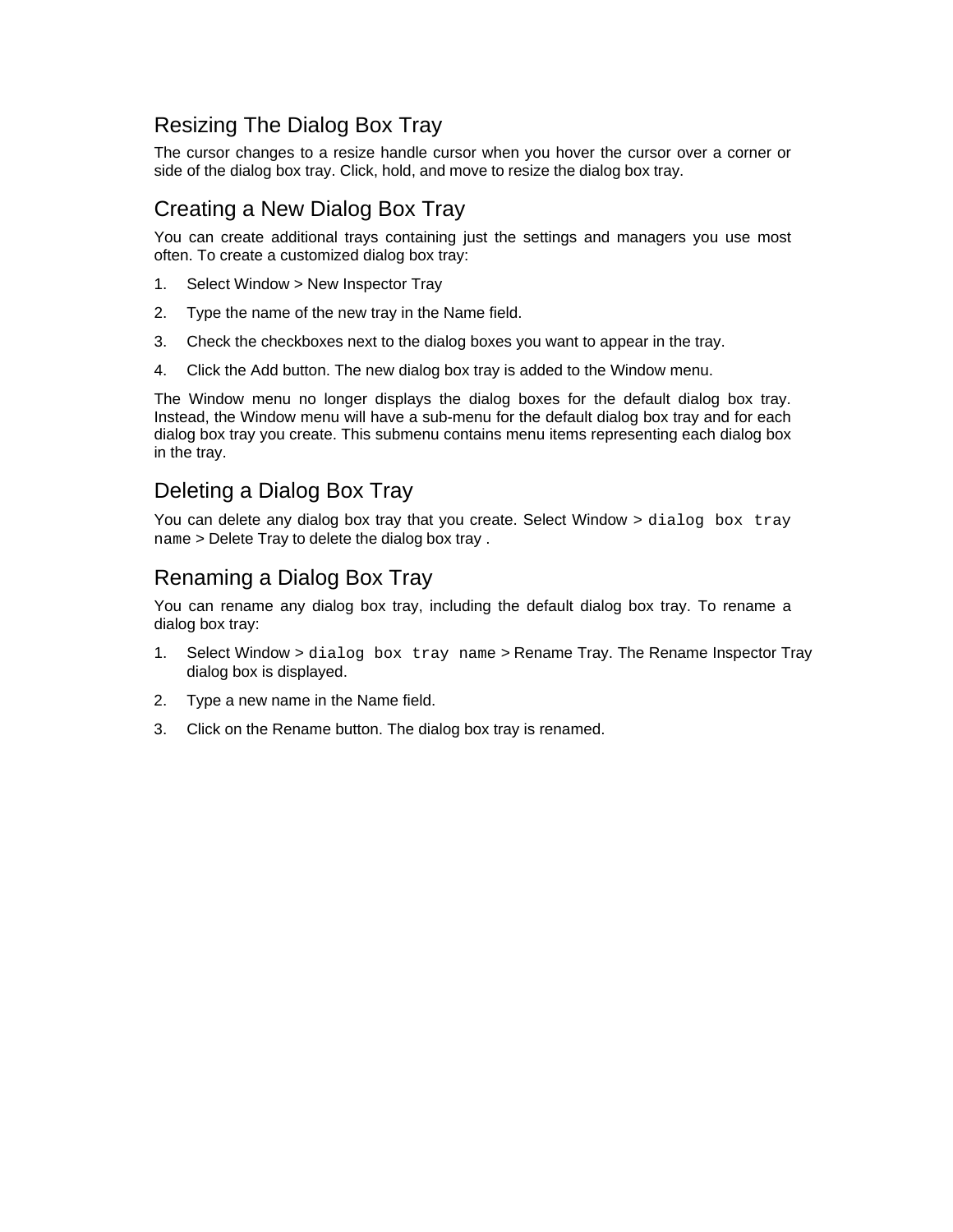## **Inference**

LayOut features a sophisticated a geometric analysis engine, called the inference engine, allowing you to easily align entities on the presentation area. This engine also helps you draw very accurately by inferring points from other points as you draw while also providing you with visual cues.

### Inference Cues

The inference engine uses ToolTip cues, appearing automatically while working on the model, to identify significant points in your presentation. These cues make complex inference combinations clear to you as you draw

Additionally, the inference engine uses specific colors to indicate its type of inference.

### Inference Types

There are two main types of inferences: point and linear. LayOut often combines inferences together to form a complex inference.

#### **Point Inference**

A point inference is based on an exact point of your cursor in your model.

**On Point** The green On Point inference identifies the end of a entity.

**Midpoint:** The cyan Midpoint inference indicates the middle point on a line.

**Intersection:** The black Intersection inference indicates an exact point where a line, arc, or curve, intersects another line, arc, or curve.

**On Shape:** The blue On Face inference identifies a point which lies on a shape.

**On Line:** The red On Edge inference identifies a point that lies along a line.

**On Curve:** The red On Curve inference identifies a point that lies long an arc or bezier curve.

#### **Linear Inference**

A linear inference snaps along a line or direction in space. In addition to a ToolTip, a linear inference sometimes displays a temporary dotted line while you draw.

**On Axis:** The On Axis inference indicates a linear alignment to one of the drawing axes. The solid line is drawn in the color associated with the corresponding axis (red or green).

**From Point:** The From Point inference indicates a linear alignment from a point along the Drawing Axes directions. The dotted line is drawn in the color associated with the corresponding axis (red or green).

**Perpendicular:** The Perpendicular magenta line indicates perpendicular alignment to a line.

**Parallel:** The Parallel magenta line indicates a parallel alignment to a line.

### Encouraging an Inference

At times, the inference you need may not come up immediately or LayOut might choose alignments with the wrong geometry. In these cases, you can increase the chances of a particular alignment by temporarily keeping your mouse cursor stationary over the particular location that you want LayOut to infer from. When the ToolTips appears, LayOut will briefly prioritize that alignment as you continue drawing. For example, to encourage LayOut to create a line to match another, parallel, line (such as when drawing the third line of a rectangle):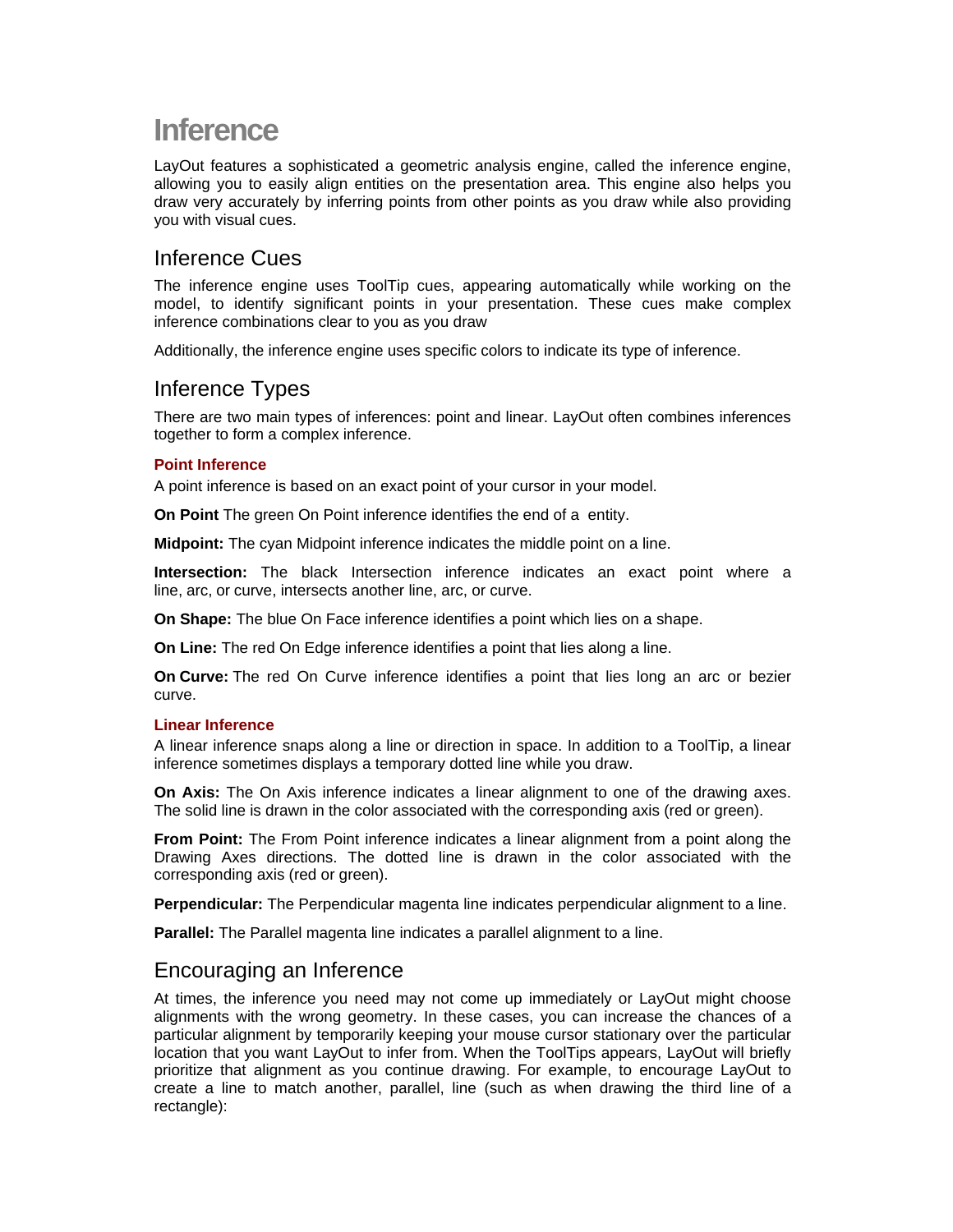- 1. Create the first two lines of a rectangle with the first line being parallel to the red axes.
- 2. Click on the start point of the third line and move the line tool as though you were creating the third line parallel to first line. As you begin to move the line tool, the line should appear in red.
- 3. Move the line tool to the approximate location where the end of the third line should appear. A dotted line, with the color of the corresponding axes (green) will follow the line tool to indicate you are directly inline with the start point of the first line.
- 4. Click when the line you are drawing is indicated by an axes color (red) and is directly perpendicular to the green dotted line.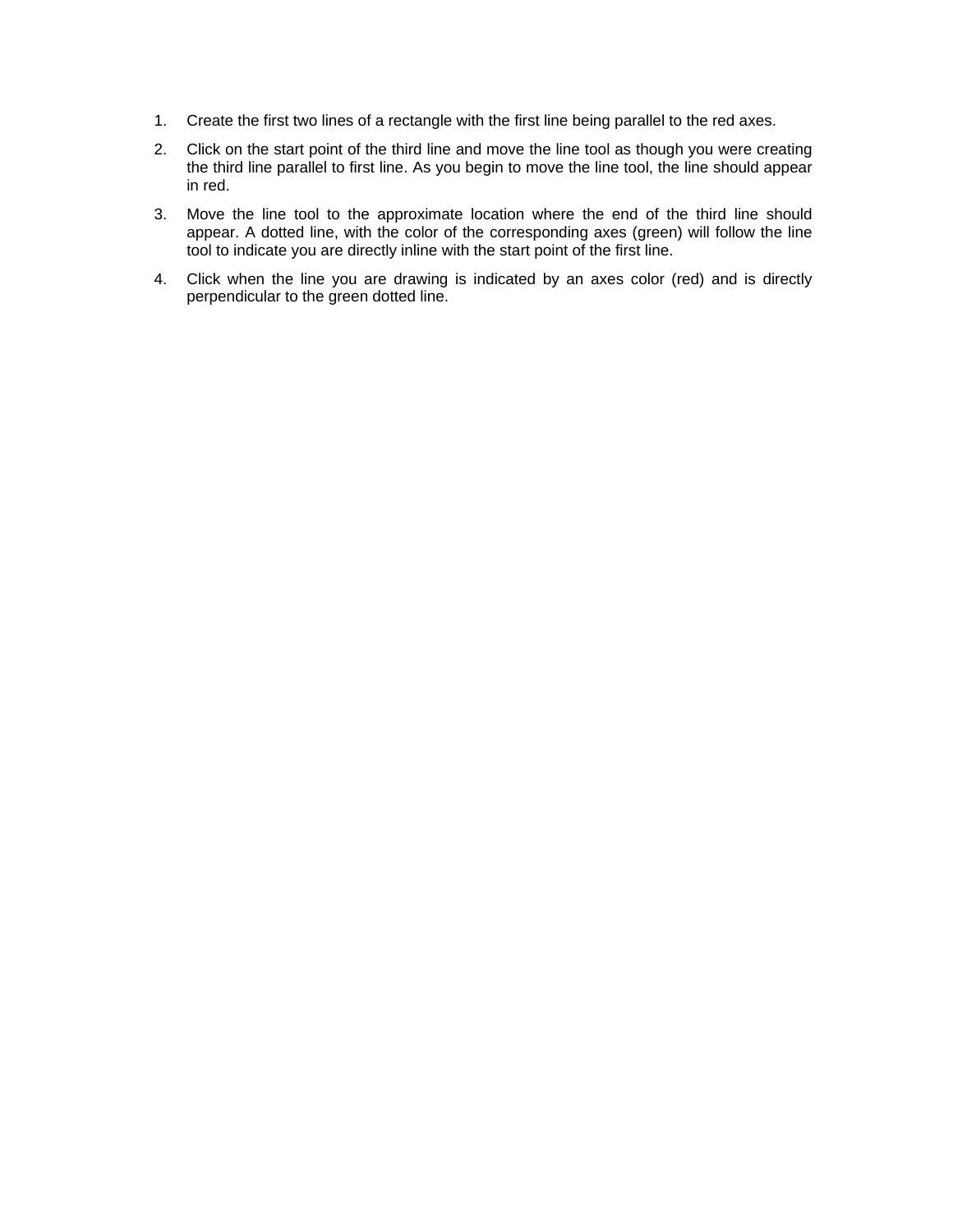## **Tools**

This section of the user's guide covers the tools within LayOut. Tools in this section are covered in the order they appear within the Tools menu.

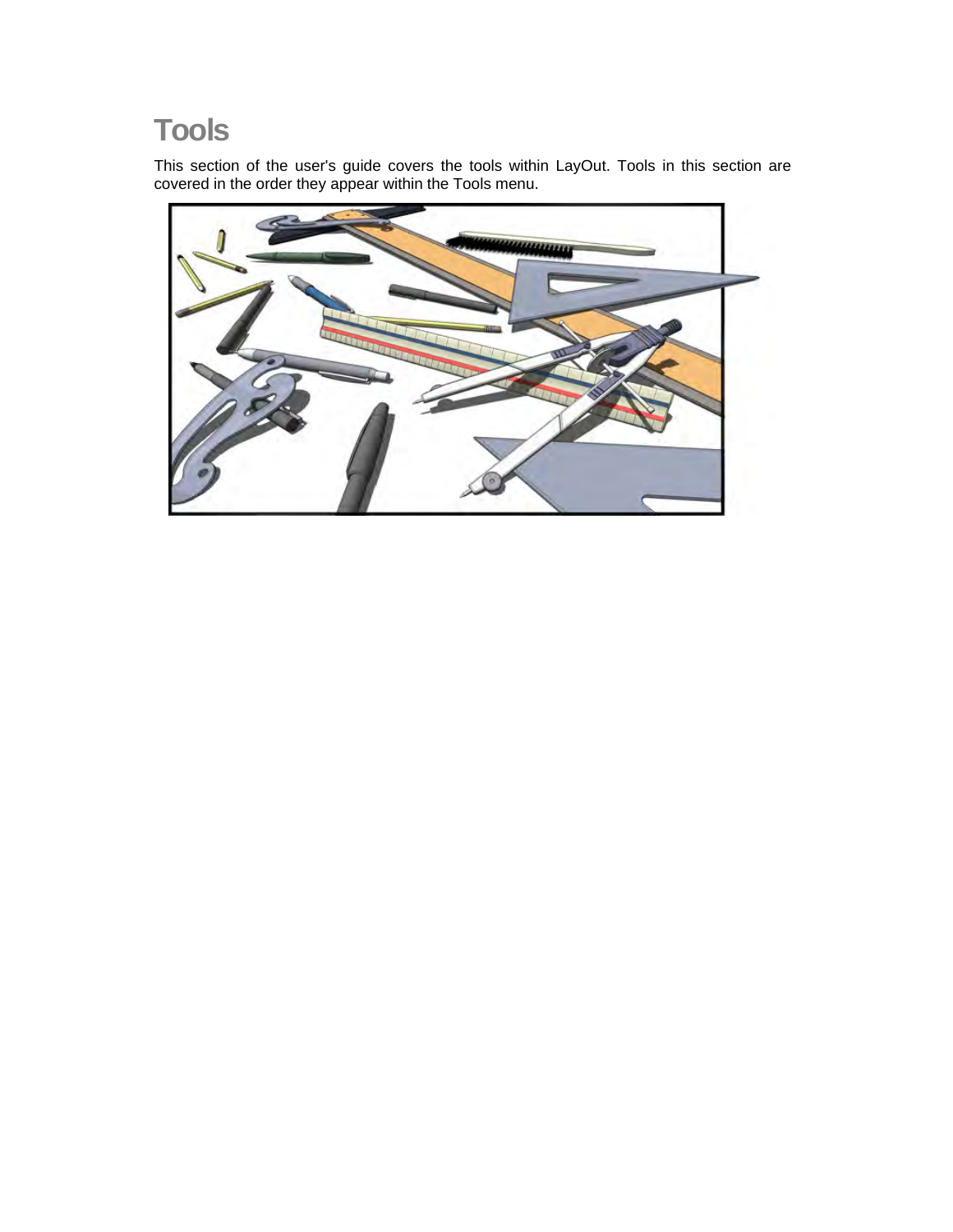#### k **Select Tool**

The Select Tool is used to specify the select and modify entities. The entities that are included in a selection are referred to as the *selection set*.

Once entities are selected, the y can be moved, resized, or rotated using the Select Tool. Activate the Select Tool from either the toolbar or the Tools menu.

### Selecting a Single Entity

LayOut allows you to make both single-entity and multiple-entity selections. To select a single entity:

- 1. Select the Select Tool. The cursor changes to an arrow.
- 2. Click on an entity. The selected entity is highlighted in blue and bounded by a red rectangular bounding box and rotation circle.

### Selecting Multiple Entities

Multiple-entity selections are useful when you want to perform a single operation on several entities (the selection set). Multiple-entity selections use an expandable *selection box* to surround the entities you want in the selection set. To select multiple entities:

- 1. Select the Select Tool. The cursor will change to an arrow.
- 2. Click and hold the mouse button a short distance away from the entities you want to select to establish the selection starting point.

Clicking to the right-side and dragging to the left, called a *crossing selection*, selects any elements within the selection rectangle, including those that are only partially contained in the rectangle. The following images show a right-to-left selection selecting all four entities, though only two are completely within the bounds of the selection box.



Clicking to the left-side of the entities and dragging right, called a *window selection*, selects only those elements completely within the selection rectangle. The following image shows a left-to-right selection selecting two entities because only two entities (the left and top cars) are completely within the bounds of the selection box.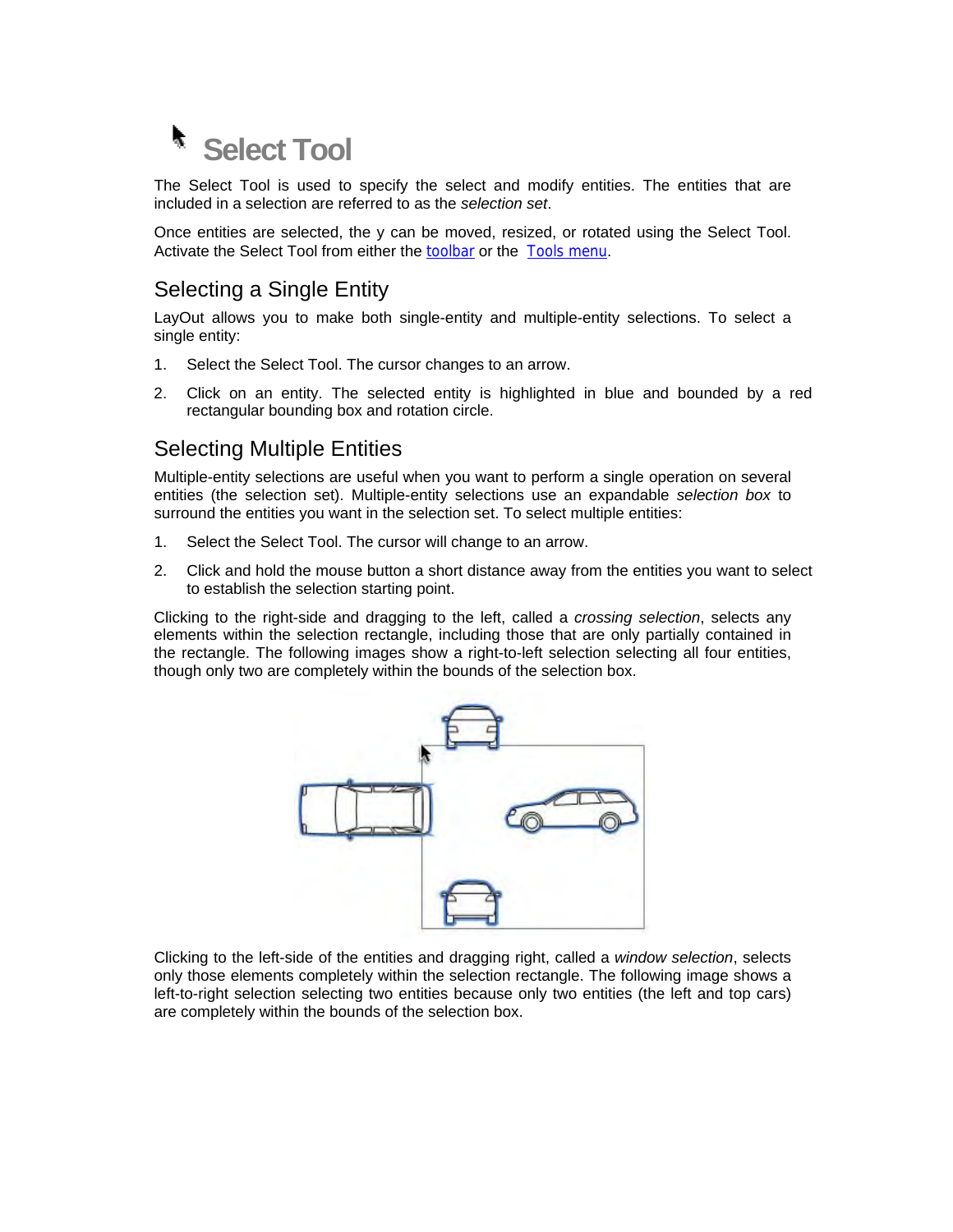

- 1. Drag the mouse to the opposite corner of the selection starting point.
- 2. Release the mouse button when all of the elements are either partially included (left-toright selection) or fully included (right-to-left selection) in the selection box.

### Moving Entities

Use the Select tool to move entities on a page. To move an entity:

- 1. Select the Select Tool. The cursor changes to an arrow.
- 2. Click on an entity. The selected entity is highlighted in blue and bounded by a red rectangular bounding box and rotation circle.
- 3. Move the cursor over the entity until the move icon appears.
- 4. Click and hold the mouse button to begin the move operation.
- 5. Move the cursor to move the entity. The selected entity will follow the cursor.
- 6. Release the mouse button at the destination point to finish the move operation.

### Rotating Entities

Use the Select tool to rotate entities on a page. To rotate an entity:

- 1. Select the Select Tool. The cursor changes to an arrow.
- 2. Click on an entity. The selected entity is highlighted in blue and bounded by a red rectangular bounding box and rotation circle.
- 3. Move the cursor over the red rotation circle until the rotate icon appears.
- 4. Click and hold the mouse button to begin the rotate operation.
- 5. Move the cursor around the red rotation circle. The angle of rotation appears in the VCB.
- 6. Release the mouse button to finish the rotate operation.

#### **Moving the Center of Rotation**

Shapes are rotated about a center. This center, called the *center of rotation*, defaults to the center of the shape and is identified by a small red circle. Move the center of rotation to rotate the shape around another specific point on the page (a point other than the center of the shape itself). To move the center of rotation:

- 1. Select the Select Tool. The cursor changes to an arrow.
- 2. Click on an entity. The selected entity is highlighted in blue and bounded by a red rectangular bounding box and rotation circle.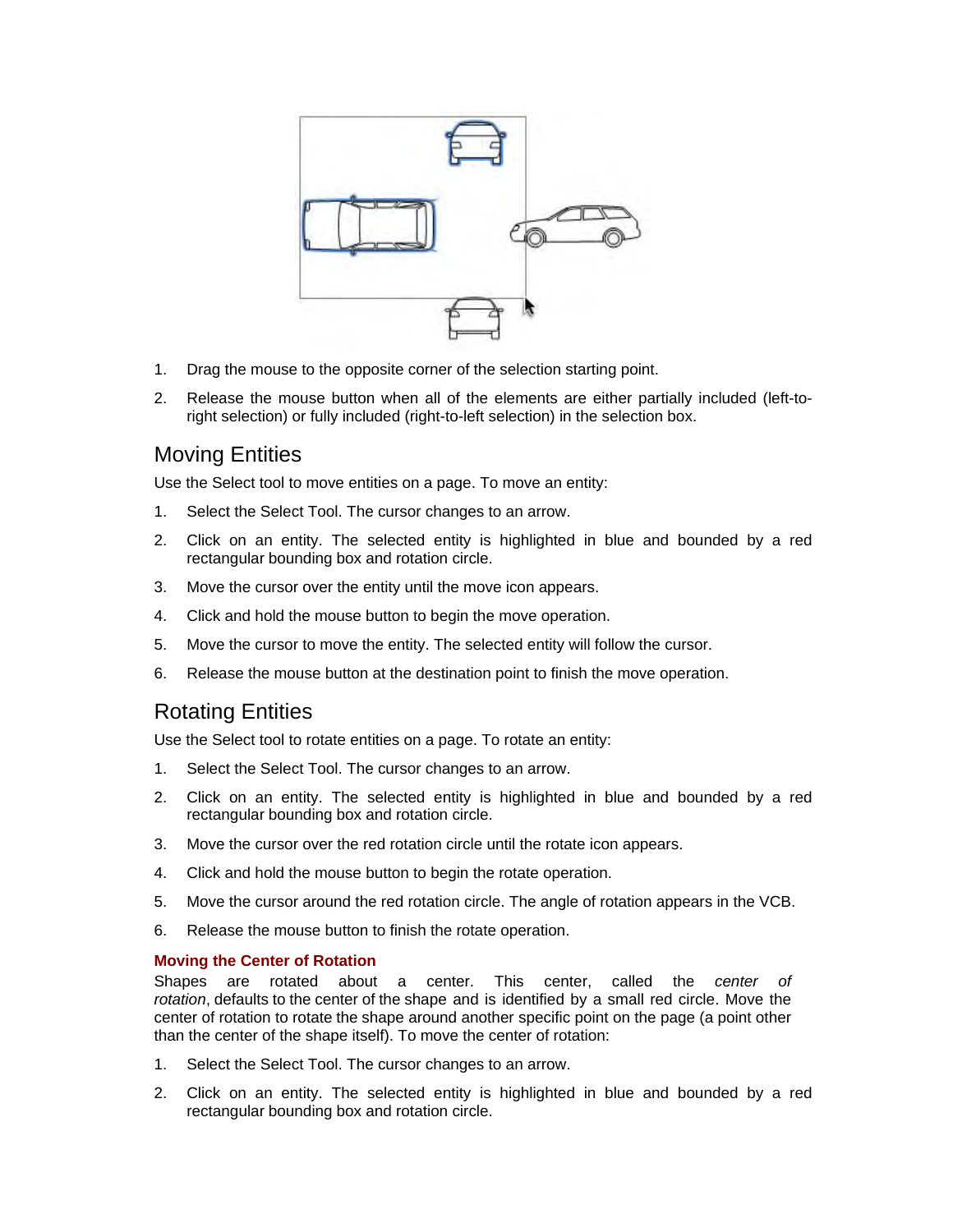- 3. Move the cursor over the small circle in the middle of the bounding box (the center of rotation). The move center of rotation icon appears.
- 4. Click and hold the mouse button to begin the move operation.
- 5. Move the cursor to move the center of rotation. The small and large red circles follow.
- 6. Release the mouse button at the destination point to place the center of rotation at a new point on the page.

**Note** - Return the center of rotation to a the center of a shape by moving it to the center of the shape. The small circle will snap to the center of the shape to help you identify the default center of rotation.

### Scaling Entities

Shapes can be scaled using the resize grips on the bounding box. To scale an entity:

- 1. Select the Select Tool. The cursor changes to an arrow.
- 2. Click on an entity. The selected entity is highlighted in blue and bounded by a red rectangular bounding box and rotation circle.
- 3. Move the cursor over a edge or corner on the red rectangular bounding box. The edge or corner will become a bold red color.
- 4. Click and hold the mouse button to begin the scale operation.
- 5. Move the cursor to scale the entity.
- 6. Release the mouse button to finish the scale operation.

#### **Maintaining Aspect Ratio While Scaling**

Press and hold the Shift key while scaling an entity to retain the aspect ratio of the entity.

#### **Create a Scaled Copy**

Press and hold the Ctrl key while scaling to create a scaled copy of the original entity.

Scaling About the Center

Press and hold the Alt key while scaling to scale about the center of the entity.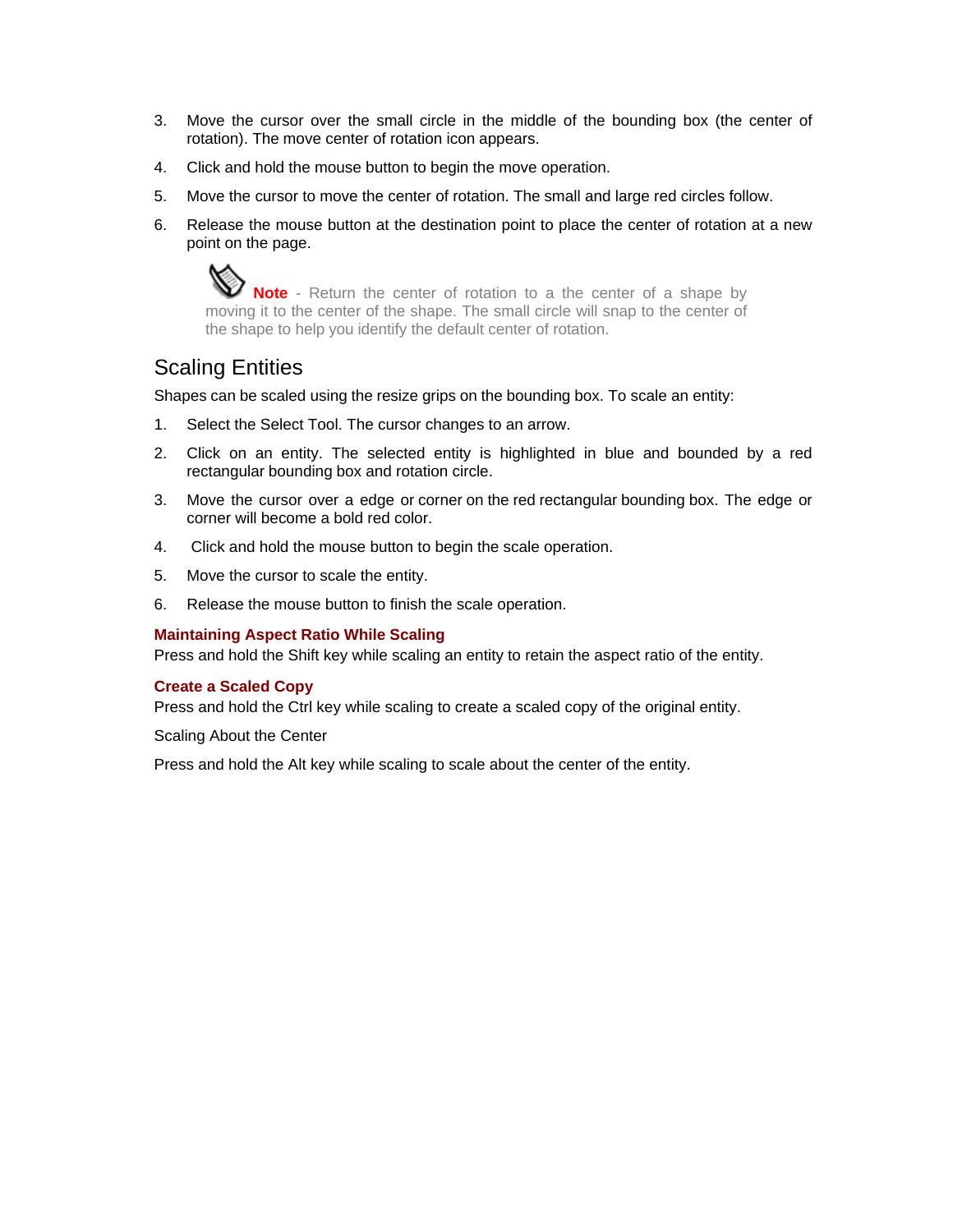

Use the Eraser Tool to erase entities. Activate the Eraser Tool from either the toolbar or the Tools menu.

### Erasing Entities

As mentioned previously, the Eraser Tool is used to erase entities in the presentation area. To erase entities:

- 1. Select the Eraser Tool. The cursor changes to an eraser with a small crosshair.
- 2. Click on an entity to erase it.
- 3. (alternatively) Hold down the mouse button and drag the cursor over several entities.
- 4. (alternatively) Release the mouse button to delete the entities.

If you accidentally select geometry you do not wish to delete, press the ESC key to cancel the erase operation before it deletes your selection.

**Tip -** Try erasing entities slowly if you continuously skip over entities you want to erase.

**Tip -** It is usually faster to erase a large number of entities by selecting the entities with the **Select Tool** and pressing the Delete key on your keyboard. You can also delete selected items by selecting Erase from the Edit menu.

**Tip -** Select the Edit > Undo menu item to undo any erased entities.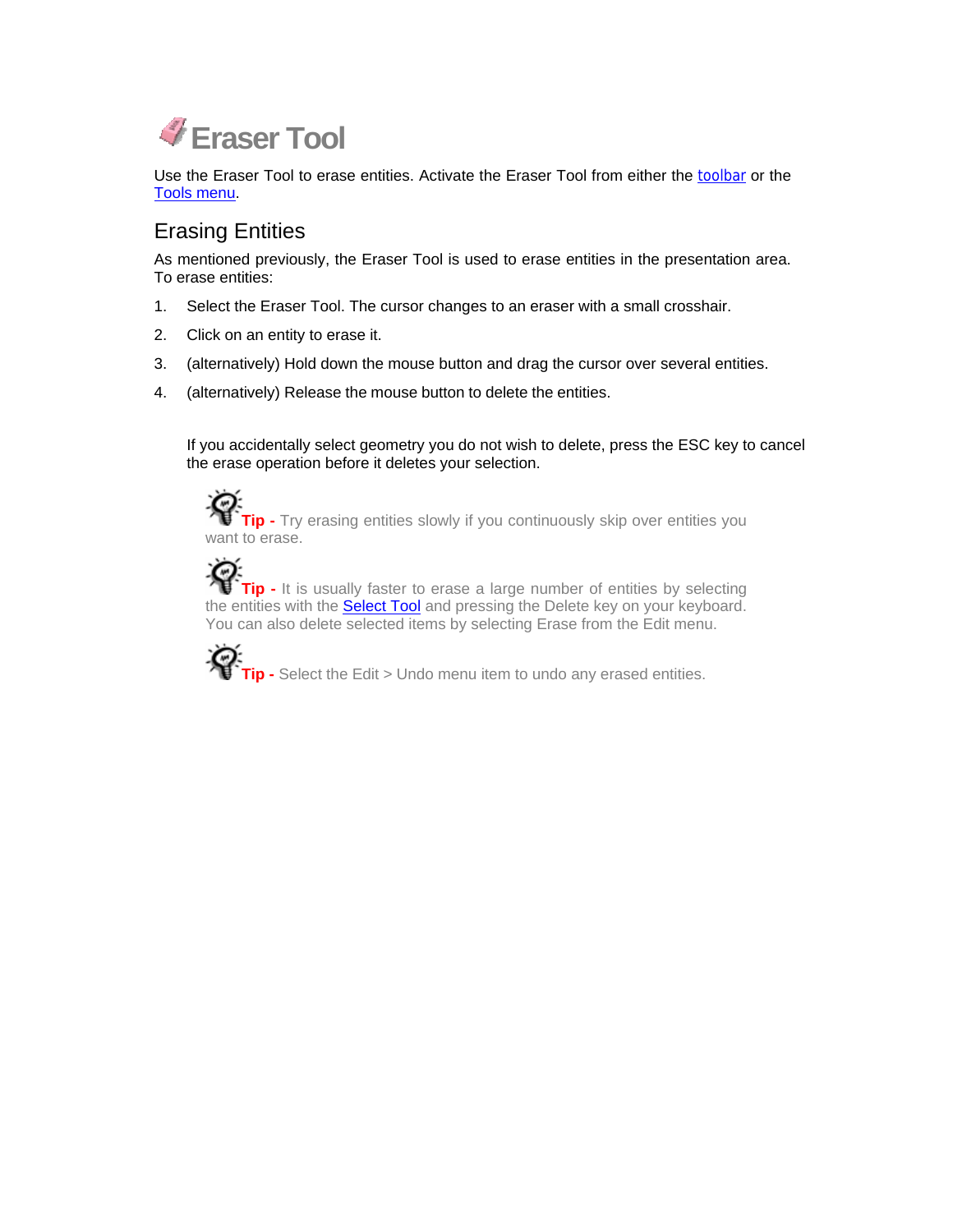

The Style Tool is used to sample and apply styles to entities. Activate the Style Tool from either the toolbar or the Tools menu.

### Sampling and Applying Styles

To sample and apply a style:

- 1. Select the Style Tool. The cursor changes to an eye dropper.
- 5. Click on any entity in the presentation area or scrapbook to sample its style. The cursor changes to a paint bucket. Certain styles can be sampled from certain entities. Certain entities can only receive certain styles. See the Entity Styles Compatibility for more information.
- 3. Move your mouse over the entity where you want to apply the style.
- 2. Click again to apply the style to the entity.



### Entity Styles Compatibility

Fill and Stroke combinations of any shape, image, text box, or model can be applied to another shape, image, text box, or model. The fill of a model is applied on top of the model's background . The stroke is applied to a shapes edge or image, text box's or model's bounding box. You cannot sample and apply fill and stroke independently.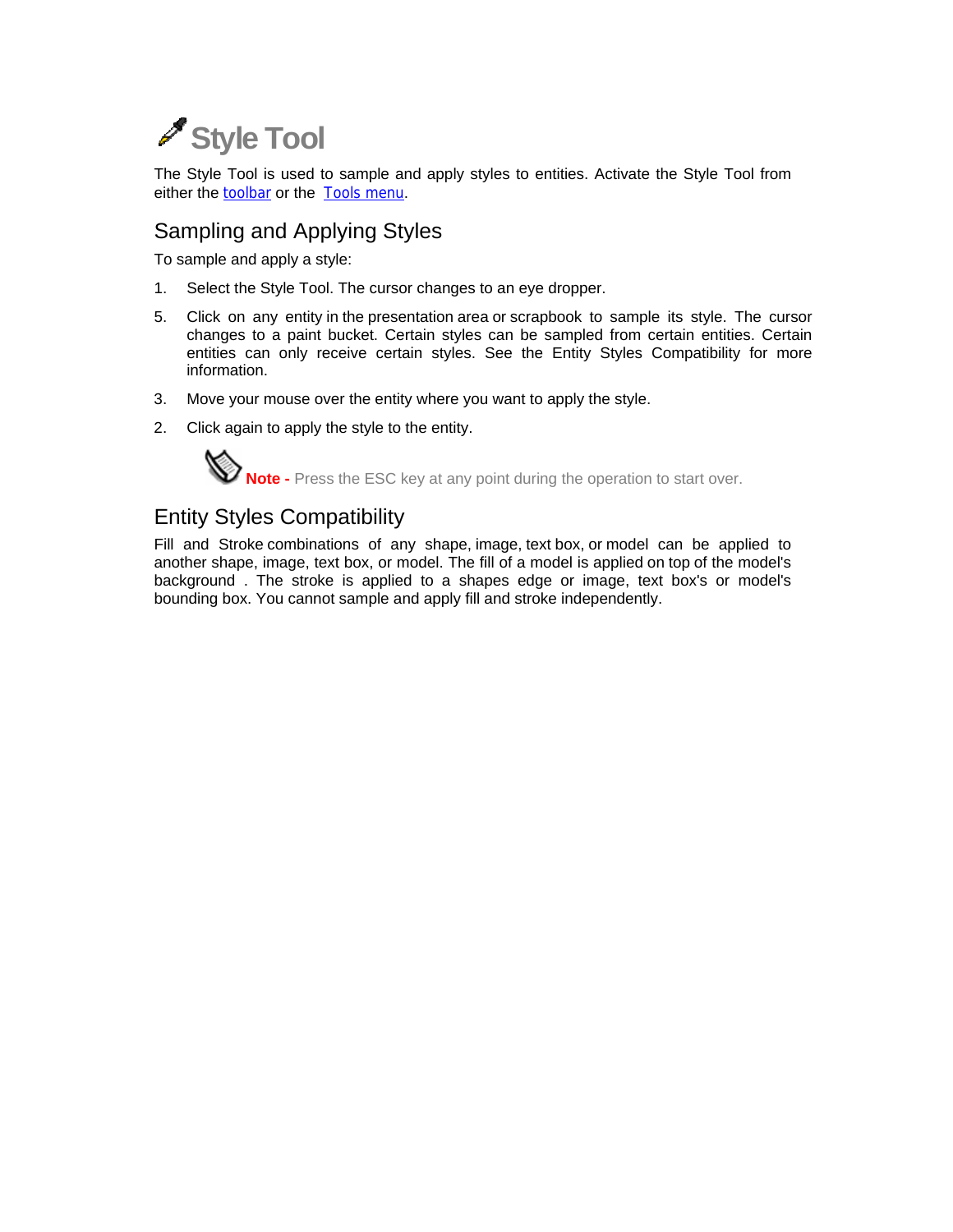

Use the Split Tool to create a split between two overlapping shapes at the point where they overlap (or to split individual lines). Use the Split Tool and Join Tool to create unique complex shapes. Activate the Split Tool from either the toolbar or the Tools menu.

**Note -** See **Creating Complex Shapes** for further information on using the Split and Join tools.

### Splitting Two Shapes

To create a split at the intersection of two overlapping shapes:

- 1. Select the Split Tool.
- 4. Click on one of the intersections between the first and section shape (where their edges overlap). Intersections are identified by a black square and the "Intersection" tooltip. The shape will briefly highlight in blue.



3. Click on another intersection between the first and second shape. The shape will briefly highlight in blue. If there are only two intersections between the shapes, the shapes will be split and a new shape, composed of the intersecting edges of the two intersecting shapes, is created. You can move the shapes apart to see this new shape.

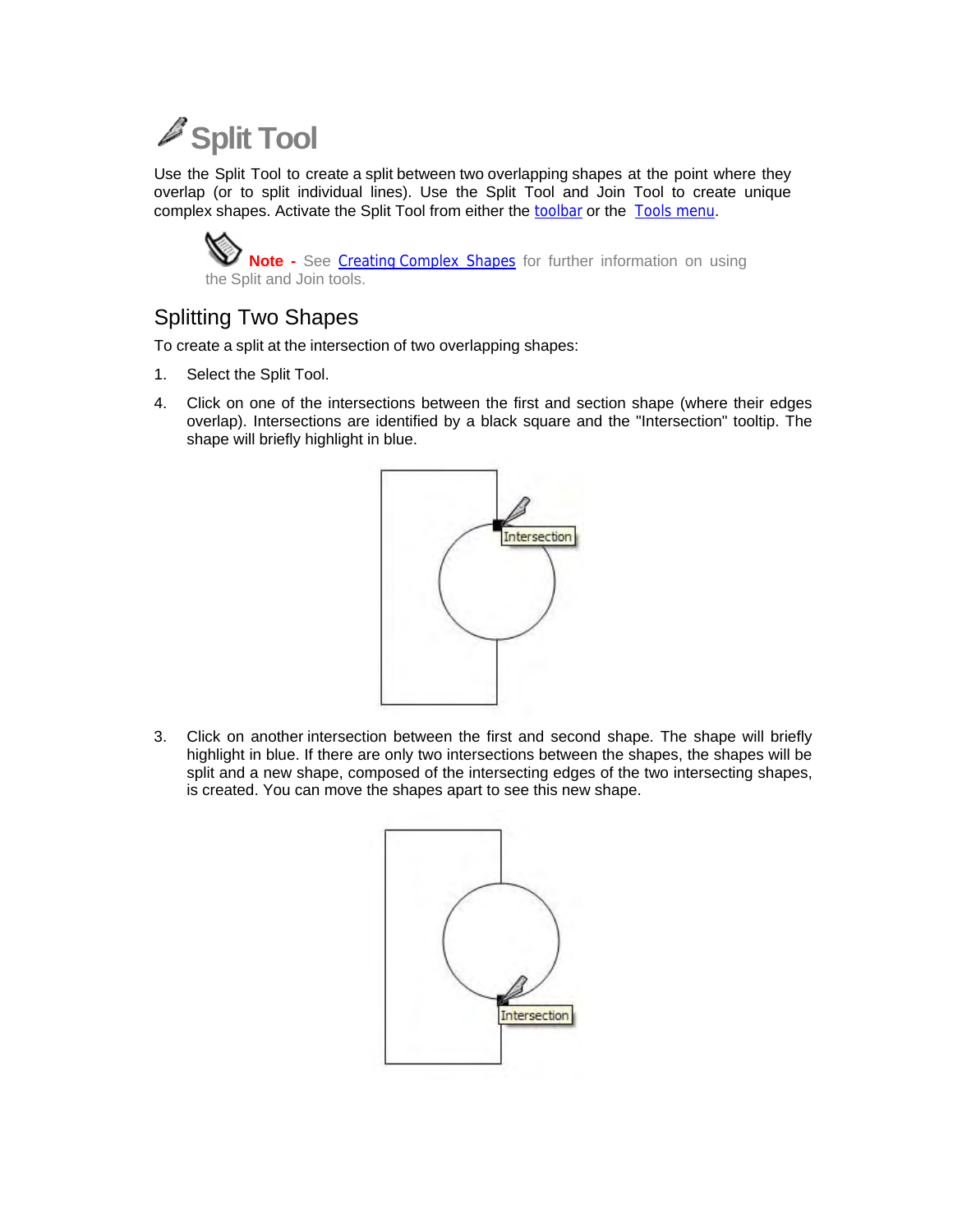4. (optional) Repeat step 3 for additional intersections between the first and second shape (if there are more than two points on the two shapes where the shapes intersect).



**Note -** Press the ESC key at any point during the operation to start over.

### Splitting a Line or Edge

You can use the Split Tool to split any line or edge in your presentation. To split a line or edge:

- 1. Select the Split Tool.
- 5. Move the cursor over any line or edge. A red triangle appears.



3. Click to split the line.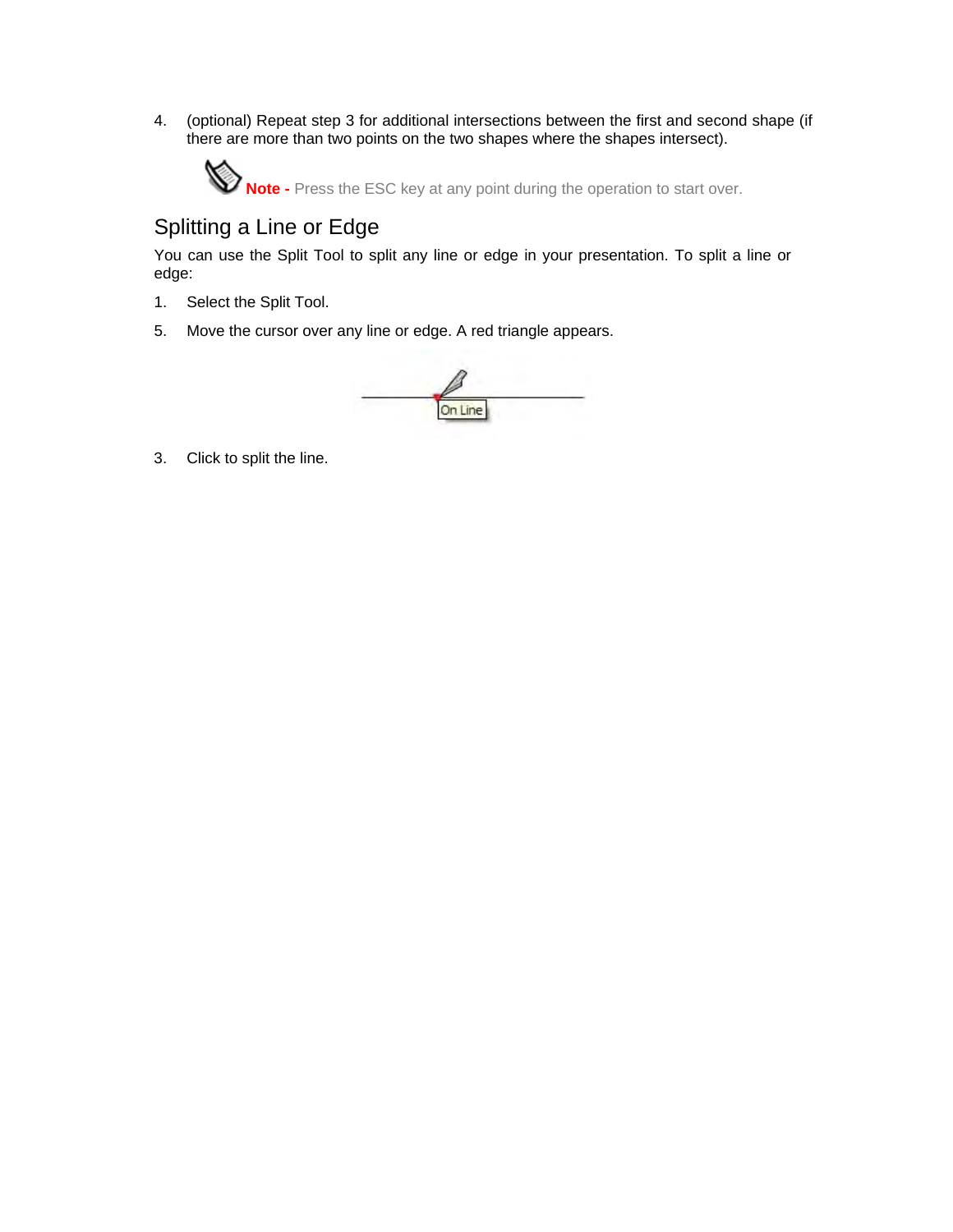

Use the Join Tool to join shapes where lines share a vertex. Use the Split Tool and Join Tool to create unique complex shapes. Activate the Join Tool from either the toolbar or the Tools menu.

**Note -** See **Creating Complex Shapes** for further information on using the Split and Join tools.

### Joining Two Shapes

To join two shapes:

- 1. Select the Join Tool. The cursor changes to a glue bottle.
- 4. Click on the first shape. The shape will highlight in blue. Notice that the arc shape and rectangle shape do not have edges where they are to be joined.

**Note -** The two shapes can only join when there are no sides where they are to be joined. For example, you cannot overlap two rectangles and join them. Instead, you must first split them at the points where they overlap and then perform the join operation.



3. Click on the second shape. The shape will briefly highlight in blue. The two shapes will now be joined. The second shape will inherit the fill color of the first shape.





 **Note -** Press the ESC key at any point during the operation to start over.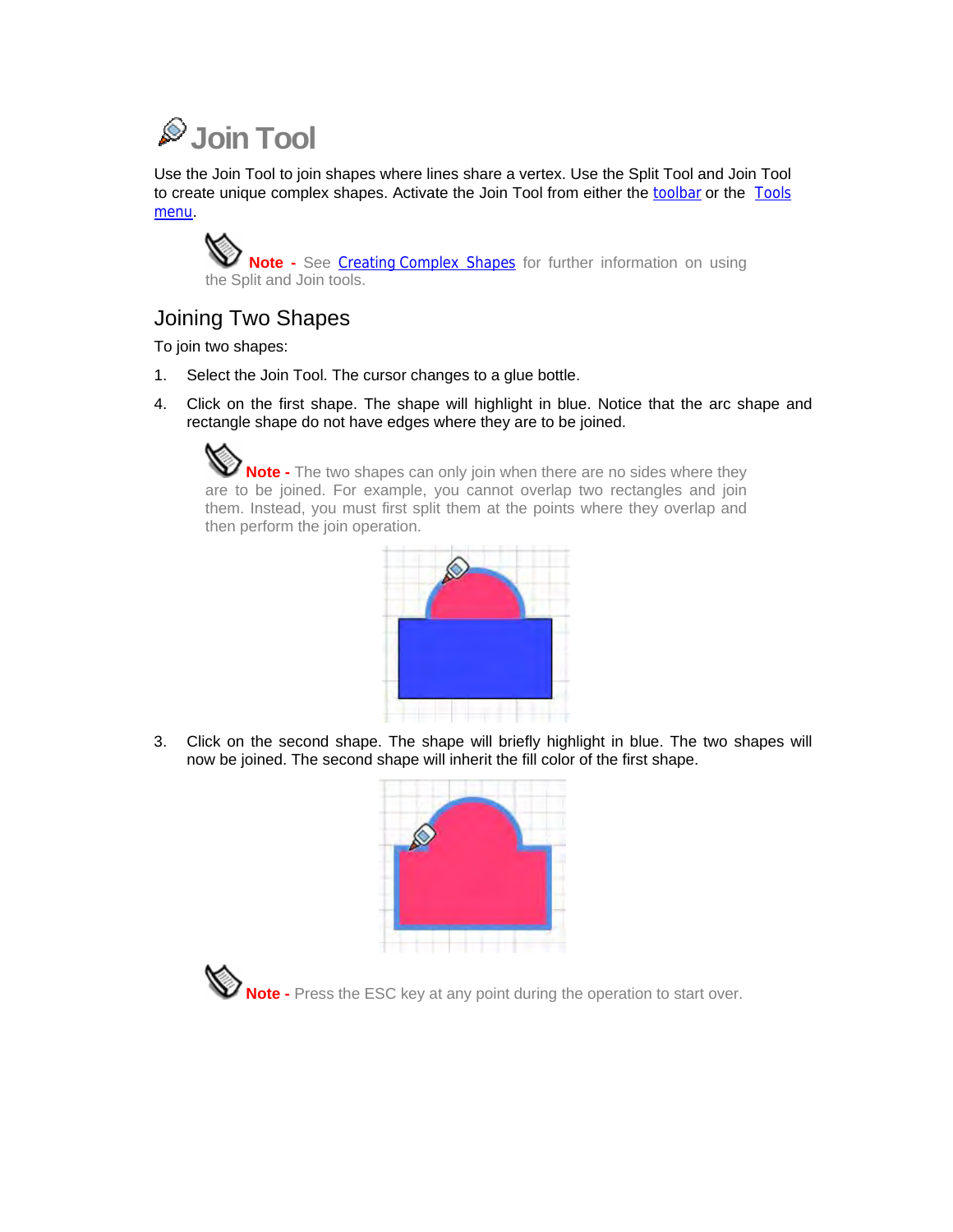

#### Use the

Line Tools to draw straight lines (Line Tool), curves (Curve Tool), or freehand lines (Freehan d Tool). Activate the Line Tools from either the toolbar or the Tools menu.

This topic covers using the Line Tool. Refer to the Curve Tool and Freehand Tool topics for further information about those tools.

### Drawing a Straight Line

To draw a Line:

- 1. Select the Line Tool. The cursor changes to a pencil.
- 4. Click to set the starting point of your line.



**W** Note - Press the ESC key at any point during the operation to start over.

- 3. Move the mouse in the direction you want to make a line.
- 4. Click a second time on the endpoint of your line. This ending point can also be the starting point of another line.



**Tip -** Alternately, you can click and hold the mouse button to set the starting point of the line, and drag outward without releasing the button to set the length. Release the mouse button to complete the line.

#### **Creating an Exact Duplicate of a Line**

Double-click after creating a line to create an additional line the exact length of the first line. If you double click right after creating a line, the second line will be added to the first line (creating one long line with two equal segments). However, if you create a line then press the Esc key and then double-click to create another, independent line, it will be the same length as the first line.

#### **Locking a Line Horizontally or Vertically**

Press and hold the Shift key while drawing a line to lock the line to the red or green axis.

### Drawing a Closed Shape

The Line Tool will remain at the ending point of every line you create. This end point is automatically treated as a starting point for another line. You can create another line by moving the cursor and clicking again from this starting point. To draw a closed shape:

- 1. Select the Line Tool. The cursor changes to a pencil.
- 5. Click to set the starting point of your line.



 **Note -** Press the ESC key at any point during the operation to start over.

3. Move the mouse in the direction you want to make a line.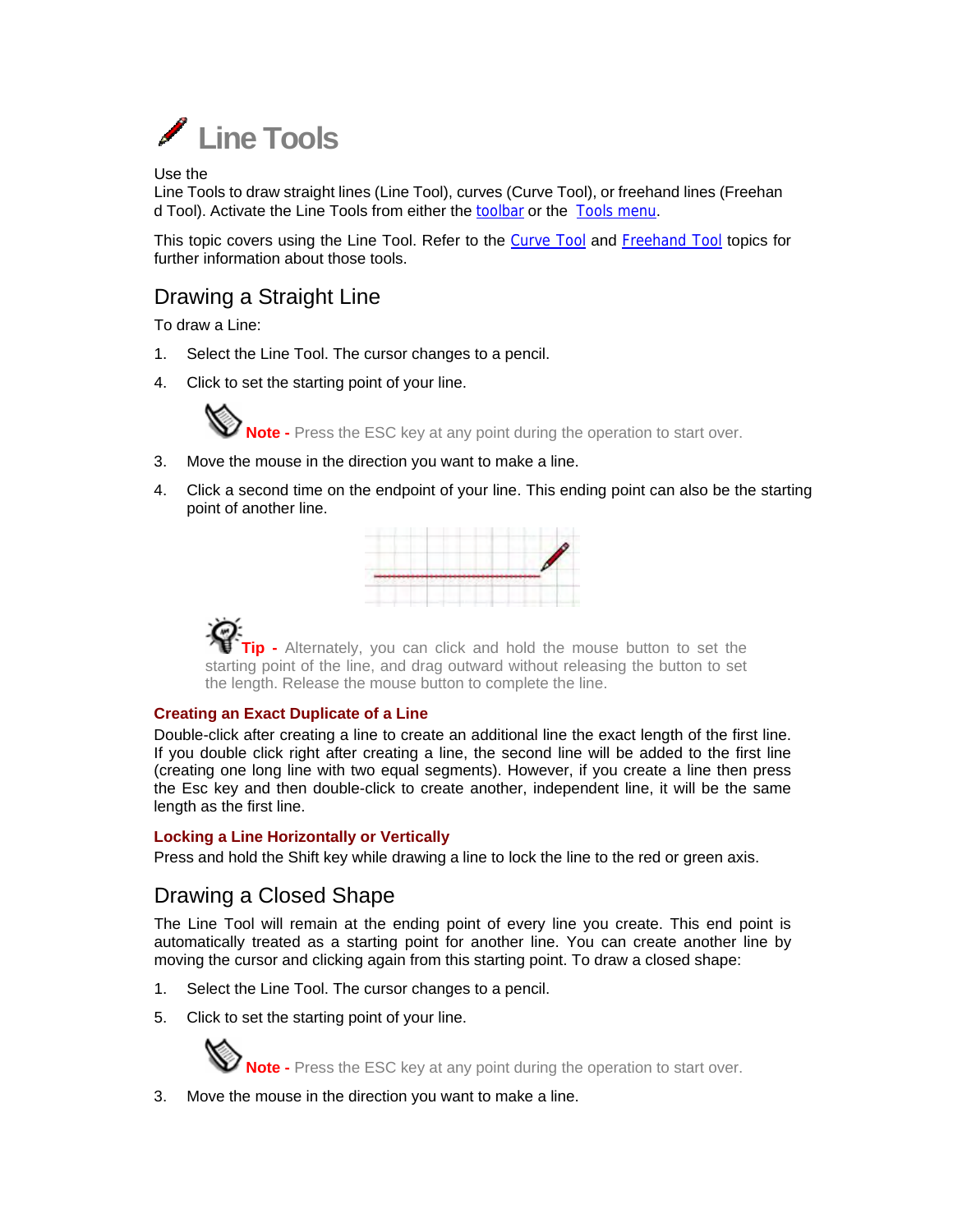- 2. Click a second time on the endpoint of your line. This ending point is the starting point of another line.
- 3. Move the mouse in another direction. The current fill color will fill in the shape as you draw.



- 5. Click a third time to set the distance of the second line.
- 4. Move the mouse to the starting point of the first line.
- 5. Click a fourth time to set the distance of the third line and create a closed triangular shape.



### Modifying a Shape

You can modify a shape created with the Line Tool by moving lines or vertexes where lines meet. To modify a shape created with the Line Tool:

- 1. Select the Select Tool. The cursor changes to an arrow.
- 6. Click and hold the mouse button while the cursor is on an edge or vertex of the shape. Modifiable edges highlight in red. Vertex grips appear as a green circle.
- 7. Move the mouse cursor to modify the shape.
- 8. Release the mouse button to finish modifying the shape.

### Specifying Exact Line Values

The VCB displays the length of your line while you are drawing lines. You can also specify an line length value using the VCB.

#### **Creating a Line of a Specific Length**

Specify a line length in the VCB by typing in the desired length after placing the starting point of the line and pressing the Enter or Return key. LayOut will use the current document units setting if you only type in a numerical value. You can also specify either Imperial (1") or Metric (1cm) units at any time, regardless the model units setting.

#### **Creating a Line Using Absolute Coordinates**

You can use absolute coordinates to enter a precise dimension. Put parentheses around numbers in the VCB to indicate absolute coordinates. For example, typing (0,0), pressing the Enter key, and then entering (2,2), and pressing Enter key will create a line starting at the origin and extending to 2,2. This feature is useful to create entities in exact locations in your presentation.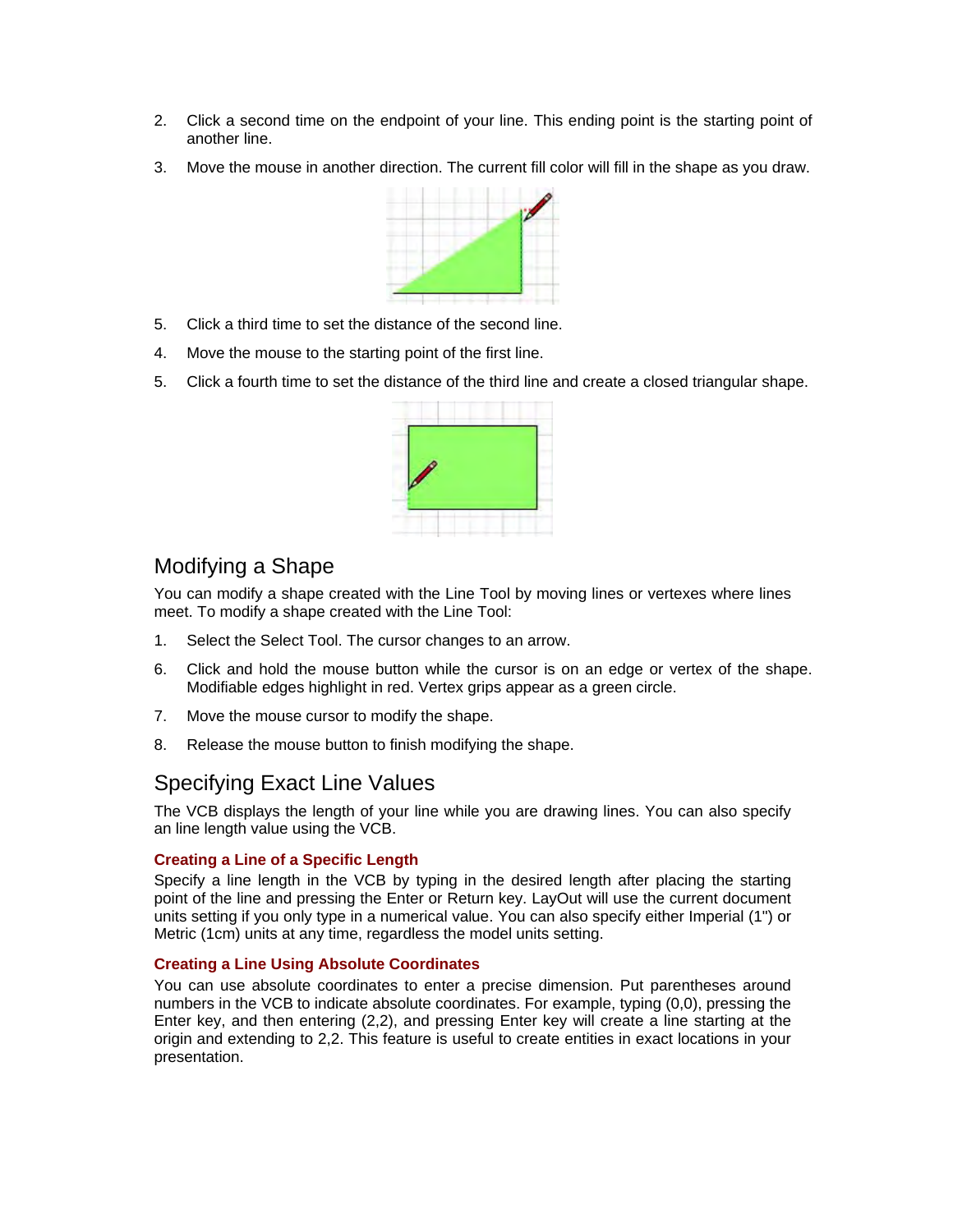**Note -** Typing comma separated values without parentheses results in distances relative to a starting point. For example, typing typing (3,3), pressing the Enter key, and then entering 5,5, and pressing Enter key will create a rectangle starting at the 3,3 and extending to 8,8.

### Drawing Lines by Inference

The Line Tool uses LayOut's sophisticated geometric inference engine to help you accurately draw and place lines. The inference decisions, made by the inference engine, are displayed in the drawing area as inference lines and inference points. These lines and points show precise alignment between the line you are drawing and the geometry of your model. Refer to the inference engine topic for additional information.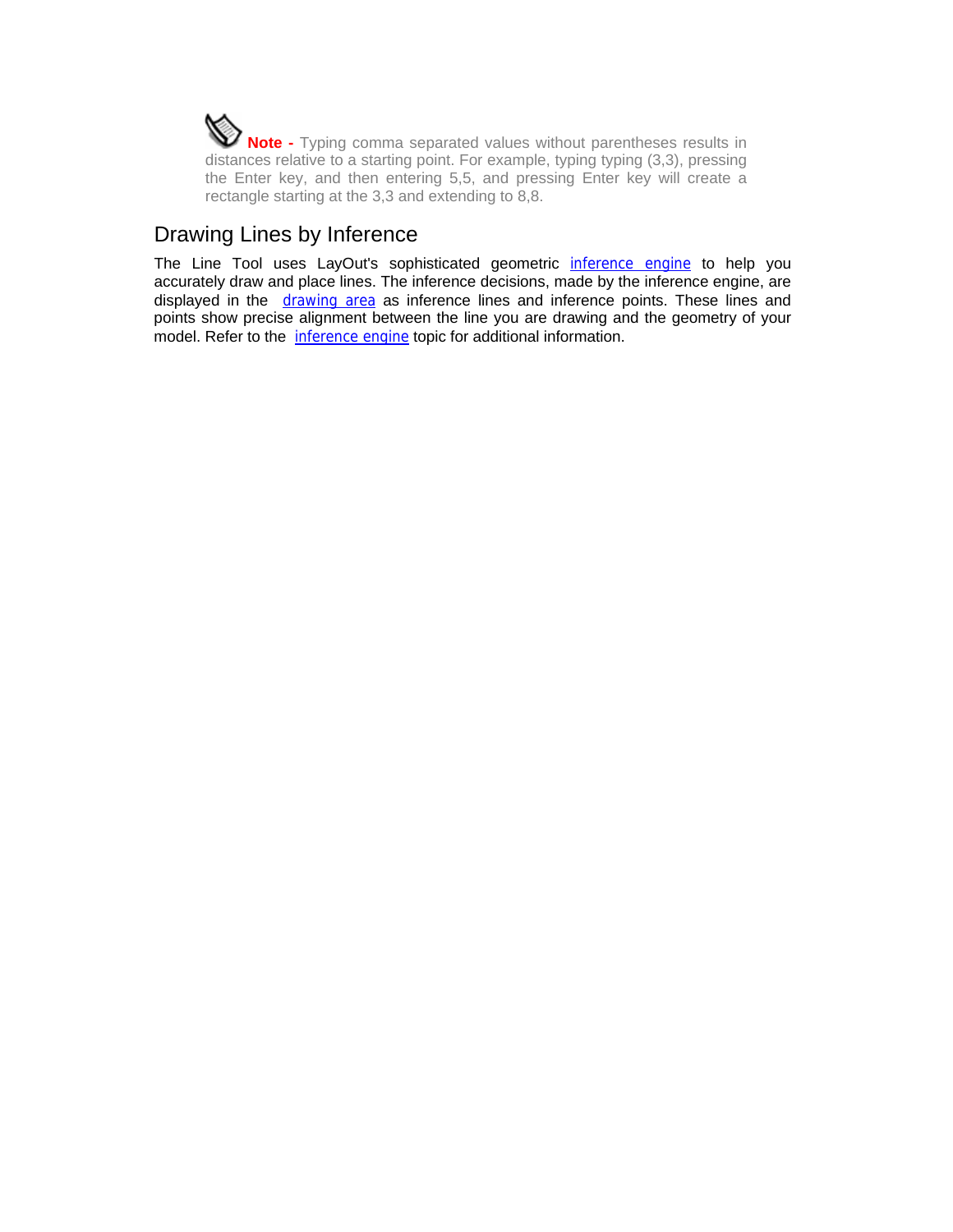# **Freehand Tool**

The Freehand Tool allows you to draw irregular shapes. Activate the Freehand Tool from either the toolbar or the Tools menu.

### Drawing Irregular Shapes

To draw an irregular shape:

- 1. Select the Freehand Tool. The cursor will change to a pencil with a freehand curve.
- 2. Click and hold to place the starting point of your irregular shape.
- 3. Drag the cursor to draw. The current fill color will fill in the shape as you draw.
- 4. Release the mouse button to stop drawing.



5. End your line at point where you started drawing to draw a closed shape with the Freehand Tool.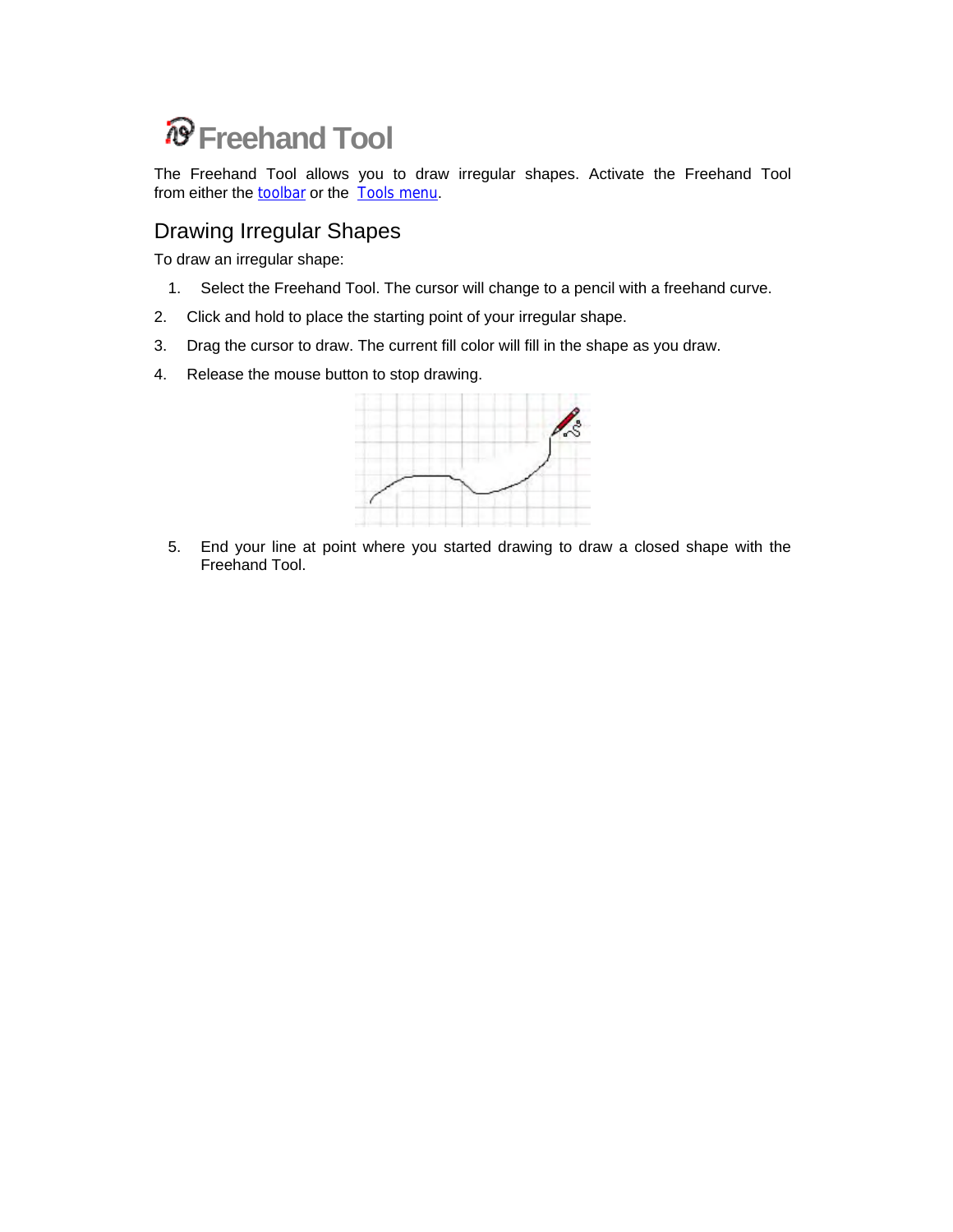# **H** Curve Tool

Use the Curve Tool to create curve entities. A curve is created by manipulating a handle, or end point of the curve to alter the curve's shape. Activate the Curve Tool from either the toolbar or the Tools menu.

### Drawing a Curve

To draw a curve:

- 1. Select the Curve Tool. The cursor changes to a pencil with a curve.
	- 6. Click to set the starting point of your curve.
	- 7. Move the cursor to the ending point of the curve.
	- 8. Click and hold the mouse button.
	- 9. Move the cursor away from the ending point of the curve. A handle will extend from the ending point.



- 6. Move the cursor clock wise or counter-clockwise to set the bulge of the curve.
- 2. Release the mouse button to finish creating the curve. A new curve is started at the ending point of your previous curve.

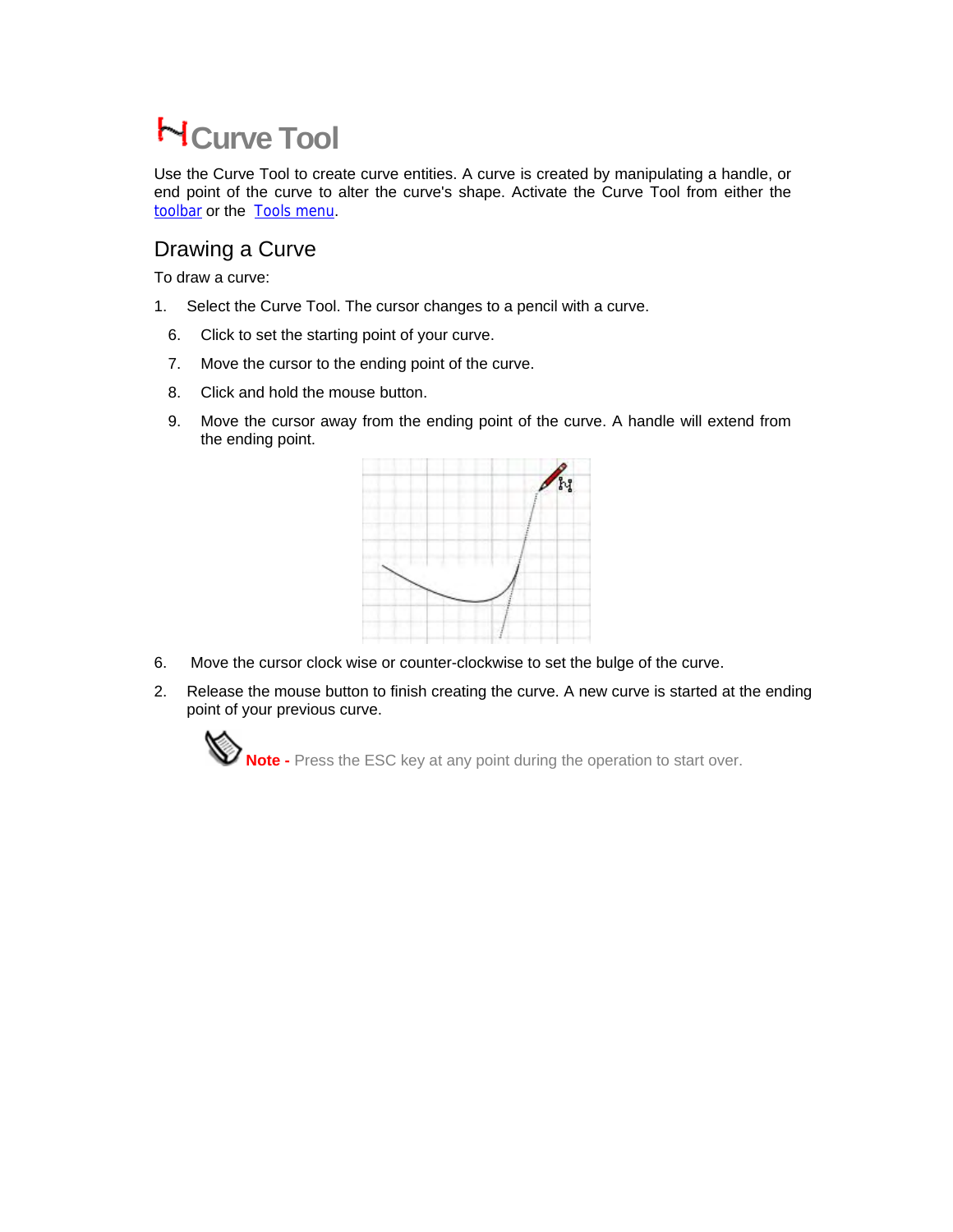

There are four Arc Tools in LayOut. Each Arc Tool is used to create Arc entities using a different series of mouse movements. Activate the Arc Tools from either the toolbar or the Tools menu.

### Creating an Arc About a Center Point

Use the Arc menu item to create an arc about a center point. To create an arc about a center point:

- 1. Select the Arc Tool. The cursor changes to a pencil with an arc.
- 7. Click to establish a center point. A small circle appears.
- 8. Move the cursor away from the center point.
- 9. Click again to establish the starting point of the arc.
- 10. Move the cursor in a clockwise or counter-clockwise direction to draw the arc.
- 11. Click again to finish the drawing operation.



### Creating an Arc Using a Pivot Point

Use the 3 Point Arc menu item to create an arc about a pivot point. To create an arc about a pivot point:

- 1. Select the 3 Point Arc Tool. The cursor changes to a pencil with an arc.
- 2. Click to establish a starting point of the arc.
- 3. Move the cursor away from the starting point.
- 4. Click again to establish a pivot point. A small X appears.
- 5. Move the cursor away from the X. An arc is drawn.
- 6. Click again once the arc is at the desired size. The arc is drawn.



**Worke -** Press the ESC key at any point during the operation to start over

### Creating an Arc From a Starting and Ending Point

Use the 2 Point Arc menu item to create an arc by establishing a start point, an end point and then a bulge. To create an arc from a start point, end point, and bulge:

- 1. Select the 2 Point Arc Tool. The cursor changes to a pencil with an arc.
- 2. Click to place the starting point of your arc.
- 3. Move the cursor to the ending point of your chord.
- 4. Click to place the ending point of your arc. A straight line is created.
- 5. Move your cursor perpendicular to the straight line to adjust the bulge distance. A straight line will extend perpendicular from the straight line.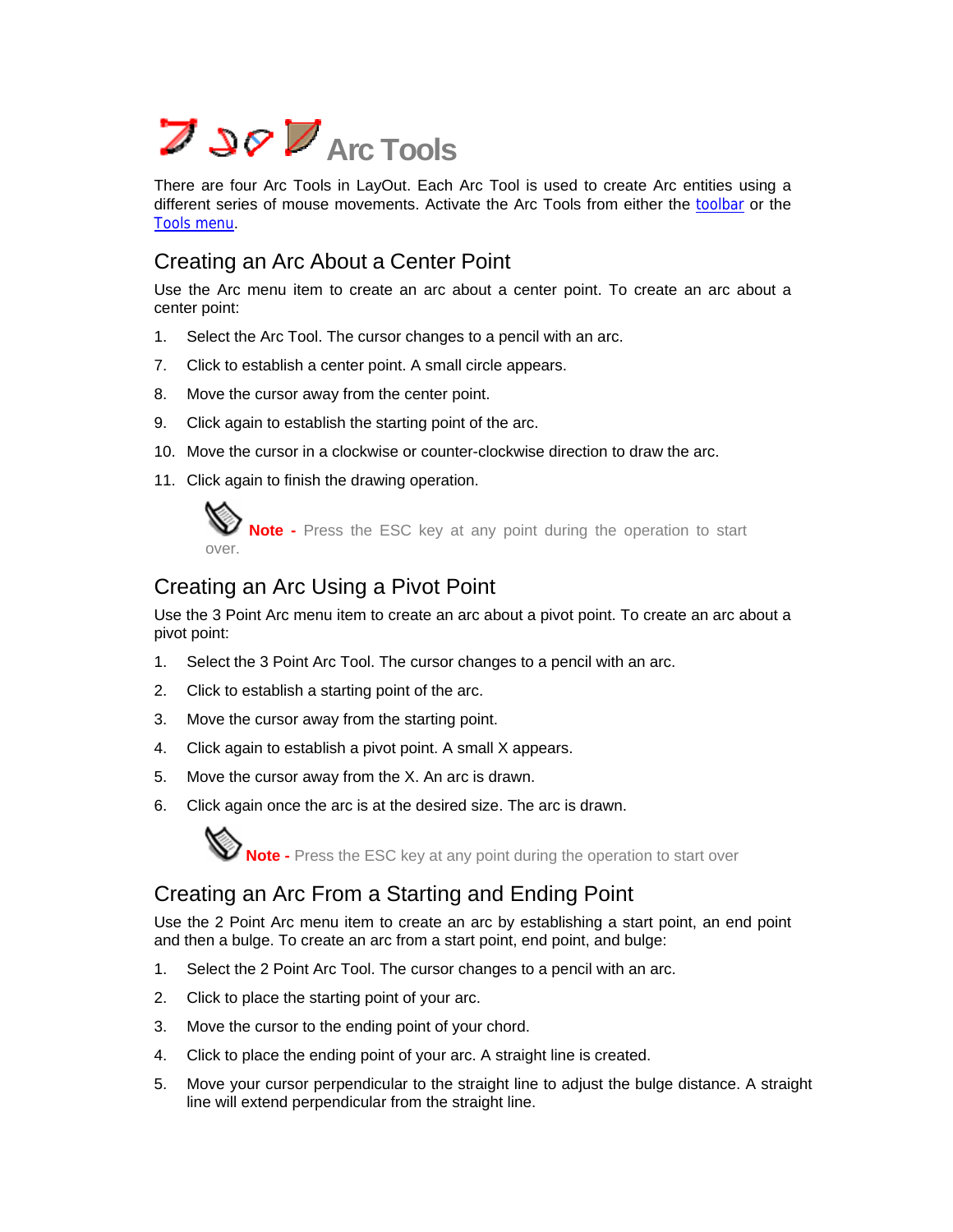6. Click to set the bulge distance.



### Creating a Pie Piece

Use the Pie menu item to form a shape of a piece of pie. To create a piece of pie:

- 1. Select the Pie Tool. The cursor changes to a pencil with an arc.
- 2. Click to establish a center point. A small circle appears.
- 3. Move the cursor away from the center point.
- 4. Click again to establish the starting point of the arc.
- 5. Move the cursor in a clockwise or counter-clockwise direction to draw the arc.
- 6. Click again to finish the drawing operation.

 **Note -** Press the ESC key at any point during the operation to start over.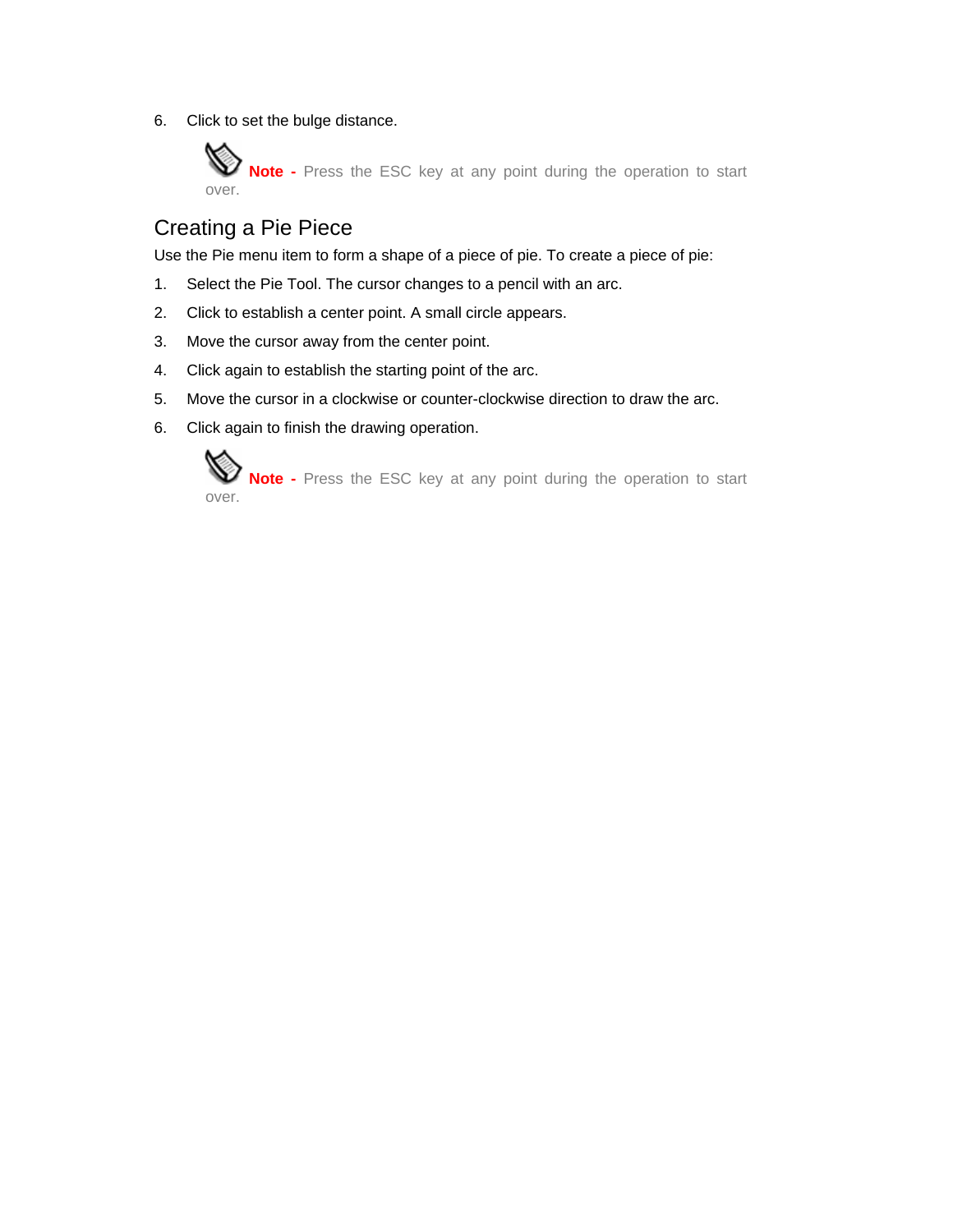

There are four Rectangle Tools in LayOut. Each Rectangle Tool is used to create a different type of rectangle. Each tool works in exactly alike. Activate the Rectangle Tools from either the toolbar or the Tools menu.

### Drawing a Rectangle, Rounded Rectangle, Lozenge, or Bulged **Rectangle**

To draw a rectangle:

- 1. Select any rectangle tool. The cursor changes to a pencil with a rectangle.
- 2. Click to set the starting point of the rectangle.
- 3. Move the cursor diagonally from the starting point to expand the rectangle.



4. Click again to set the second corner point of the rectangle.



**Note -** Press the ESC key at any point during the operation to start over.



**Tip -** Press the up or down arrows while creating your rectangle to round or square-up the edges of your rectangle. This function does not work in the Lozenge Tool.

#### **Creating an Exact Duplicate of a Rectangle**

Double-click after creating a rectangle create an exact duplicate of that rectangle. The rectangle is created at the location of the cursor.

#### **Constraining the Rectangle to a Square**

Press and hold the Shift key while in the Rectangle Tool to constrain the rectangle to a square.

#### **Sizing the Rectangle From Center**

Press and hold the Ctrl key to size a rectangle from the center.

### Specifying Exact Rectangular Values

You can specify exact dimensions of your rectangle by typing them in the VCB after the starting point is established. Type the width and then height, separated by a comma, to specify the exact dimension of your rectangle (using the current units). For example, type '2,1' and press Enter to create a rectangle that is 2 inches high by 1 inch wide (if your units are set to inches).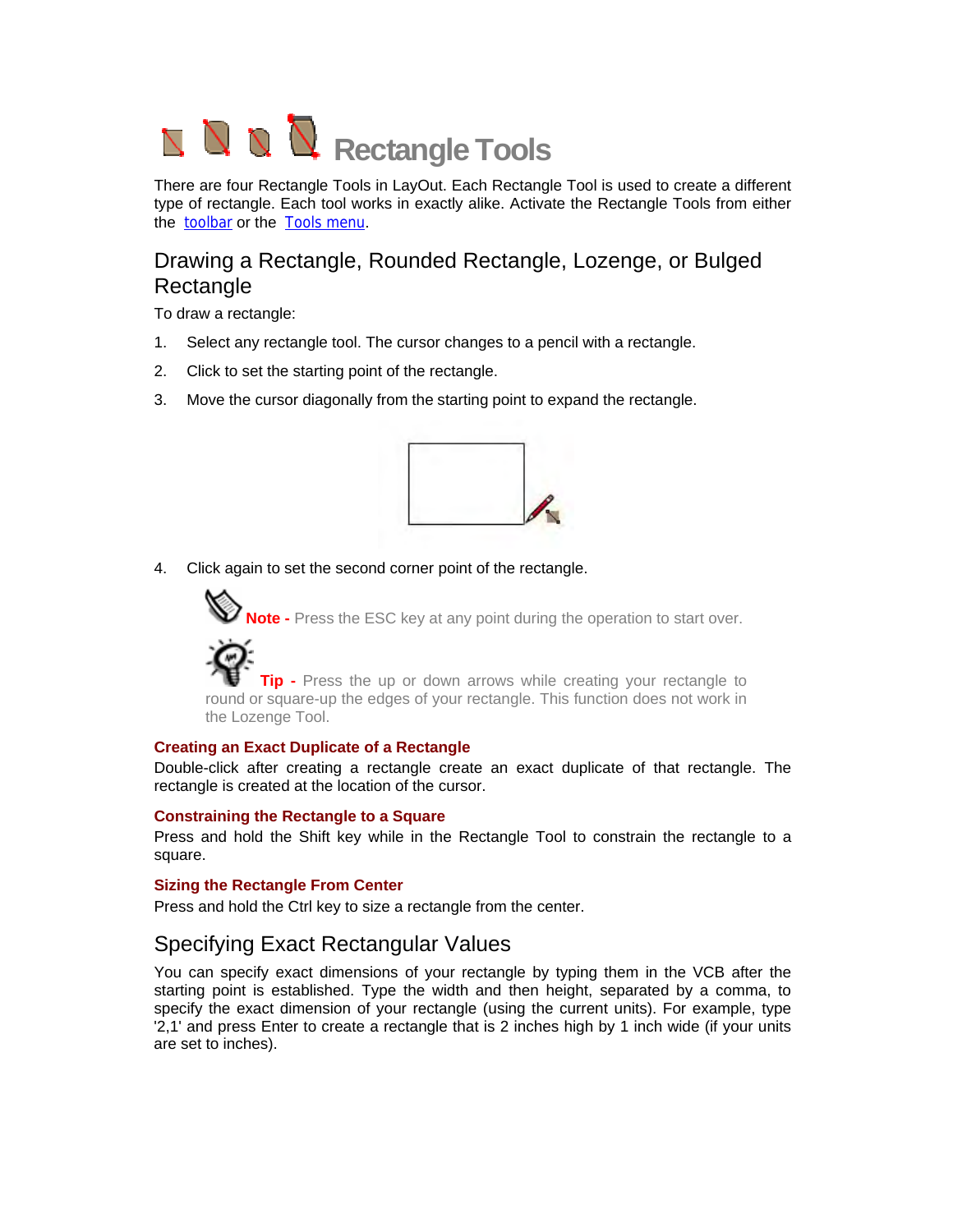**Tip -** Continue entering the same dimensions for subsequent rectangles to stagger rectangles diagonally on the page.

 **Note -** Use negative numbers to create the rectangle in the opposite direction.

#### **Creating a Rectangle Using Absolute Coordinates**

You can use absolute coordinates to enter a precise dimension. Put parentheses around numbers in the VCB to indicate absolute coordinates. For example, typing (0,0), pressing the Enter key, and then entering (2,2), and pressing the Enter key will create a rectangle starting at the origin and extending to 2,2. This feature is useful to create entities in exact locations in your presentation.

#### **Creating a Rectangle Using Relative Coordinates**

Typing comma separated values without parentheses results in distances relative to a starting point. For example, typing (3,3), pressing the Enter key, and then entering 5,5, and pressing Enter key will create a rectangle starting at the 3,3 and extending to 8,8.

### Drawing Rectangles by Inference

The Rectangle Tool uses LayOut's sophisticated geometric inference engine to help you accurately draw and place rectangles. The inference decisions, made by the inference engine, are displayed in the presentation area as inference lines and inference points. These lines and points show precise alignment between the rectangle you are drawing and the geometry of your model.

For example, if you move your mouse over an endpoint of an existing edge and then move away in the direction of an axis, a dotted Inference Line with a From Point ToolTip will appear.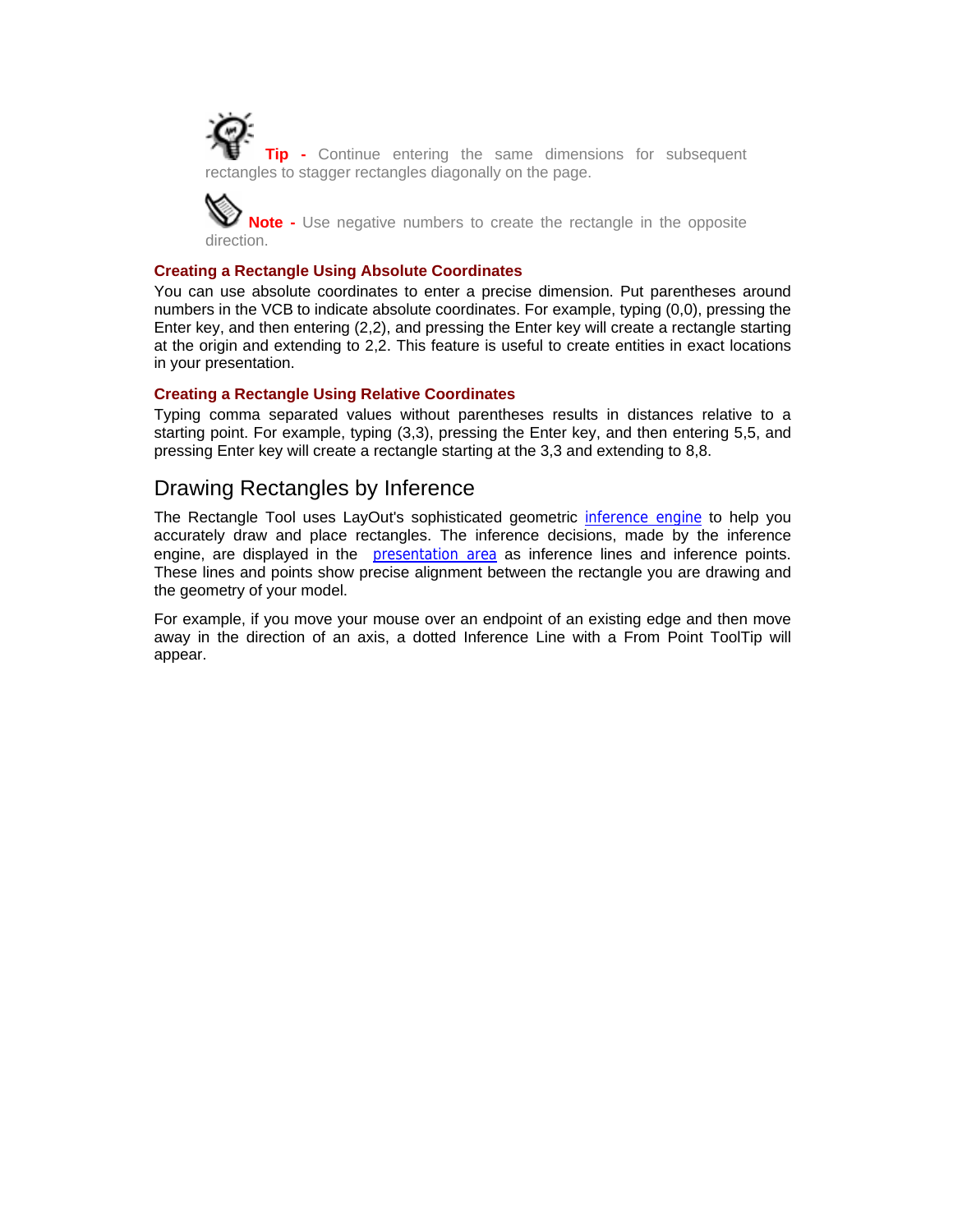

There are two circle tools in LayOut: one for creating ellipses and one for creating circles. Activate the circle tools from the toolbar or the Tools menu.

### Drawing a Circle

Use the Circle Tool to draw circles. To draw a circle:

- 1. Select the Circle Tool. The cursor changes to a pencil with a circle.
- 5. Click to place the starting point of the circle
- 6. Move the cursor away from the starting point to define the radius of your circle.



 **Note -** Press the ESC key at any point during the operation to start over.

5. Click again to finish the circle.

**Tip -** You can also click and hold the mouse button to set the starting point of the circle, and drag outward without releasing the button to set the radius. Release the mouse button to complete the circle.

#### **Creating an Exact Duplicate of a Circle**

Double-click after creating a circle to create an exact duplicate of that circle. The circle is created at the location of the cursor.

### Drawing a Ellipse

Use the Ellipse Tool to draw ellipses. To draw a ellipse:

- 1. Select the Ellipse Tool. The cursor changes to a pencil with an ellipse.
- 6. Click to place the starting point of the ellipse.
- 7. Move the cursor away from the starting point to define the shape of your ellipse.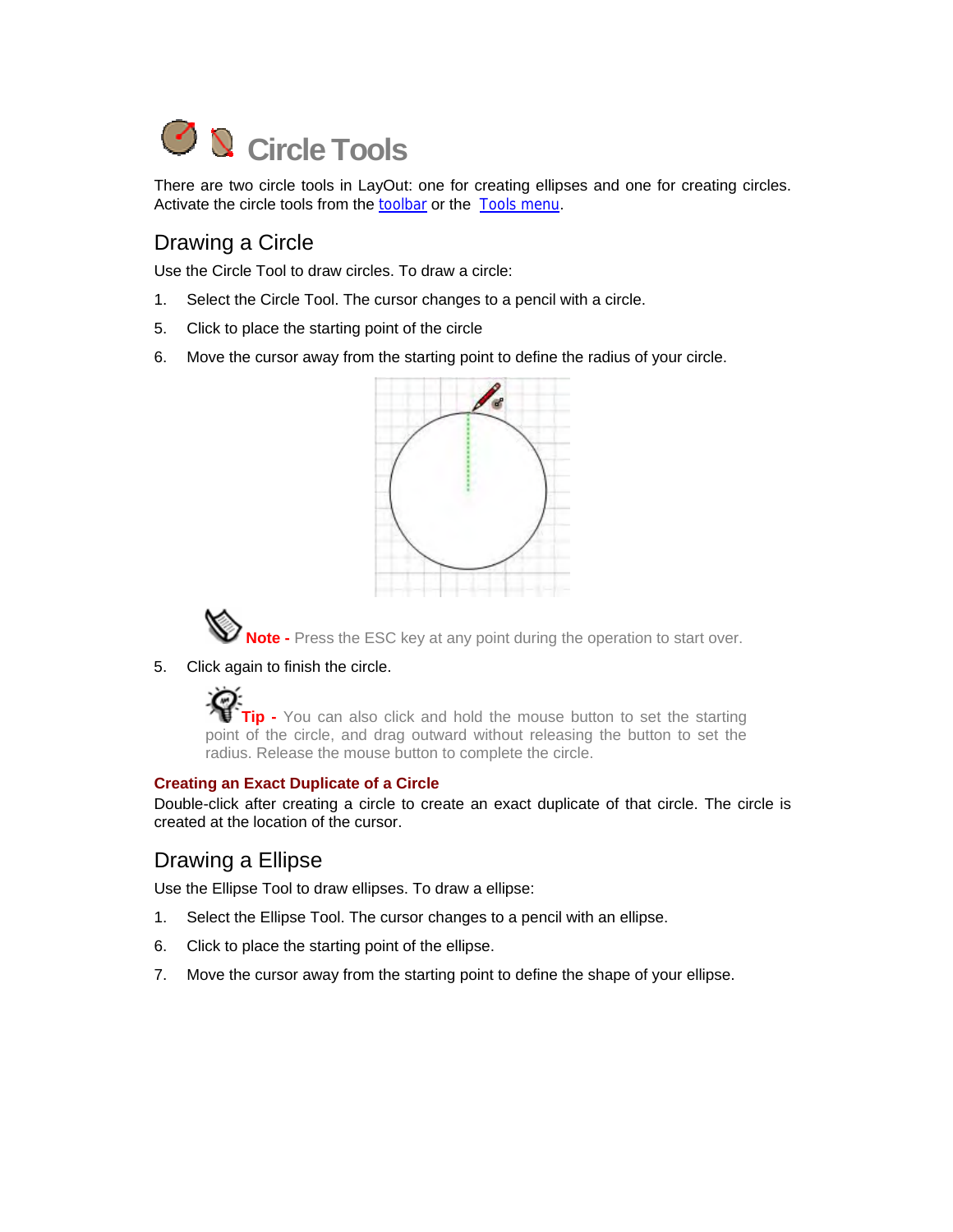

 **Note -** Press the ESC key at any point during the operation to start over.

#### 4. Click again to finish the ellipse.

**Tip -** You can also click and hold the mouse button to set the starting point of the ellipse, and drag outward without releasing the button to set the radius. Release the mouse button to complete the ellipse.

#### **Constraining an Ellipse to a Circle**

Press and hold the shift key to constrain the ellipse to a circle.

#### **Creating an Exact Duplicate of an Ellipse**

Double-click after creating an ellipse to create an exact duplicate of that ellipse. The ellipse is created at the location of the cursor.

### Specifying Exact Polygon Values

The VCB displays coordinates while you are drawing circles or ellipses. You can also specify circle or ellipse values manually using the VCB.

#### **Creating a Circle Using Absolute Coordinates**

You can use absolute coordinates to enter a precise dimension. Put parentheses around numbers in the VCB to indicate absolute coordinates. For example, typing (3,3), pressing the Enter key, and then entering (1,1), and pressing the Enter key will create a circle or ellipse starting at the 3,3 and extending its radius to touch the point at location 1,1. This feature is useful to create entities in exact locations in your presentation.

#### **Creating a Circle Using Relative Coordinates**

Typing comma separated values without parentheses results in distances relative to a starting point. For example, typing (3,3), pressing the Enter key, and then entering 2,2, and pressing Enter key will create a circle or ellipse starting at the 3,3 and extending such that the radius will touch the point at location 5,5.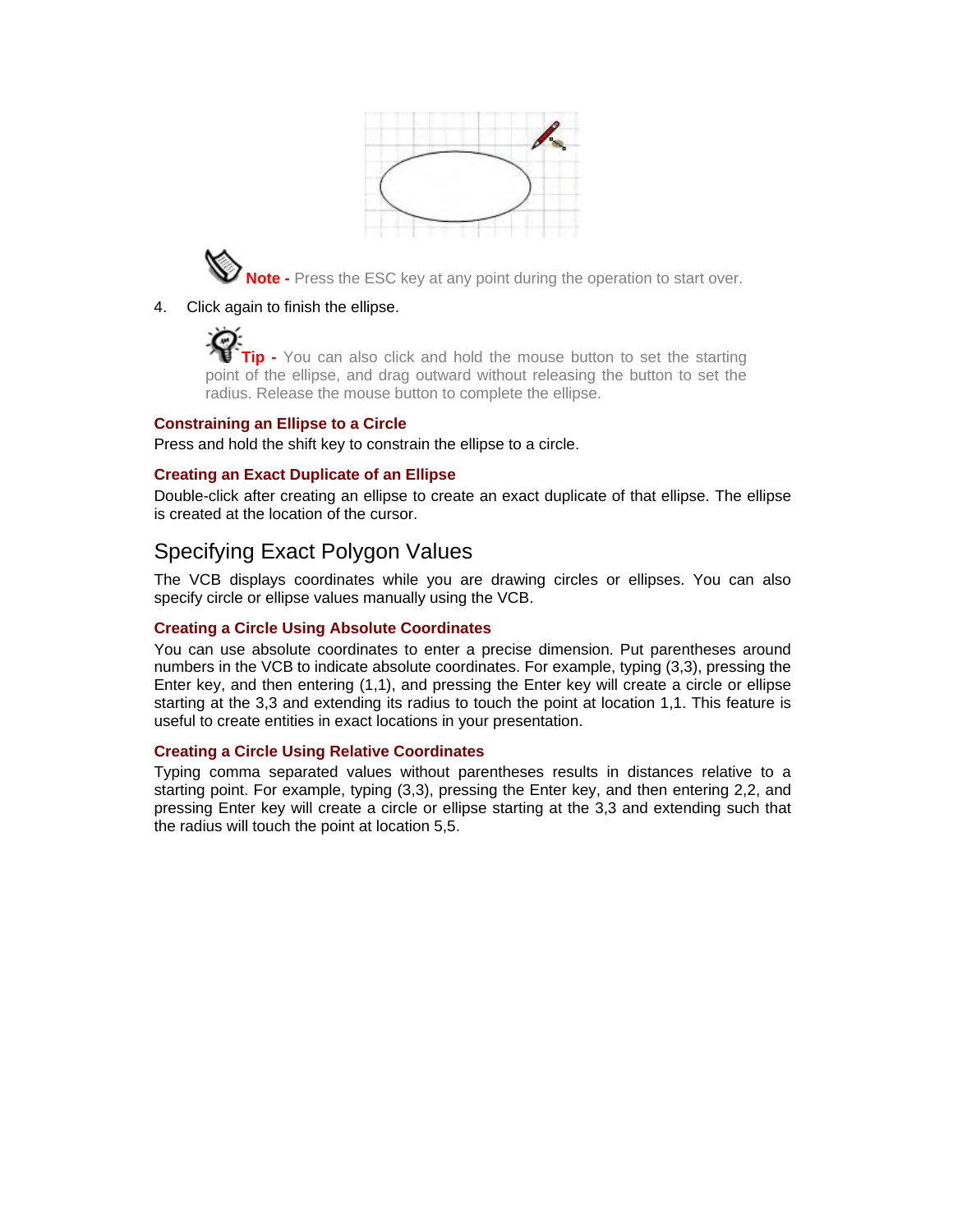

Use the Polygon Tool to draw regular polygon entities. Activate the Polygon Tools from either the toolbar or the.

### Drawing a Polygon

To create an polygon:

- 1. Select the Polygon Tool. The cursor changes to a pencil with a polygon.
- 5. Click to place the center point of the polygon.

 **Note -** The Polygon Tool defaults to five-sided polygon. Refer to Specifying the Number of Polygon Sides topic for information on how to change the number of polygon sides

3. Move the cursor away from the center point to define the radius of your polygon.



4. Click again to finish the polygon. Alternately, you can click once to set the center of the polygon, and drag outward without releasing the button to set the radius. Release the mouse button to complete the polygon.



 **Note -** Press the ESC key at any point during the operation to start over.



**Tip -** Press the up or down arrow while creating your polygon to increase or decrease the number of sides.

#### **Creating an Exact Duplicate of a Polygon**

Double-click after creating a polygon to create an exact duplicate of that polygon.

#### **Locking a Polygon Horizontally or Vertically**

Press and hold the Shift key while drawing a polygon to lock an edge of the polygon to the horizontal or vertical axis.

### Specifying Exact Polygon Values

The VCB displays coordinates while you are drawing polygons. You can also specify polygon values manually using the VCB.

#### **Creating a Polygon Using Absolute Coordinates**

You can use absolute coordinates to enter a precise dimension. Put parentheses around numbers in the VCB to indicate absolute coordinates. For example, typing (3,3), pressing the Enter key, and then entering (1,1), and pressing the Enter key will create a circle or ellipse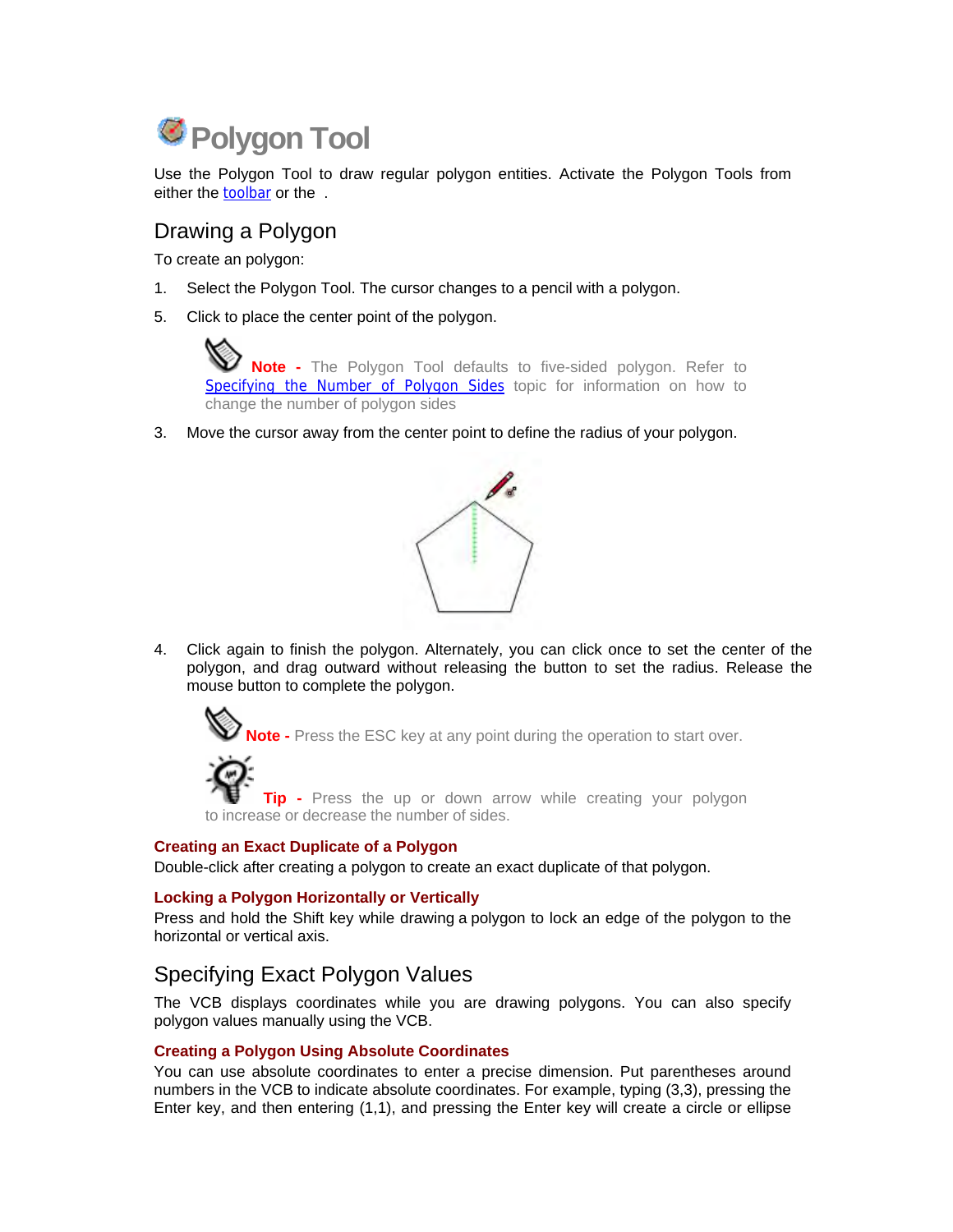starting at the 3,3 and extending its radius to touch the point at location 1,1. This feature is useful to create entities in exact locations in your presentation.

#### **Creating a Polygon Using Relative Coordinates**

Typing comma separated values without parentheses results in distances relative to a starting point. For example, typing (3,3), pressing the Enter key, and then entering 2,2, and pressing Enter key will create a polygon starting at the 3,3 and extending such that the radius will touch the point at location 5,5.

#### **Specifying the Number of Polygon Sides**

Specify the number of sides for your Polygon prior to establishing the starting point by typing the side value, followed by an s, in the VCB and pressing Enter. For example, 8s results in an 8 sided polygon or octagon.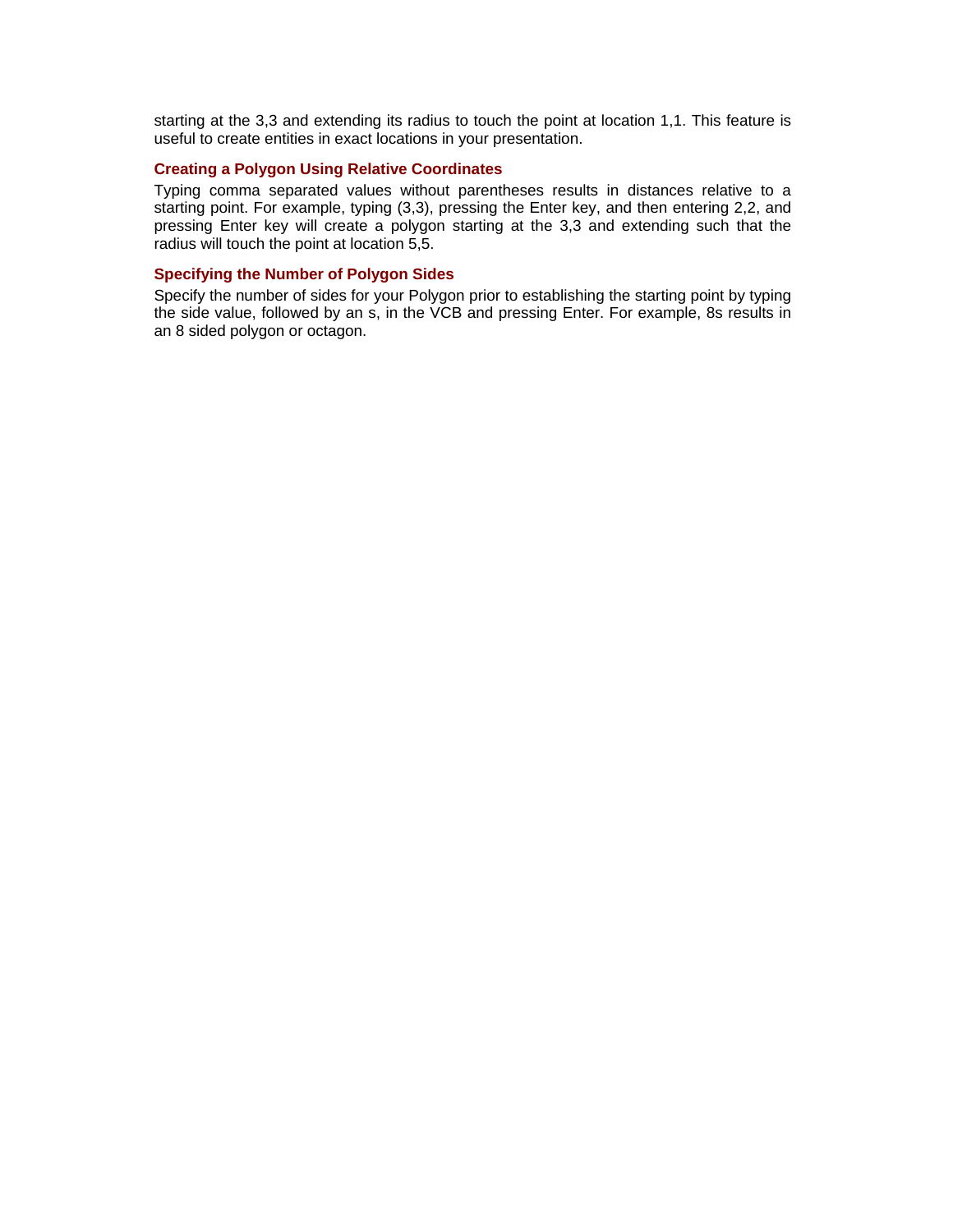

The Text Tool is used to insert text into your presentation. Activate the Text Tool from either the **toolbar** or the **Tools** menu.

### Creating Text

To create text:

- 1. Select the Text Tool. The cursor changes to a text prompt.
- 5. Click to place the starting point of the text box.
- 6. Move the mouse left or right from starting point to define the width of the text box. Dragging right will create left-justified text, dragging left will create right-justified text. A single-line text box is created with an insertion point.



**Note -** Press the ESC key at any point during the operation to start over.

- 4. Type text. Text will fill the width of the text box. The text box's length will grow if the text exceeds one line.
- 2. Click outside of the text box to finish creating the text.

#### **Editing Text**

Double-click on text, with the Select Tool active, to edit the text.

### Text Settings

Text is created using the settings found in the Text Style dialog box.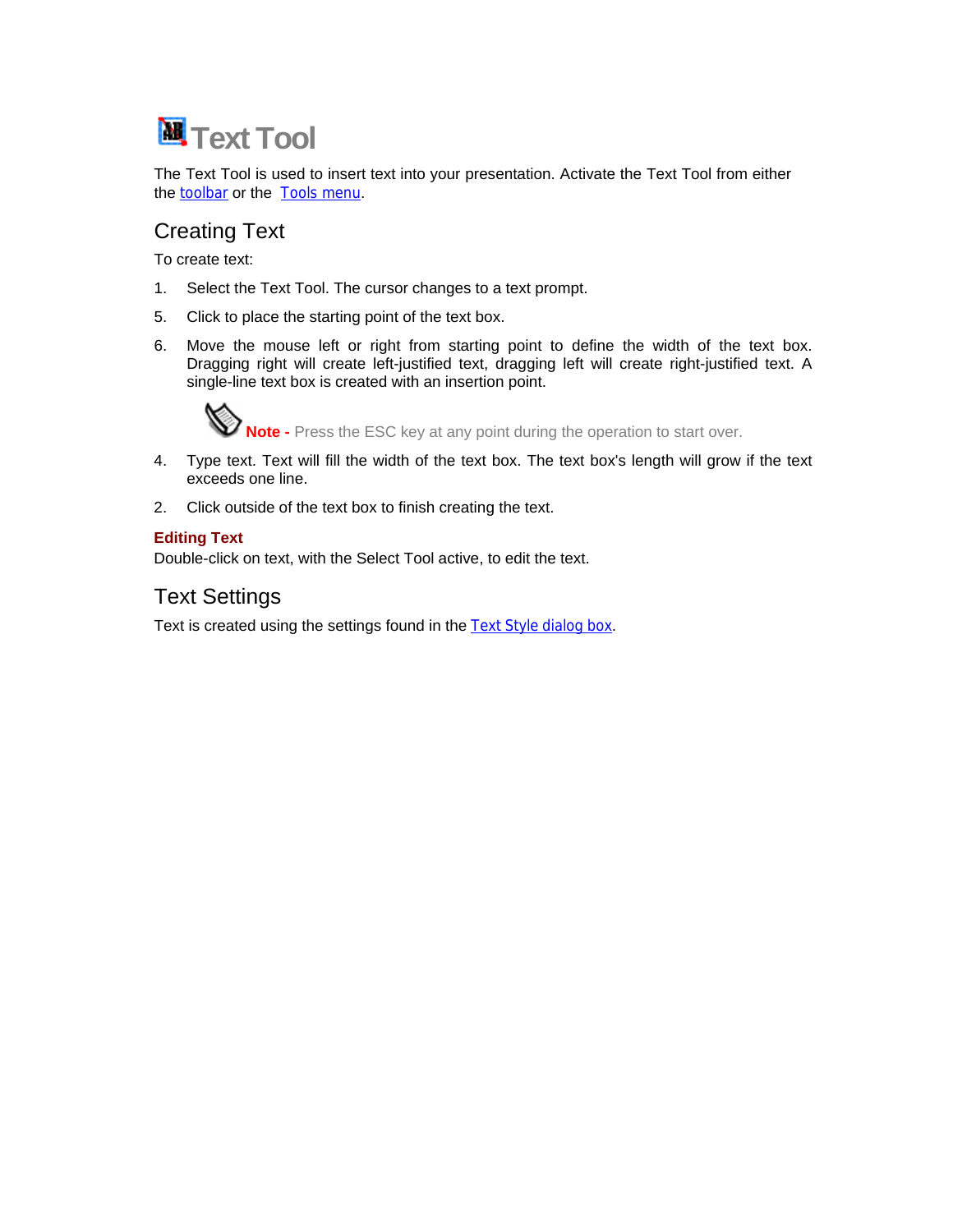### $\mathbf{f}^{\text{abc}}$ **Label Tool**

The Label Tool is used to insert a *leader,* an arrow pointing to a specific spot in your a presentation, with text into your presentation. Activate the Label Tool from either the toolbar or the Tools menu.

### Creating Labels

To create a label:

- 1. Select the Label Tool. The cursor changes to an arrow with the letters "abc."
- 5. Click to place the starting point of the leader.
- 6. Move the mouse from starting point to define the length of the leader.

*Note -* Press the ESC key at any point during the operation to start over.

- 4. Click again to create a text box.
- 2. Type text. Text will fill the width of the text box. The text box's length will grow as needed.
- 3. Click outside of the text box to finish creating the label.

### Editing Label Text

Double-click on text box, with the Select Tool active, to edit the label text.

### Editing Label Leader

The label leader is a line with an arrowhead. Therefore the label leader can be edited just as any other graphical entity. Click on the label leader, with the Select Tool active, to edit the label leader.

### Text Settings

Label text is created using the settings found in the Text Style dialog box.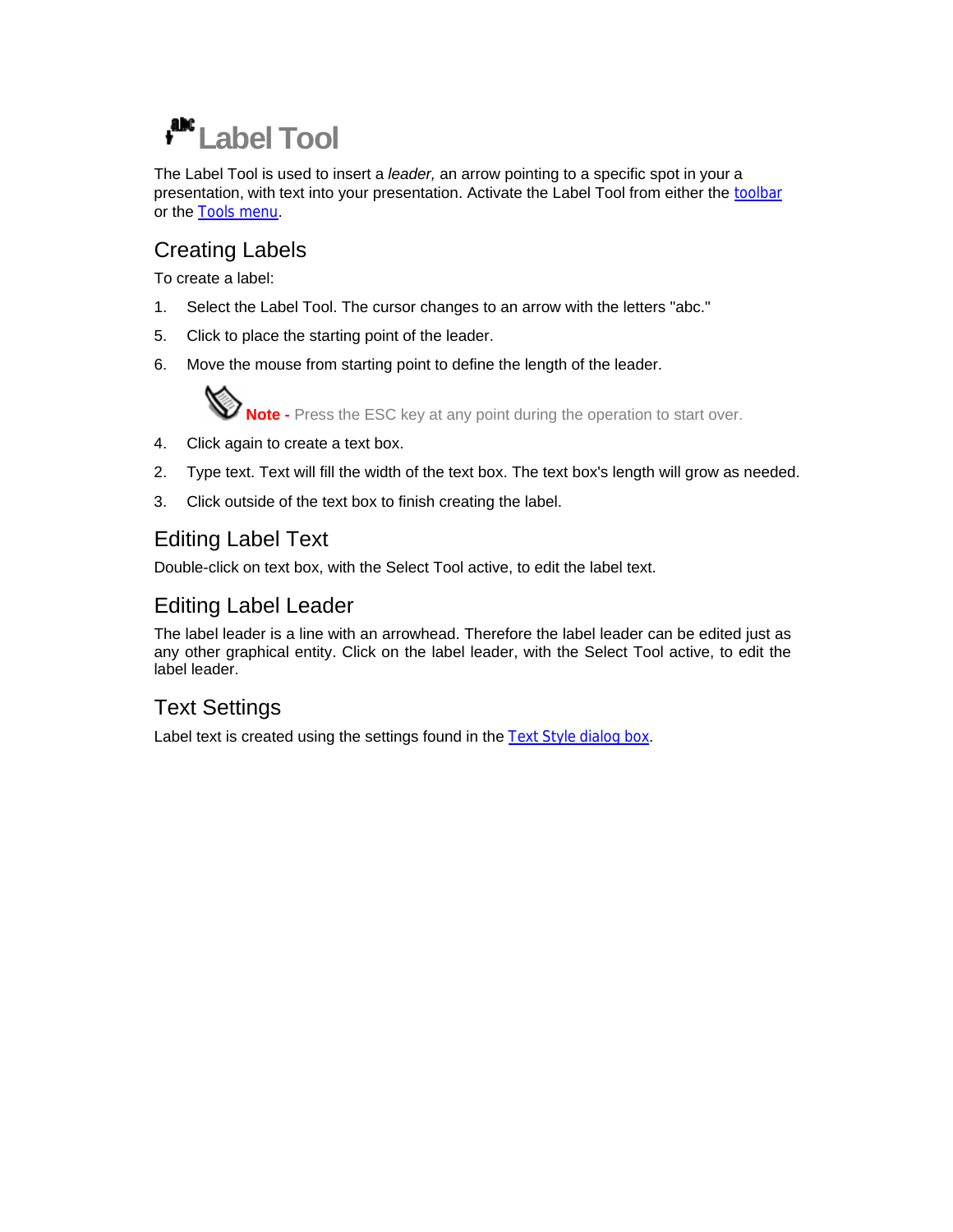## **View Tools**

This section of the user's guide covers the view tools within LayOut. View tools are those tools used view the presentation area. Tools in this section are covered in the order they appear within the View menu.

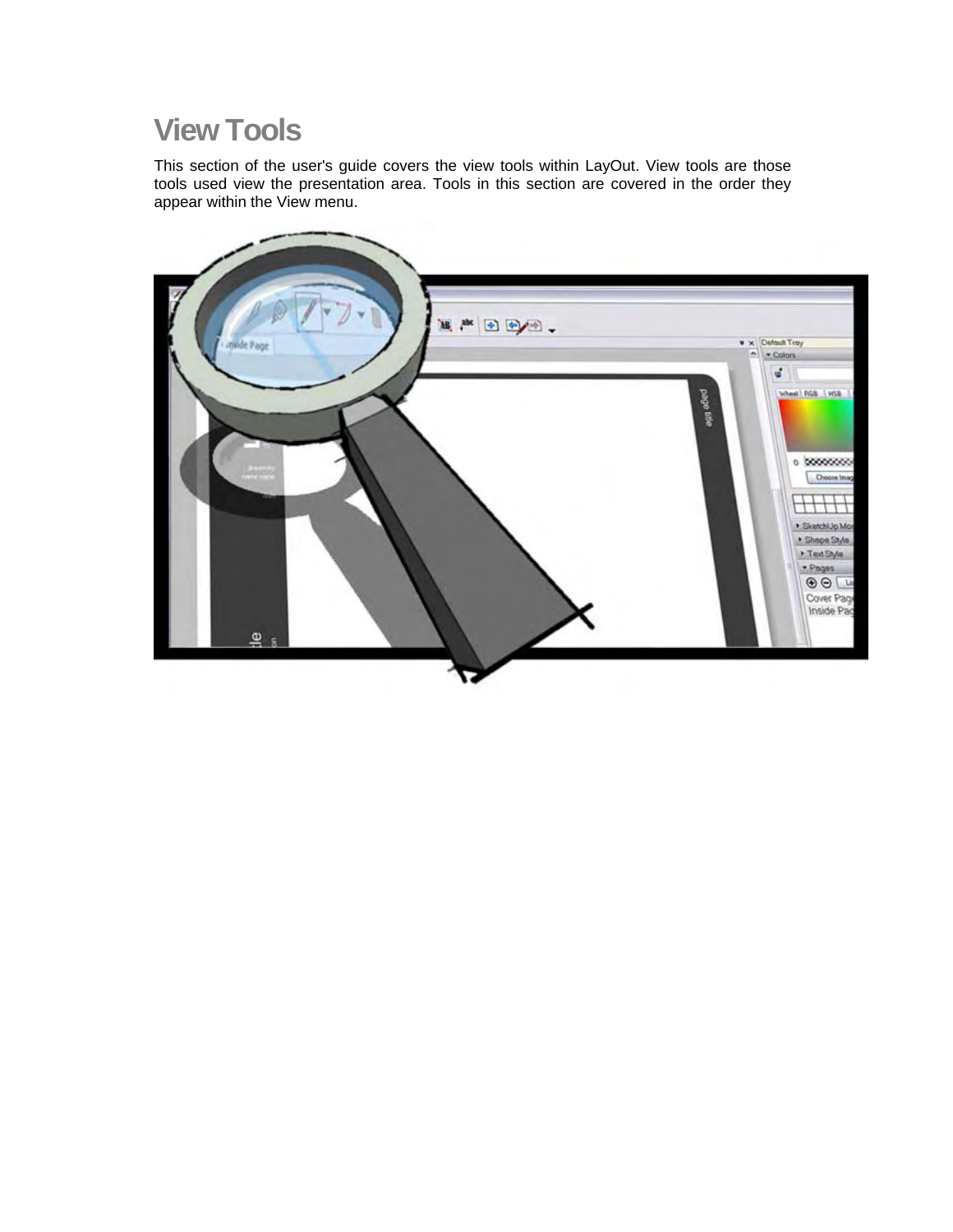# **Pan Tool**

Use the Pan Tool to move your view vertically and horizontally. Activate the Pan Tool from either the **toolbar** or the View menu.

### Panning the View

The Pan Tool performs a pan operation. To pan using the Pan Tool:

- 1. Select the Pan Tool. The cursor changes to a hand.
- 5. Click anywhere in the drawing area.
- 6. Move the cursor in any direction to pan.

### Panning While in Another Tool (3-Button Mouse)

Press and hold the middle mouse button (scroll wheel) to activate the Pan Tool.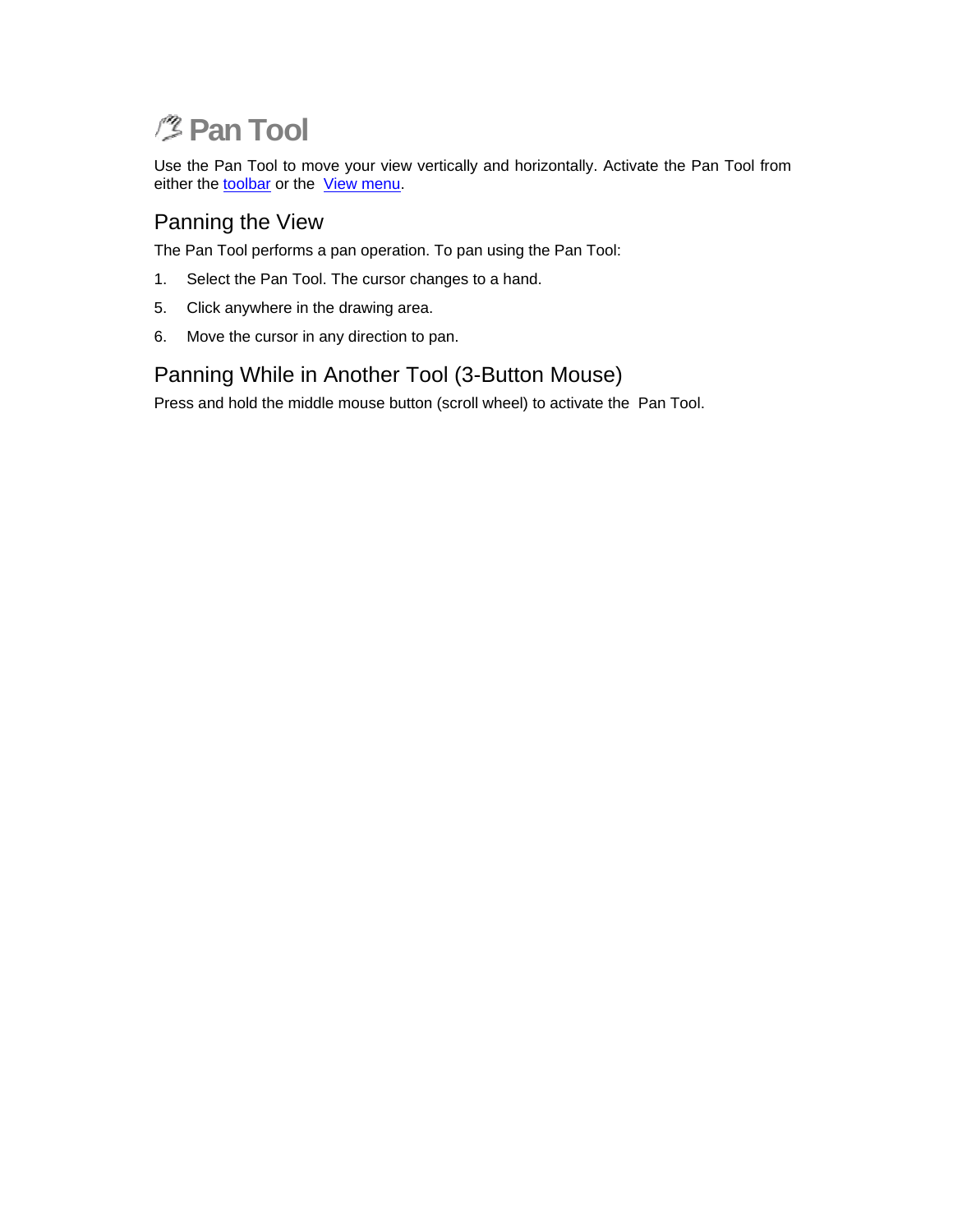# **Zoom Tool**

Use the Zoom Tool to move the camera (your view) in or out. Activate the Zoom Tool from either the **toolbar** or the View menu.

### Zooming In and Zooming Out of your Presentation

To zoom in and out using the Zoom Tool:

- 1. Select the Zoom Tool. The cursor changes to a magnifying glass with a plus and minus sign.
- 2. Click and hold anywhere in the presentation area.
- 3. Drag the cursor up to zoom in (closer to the presentation) and down to zoom out (farther from the presentation).

### Zooming With a Scroll Wheel Mouse

Rolling wheel forward on a scroll wheel mouse zooms in on your model. Rolling the wheel backward on a scroll wheel mouse zooms out from your presentation.

*Note* - The cursor position determines the center of zoom when using the scroll wheel whereas the center of the screen determines the center of zoom when zooming using the left mouse button.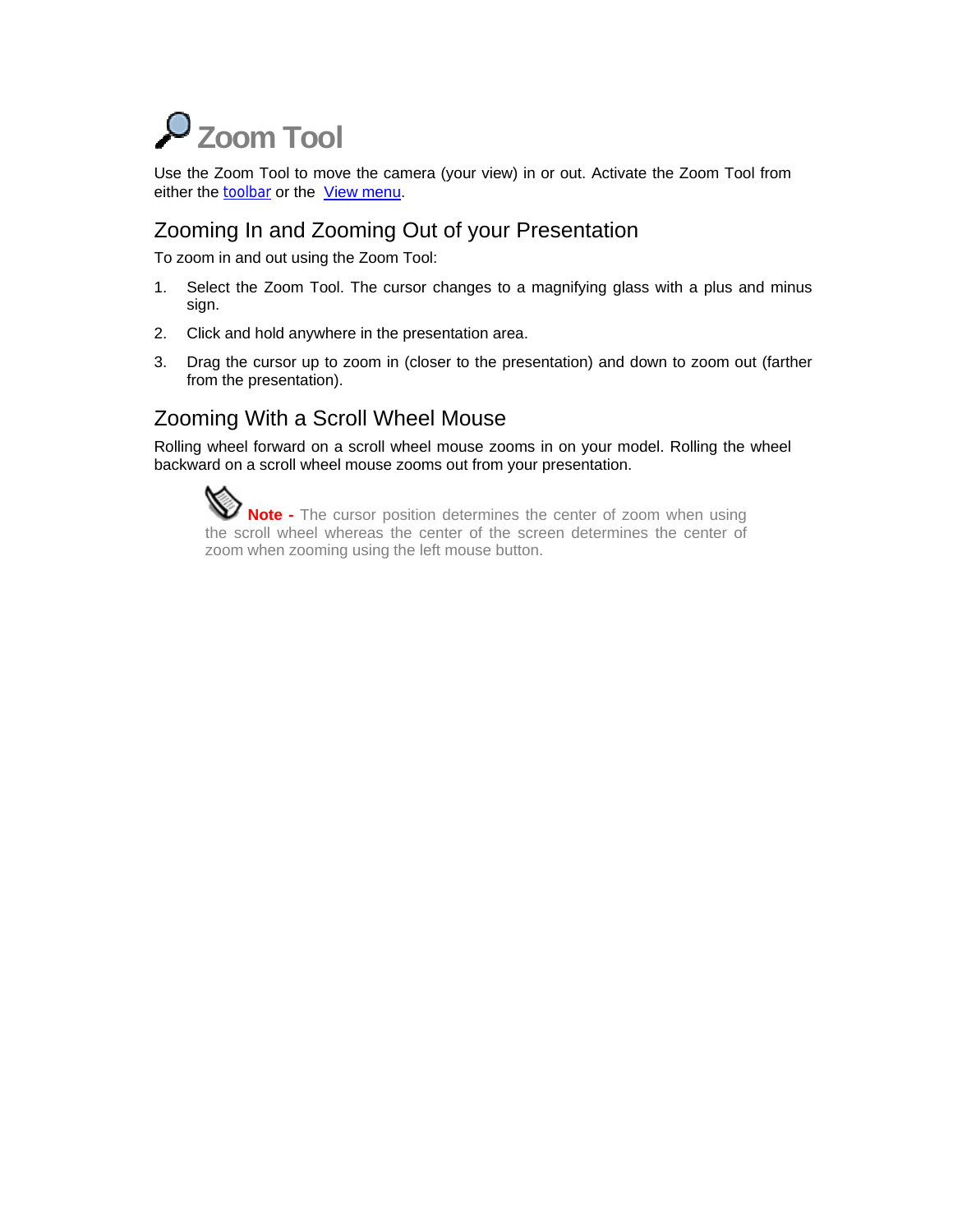# **Model Settings and Managers**

This section of the user's guide covers the various settings and manager dialog boxes within LayOut. These dialog boxes include Colors, and Pagea dialog boxes.

Each dialog box in this section is covered in the order they appear within the Window menu (for the exception of the Document Setup dialog box, which is in the File menu, and Preferences, which is in the View menu).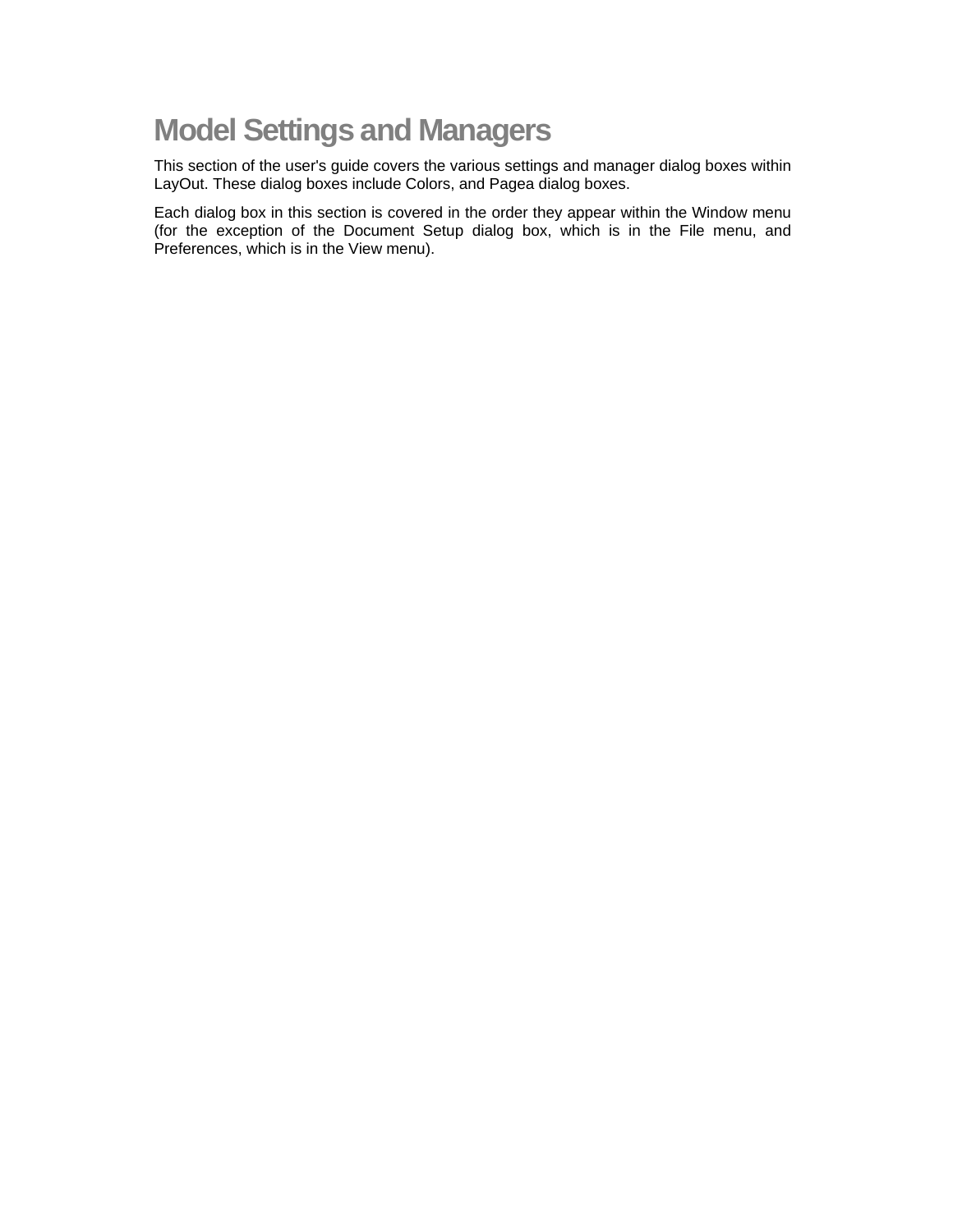# **Document Setup Dialog Box**

The Document Setup dialog box is used to configure a number of different settings specific to your current LayOut presentation. Activate the Document Setup dialog box from the File menu.

The Document Setup dialog box contains several panels, including the Paper panel for setting paper size.

### General

Use the General panel of the Document Setup dialog box to identify the author and write a description for your presentation. Type the author's name in the Author field. Type the description in the Description field.

### Grid

Use the Grid panel of the Document Setup dialog box to display and manipulate the grid in the presentation area.

#### **Major Grid**

Check the Major Grid checkbox to show thickened (major) lines at a specific interval in the grid. Type the interval for thickened lines in the text box. Finally,click on the color swatch to change the color using the Colors dialog box.

#### **Minor Grid**

Check theMinor Grid checkbox to show thin (minor) lines at a specific interval in the grid. Type the interval for thin lines in the text box. Finally,click on the color swatch to change the color using the Colors dialog box.

#### **Clip Grid to Page Margins**

Check the Clip to marginsClip Grid to Page Margins checkbox to clip the grid at the margins (margins appear without grid).

#### Paper

Use the Paper panel of the Document Setup dialog box to configure the presentation area (size and margins). The presentation area size corresponds directly to the size of paper you will print on.

#### **Paper**

Use the Paper portion of the Paper panel to configure the size of the presentation area.

**Width:** Type the desired width of the presentation area in the Width field.

**Height:** Type the desired height of the presentation area in the Height field.

**Color:** Click on the Color swatch to activate the Colors dialog box. Click on a new color in the Colors dialog to change the color of the presentation area background.

**Print Paper:** Check the Print Paper

**Paper Drop-Down List:** Select a standard presentation area size (paper size) from the Paper drop-down list.

**Portrait/Landscape:** Check the Portrait or Landscape radio buttons to change the orientation of the presentation area.

**DP I:** Select the DPI (dots per inch) to change the onscreen and printed resolution of your SketchUp models.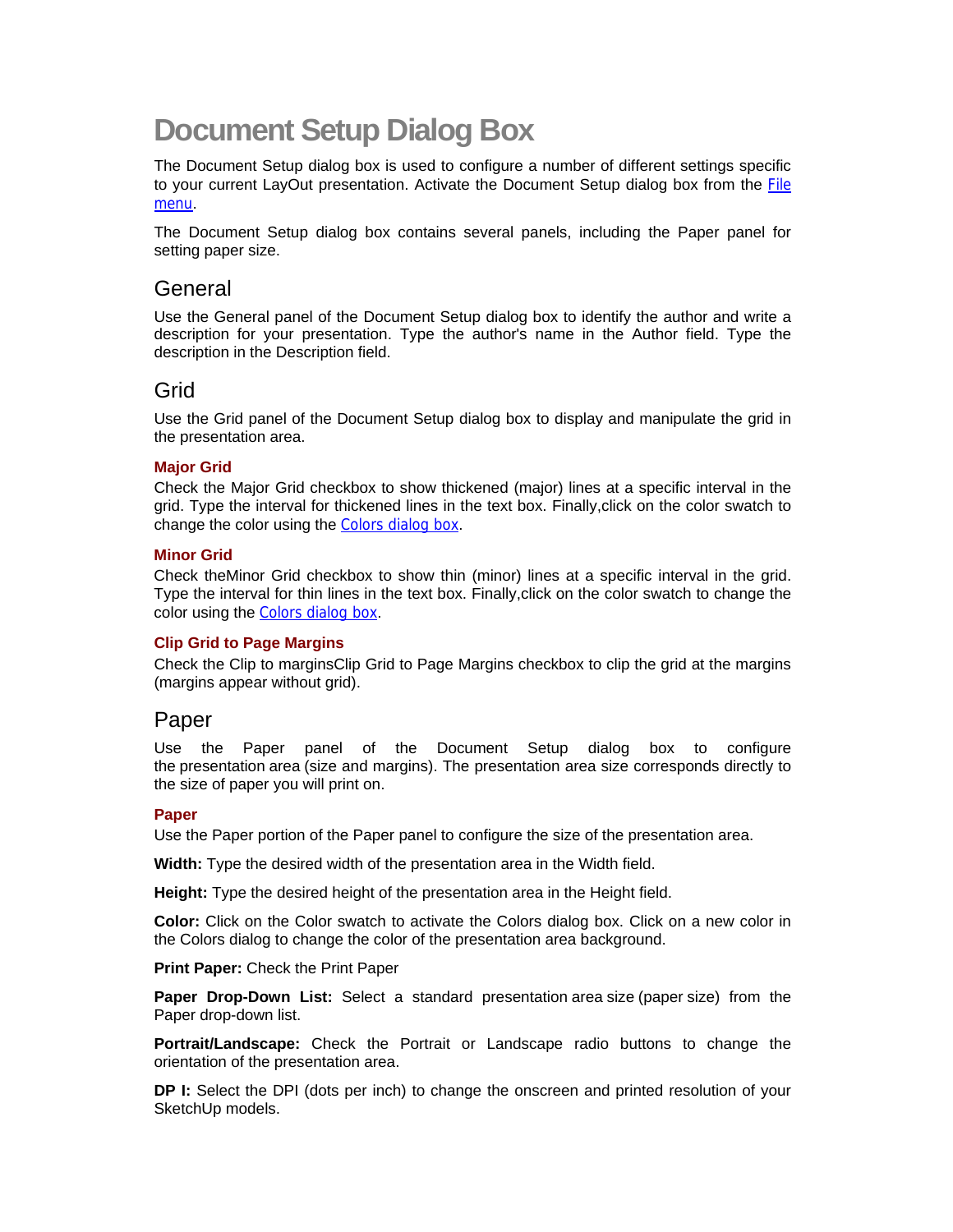#### **Margins**

Use the Margins portion of the Paper panel to configure the margins of the presentation area.

**Left:** Type the desired left margin size for the presentation area in Left field.

**Right:** Type the desired right margin size for the presentation area in Left field.

**Top:** Type the desired top margin size for the presentation area in Left field.

**Bottom:** Type the desired bottom margin size for the presentation area in Left field.

**Show Margins:** Check the Show Margins checkbox to display margin lines in the presentation area.

**Print Margins:** Check the Print Margins checkbox to print margin lines.

**Color:** Click on the Color swatch to activate the Colors dialog box. Click on a new color in the Colors dialog to change the color of the margin lines.

#### References

Use the References panel of the Document Setup dialog box to view and configure all referenced files in your LayOut document.

#### **Reference Table**

The reference table contains the path and file name, status, and insertion date for each referenced file. The Staus refers to whether the file is "Current" or "Out of Date" meaning that the file has been edited elsewhere and needs to be updated in LayOut.

#### **Reference Buttons**

Use the reference buttons to manipulate connections between files embedded your LayOut file (images, SketchUp files, and so on) and their corresponding files in the file system.

**Update:** Select a referenced file and click on the Update button to update a file whose status is "Out of Date."

**Relink:** Select a referenced file and click on the Relink button to establish a new link to a file on your file system.

**Unlink:** Select a referenced file and click on the Unlink button to unlink a referenced file from the file on the file system. This operation unlinks the copy of the reference file (stored in your LayOut file) from the original file on the file system. Therefore, changes to the original file on the file system will not be reflected in an unlinked file in your LayOut file. You can Relink the referenced to a file on your file system to re-establish a link.

**Edit:** Select a referenced file and click on the Edit button to edit the referenced file in its native application. For example, if you select a referenced SketchUp file and click on Edit, the referenced file appears in SketchUp for editing.

**Purge Unused:** Click on Purge Unused to remove any entries in the Reference Table that no longer appear in the presentation area (because you manually erased the image, SketchUp file, and so on, from the presentation area).

#### **Units**

Use the Units panel of the Document Setup dialog box to configure the units used for lengths in LayOut.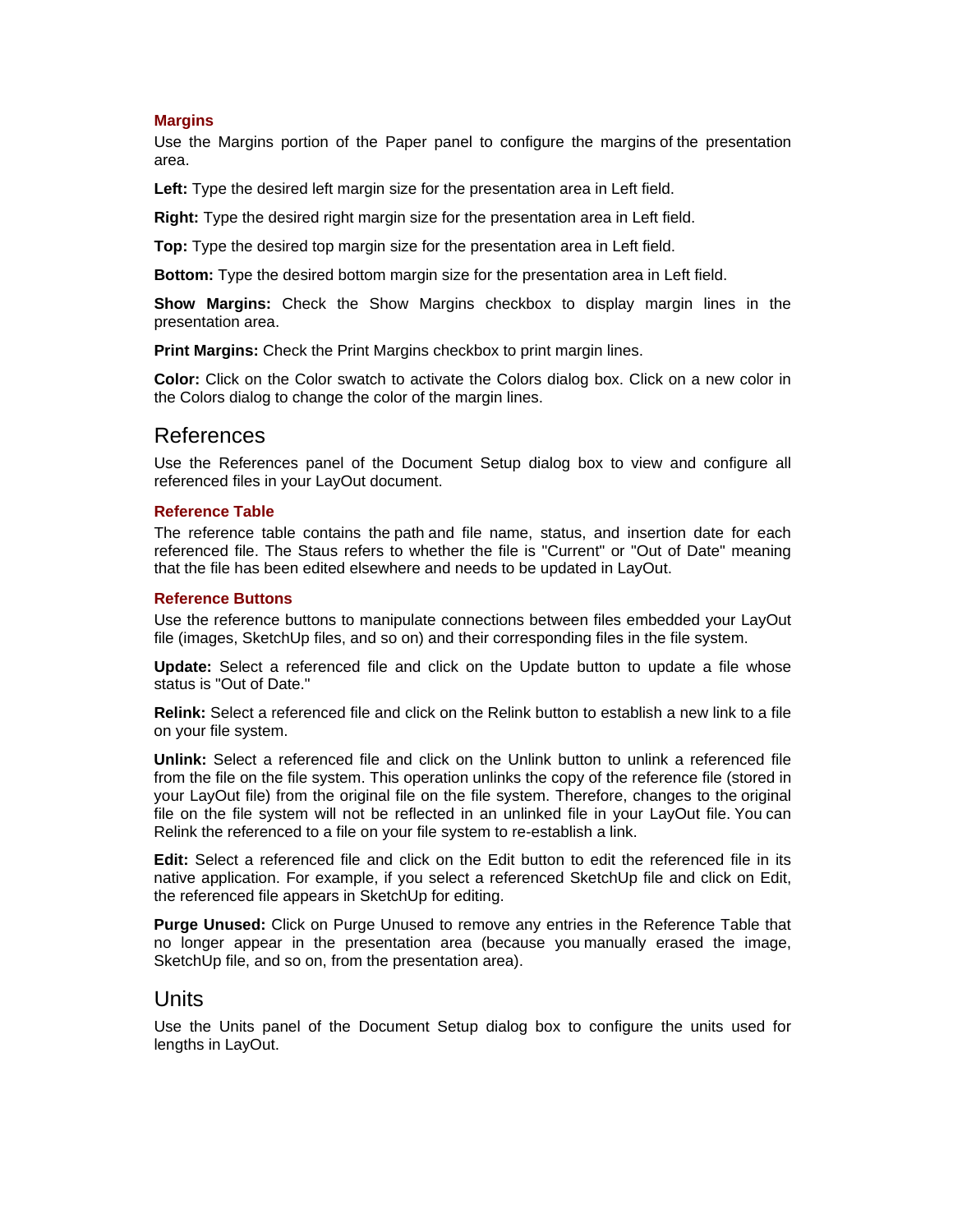#### **Format**

Select Fractional or Decimal from the first Format drop-down list. Select the unit type from the second Format drop-down list.

#### **Precision**

Click on the Precision drop-down menu to set the precision for displaying units. Fractional unit precision can be set from 1" to 1/64". Decimal unit precision can be set in numbers of decimal places beyond zero for any of these units. SketchUp users working in Metric should use the decimal unit setting.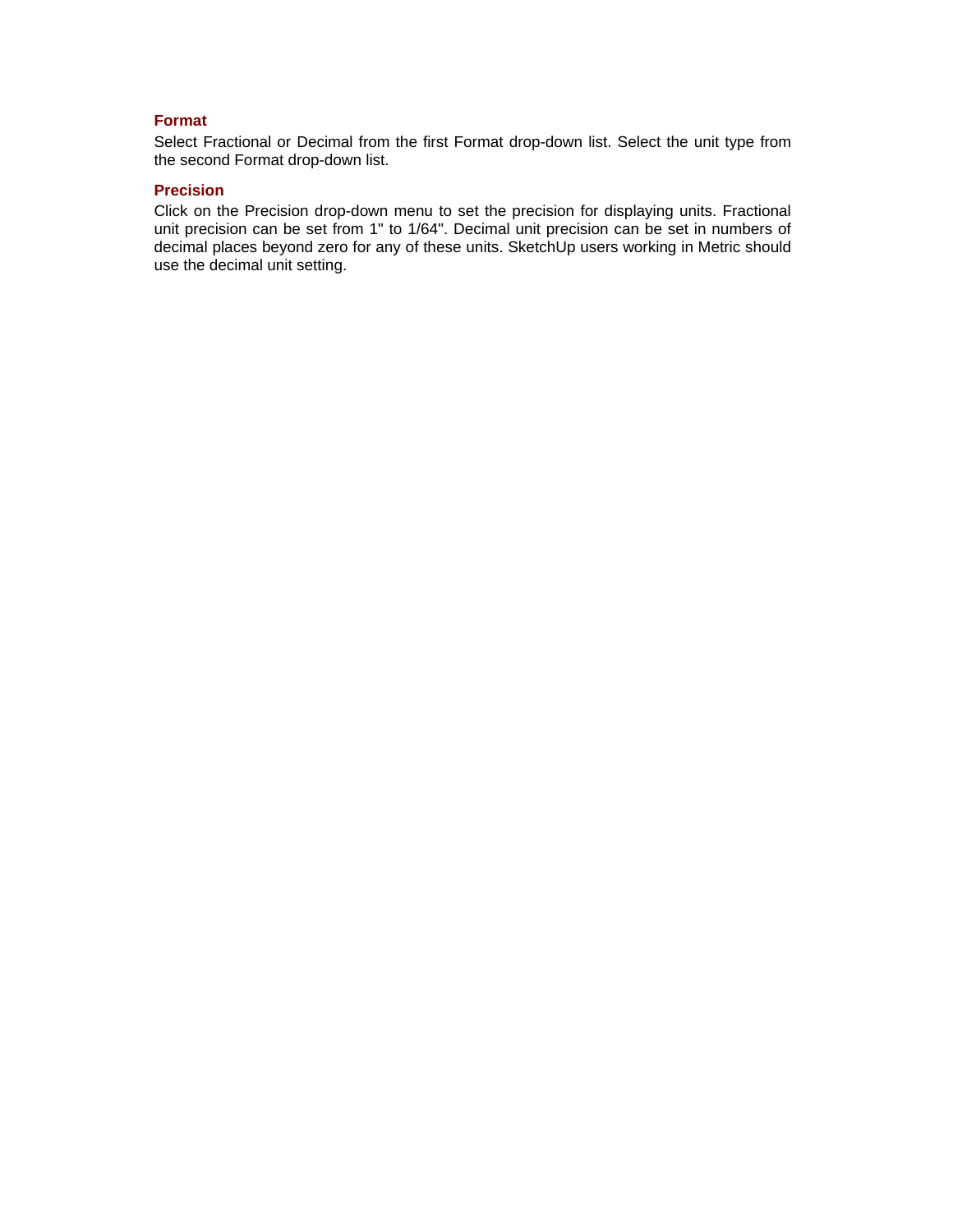# **Application Preferences Dialog Box**

LayOut's application preferences are used to set various global behaviors for LayOut. Activate the Preferences from the View menu .

### Backup/Autosave

Use the Backup/Autosave panel of the LayOut Preferences dialog box to configure backup preferences.

#### **Backup**

Check the Active checkbox to automatically create a backup file whenever you save a presentation. The backup file is the previously saved version of the file. This file will be saved to the same folder as the presentation file. The backup file will be named <filename>.laybak where <filename> is the name of your LayOut file.

#### **Autosave**

Check the Active checkbox to automatically save changes to your presentation into a temporary file at specific time interval. This temporary file is available on the file system should LayOut abnormally exit. Type the auto-save interval, in minutes, into the minutes field.

#### Folders

Use the Folders panel of the LayOut Preferences dialog box to identify locations for templates and scrapbooks.

#### **Remove**

Select a folder and click the Remove button to remove the folder from the folders list.

#### **Add**

Click on the Add button to add a new path and folder to the folders list. The Browse for Folder dialog box appears. Navigate to the folder you want to add, or click the Make New Folder button to add a new folder.

#### **Scales**

Use the Scales panel of the LayOut Preferences dialog box to create scales that apply to models in your presentation area.

#### **Available Model Scales**

The Scales panel contains various scales that can be applied to models that appear in your presentation. Select the scale you want to use in the SketchUp Model dialog box.

#### **Add Custom Scale**

To add a custom scale:

- 1. Type a value in the Paper text-entry box.
- 2. Select a unit type from the Paper drop-down list.
- 3. Type a value in the Model text-entry box.
- 4. Select a unit type from the Model drop-down list.
- 5. Click on the Add Custom Scale button. The newly added custom scale appears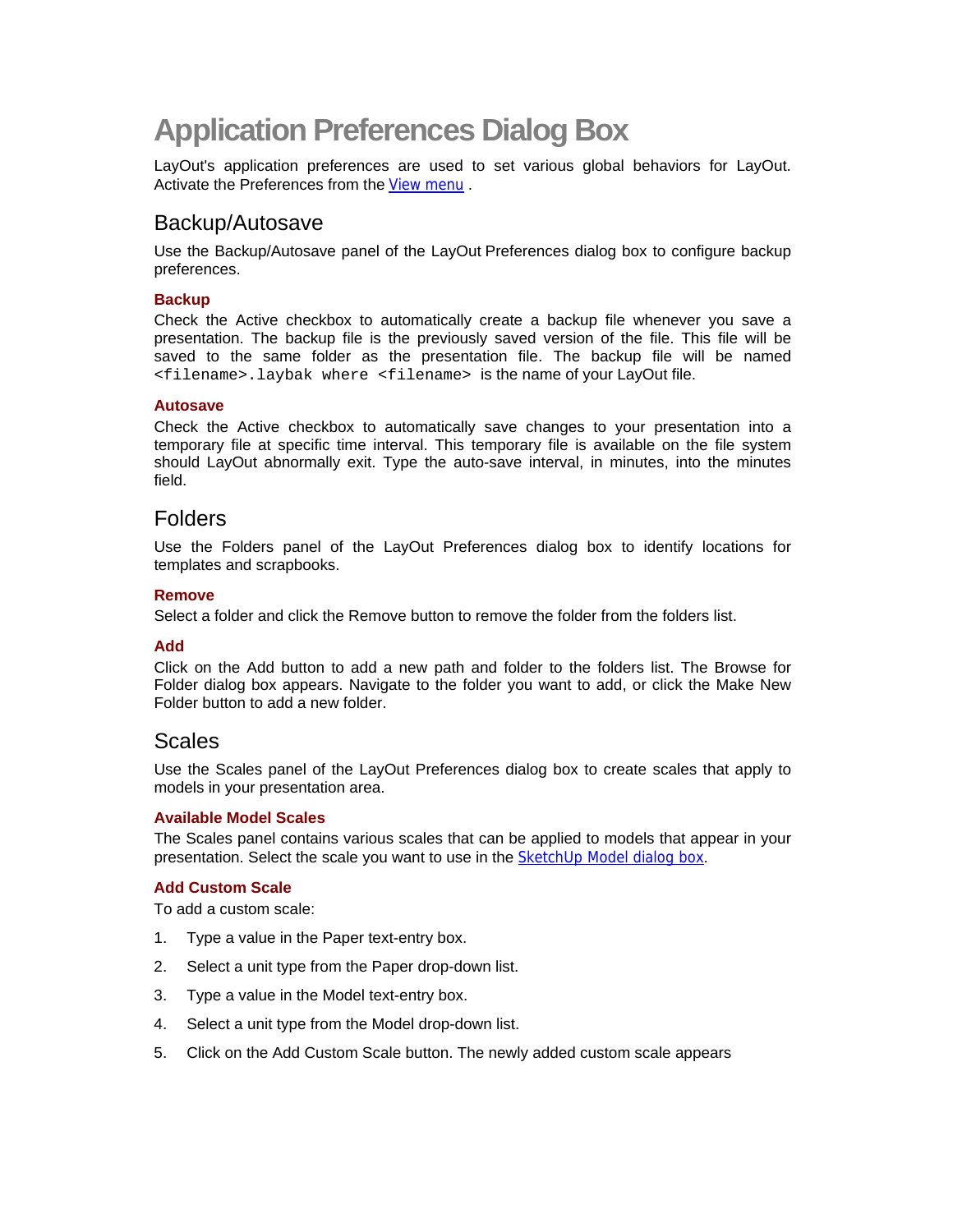### **Shortcuts**

Use the Shortcuts panel of the LayOut Preferences dialog box to configure keyboard shortcuts for menu items in LayOut.

#### **Filter**

Type a word in the Filter box to quickly list only those menu items with the word.

#### **Shortcuts Text Entry Box**

Add keyboard shortcuts using the shortcuts text-entry box (at the bottom of the panel). To add a keyboard shortcut:

- 1. Select a command in the Commands list. The command is highlighted.
- 2. Type the desired keyboard shortcut in the shortcuts text entry box (at the bottom of the panel). You can type a combination of letters, the Shift key, Ctrl key, and Alt/Option keys. For example, press the Ctrl key and press the C key to create a keyboard shortcut of Ctrl+C. Or, just press the C key to create a keyboard shortcut of C.
- 3. Press the Plus button. The keyboard shortcut appears in the Shortcut column next to the selected command in the Commands list.

### **Startup**

Use the Startup panel of the LayOut Preferences dialog box to identify actions LayOut should perform when started.

#### **On New File**

Check the Prompt for template radio button if you want LayOut to prompt you to choose a template each time you run LayOut. Check the Use radio button to select a specific template to use every time you run the LayOut.

#### **On Startup**

Check the Restore Files Open During Close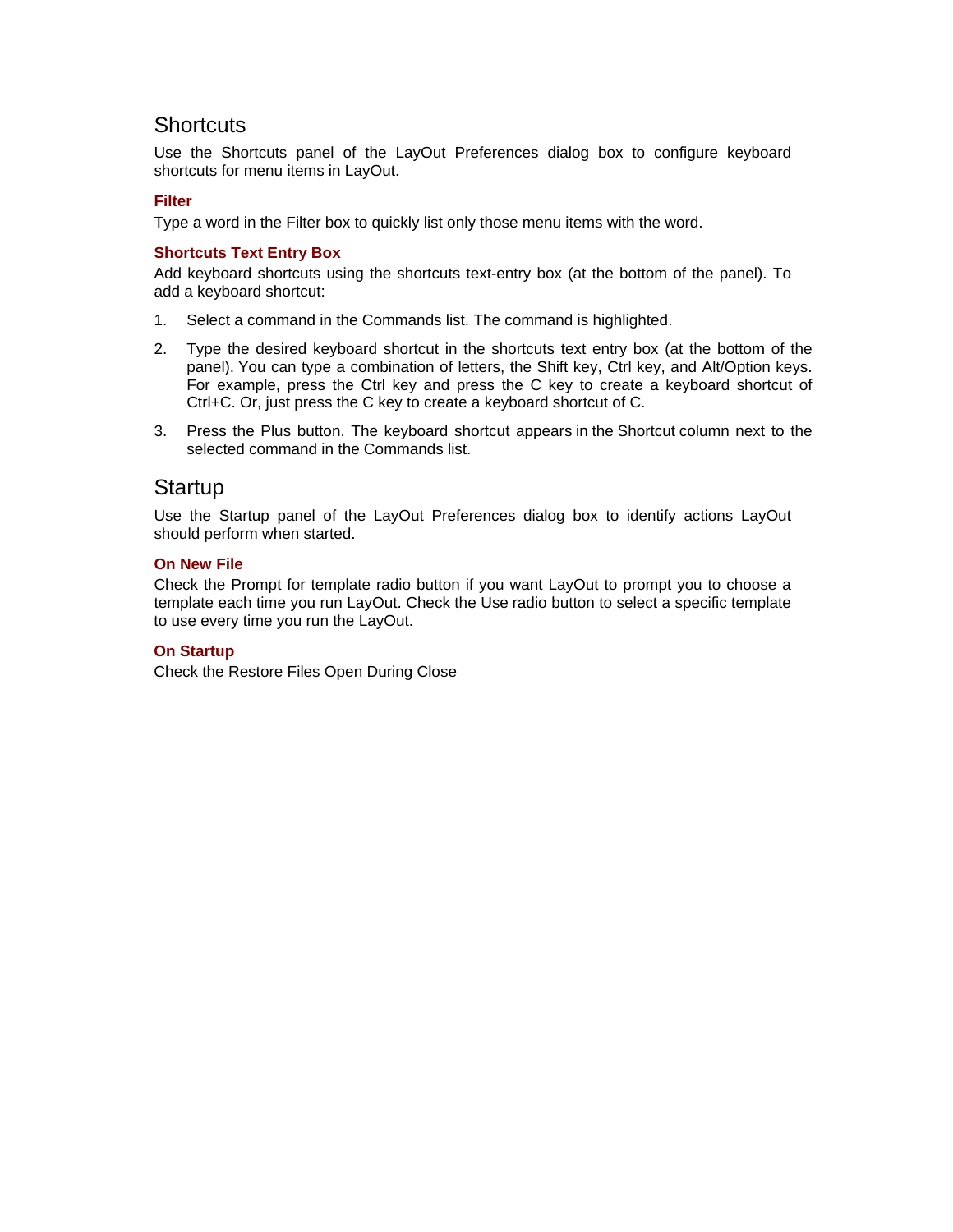## **Colors**

The Colors dialog box contains a variety of different color controls that combine to give you an incredibly versatile tool for experimenting with color in your LayOut presentations

Activate the Colors dialog box by clicking on any color swatch in the user interface (such as in the Shape Style dialog box), or by selecting Window > Colors.

## Colors Dialog Box

The Colors dialog box contains controls for experimenting with color in your LayOut presentations.

| Wheel | RGB | <b>HSB</b> |                            | Grays Image List |                   |
|-------|-----|------------|----------------------------|------------------|-------------------|
|       |     |            |                            |                  |                   |
|       |     |            |                            |                  | 100               |
|       |     |            |                            |                  |                   |
|       |     |            |                            |                  |                   |
|       |     |            |                            |                  |                   |
|       |     |            |                            |                  |                   |
|       |     | o          |                            |                  |                   |
|       |     |            |                            |                  |                   |
|       |     |            |                            |                  |                   |
|       |     |            |                            |                  |                   |
|       |     |            |                            |                  |                   |
|       |     |            |                            |                  |                   |
|       |     |            |                            |                  |                   |
|       |     |            | ×.<br>سم<br>$\Xi_{\rm ff}$ | ж                | $100 \frac{9}{6}$ |

#### **Screen Picker Tool**

The Screen Picker Tool, represented as an eye dropper, is used to choose a color from any element currently visible on your screen. To select a color using the Screen Picker Tool:

- 1. Click on the eye dropper icon to activate the Screen Picker Tool. The cursor changes into a large eye dropper.
- 2. Move the cursor around the screen until you are color you want to use appears in the color well.
- 3. Click the mouse button to place the color in the active color well.

#### **Active Color Well**

The active color well is next to the Screen Picker Tool and contains the current color selection. You can drag and drop color swatches from this color well onto any shapes in your presentation (to apply the color as a fill) or into any other visible color well.

The contents of the active color well are maintained as you switch between color pickers, allowing you to use different pickers to create your colors.

#### **Color Picker Tabs**

Click on a color picker tab to navigate to a specific color picker. Refer to Color Pickers for further information on each color picker.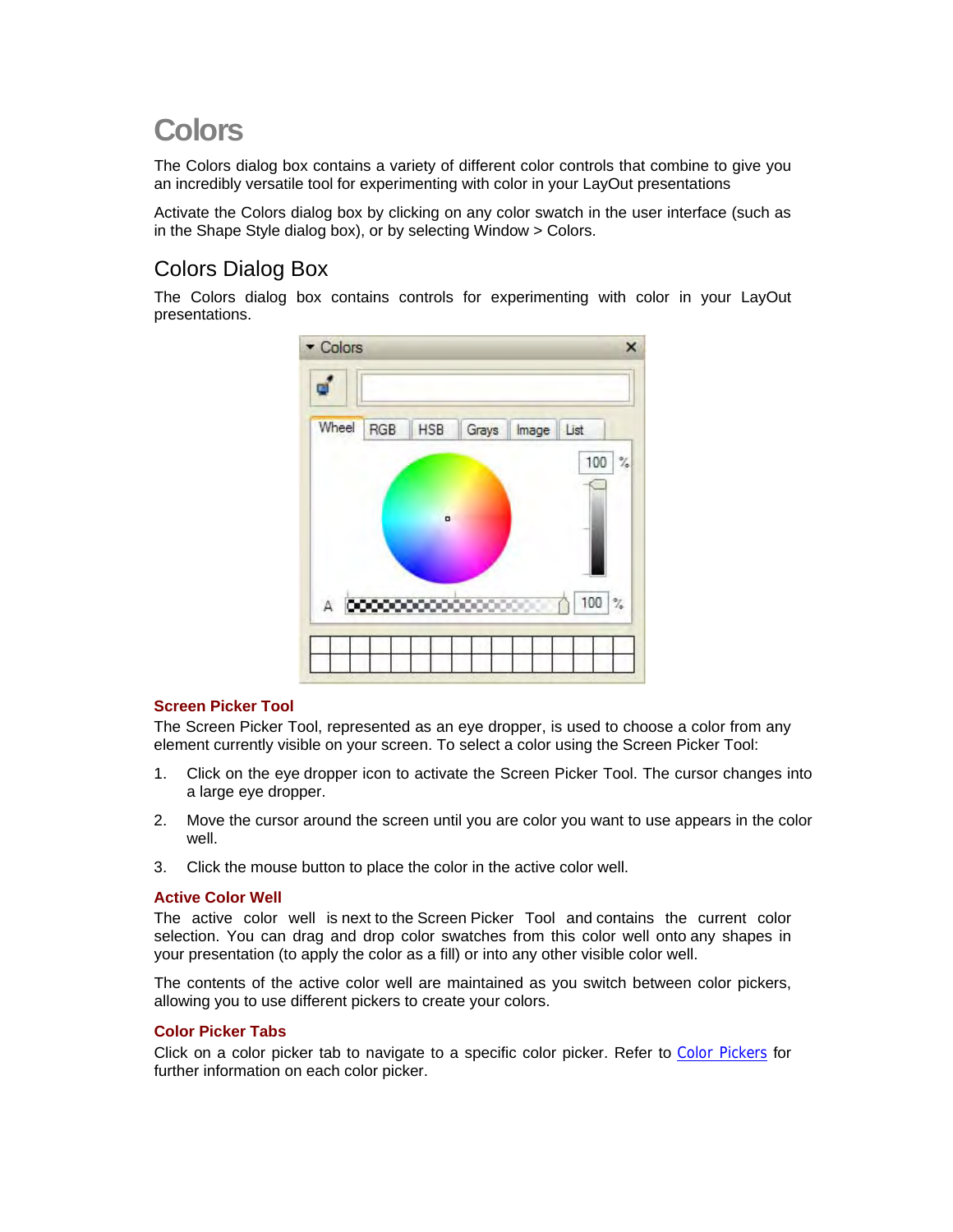#### **Color Picker Controls**

The color picker controls, below the color picker tabs, differ for each Color Picker. See the Color Pickers section of this topic for additional information.

#### **User Palette**

Use the user palette, below the color pickers, to store any of 32 user-defined colors. To use the user palette:

- Drag and drop a color or texture swatch from any visible color well, including the active color well, and drop it over a user pallet well to add a color to the user palette.
- 2. Drag an drop a new swatch in the place of another color swatch to replace a swatch in the user palette.
- 3. Drag and drop an empty swatch onto a color to remove a color from the user palette.

 **Note -** The colors in the User Palette are saved in LayOut and can be used between multiple work sessions.

### Color Pickers

LayOut contains five color pickers used to select color.

#### **Color Wheel Picker**

The color wheel arranges color hue radially around the wheel, with the highest saturation at the outer edge of the wheel. To change the brightness of the color, slide the value slider to the right of the wheel up or down.

To use the Color Wheel picker, select the color you want by clicking your mouse over that color in the wheel. You can also click and drag the cursor around the Color Wheel to quickly browse through many different colors which will dynamically appear in the Active Color Well.

Use the opacity slider (below the Color Wheel picker) to adjust the opacity level. Type an opacity value in the text field to the right of the slider if you prefer to set opacity levels more precisely.

#### **RGB (Red, Green & Blue) Picker**

The RGB picker allows you to select colors from the RGB color range. RGB colors are traditionally used when modeling color on a computer screen and represent the closest approximation of the actual range of colors recognizable by the human eye. RGB has a wide color gamut and is one of the most effective color spaces to use in SketchUp.

Drag the sliders left and right for each of the component colors (red, green and blue) to create the color that you want.

You can type in exact numerical values for red, green or blue in the value boxes to the right of the sliders if you want to precisely match a color that you have specified elsewhere.

Use the opacity slider (below the red, green, and blue sliders) to adjust the opacity level. Type an opacity value in the text field to the right of the slider if you prefer to set opacity levels more precisely.

#### **HSB (Hue, Saturation, and Brightness) Picker**

The HSB pickerallows you to pick colors from the HSB color range. HSB often gives you a more intuitive color model for selecting desaturated colors.

Adjust the sliders for hue, saturation and brightness until you see the color you want in the active color well.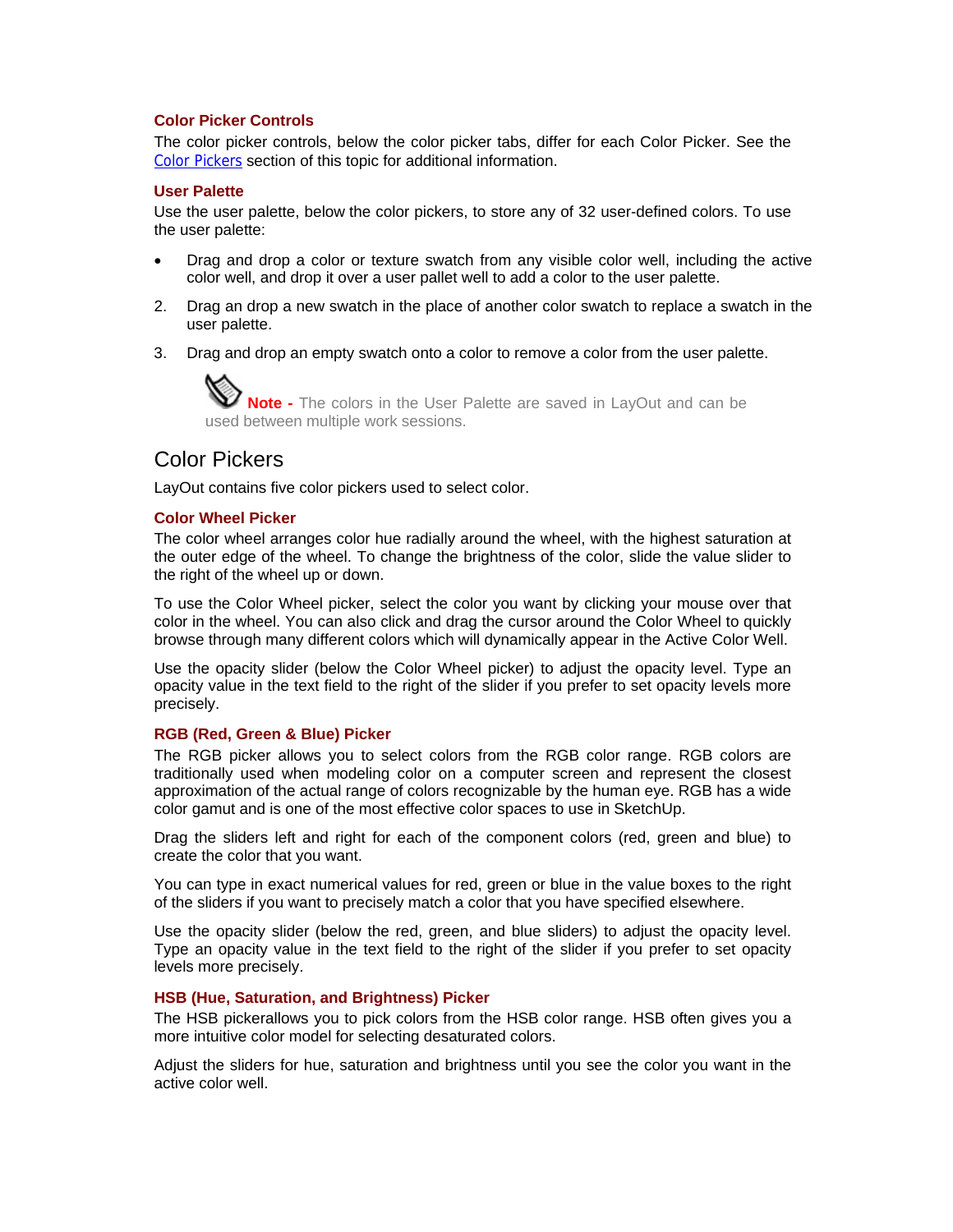Sometimes it is easier to mix desaturated colors using the HSB picker in conjunction with one of the other color pickers. Switch to another color picker to make your rough color selection, then switch back to the HSB picker to fine tune your color.

Use the opacity slider(below the hue, saturation, and brightness slider) to adjust the opacity level. Type an opacity value in the text field to the right of the slider if you prefer to set opacity levels more precisely.

#### **Grays**

Adjust the Gray slider until you see the color you want in the active color well. Alternatively, you can select a color by typing a percent gray value directly in the text box to the right of the slider.

Adjust the Alpha slider until you see the transparency you want in the active color well. Alternatively, you can select a transparency value by typing a percent value directly in the text box to the right of the slider.

#### **Image Picker**

The Image picker allows you to load an image file into the color picker and select colors from anywhere in that image. The Image Palettes picker has a spectrum image loaded as a default. To load and select a color from an image:

- 1. Click on the Choose Image button.
- Locate your image in the Open dialog box.
- Click the Open button. Your image appears in the Image picker.
- Click and drag your cursor around the image until the color you want is in the color well.

Use the opacity slider (below the image in the Image picker) to adjust the opacity level. Type an opacity value in the text field to the right of the slider if you prefer to set opacity levels more precisely.

#### **List Picker**

The List picker contains a list of common colors. Click on a color to place it in the active color well.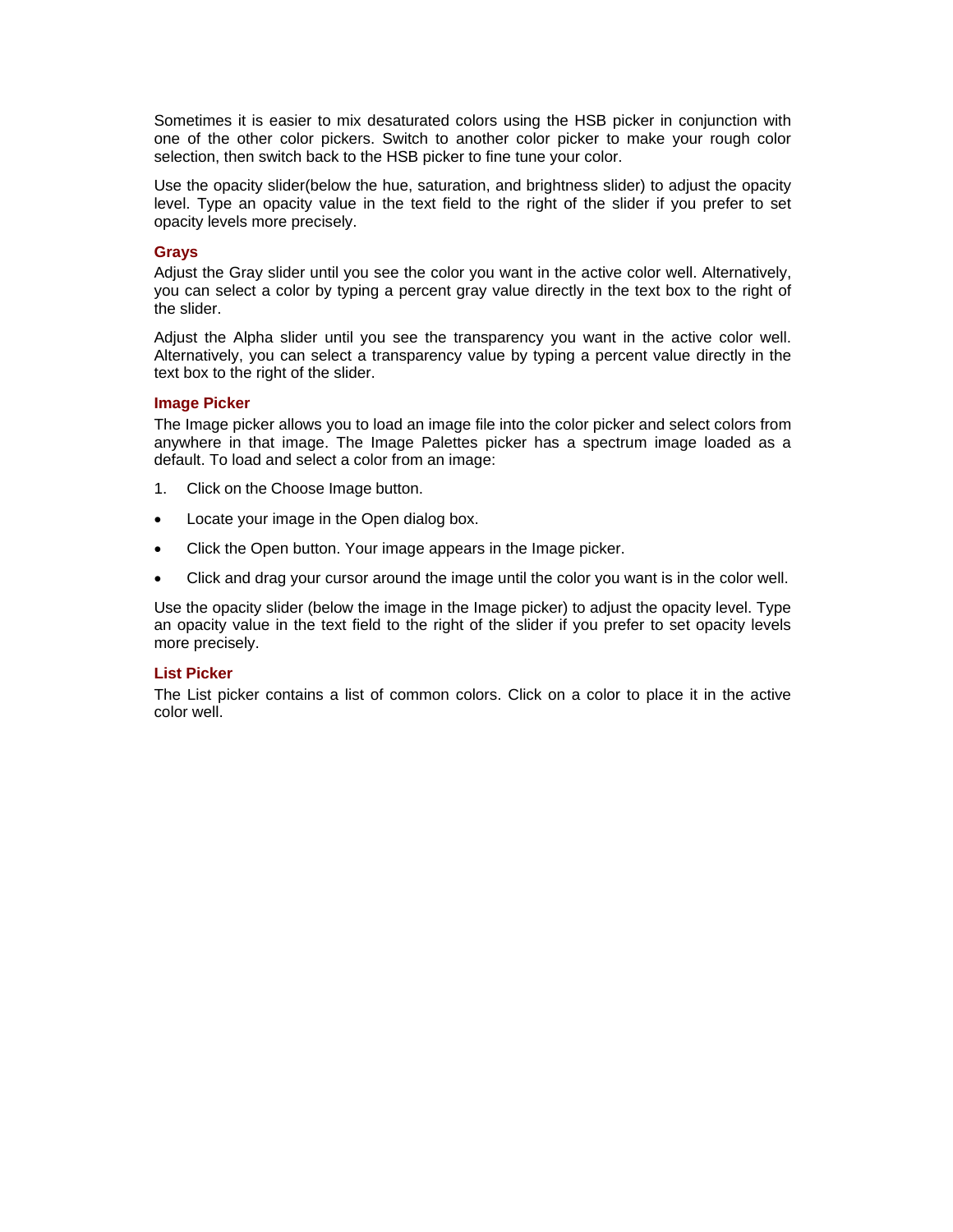# **Shape Style**

The Shape Style dialog box is used to adjust the fill and stroke for entities shapes in your presentation.

|                        | Shape Style |         |       | × |
|------------------------|-------------|---------|-------|---|
| $\triangledown$ Fill   |             |         |       |   |
| Color                  |             |         |       |   |
| $\triangledown$ Stroke |             |         |       |   |
| Color                  |             | Weight  | 1     |   |
| Start                  |             | Dashes  |       |   |
|                        |             | Endcap  | Flat  |   |
| End                    |             | Corners | Miter |   |
|                        |             |         |       |   |

## Applying Fill and Stroke

LayOut defaults to a black stroke (line) and white fill, for all entities and shapes, by default. To change the fill and stroke used for all new entities:

- 1. Check the Fill and Stroke checkboxes to ensure that Fill and Stroke are applied for all newly created entities and shapes.
- 2. Click on the color swatch under the Fill checkbox. The Colors dialog box is opened.
- 3. Select a color for the fill. Refer to the Colors dialog box for information on how to change the colors.
- 4. Click on the color swatch under the Stroke checkbox. The Colors dialog box is opened.
- 5. Select a color for the fill. Refer to the Colors dialog box for information on how to change the colors.
- 6. (optional)Modify the stroke settings. Refer to Stroke settings for further information.

### Modifying Fill and Stroke

To modify fill and stroke:

- 1. Ensure that the Fill and Stroke checkboxes are checked in the Shape Style dialog box.
- 2. Select an entity or shape. The entity or shape is highlighted.
- 3. Click on the color swatch under the Fill checkbox. The Colors dialog box is opened.
- 4. Select a color for the fill. Refer to the Colors dialog box for information on how to change the colors.
- 5. Click on the color swatch under the Stroke checkbox. The Colors dialog box is opened.
- 6. Select a color for the fill. Refer to the Colors dialog box for information on how to change the colors.
- 7. (optional)Modify the stroke settings. Refer to Stroke settings for further information.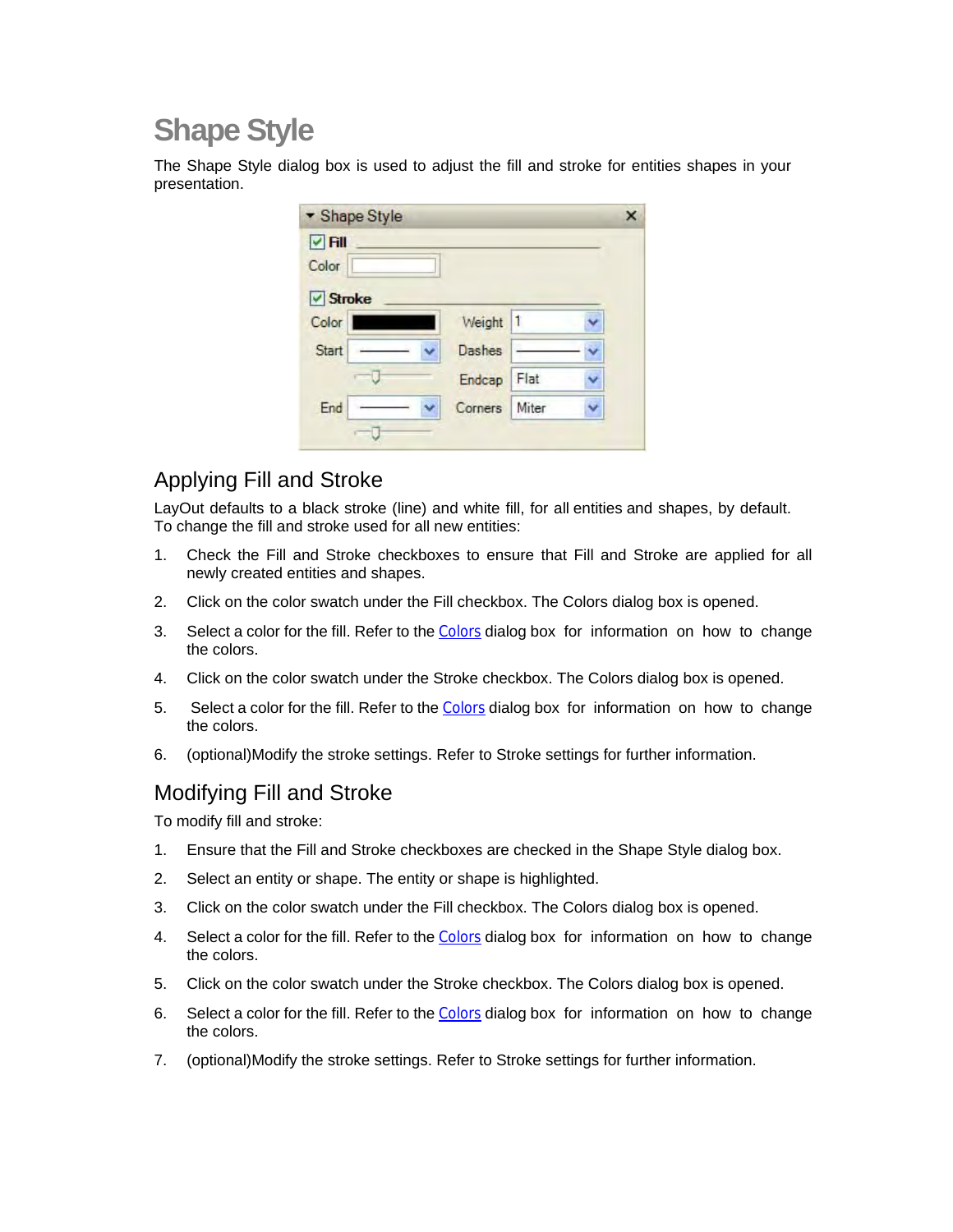### Stroke Settings

The Stroke portion of the Shape Style dialog box contains several settings for lines.

#### **Start**

Select the starting point type from the Start drop-down list. Move the slider, under the Start drop-down list, to the right to increase the size of the current start point type.

#### **End**

Select the ending point type from the End drop-down list. Move the slider, under the End drop-down list, to the right to increase the size of the current end point type.

#### **Weight**

Select the weight, in points, of the line from the Weight drop-down list to change the thickness of lines.

#### **Dashes**

Select the line pattern from the Dashes drop-down list.

#### **Endcap**

Select the endcap type from the Endcap drop-down list to change the style of the ends of your line. The encap type is only applicable for single that do not have an starting or ending point type.



**Note -** You might have to zoom in or increase the weight of your line to recognize changes in endcap settings.

#### **Corners**

Select the corner type from the Corners drop-down list to change the style of the corners of your shape.

**Note -** You might have to zoom in or increase the weight of your shape to recognize changes in corner settings.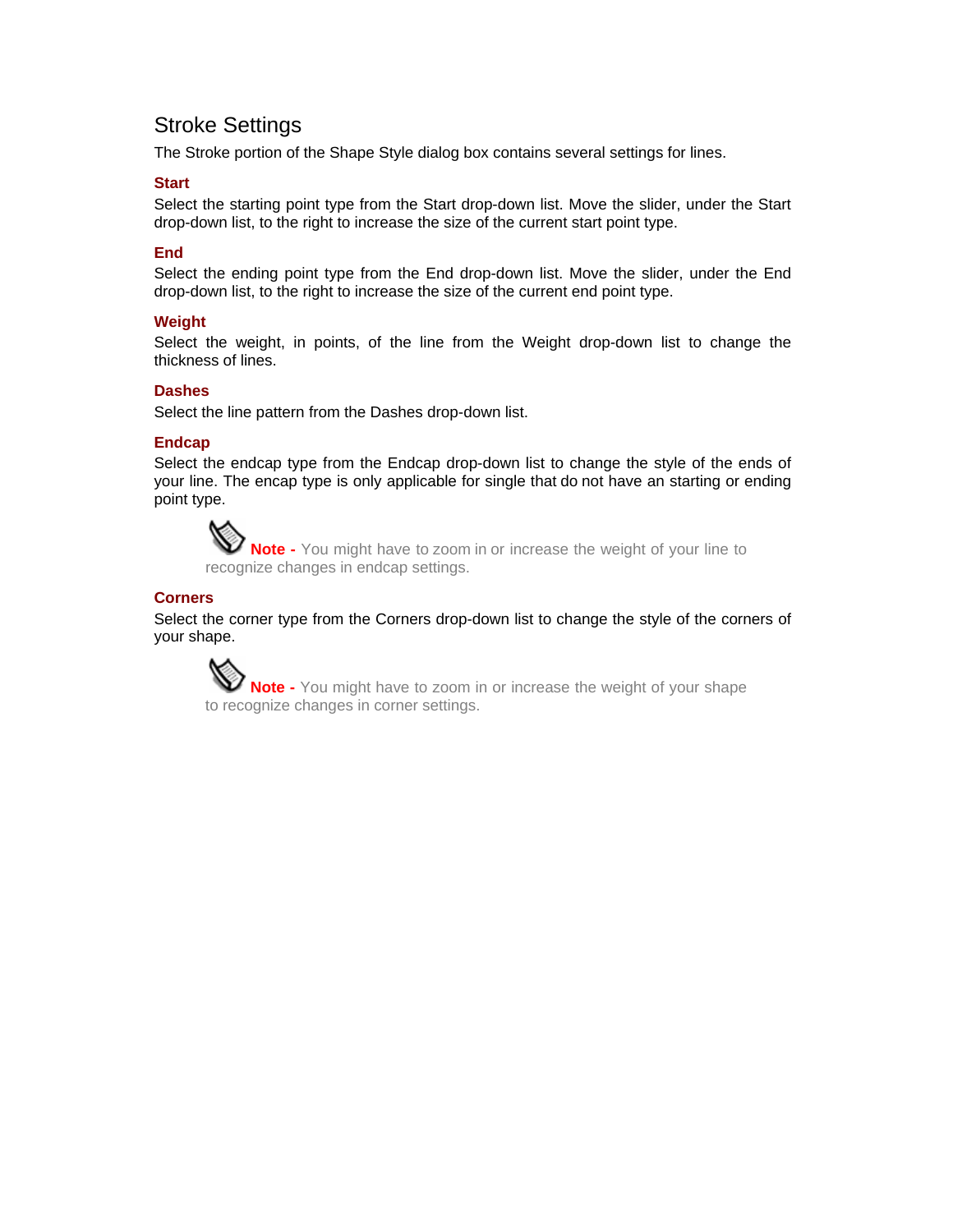# **SketchUp Model**

The SketchUp Model dialog box contains various settings that apply to the currently selected SketchUp model.

| × |
|---|
|   |
|   |
|   |
|   |
|   |
|   |
|   |
|   |
|   |
|   |
|   |

### View Tab

The View tab contains standard view settings options for the currently selected SketchUp Model. Refer to the Standard Views topic in the SketchUp User's Guide for further information on these options.

#### **Constant Size**

Check the Constant Size checkbox to force your models to maintain a constant size when scaling their bounding box. Uncheck the Constant Size checkbox to scale your model while scaling the bounding box.

#### **Perspective**

Check the Perspective checkbox to enter a paraline projection. Refer to the SketchUp User's Guide for further information on perspective and paraline projections.

#### **Scale Drop-Down List**

Select a scale from the scale drop-down list to change the scale of the currently selected SketchUp model. Click on the Add Custom Scale list item to add a custom scale to the list. Refer to the Scale panel in the LayOut Preferences topic for information on adding additional scales,

#### **Show All Scales**

Check the Show All Scales checkbox to show all scales available in the LayOut preferences in the scales drop-down list.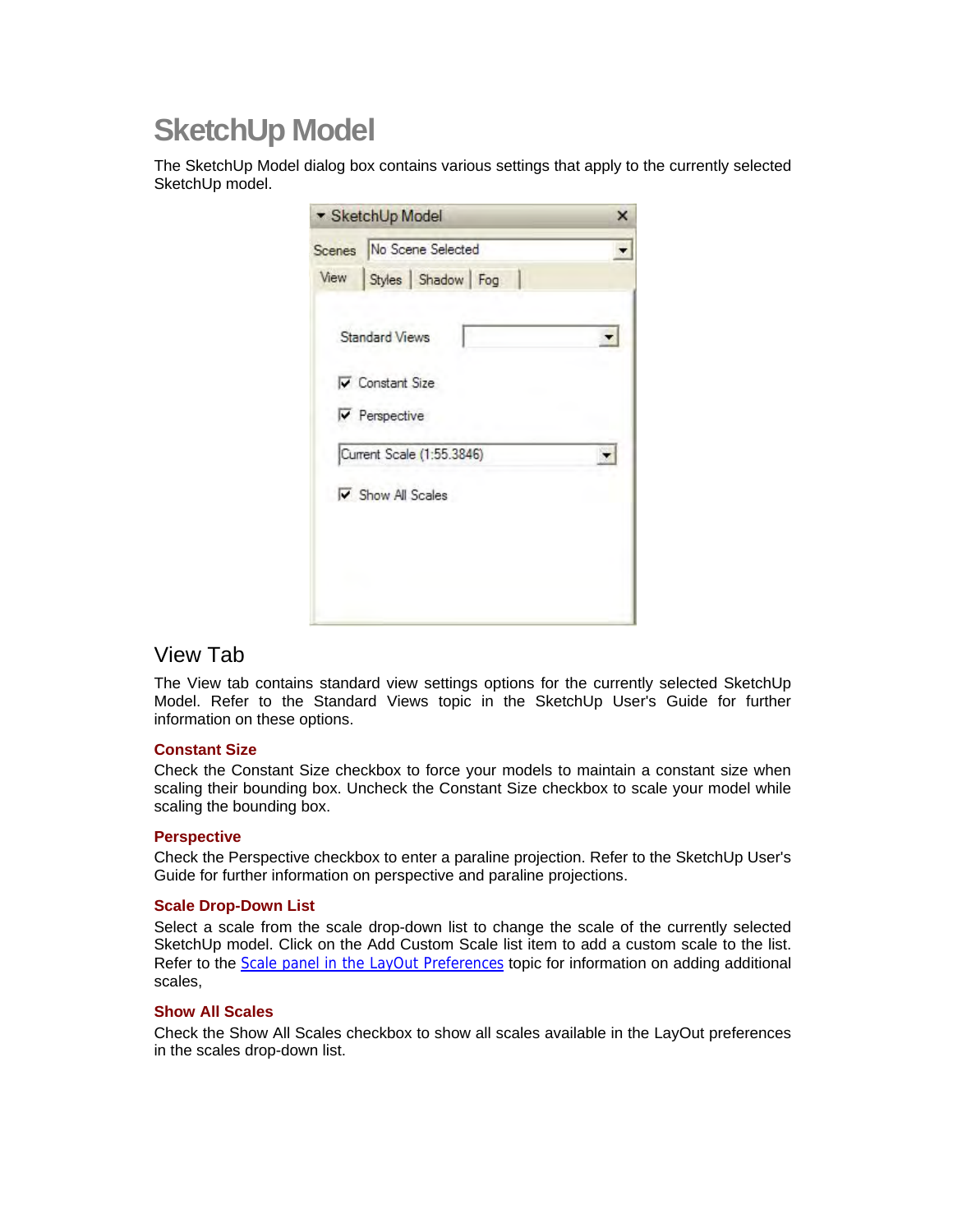## Styles Tab

The Styles tab contains display settings options for the currently selected SketchUp model. Refer to the Styles topic in the SketchUp User's Guide for further information on these options.

## Shadow Tab

The Shadow tab contains shadow settings options for the currently selected SketchUp model. Refer to the Shadows topic in the SketchUp User's Guide for further information on these options.

## Fog Tab

The Fog tab contains fog settings options for the currently selected SketchUp model. Refer to the Fog topic in the SketchUp User's Guide for further information on these options.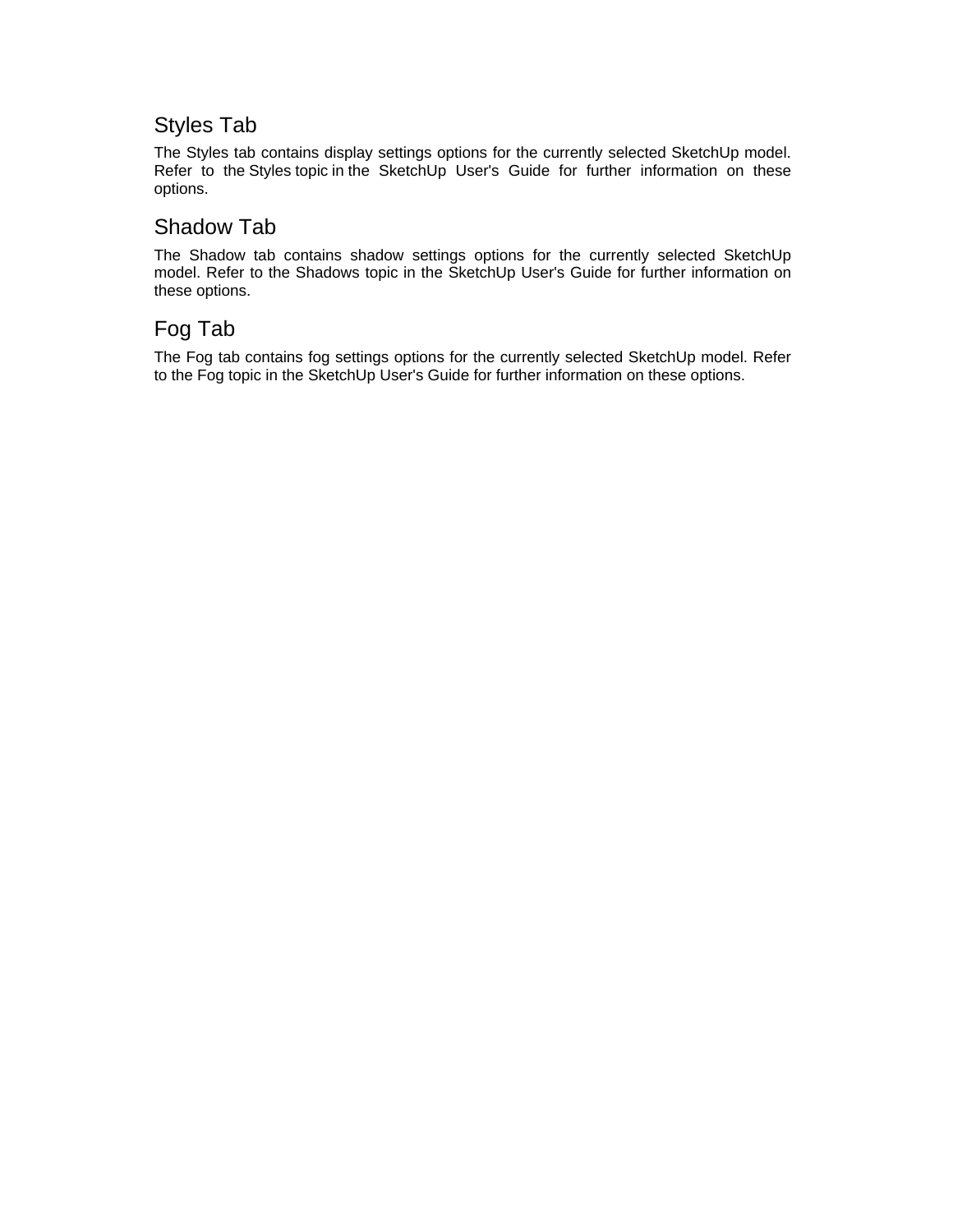## **Text Style**

The Text Style dialog box is used to configure the text styles that you use in your presentation.



## Setting Text Style

You can set your text style for all text entities using the Text Style dialog box. To set your text style:

- 1. Select a font in the Family list.
- 2. Select font style in the Typeface list.
- 3. Select a size in the Size list.
- 4. (optional) Modify other text settings. Refer to the Text Style dialog box for further information.
- 5. Create text using either the Text Tool or Label Tool. Text will be created using the settings in the Text Style dialog box. Refer to the Text Tool or Label Tool for further information.

### Modifying Text Style for Existing Text

You can modify the style of any existing text in your presentation. To modify text style for existing text:

- 1. Select the text you wan to modify in the presentation area.
- 2. Open the Text Style dialog box (Window > Text Style). The Text Style dialog box is displayed.
- 3. Modify the text settings. The new text settings are applied to the currently selected text.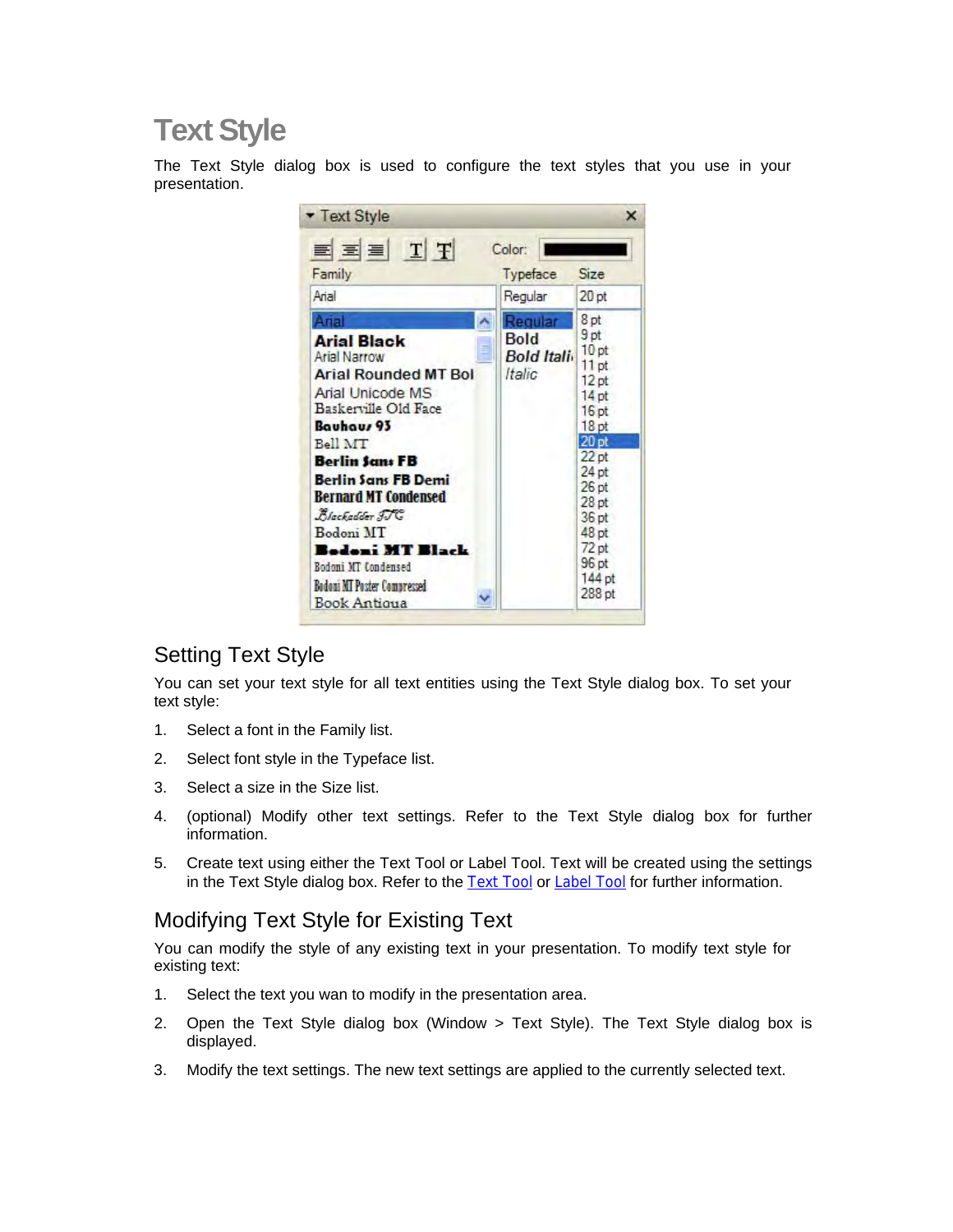### The Text Style Dialog Box

The Text Style dialog box contains controls for manipulating the style of text in your presentation. All settings in the Text Style dialog box can apply to the currently selected text or any text created in the future..

#### **Alignment**

Click on the left, center, or right alignment button to align a text to the left, center or right-side of the text box.

#### **Underline**

Click on the Underline button to place an line under text.

#### **Strikethrough**

Click on the Strikethrough button to place an line through text.

#### **Color**

Click on the color swatch to change the color for text. Refer to the Colors dialog box for further information.

#### **Family**

Select a font from the Family listto use that font when writing text.

#### **Typeface**

Select a font style from the Typeface list to use when writing text. Font styles are normal (no style), bold, italic, and bold italic.

#### **Size**

Select a size from the Size list to use when writing text. Sizes are in points.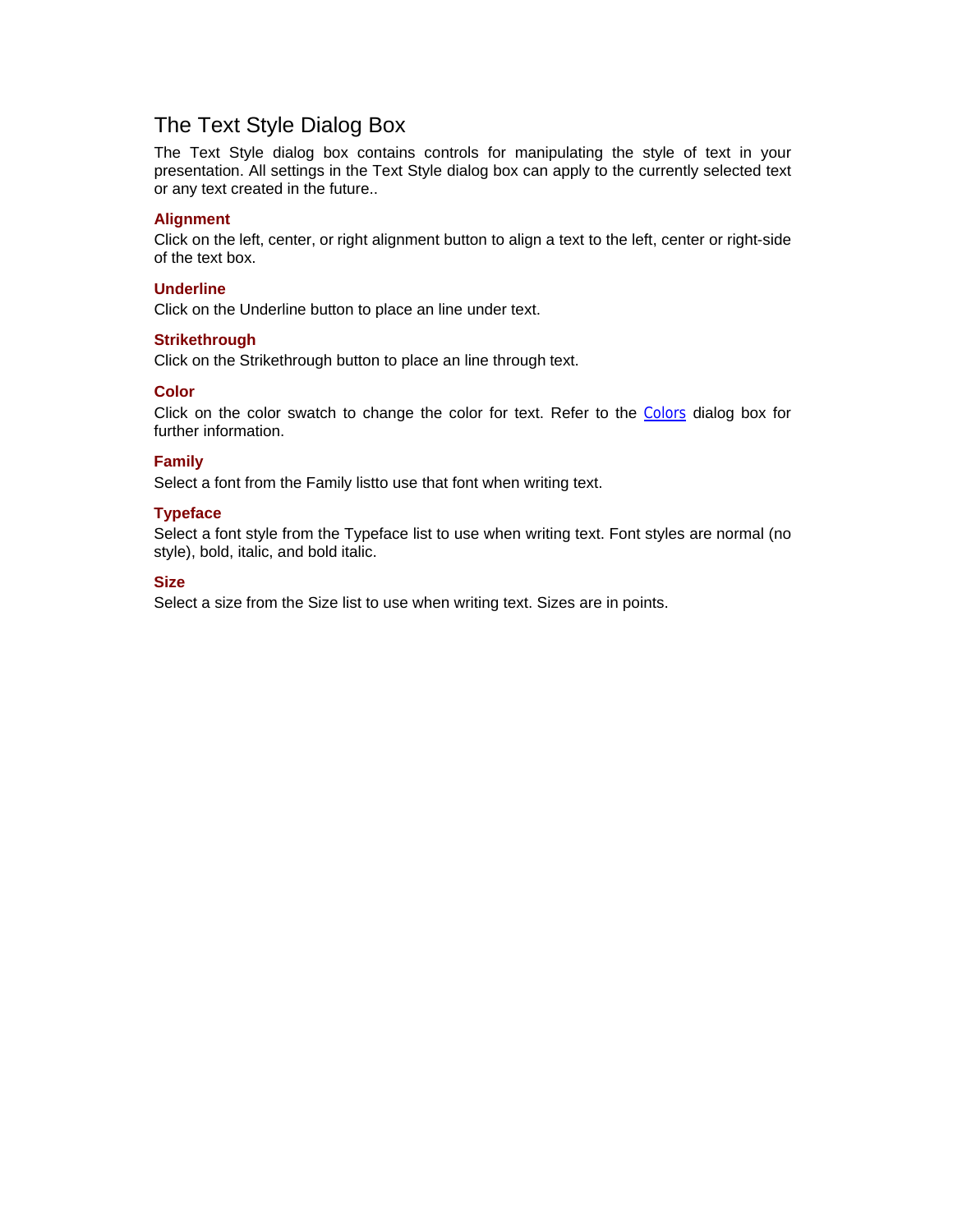## **Page Manager**

The Pages dialog box (also called the Page Manager) is used to control the various features of LayOut Pages. Activate the Pages dialog box from the Window menu.



The Page Manger contains a list of all of the pages for the model. Pages in this list are displayed in the order in which they will be displayed when running a full-screen presentation or printing a presentation.

### Pages Dialog Box

The Pages dialog box contains controls for manipulating pages in your presentation.

#### **Add Button**

The Add button is used to add a new page to the current file. To add a page:

- 1. Click on the Add button. A new page, with a default page name is added to the list of pages. A new, blank page, appears in the presentation area.
- 2. (optional) Double-click on the page name to rename the page.

#### **Delete Button**

The Delete button is used to delete a page from the current file. Select the page in the list of pages and click the delete button to delete the page.

#### **List Button**

Click on the List button to list pages in the Page Manager.

#### **Icons Button**

Click on the Icons button to show icon representations of each page in the Page Manager.

#### **Name**

The Name field is used to name the currently active page.

#### **Toggle the Visibility of the Master Layers Button**

Click the Toggle the visibilities of the master layers button to hide the master layer on the currently selected page.

#### **Include in Presentation Button**

Click the Include in Presentation button to omit the currently selected page from a presentation.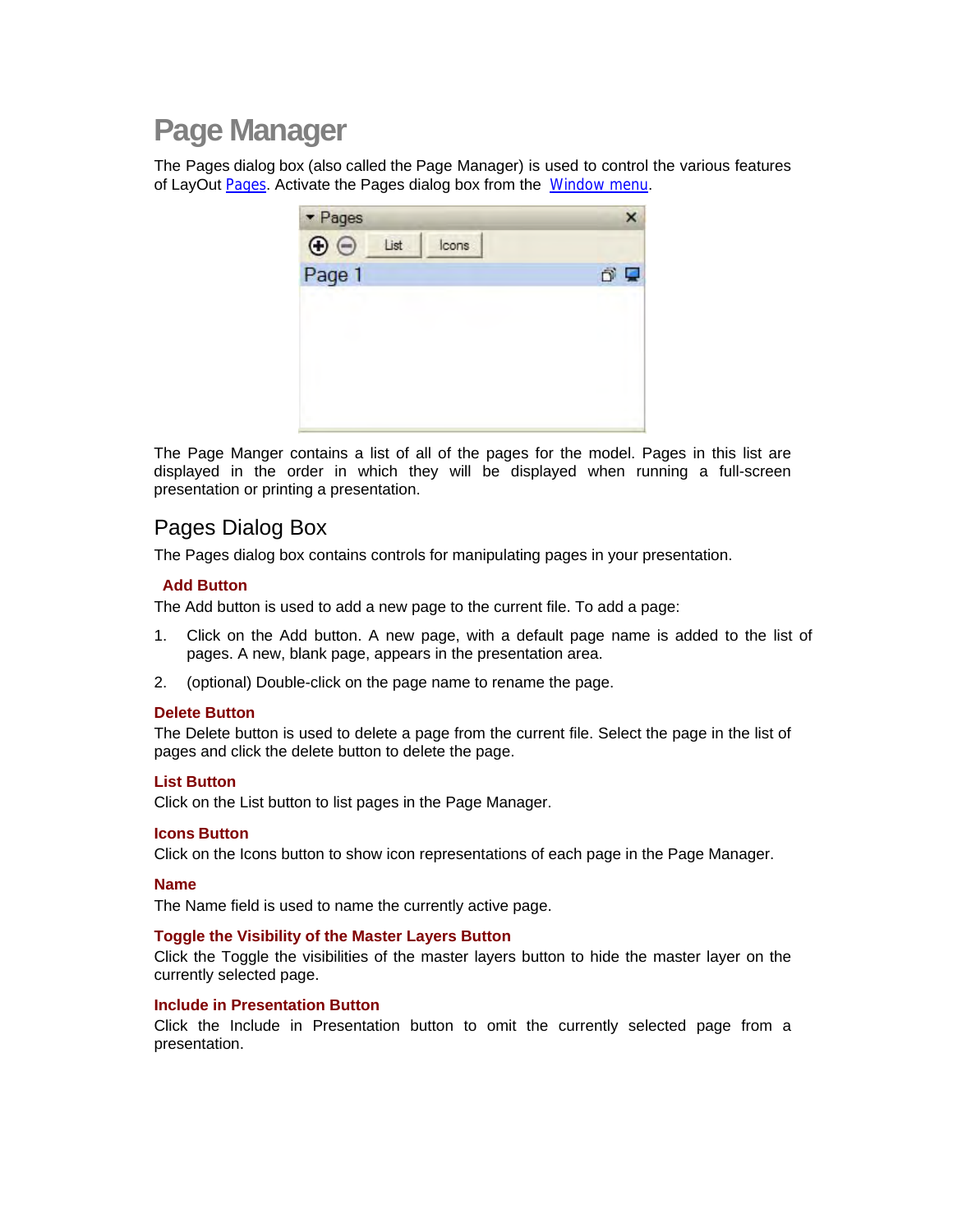## **Layers**

The Layers dialog box (also called the Layers Manager) is used to create and manage layers in your presentation. Activate the Layers dialog box from the Window menu.



The Layers Manager displays all the layers and their associated visibility in the presentation. Every presentation has one layer, called "Default," which will be visible the first time you activate the Layers dialog box.

### Creating a Layer

To create a new layer:

- 1. Open the Layers dialog box.
- 2. Click on the plus icon. A new layer is listed in the Layer Manager.
- 3. Double-click on the new layer's name.
- 4. Type a name for the layer. For example, you might create a layer to contain all of the text in your presentation so you can easily hide the text. Call this layer "Text."
- 5. Press the Enter key.

### Moving Entities Between Layers

To move entities from one layer to another:

- 1. Open the Layers dialog box.
- 2. Click on the layer you want to contain the entities. This layer will become the active layer.
- 3. Select the Select Tool. The cursor changes to an arrow.
- 4. Select one or more entities. The selected entities are highlighted in blue.
- 5. Right-click on these entities. The context menu for the entities is displayed.
- 6. Select the Move to Current Layer menu item. The entities are now assigned to the currently active layer.

### Creating a Master (Shared) Layer

To create a master layer:

- 1. Open the Layers dialog box.
- 2. Click on the plus icon. A new layer is listed in the Layer Manager.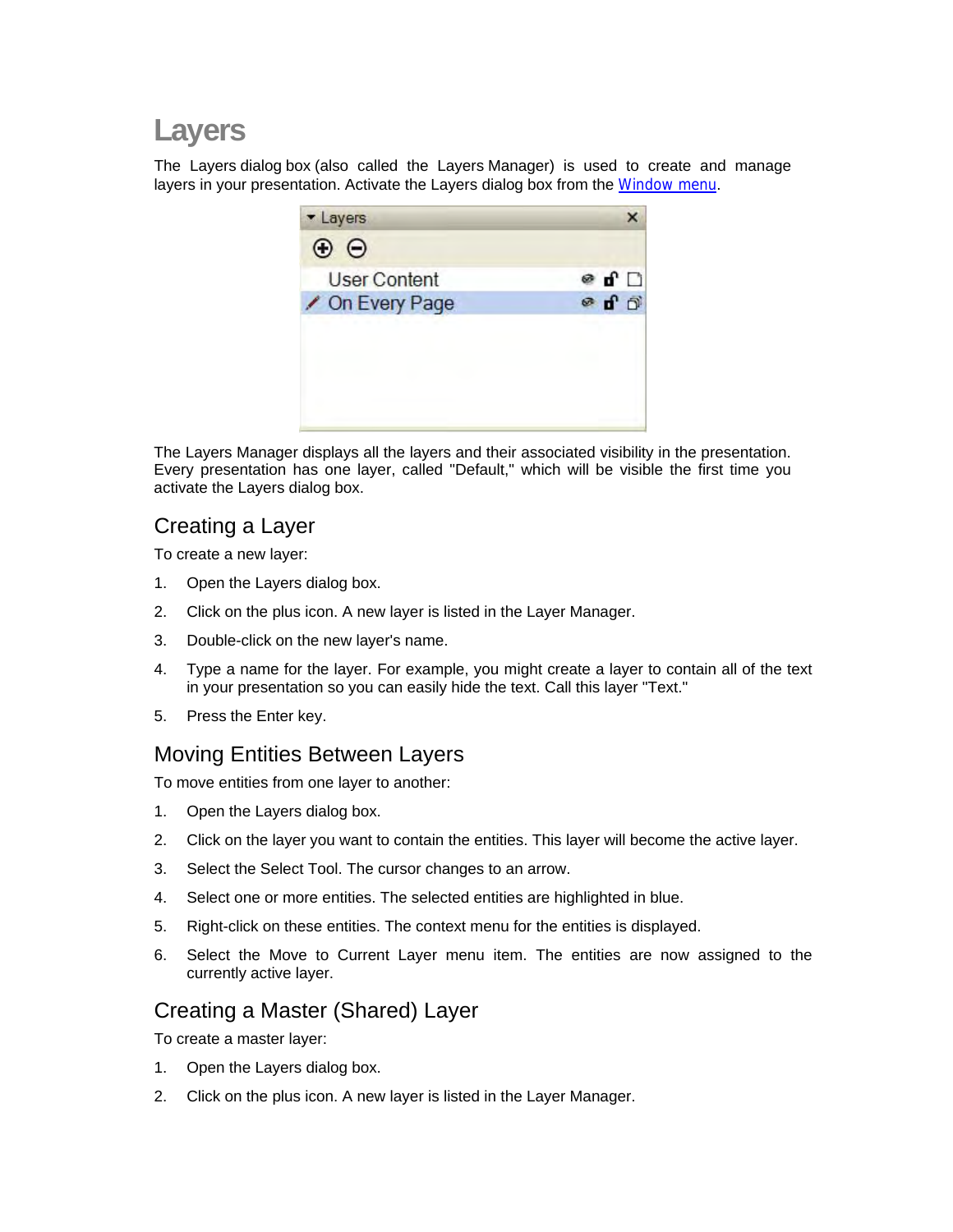- 3. Double-click on the new layer's name.
- 4. Type a name for the layer. For example, you might create a master layer to contain a title block appearing on every page . Call this layer "Title Block."
- 5. Press the Enter key.
- 6. Click on the Share icon (control whether a layer is shared across all pages). The Make Shared Layer dialog displays.
- 7. Select the Use the contents of the current Page option.
- 8. Click the Apply button.

### Layers Dialog Box

The Layers dialog box contains controls to create and navigate among layers in your presentation.

#### **Add**

The Add icon is used to add additional layers. Click the add icon to add a layer, enter the layer name (or press Enter or return to accept the default name).

#### **Delete**

The delete icon is used to delete a layer. Select a layer and click the delete icon to delete a layer. You will be prompted to move entities on the deleted layer to another layer (the default or current layer) if there are entities unique to that layer.

#### **Name**

The Name column lists all the layers, by name, in the presentation. The current layer is the layer with the radio button checked. Check the radio button next to another layer to make the layer active. Double-click on the name of a layer to edit the name of the layer.

**Note -** You can press and hold the Shift key while clicking on two or more layer names to select several layers at once. You can also click and drag a layer name to move that layer in the list of layers.

#### **Visible**

Toggle the visibility of a layer by clicking on the visibility icon.

#### **Lock**

Toggle the lock status of a layer by clicking on the lock icon. Entities in a locked layer cannot be manipulated.

#### **Share**

Click on the Share icon to share the contents of that layer across all pages.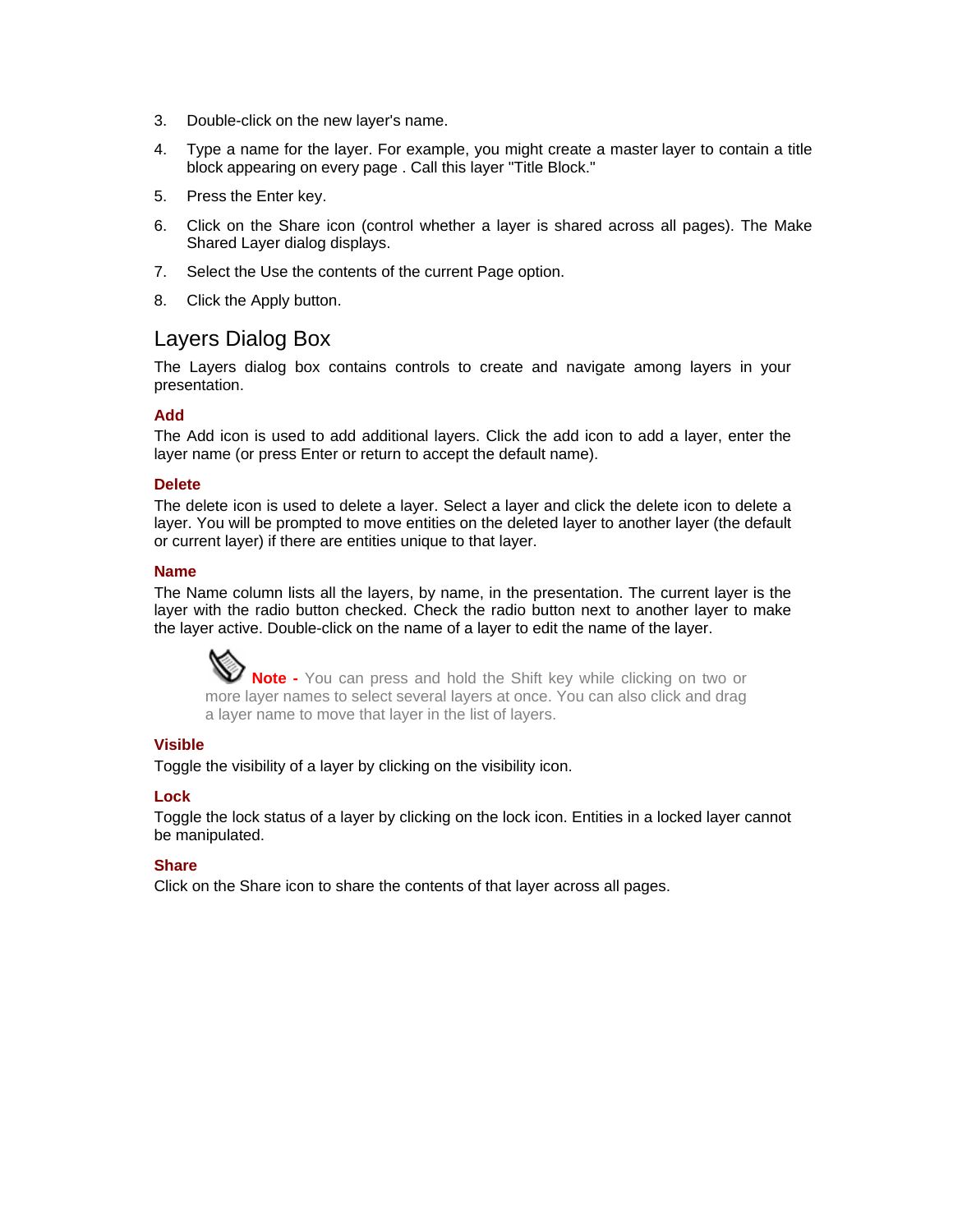## **Scrapbooks**

The Scrapbooks dialog box (also called the Scrapbook Manager) is a manager for all of the shapes and styles you want to store and reuse between your different presentation. The scrapbook can hold any content you create, from title blocks to drawings, and any styles such as colors and line thickness. Scrapbook files are just layout files saved to a specific scrapbook directory.



## Adding Items to the Scrapbook

Anything you create in the presentation area can be added to the scrapbook. To create a scrapbook file:

- 1. Create your item you want to save in the scrapbook.
- 2. Select File > Save as Scrapbook. The new scrapbook content will appear in the Scrapbooks list in the Scrapbook dialog box.

### Applying Styles From the Scrapbook

You can apply styles applied to entities in a scrapbook files to entities in your presentation area. To apply a style:

- 1. Click on the Style Tool. The cursor changes to an eyedropper.
- 2. Click on the entity, in your scrapbook file, whose style you want to sample. The cursor changes to a paint bucket.
- 3. Click on the entity in the presentation to apply the style to the entity. The entity will adopt the style.



**Note -** Certain styles can only be applied to certain entities.

### Using Entities in the Scrapbook

Drag any entity from the scrapbook into your presentation area to use that entity in your presentation.

## Editing a Scrapbook

Edit a scrapbook file just as you edit any other LayOut file. To edit a scrapbook file: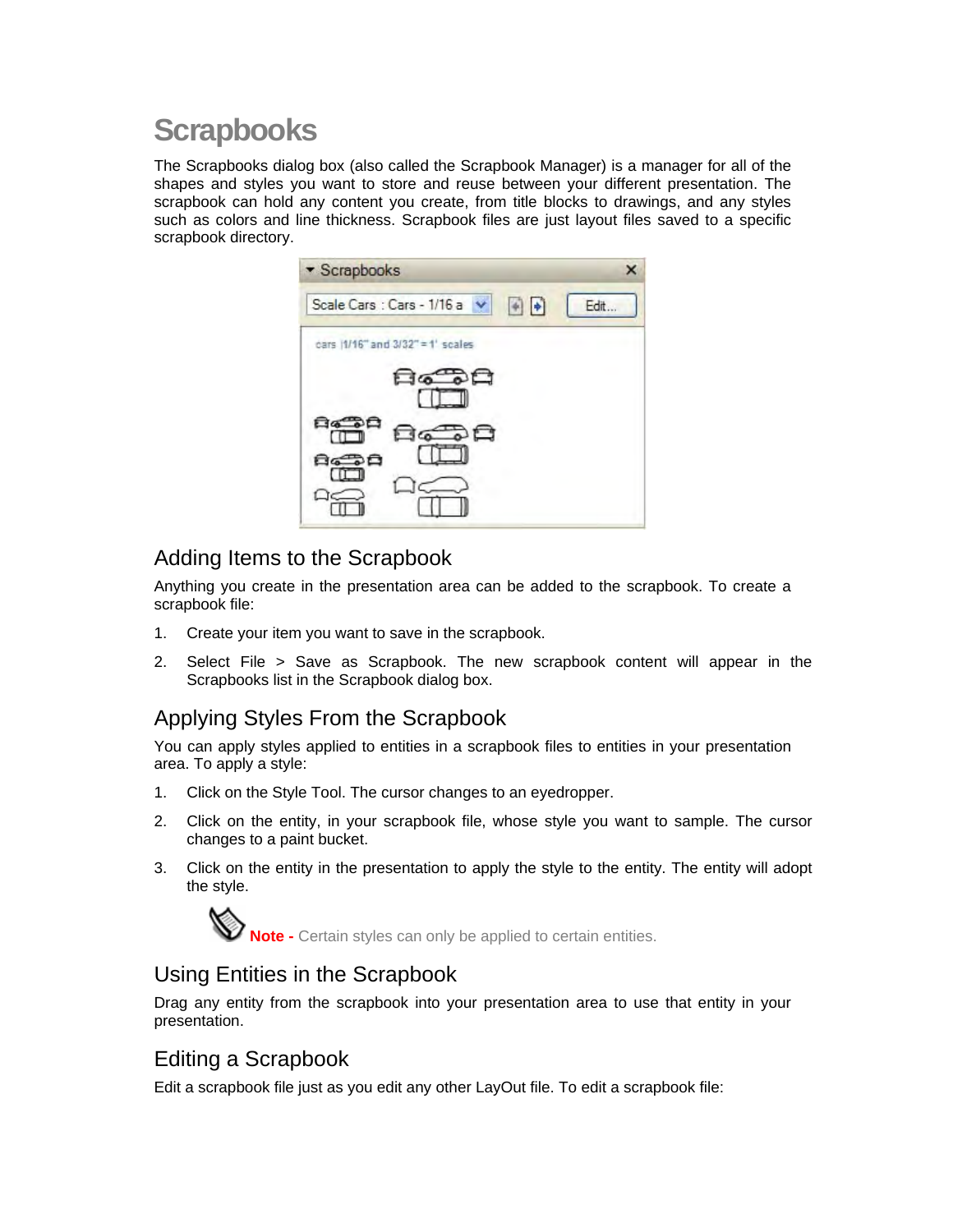- 1. Select the scrapbook you want to edit from the drop-down list in the Scrapbooks dialog box. A small version of the scrapbook appears in the Scrapbooks dialog box.
- 2. Click on the Edit button. The Scrapbook file appears in the presentation area.

**Note -** The first page of the scrapbook file will display if there are more than one page. Use the forward button on the toolbar to advance to the scrapbook page you want to edit.

- 3. Make edits for your file.
- 2. Select File > Save to save edits to your scrapbook file. These edits are reflected in the scrapbook in the Scrapbooks dialog box.

## Scrapbook Dialog Box

The Scrapbook dialog box contains controls to navigate among your scrapbook files.

#### **Scrapbook List**

Click on the scrapbook drop-down list and select a scrapbook to display in the scrapbook dialog box.

#### **Next Page**

Click the Next Page button to advance to the next page in a scrapbook file.

#### **Previous Page**

Click the Previous Page button to navigate to the previous page in a scrapbook file.

#### **Edit**

Click on the Edit button to edit the current scrapbook file in the presentation area.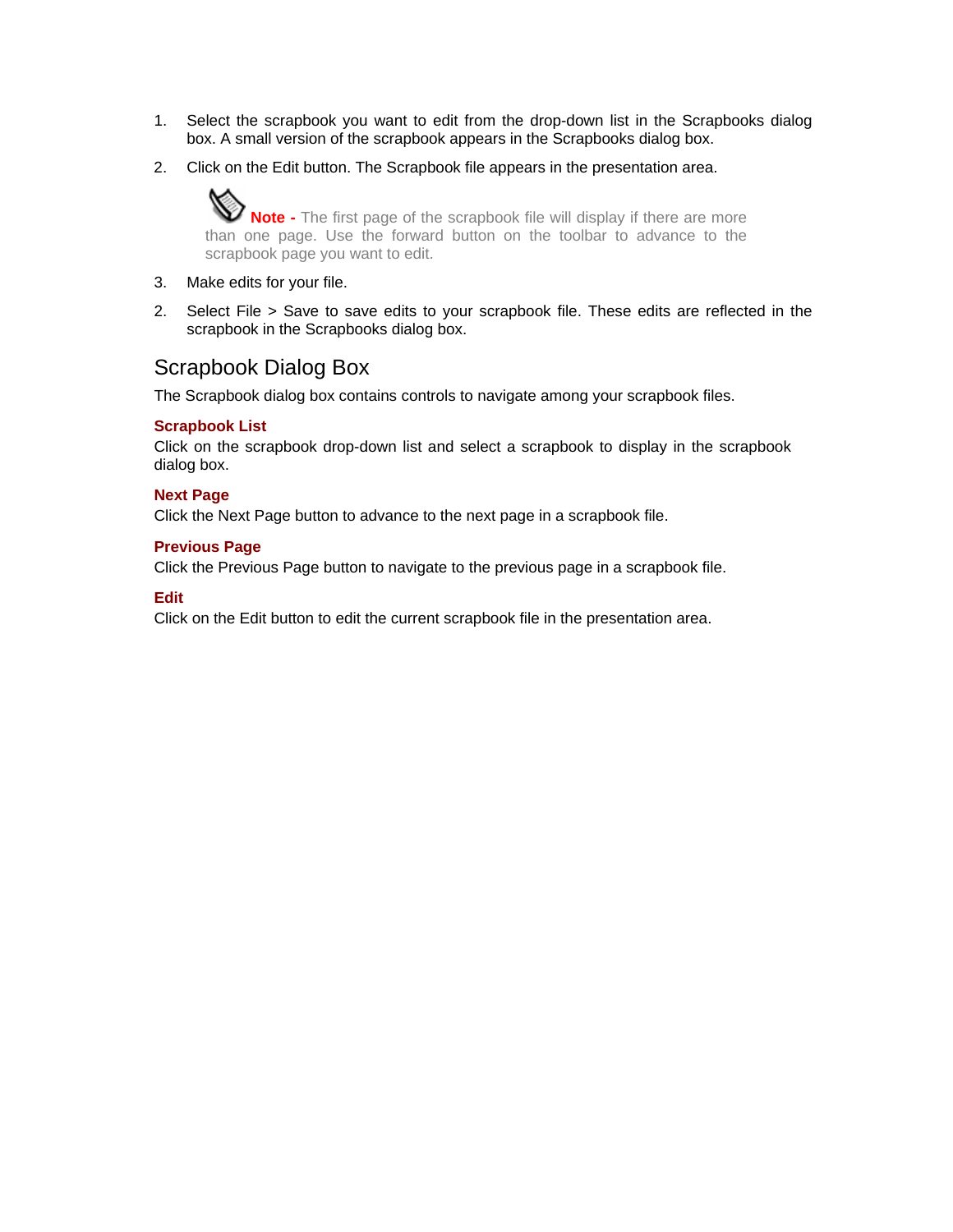## **Instructor**

The Instructor dialog box displays information related to the currently selected tool. Click on a tool in the toolbar or menu to view information about that tool in the instructor. Click on links in the instructor to navigate to sections in the online LayOut User's Guide.

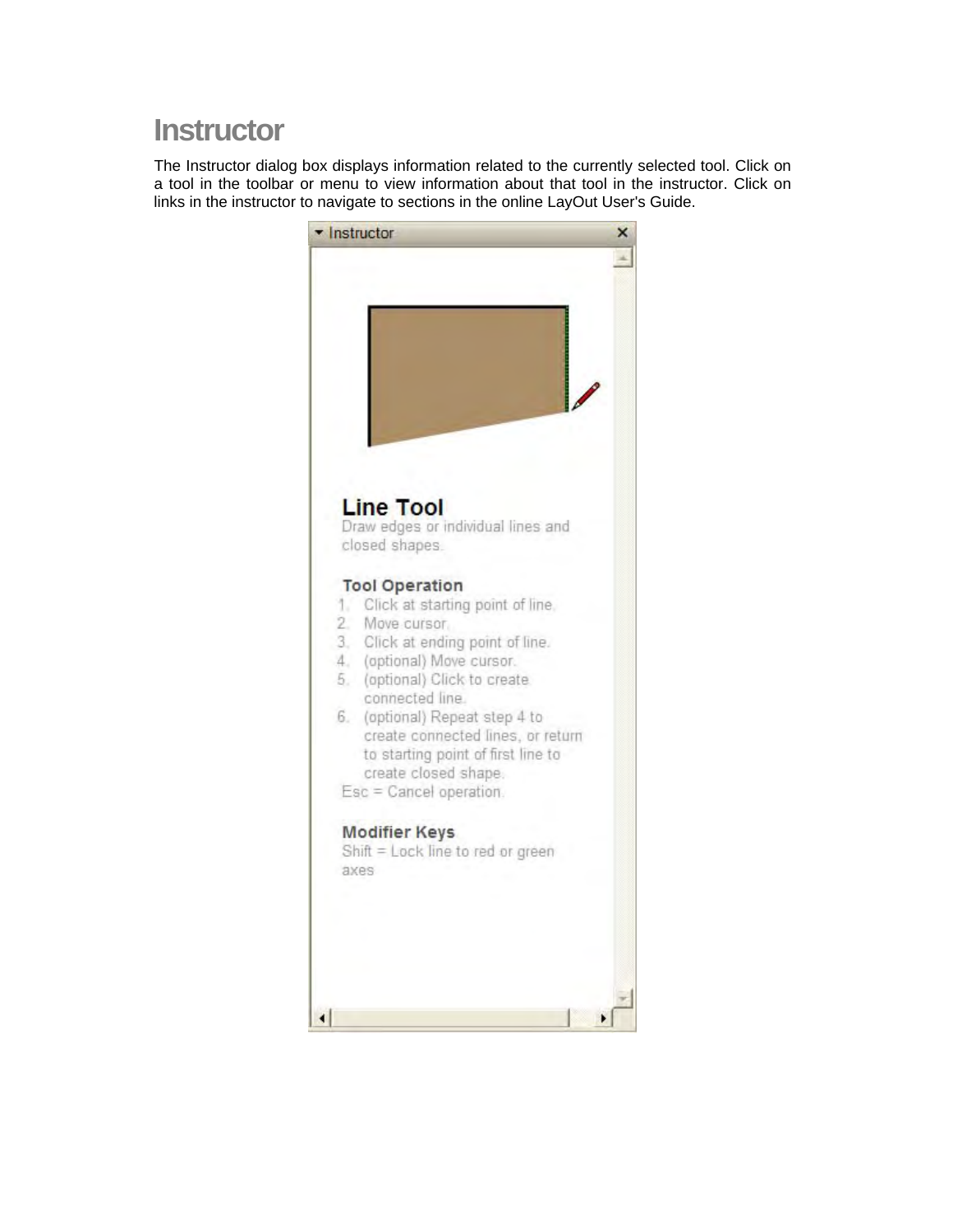# **Entities**

This section of the user's guide covers the creation and manipulation of three unique entities used in LayOut:groups, images, and model.These entities are in LayOut:groups, images, and model.These entities are unique from other entities, such as a line, in that they are not created by a tool but either inserted or, in the case of a Group entity, formed as part of an operation.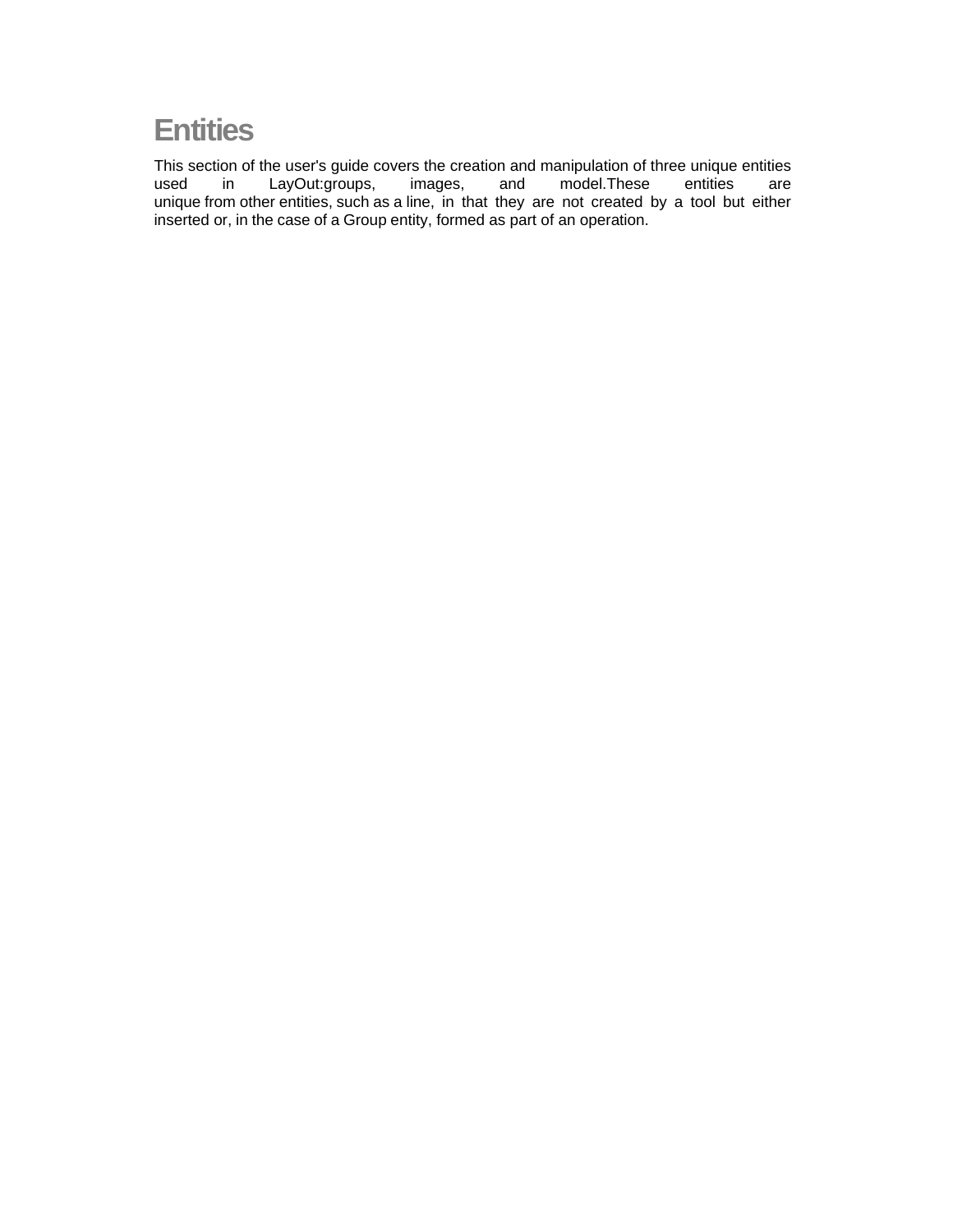# **Group Entities**

Groups are entities that can hold other entities. Groups are commonly used to combine several entities as a single entity for the purposes of performing a quick operation with the combination (such as a copy). Use the Group menu item from the  $E<sub>diff</sub>$  menu to create a group from the currently selected entities.

## Creating a Group

Groups are useful for combining entities to perform a quick operation such as copy or move operations. To create a group:

- 1. Select the Select Tool. The will change to an arrow.
- 4. Click and hold the mouse button a short distance away from the entities you want to select to start a selection box.
- 5. Drag the mouse to the opposite corner of the selection starting point.
- 6. Release the mouse button when all of the elements are either partially included (left-toright selection) or fully included (right-to-left selection) in the selection box.



5. Select Edit > Group menu item. Alternatively, context click on the currently selected entities and select Group from the context menu. The entities you selected appears grouped within a highlighted bounding box.



**Note -** You can make group hierarchies by grouping other Group entities within a group.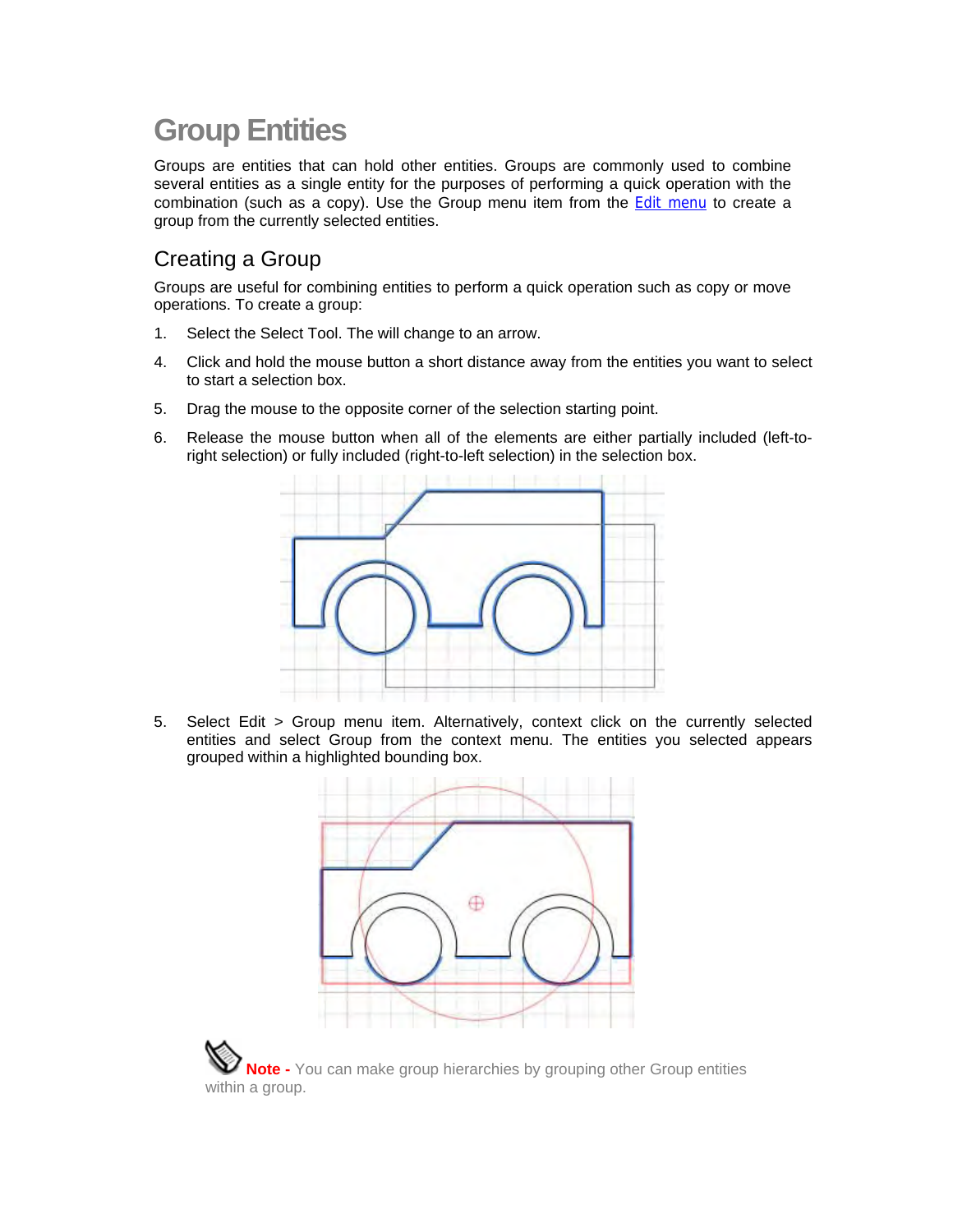## Ungrouping a Group

You can ungroup a Group entity to break it back into its original entities. To ungroup a group:

- 1. Select the Select Tool. The cursor will change to an arrow.
- 6. Select the group you want to ungroup.
- 7. Select Edit > Ungroup menu item. Alternatively, context click on the currently selected group and select Ungroup from the context menu. The Group will be split back into its entities.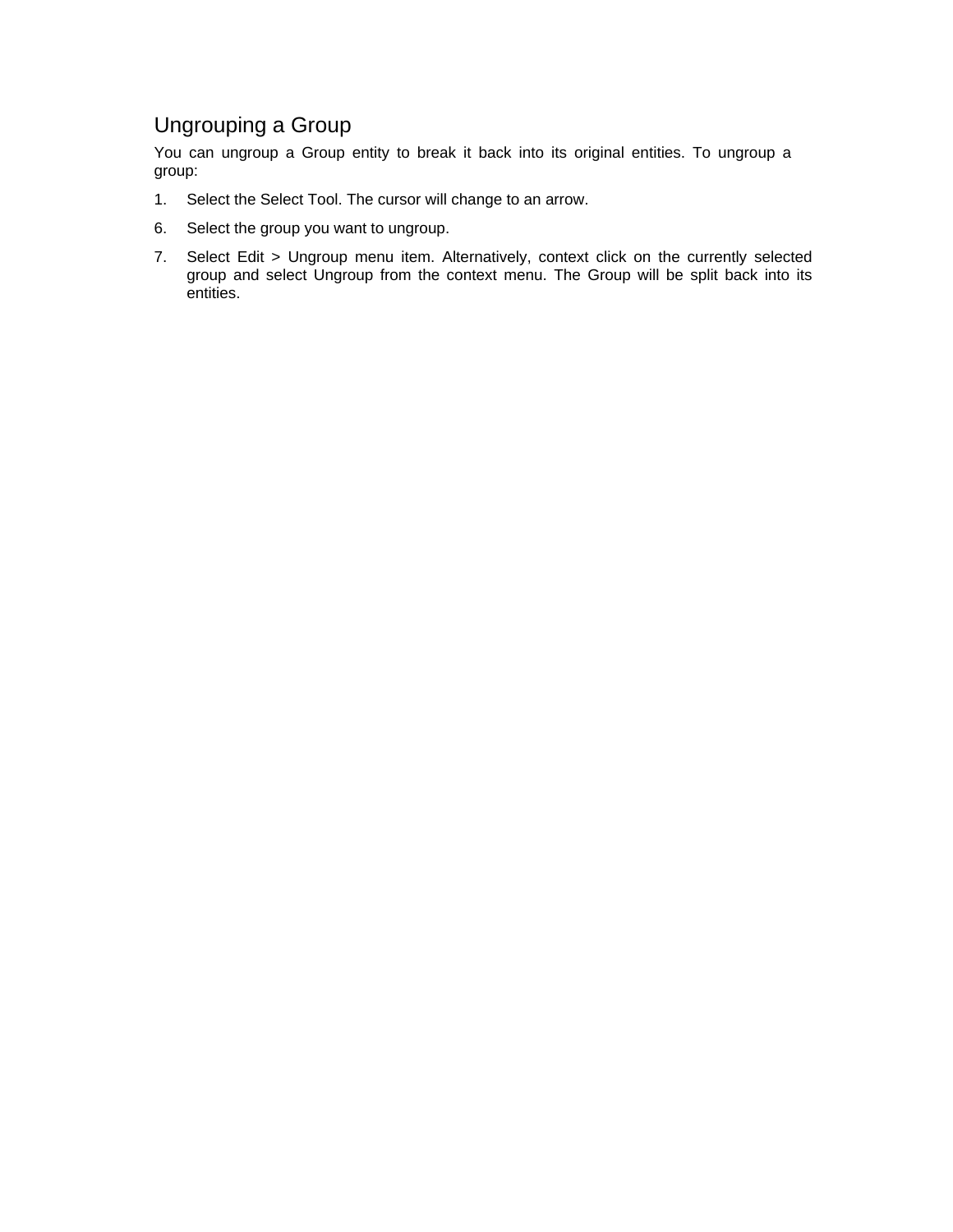# **Image Entities**

Image entities can be moved, rotated and scaled. They can also be stretched horizontally or vertically, but they cannot be made non-rectangular. Insert Images using the Insert menu item in the File menu.

#### **Image Formats**

LayOut supports the following formats for import as an Image Object: JPEG, TGA, BMP, and TIFF. Some formats may be more appropriate than others for certain types of images and applications.

### Image Proportions

By default, Images retain the proportions of the file from which they are derived. Use the Select tool to alter the image's proportions after it is inserted.

### Minimizing Image Sizes

Inserted image files are embedded in your LayOut presentation allowing you to send your LayOut files to others without having to supply additional files. LayOut files can quickly grow to large sizes if they have a lot of images. Use these tips to keep file size small:

- Use only enough resolution as you need you need from your image. High resolution images will quickly grow your LayOut file size.
- 2. Use compressed image file formats such as JPEG and PNG.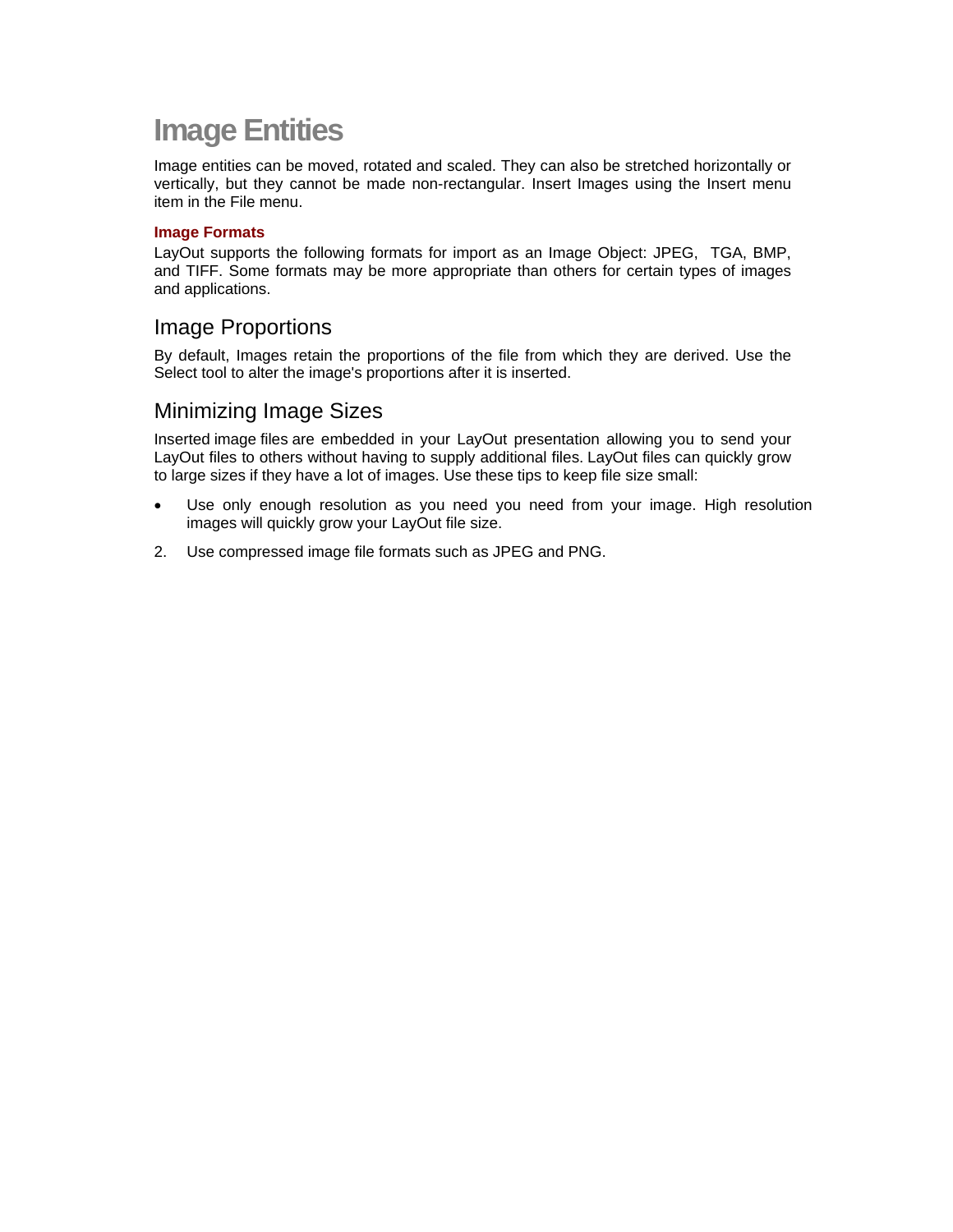# **Model Entities**

Model entities are SketchUp model files that are linked to your presentation file.

## Editing Model Point of View, Rendering or Active Page

You can modify a Model entity's point of view, rendering (display settings,display style, shadows), and active page within LayOut. To modify a model's point of view, rendering, or active page within LayOut:

- 1. Double-click on the 2D representation of the model. You are placed within a Model entity edit session. SketchUp's Orbit tool is active.
- Context-click to display the context-menu and modify the model's point of view, rendering, and active page. Refer to the SketchUp user's guide for information on any of the features found under these context-menus.
- Use a three-button mouse to orbit, pan, and zoom on your model.
- Click outside of the model to exit the Model entity edit session.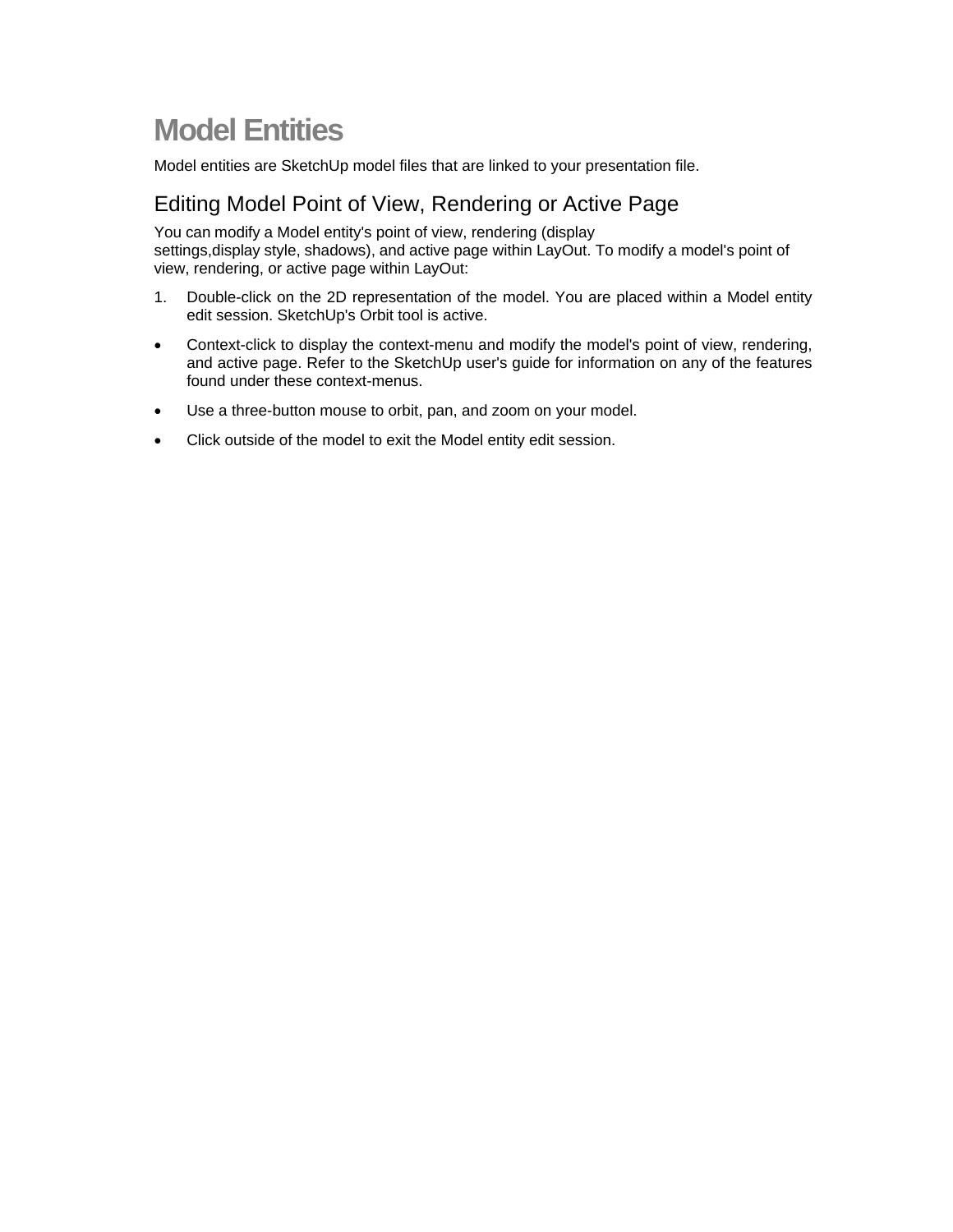## **Context Menu Items**

Access context menu items by context clicking on an entity. All of the context menu items for all entities in LayOut follow:

#### **Arrange**

Entities can be side-by-side, or on top of each other, on a page.The Arrange sub-menu contains items allowing you to arrange entities in the presentation area.

**Bring to Front:** Use the Bring to Front menu item to move the currently selected entities to the top on a page (before all other entities).

**Bring Forward:** Use the Bring Forward menu item to move the currently selected entities closer to the top on a page.

**Send Backward:** Use the Send Backward menu item to move the currently selected entities farther from the top on a page.

**Send to Back:** Use the Send to Back menu item to move the currently selected entities to the bottom on a page (behind all other entities).

#### **Cut**

Use the Cut menu item to remove the selected elements from your presentation and places them in the clipboard. The contents of the clipboard can then be inserted back into any open LayOut document by using the Paste menu item.

Contents of the clipboard will remain on the clipboard until replaced with other content using an additional Cut or a Copy command.

#### **Copy**

Use the Copy menu item to copy the selected items to the clipboard without deleting the items from the presentation. The contents of the clipboard can then be inserted back into any open LayOut document by using the Paste menu item.

#### **Delete**

Use the Delete menu item to remove the currently selected entities from your presentation.

#### **Edit 3D View**

Use the Edit 3D View menu item to edit the currently selected Model entity.

#### **Flip**

The Flip sub-menu contains items to flip your entities, creating a mirror image of the original position of the entities.

**Top to Bottom:** Select the Top to Bottom menu item to flip an item such that the top becomes the bottom and the bottom becomes the top.

**Left to Right:** Select the Left to Right menu item to flip an item such that the left becomes the right and the right becomes the left.

#### **Group**

The Group menu item creates a group entity from the selected entities.

#### **Open with Image Editor**

Use the Open with Image Editor menu item to edit the currently selected Image entity. The changes to model will be reflected in LayOut after the image file is saved in your image editor.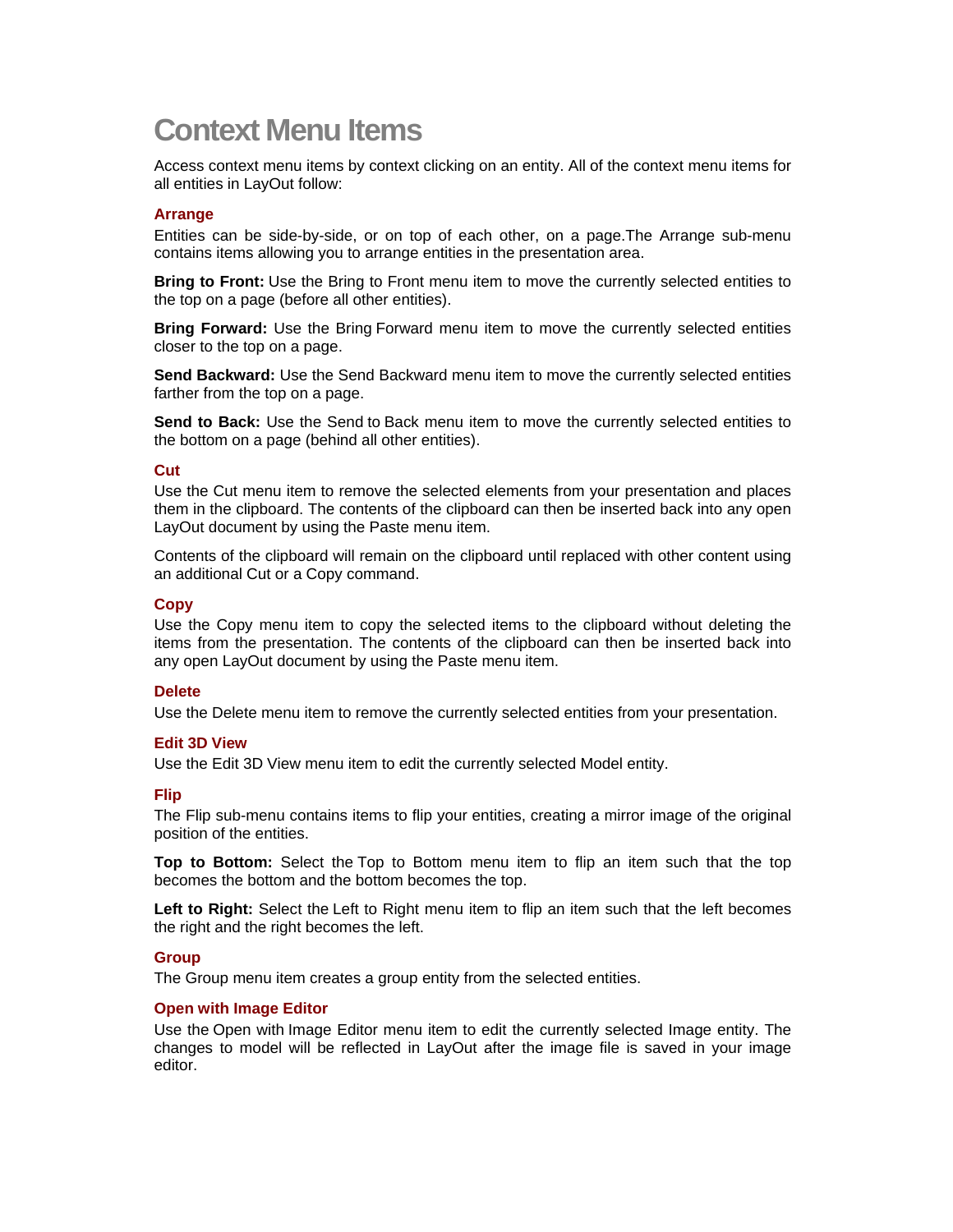#### **Open with SketchUp**

Use the Open with SketchUp menu item to edit the currently selected Model entity. The changes to model will be reflected in LayOut after the model file is saved in SketchUp.

#### **Move to Current Layer**

Use the Move to Current Layer to move the currently selected entity to the current layer.

#### **Paste**

Use the Paste menu item to copy the contents of the clipboard into the current LayOut document. The pasted objects will be attached to and placed by the point of the cursor, allowing you to position the new geometry when it is pasted. Click to set the pasted items in place.

#### **Perspective**

Select the Perspective menu item to enter a perspective projection. Refer to the SketchUp User's Guide for information on perspective and parallel projections.

#### **Scales**

Select a scale from the scale drop-down list to change the scale of the currently selected SketchUp model. Refer to the Scale panel in the LayOut Preferences topic for information on adding additional scales,

#### **Scenes**

The Scenes submenu lists all of the scenes in the model file. Select the scene you would like to display from the submenu.

#### **Shadows**

The Shadows menu item activates shadows.

#### **Standard Views**

The Standard Views submenu provides access to standard views: Top, Bottom, Front, Right, Back, Left, and Isometric. Selecting any of these model views will immediately set your active drawing window to that view.

#### **Styles**

The Styles submenu lists all of the styles in model file. Select the style you would like to use from the submenu.

#### **UnGroup**

Use the Ungroup menu item to divide the group back into its original entities.

#### **Update**

Use the Update menu item to update the current selected model with an updated version.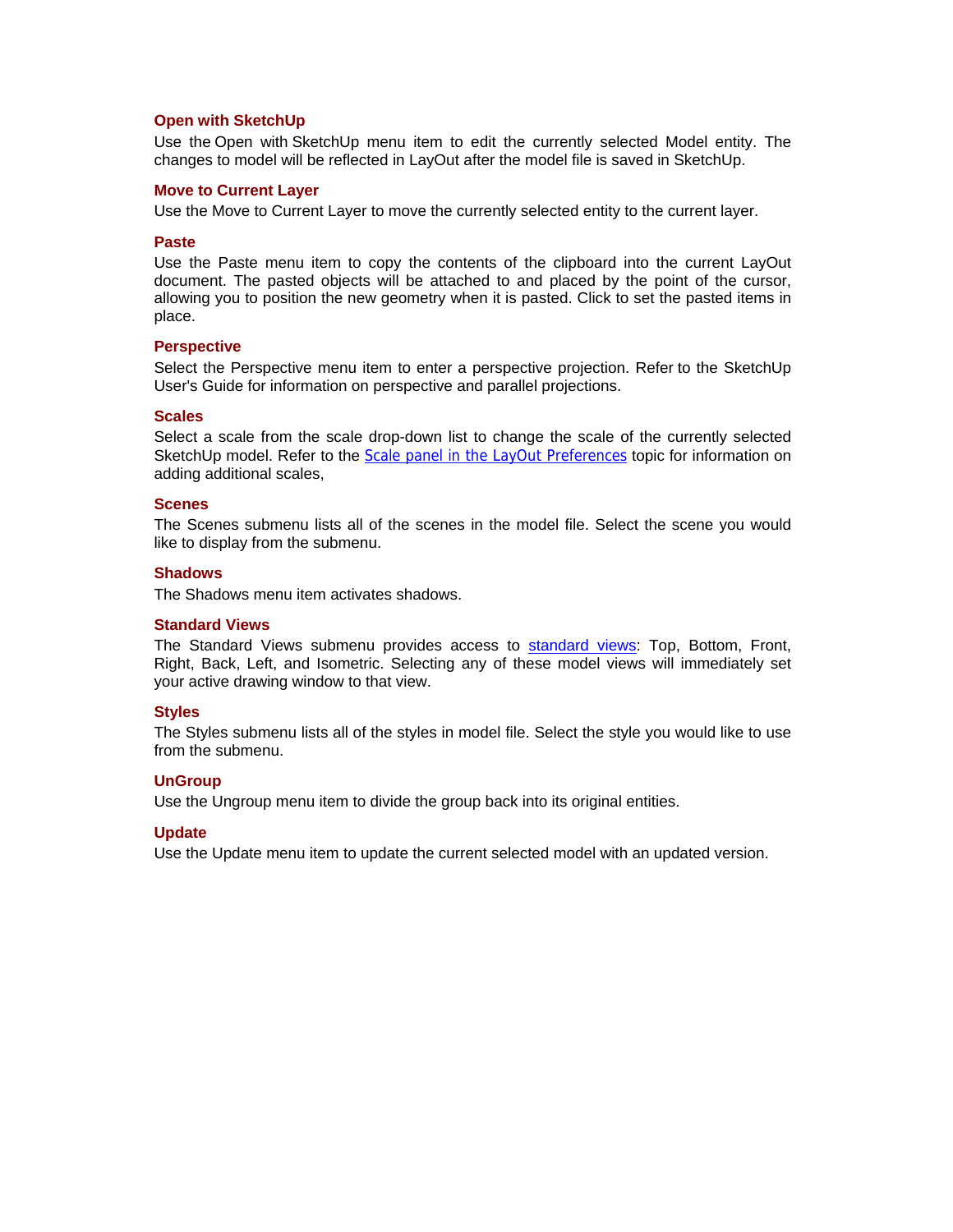# **Input and Output**

This section of the user's guide covers the various mechanisms for inputting items, such as graphic images, into your LayOut file and outputting or presenting your model once it is finished.



The items in this section are divided into the following categories:

- Importers and Exporters
- 2. Presentations
- 3. Printing

The majority of the items in this section are found in the File menu.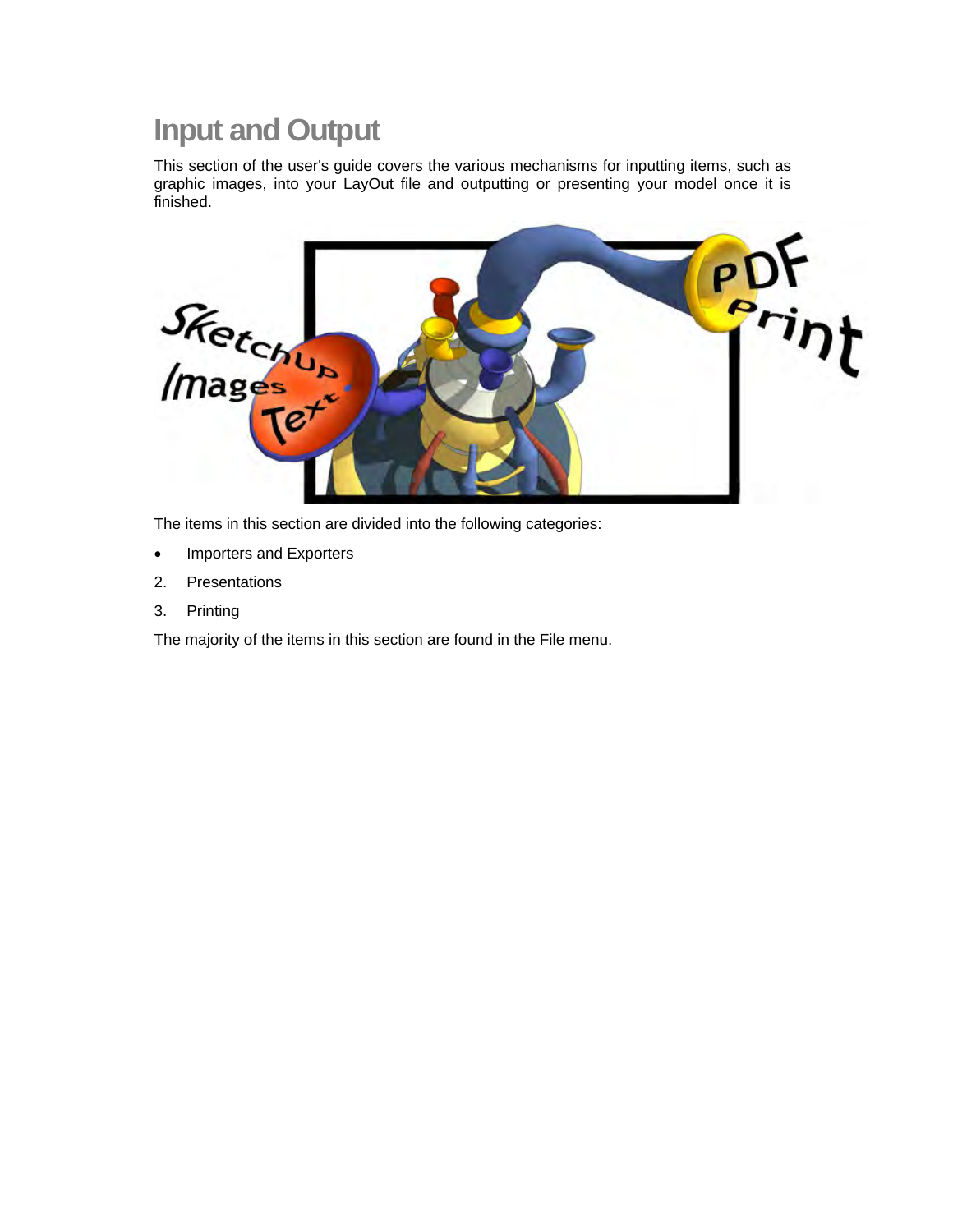# **Raster Image Import**

LayOut allows you to import raster images, including JPEG and BMP, for placement within your presentation. Import an image using the Insert menu item in the **File menu**.

## Importing Image Files

To import a image file:

- 1. Select the File > Insert menu item. The Open dialog box is displayed.
- Select "Raster Image" from the Files of Type drop-down list.
- Locate the image you want to import
- Click the OK button to import the image. The image will appear in the presentation area. The Select tool is active.
- (optional) Adjust the image using the Select tool (move, rotate, and so on).

 Note - Alternately, drag-and-drop the file from the File Explorer directly into your **presentation area**.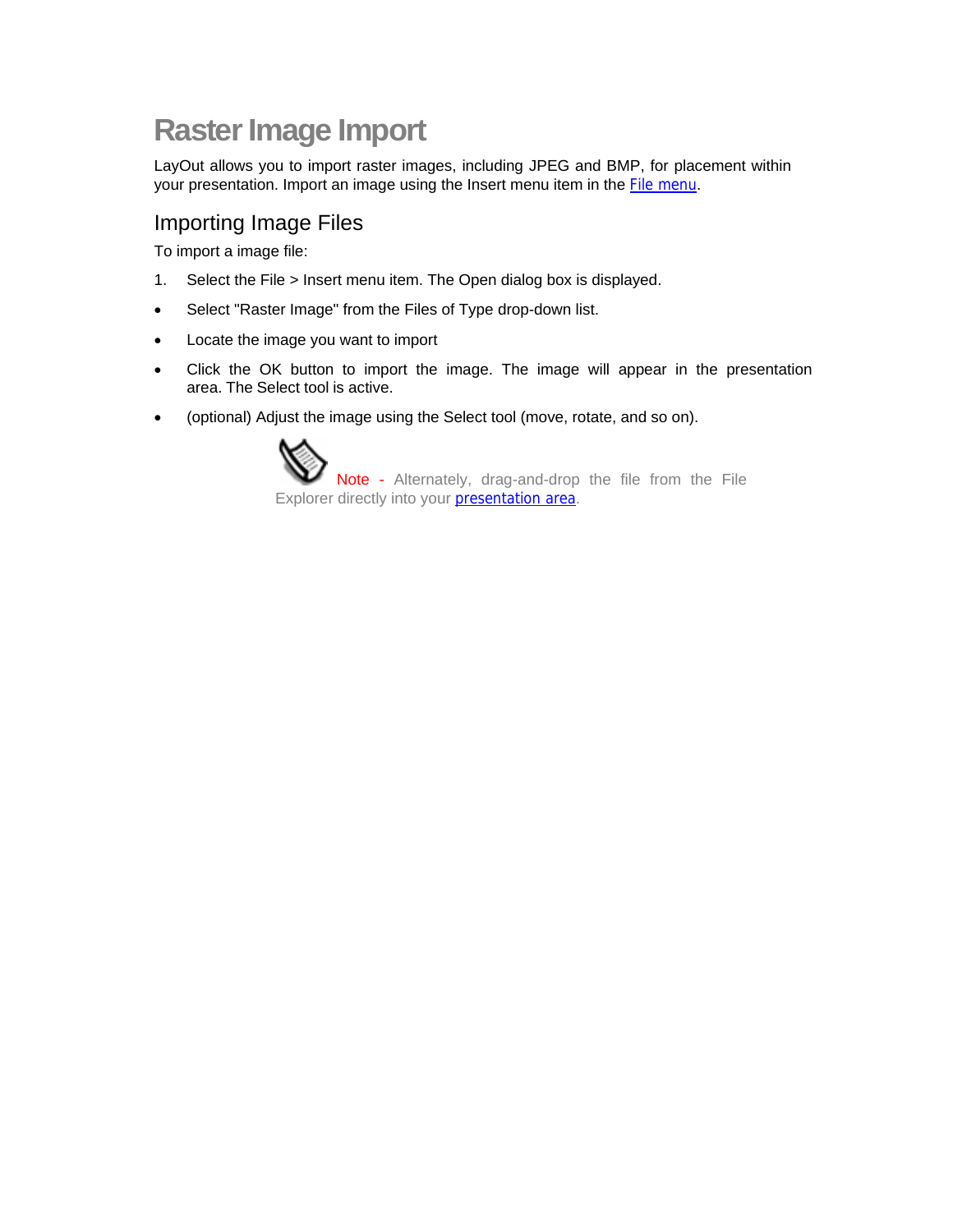## **Model Import**

LayOut allows you to import 3D SketchUp models for placement within your presentation. Import a model using the Insert menu item in the File menu.

### Importing Model Files

To import a model file:

- 1. Select the File > Insert menu item. The Open dialog box is displayed.
- 2. Select "SketchUp" from the Files of Type drop-down list.
- 3. Locate the SketchUp file you want to import
- 4. Click the OK button to import the model. A 2 dimensional representation of the model will appear in the presentation area. The Select tool is active.
- 5. (optional) Adjust the image of the model using the select tool (move, rotate, and so on) or double-click on the image to manipulate the model itself (orbit, display styles, and so on). See Editing Model Point of View, Rendering or Active Page for further information.

 **Note -** The model will have a transparent background if you do not have a sky or ground color chosen in SketchUp.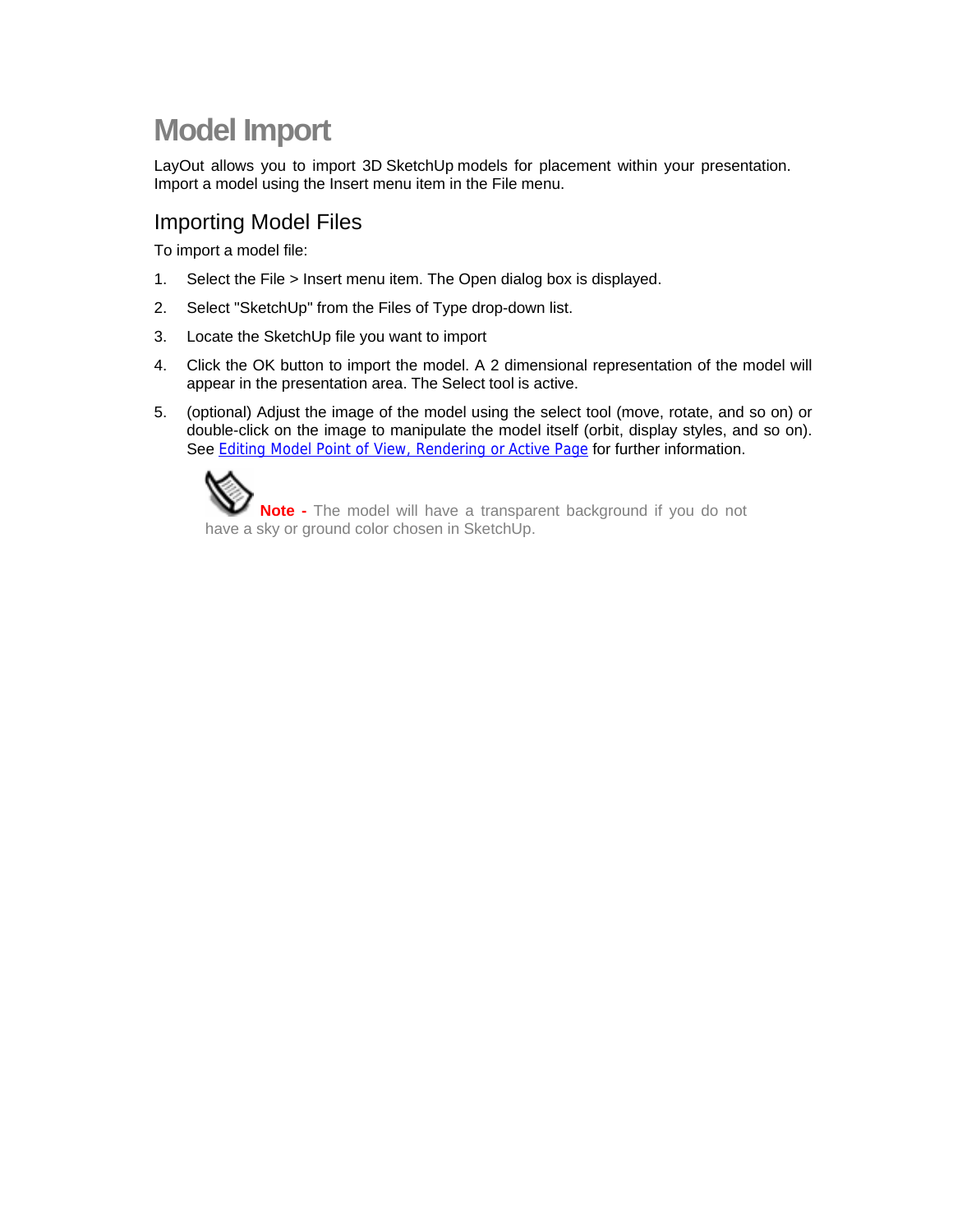# **Text Import**

LayOut allows you to import plain and Rich Text Format (RTF) text for placement within your presentation. Import text using the Insert menu item in the File menu.

### Importing Text Files

To import text:

- 1. Select the File > Insert menu item from the File menu. The Open dialog box is displayed.
- 2. Select "Plain Text" or "RTF" from the Files of Type drop-down list.
- 2. Locate the text file you want to import
- 3. Click the OK button to import the text. The text will appear in the presentation area. The Select tool is active.
- 4. (optional) Adjust the text using the select tool (move, rotate, and so on).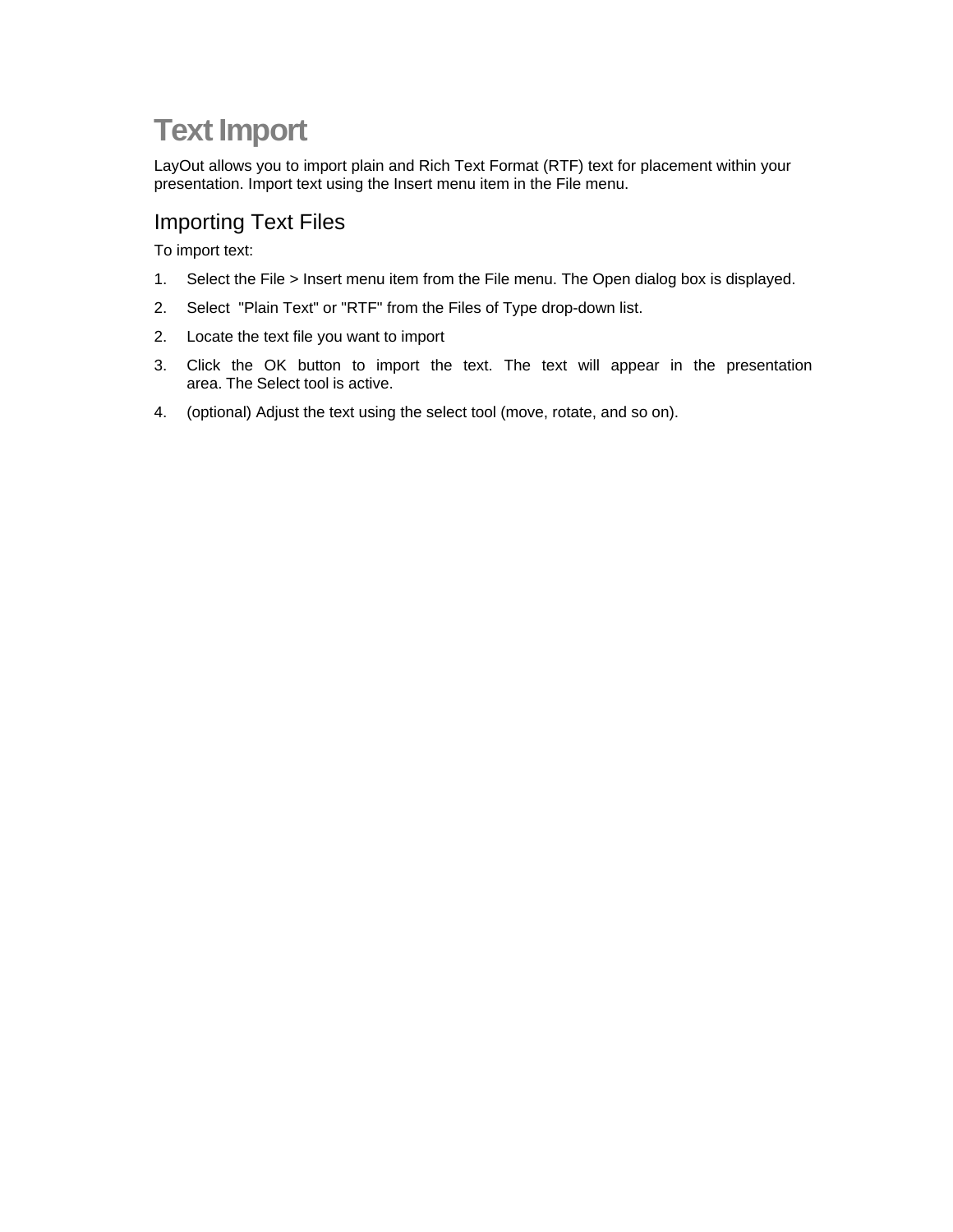# **PDF Export**

LayOut allows you to export your presentations as PDF files. Export a file using the menu item in the File menu.

## Exporting a PDF File

To export a PDF graphics file:

- 1. Select the File > Export PDF menu item. The Export 2D Graphic dialog box is displayed.
- 3. Enter a file name for the exported file in the File name field.
- 4. Select the PDF from the Export type drop-down list.
- 5. Click the Save button. The PDF Export Options dialog box is displayed.
- 6. Click the Export button.

## PDF Export Options Dialog Box

The Export Options dialog box contains options for exporting PDF files.

#### **Export File**

Type the location and name of the pdf file to save in the Export File field.

#### **Pages**

Use the options in the Pages panel of the Export Options dialog box to identify pages to export.

**Page Range:** Click on the All radio button to export all pages in your presentation. Click on the From radio button to select a range of pages to export. Type a number in the first field to represent the starting page number to export. Type another number in the second field to represent the ending page number to export.

#### **Resolution**

Select the resolution from the Render SketchUp Models at drop-down list to identify the resolution to render models in your PDF file.

#### **Layers**

Check the Create PDF Layers from LayOut Layers to create layers in your PDF layers from each of the layers in your LayOut file.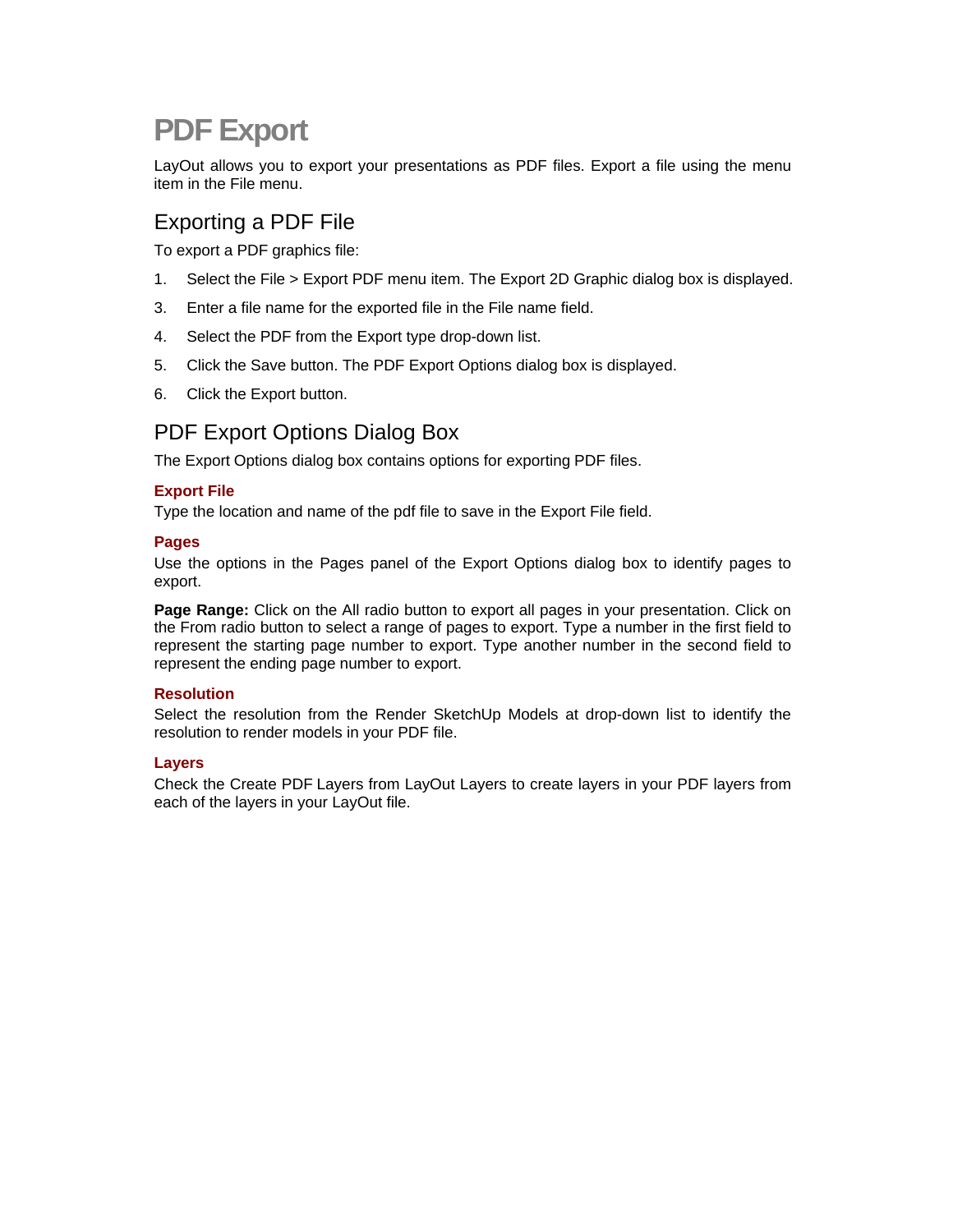# **Full-Screen Presentations**

LayOut allows you to execute a full-screen presentation. Use the Full Screen menu item within the View menu to execute a full-screen presentation.

## Delivering a Full-Screen Presentation

Use the keyboard or mouse to change pages during a full-screen presentation. To deliver a full-screen presentation:

- 1. Select the View > Full Screen menu item from View menu. LayOut enters full-screen presentation mode. You are placed in the Freehand tool so you can draw annotations during your presentation.
- 7. Use the keyboard or mouse to change pages during a full screen presentation.
	- a. (keyboard) Press the right-arrow key to advance to the next page or the left-arrow key to return to the previous page.

 (three-button mouse) Click the left mouse button to advance to the next page or the right mouse button to return to the previous page.

(one-button mouse) Click the mouse button to advance to the next page.

- 3. (optional) Use the Freehand tool to draw annotations on your presentation.
- 2. Press the ESC key to exit out of full-screen presentation mode. (optional) You will be prompted to save your annotations when you exit full-screen presentation mode.
- 3. (optional) Click the Yes button to save your annotations as a freehand curves in your presentation.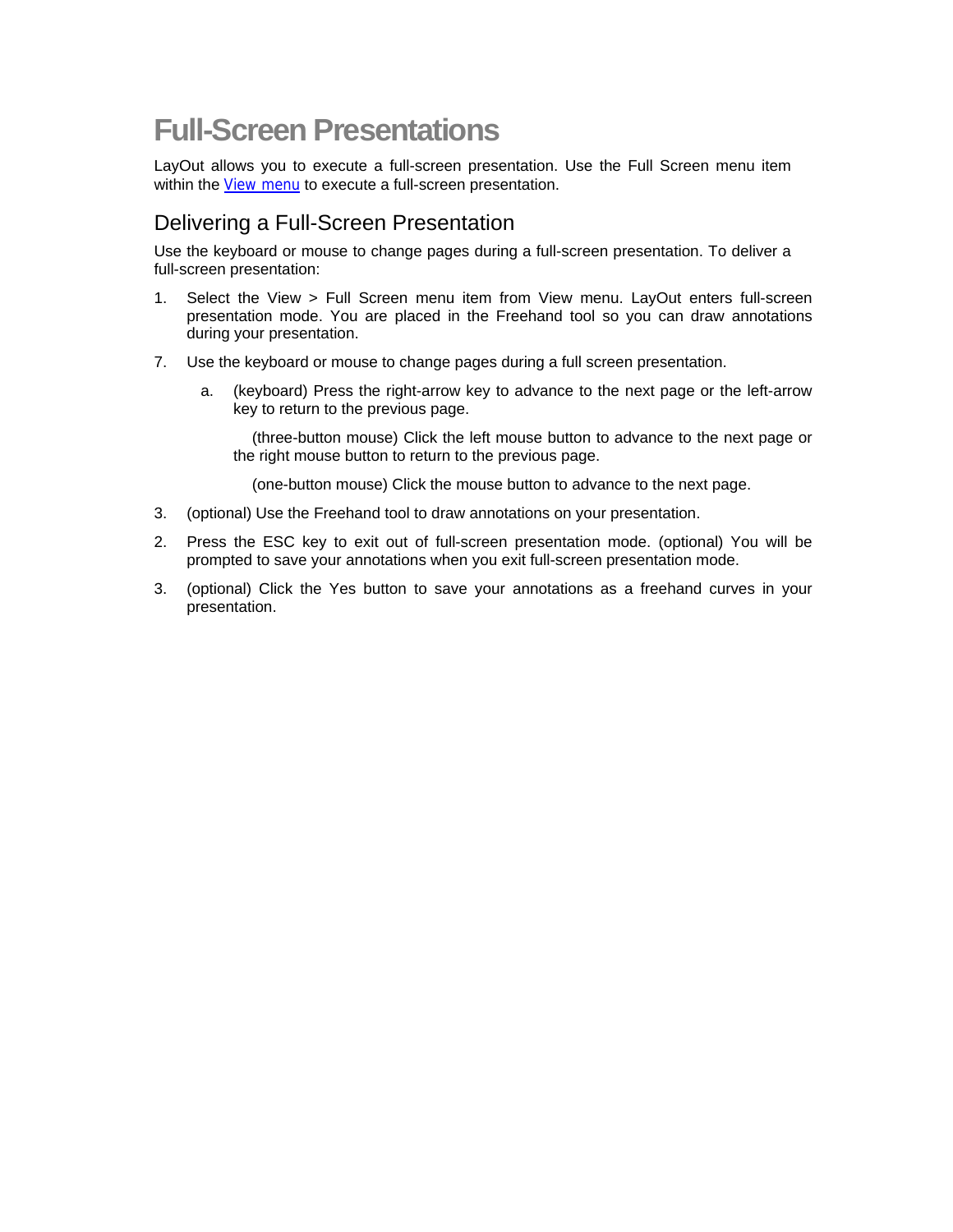# **Printing**

LayOut allows you to print your presentations using any Windows-compatible printing device. Printing is a three-step process:

1. UseFile > Print Setup to select the paper size for your printer.

Use File > Print Preview. to preview your output.

Use File > Print to print your presentation.

### The Print Setup Dialog Box

Use the Print Setup dialog box to select and configure your page size, orientation, and margins. Select File > Print Setup to invoke the Print Setup dialog box.

#### **Paper**

Use the Paper section of the Print Setup dialog box to select the paper size used for your output.

**Size:**The Size drop-down list contains different paper sizes that are supported by your printer. Select the paper size that you want to use from this list.

**Source:** The Source drop-down list contains different trays in your printer. Select the tray that contains the paper you want to use.

#### **Orientation**

The Orientation section is used to select the orientation (landscape or portrait) for your output.

#### **Margins**

The Margins section is used to define the margin, in inches, on the top, bottom, left, and right side of the printed page.

### The Print Preview Dialog Box

Use the Print Preview dialog box to preview your presentation as though it were to appear on the printed page.

#### **Printer Icon**

Click on the printer icon to display the Print dialog box.

#### **Magnifying Glass Icon**

Click on the magnifying glass icon to zoom in on or out from the page.

#### **Page Layout Icons**

Click a Page Layout icon to adjust the number of pages in the presentation to be printed on one piece of paper.

#### **Close Button**

Click the Close button to close the Print Preview dialog box.

#### **Page Field**

Click on the up and down arrows, or type in a number in the Page field, to navigate to a specific page in your presentation.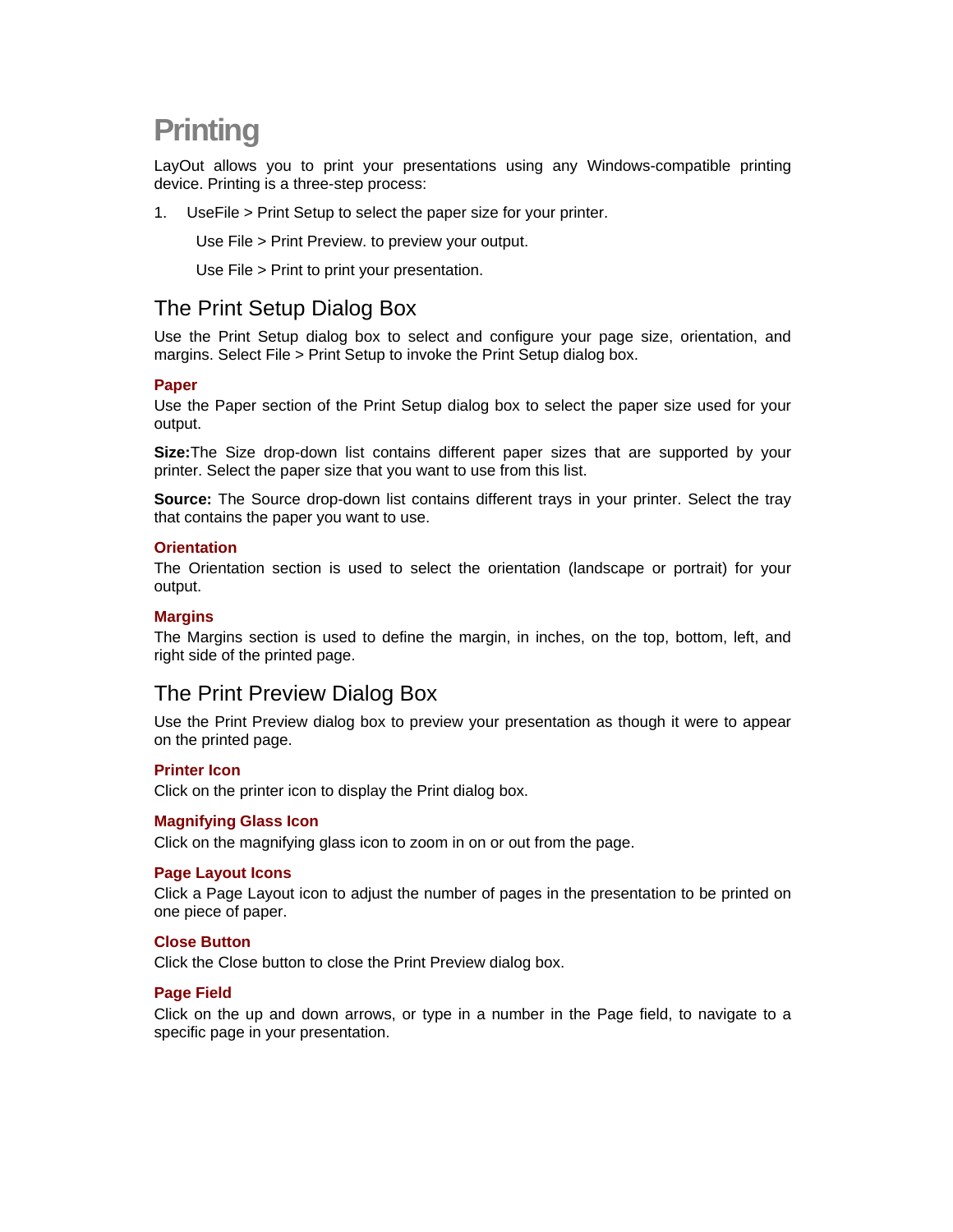### The Print Dialog Box

 Use the Print dialog box to print your LayOut presentation. Select File > Print to invoke the Print dialog box.

The Print dialog box contains several printing options to consider when printing a LayOut presentation.

#### **Printer**

Use the Printer section of the Print dialog box to select a specific printer and configure printer settings. Select the printer to use from the Name drop-down list. Click on the Properties button to configure the printer for printing (the properties dialog box is different for each printer-type).

#### **Print Range**

Use the Print Range section of the Print dialog specify the range of pages in your presentation to print. Click the All radio button to print your entire presentation. Click the Pages radio button, type the starting page in the from field and the ending page in the to field, to specify a specific range of pages to print. Finally, Click the Selection radio button to only print the currently active page.

#### **Copies**

Use the Copies section of the Print dialog box to select the number of copies to print Click the collate button if you want each copy to be collate (instead of printing several page ones, then several page twos, and so on).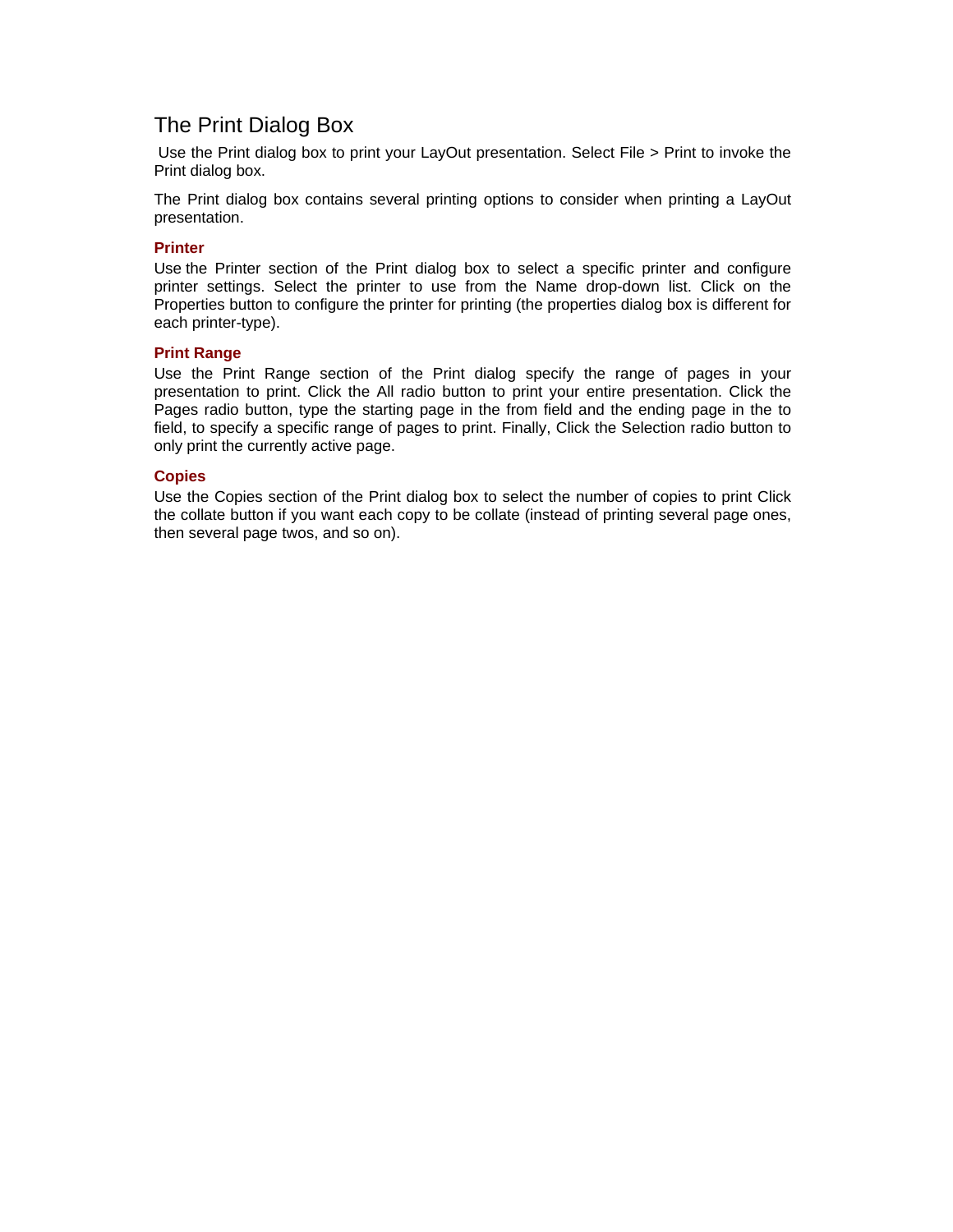# **Technical Info**

This section of the documentation contains additional detailed information about various aspects of LayOut.

 $for x 15.78$ omewa  $RA.$   $CHBP 3$ VALUE 2. 42-60 እ Questions: τ ι B١  $O(S) < 70$ ٨P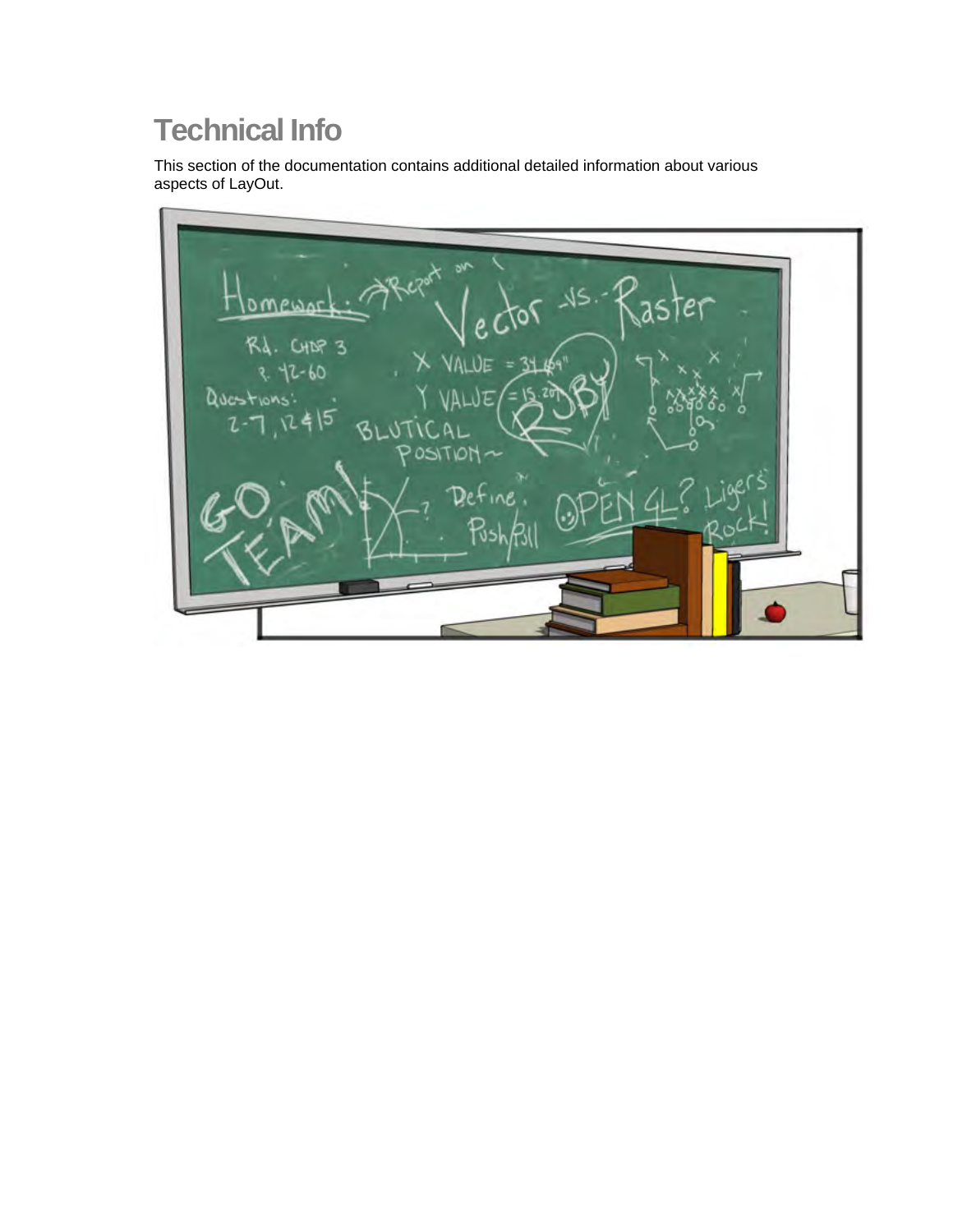## **Raster File Formats**

Raster images are made up of individual square colored pixels that, when combined, form some image. LayOut supports several different raster image formats, each of which has its own particular advantages and should be selected depending on the task you want to perform.

## JPEG (Joint Photographic Experts Group)

JPEG image files enjoy wide support across many applications, computer platforms, and digital cameras. The most prominent feature of JPEG is its compression scheme, which can reduce file size to a fraction of other formats. This compression scheme makes the JPEG format particularly useful for sending images, such as digital photographs, using email or for viewing on the world wide web.

**Tip -** Consider using JPEG if your image contains lots of textured areas or fine detail

JPEG compression works so well because it analyzes an image, divides it into blocks, and then discards the information which the human eye does not readily perceive. However, This high level of compression yields a lower image quality and therefore, sometimes resulting in blocky patterns of color referred to as *artifacts.* JPEG images are referred to as *lossy* because data is actually lost during the compression process and an uncompressed JPEG file will never be identical to the original file.



The previous image shows the artifacts resulting from JPEG compression (in the right-most portion of the image).

Fortunately, you can adjust the amount of JPEG compression to suit your needs using the File > Export > 2D Graphic Options > Image Quality slider bar.

**Tip -** Resaving a JPEG image multiple times can result in compounded artifacts. Work with original raster images in a non-lossy format, such as PNG, before saving to JPEG for final output.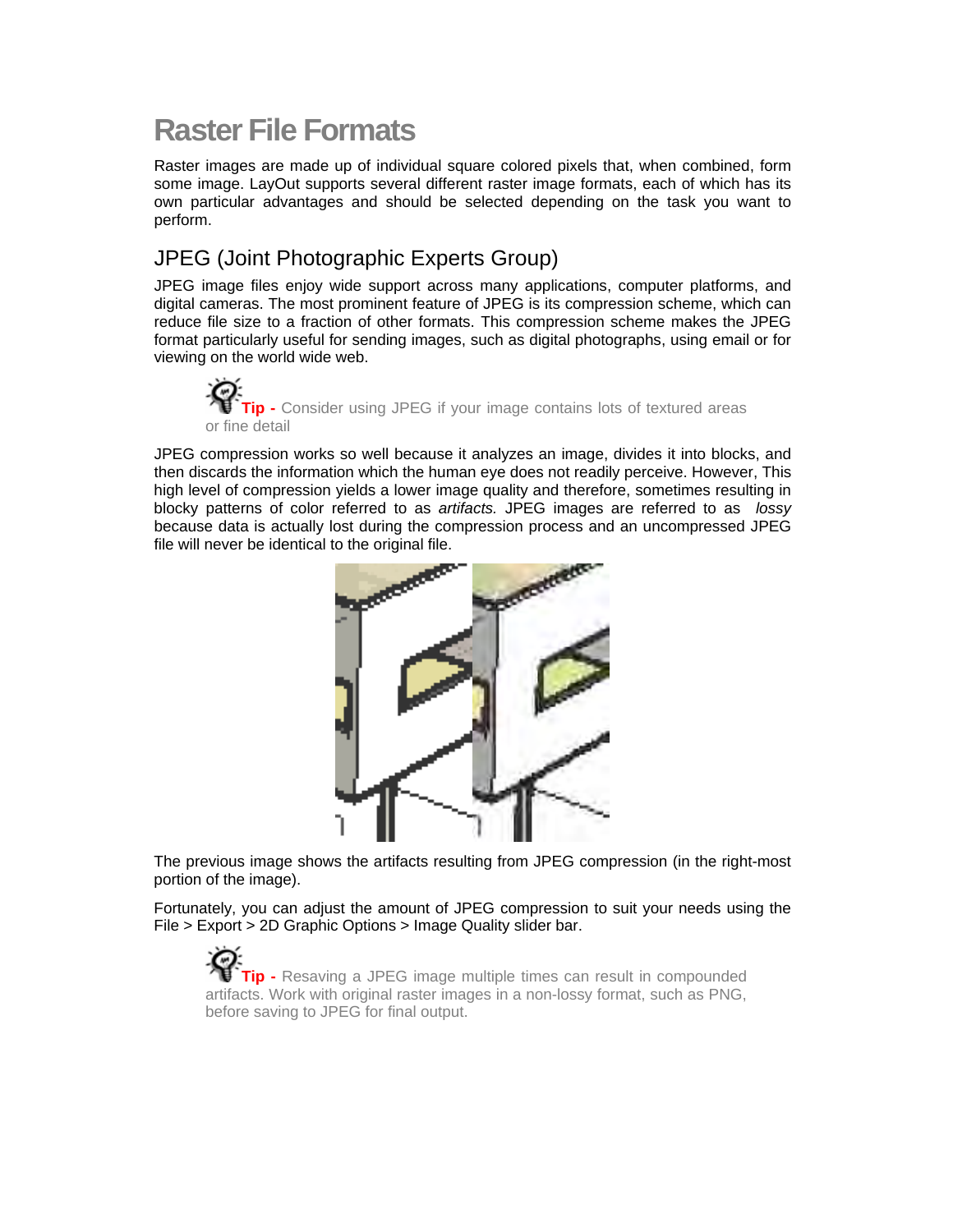## PNG (Portable Network Graphics)

The PNG format was developed for transferring images efficiently over the world wide web without data loss. Like JPEG, PNG does use compression, but it is a non-lossy variety that is free from artifacts.

**Tip -** Consider using PNG for models that have large areas of solid, uniform, colors (such as non-textured LayOut models).

## TIFF (Tagged Image File Format)

The TIFF file format is often used to exchanged files between applications and computer platforms (Mac and Personal Computers). There are a large number of variations to the TIFF format available, and therefore TIFF might not be as universally accessible as other formats such as PNG and JPEG. LayOut supports as wide a range of TIFF formats as possible, and you should test compatibility with other applications before exporting to TIFF file. 1-bit raster files, or TIFF files with gif encoding, are not compatible with LayOut.

Also, while formats such as PNG and JPEG are viewable by any web browser and can therefore be sent to virtually any other person with good chance of success, TIFF files may require additional software to be viewed on some systems. TIFF is primarily used for highresolution printing from desktop publishing applications.

 **Note -** LayOut does not support TIFF files at 1 bit per pixel. Images compressed using RLE will expand to uncompressed sizes once imported into SketchUp.

## BMP (Bitmap)

The BMP file format was created for Microsoft Windows operating systems primarily as the format used for the Microsoft Windows clipboard and for viewing (especially as wallpaper). BMP does not use compression. Therefore, BMP can be useful for creating temporary files to be further modified in other applications. However, BMP tends to create very large files that are not suitable for archive, web, and email use.

## TGA (Truevision Advanced Raster Graphics Adapter or Targa)

TGA files were developed by AT&T for use with Truevision video boards, which brought high resolution and full color capability to early computers. Today, all personal computers have graphics capabilities that easily surpass the early Targa boards. Nonetheless, the TGA format remains in use today for its combination of non-lossy compression, stability, and alpha channel support.

### Epix

Epix is the native format of Piranesi which is an architectural painting application designed to work with images generated from 3D models. See Piranesi Epix Export for more information.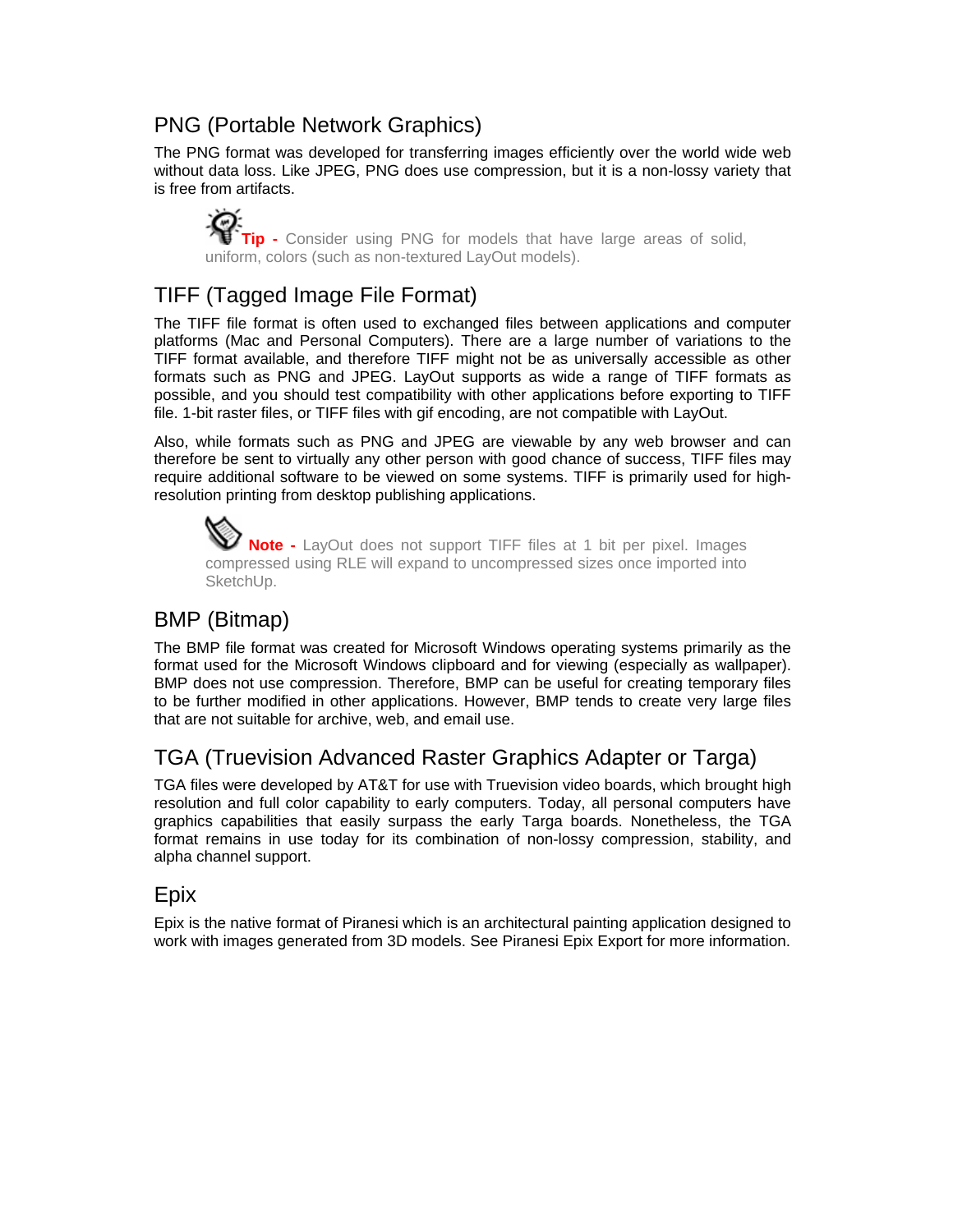# **OpenGL**

Applications with 3D functionality, such as LayOut, require abundant system resources. Aside from having a fast CPU and large amounts of RAM, your graphics card and graphic card drivers must be 100% OpenGL compliant.

## What is OpenGL?

OpenGL is the industry-standard, used in numerous software applications and games, to draw 3D geometry. Most Microsoft Windows and Mac OS X operating systems come with a software-based OpenGL driver. However, these drivers rely heavily on the CPU to perform the rendering calculations of OpenGL (a task that is not done efficiently by most CPUs).

Many graphics card manufacturers have also built cards that support the OpenGL standard. These cards perform the rendering calculations using a specialized chip called the Graphics Processing Unit or GPU (instead of relying on the CPU). These chips significantly enhance OpenGL performance upward of 3000 percent. This performance enhancement is known as Hardware Acceleration.

## Enabling Hardware Acceleration

SketchUp will can take advantage of hardware acceleration if your computer has a 100% OpenGL compatible video card.

**Tip -** If the Use Hardware Acceleration option is not available in LayOut, verify that the control panel settings for your video card's device driver has hardware acceleration enabled.

Unfortunately, only some 3D drivers in the consumer video card market are 100% OpenGL compatible and can use this feature (though many cards claim to be 100% OpenGL compatible). Most 3d drivers are designed for games, and are often not tested using other 3D programs. Consequently, incompatibility problems can occur requiring a fix from the video card manufacturer. Disable this option if you are having problems with the 3D rendering of your models or if your video card is not 100% OpenGL compatible and does not support hardware acceleration.

 **Note -** Hardware Acceleration might only be available on your system for certain resolutions and color depths. Check the system settings for your graphics card to see if it supports hardware acceleration (using the Control Panel on Microsoft Windows).

**Note -** Google strongly recommends that you set your display colors to a 32 bit color depth (using Control panel > Display Properties) to assure that your SketchUp model will render accurately when using hardware acceleration.

Google cannot control the quality of the OpenGL driver on your computer system. Video card device drivers are proprietary and are maintained solely by the manufacturer of the video card in your system. Therefore, Google cannot guarantee that LayOut will work with hardware acceleration on your system.

## Compatibility Issues

OpenGL incompatibility is a significant system configuration issue leading to problems with LayOut. Difficulties with LayOut tools, performance, and rendering (such as mysterious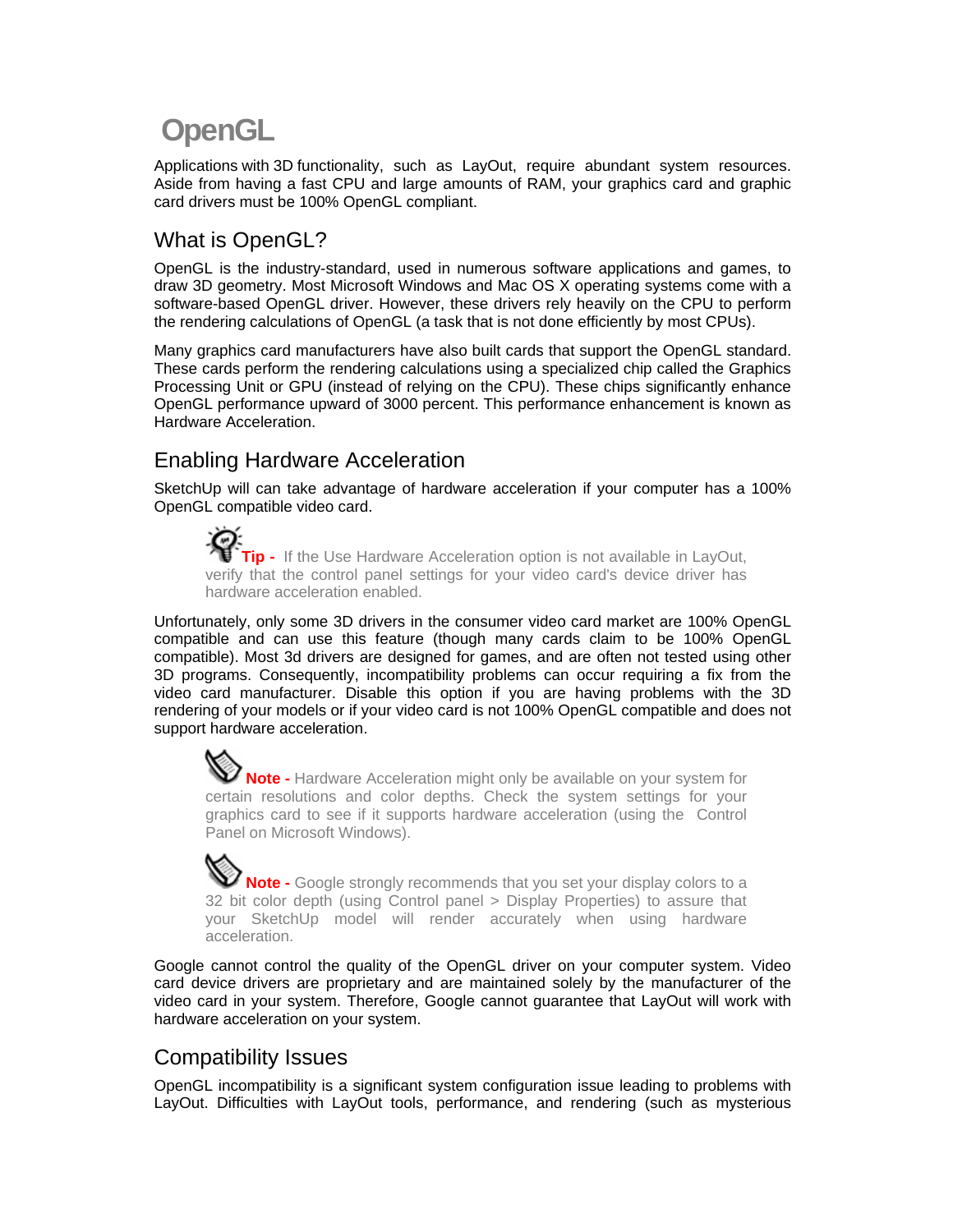graphics appearing on your screen) are usually the result of a video card not fully supporting OpenGL (despite claims by the manufacturer), an out-of-date video card driver, or incompatibility with 32-bit color depth. A temporary solution is to disable hardware acceleration in LayOut while troubleshooting the problem.

**Caution -** Consult the Graphics Card Compatibility section of the Readme file (included with LayOut) for additional details regarding compatibility issues for specific graphics cards.

### Common Symptoms of Sub-Standard OpenGL Cards

Following are several symptoms of incompatible OpenGL video card.

#### **Streaking or dark artifacts when using face-casting shadows.**

Some OpenGL drivers contain a bug related to face-casting shadows. Update your device driver if you see streaking or dark mysterious graphics appearing on the screen when using face-casting shadows.

#### **LayOut crashes**

Many 3D video card cards and drivers are designed for video games, but are not 100% OpenGL compatible (despite manufacturer claims) and only contains a subset of the features needed for other 3D applications. These noncompatible cards and drivers can cause LayOut and other 3D applications to crash.

#### **When selecting faces, the reverse faces are picked.**

This is a common OpenGL bug to which we have found a work-around. The work-around may be enabled by selecting "Correct Reversed Picking Driver Bug" in the OpenGL tab of the Preferences Dialog. This is recommended over disabling 3D Hardware Acceleration.

#### **Missing axes, all lines visible and dashed, and strange texture colors (blue bricks) in 16 bit mode.**

The device drivers for the ATI Rage Mobility (commonly used on laptops) are not 100% OpenGL compatible. Use software rendering by turning off hardware acceleration to solve this problem..

#### **Rolling Image Objects**

Some video cards chips do not support large or high resolution Image Objects. Try reducing the size of the image you are trying to import.

**Caution -** Consult the Graphics Card Compatibility section of the release file (included with LayOut) for additional details regarding compatibility issues for specific graphics cards.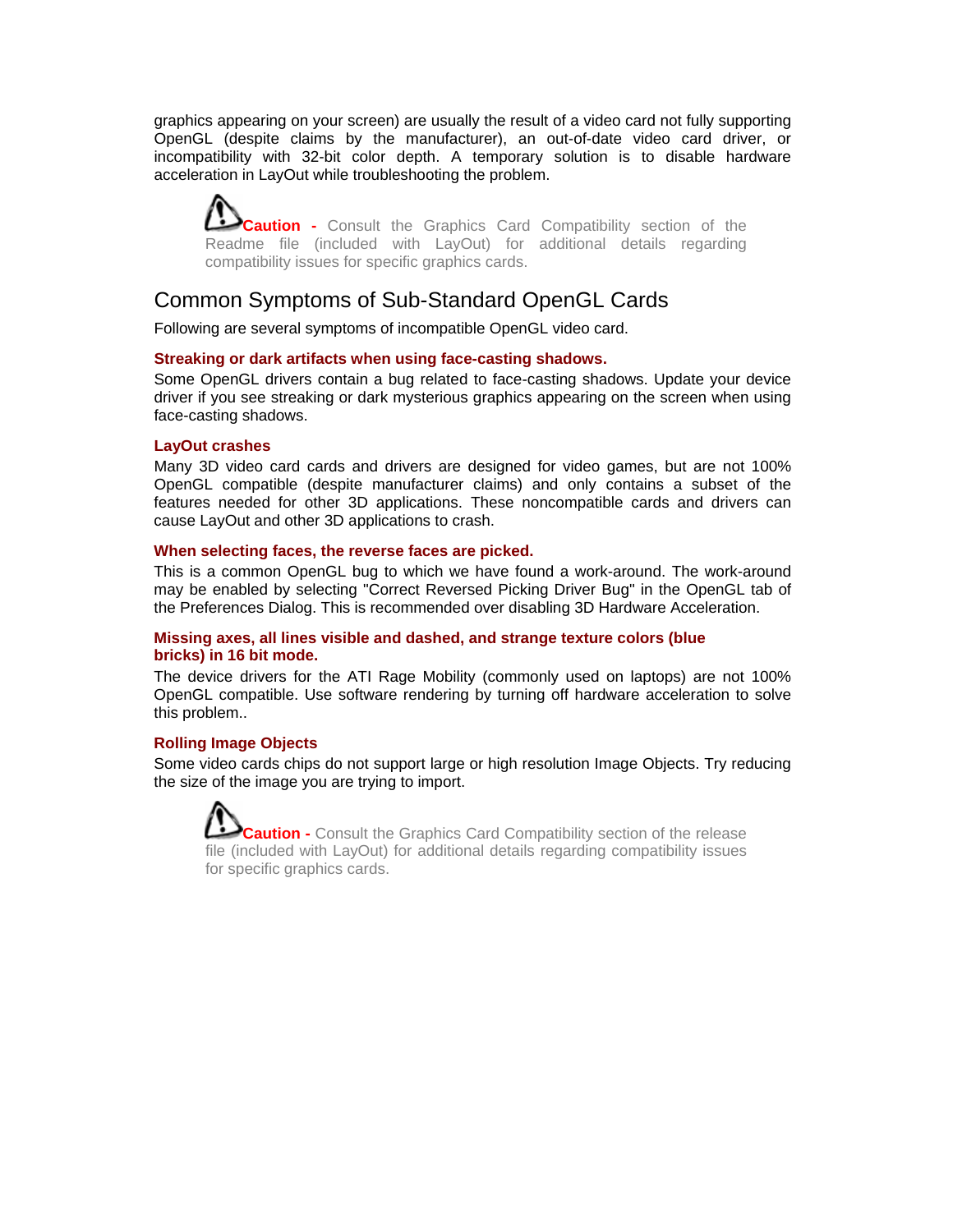# **Bug Splat**

BugSplat (www.bugsplatsoftware.com) is a 3rd party software application that is integrated in LayOut for Microsoft Windows 2000 and XP to help improve the quality of the product. BugSplat helps Google troubleshoot unrecoverable LayOut errors or *crashes*. BugSplat provides a mechanism for Microsoft Windows users to send information about all crashes to Google for troubleshooting.

## How Does it Work?

In the rare event that LayOut crashes you will see a dialog, similar to Microsoft Window's crash report dialog. This dialog will give you the option to send us the information regarding the crash. Here is what is collected if you decide to send us the information:

- Your version of the LayOut executable.
- 4. Your language setting, such as English.
- 5. A "stack trace" of the bug allowing us to see the exact line of code where LayOut crashed.
- 6. A list of LayOut code dependencies.
- 7. (optional) Your name and email address.
- 8. (optional) A description of what you were doing before the crash.

**Note -**If you happen to look at the BugSplat Software website, you will see a security statement that is aimed at assuring clients of BugSplat - in this case Google – that the information on our crashes (e.g., how many we have, and so on) will be protected. The above information is all that we are collecting.

## Loading An Offline Crash Report

If a crash occurs when you are not connected to the Internet, BugSplat displays a dialog box indicating that a zip file has been created on your local hard drive. This dialog box will also indicate the name and location of the zip file (normally AtLastCrashMMDDYY\_HHMMSS.zip in your Windows temporary directory). Go to

http://www.bugsplatsoftware.com/post/post\_form.php and follow the instructions on the Web page to send this file to BugSplat Software when you reconnect to the Internet. Or email the zip file to Google directly to support@sketchup.com.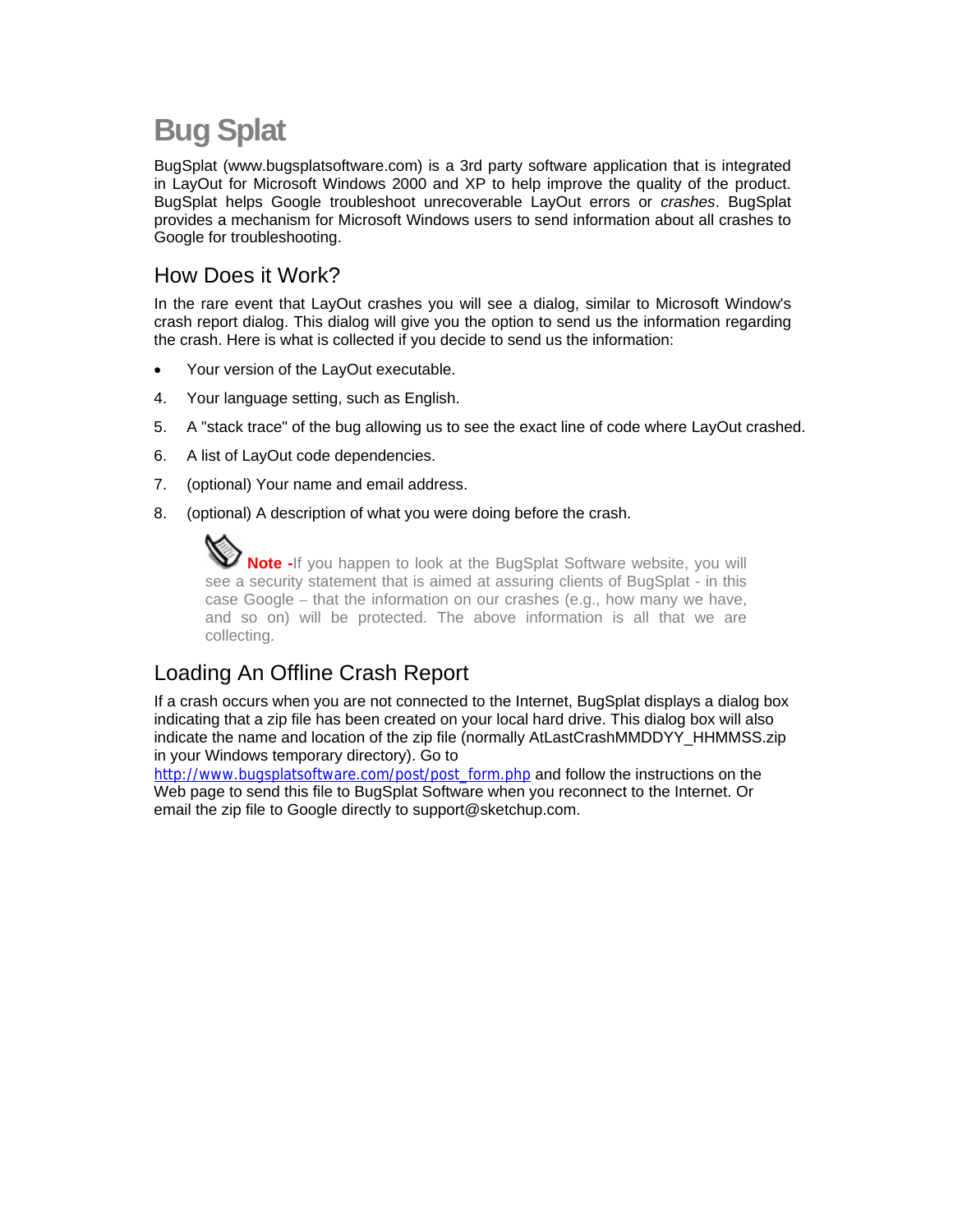# **LayOut File Format**

LayOut files are compressed files containing all of the files needed for your presentation. A compressed LayOut file contains an XML file with links to all of the resources (images, text files, models) that are referenced in your presentation. A compressed LayOut file also contains the files that are referenced by the XML file (the images, text files, and models).

# Extracting Files from a LayOut File

You can extract any of the original files referenced in your presentation from the compressed LayOut file. To extract a file referenced in a presentation:

- 1. Load your presentation.
- 2. Context-click on the referenced text, image, or SketchUp model in your presentation.
- 3. Select Open with Text Editor, Open with Image Editor, or Open with SketchUp respectively. The referenced content will appear in its application of origin.
- 4. Save the referenced content into a new file. A copy of the original file is saved.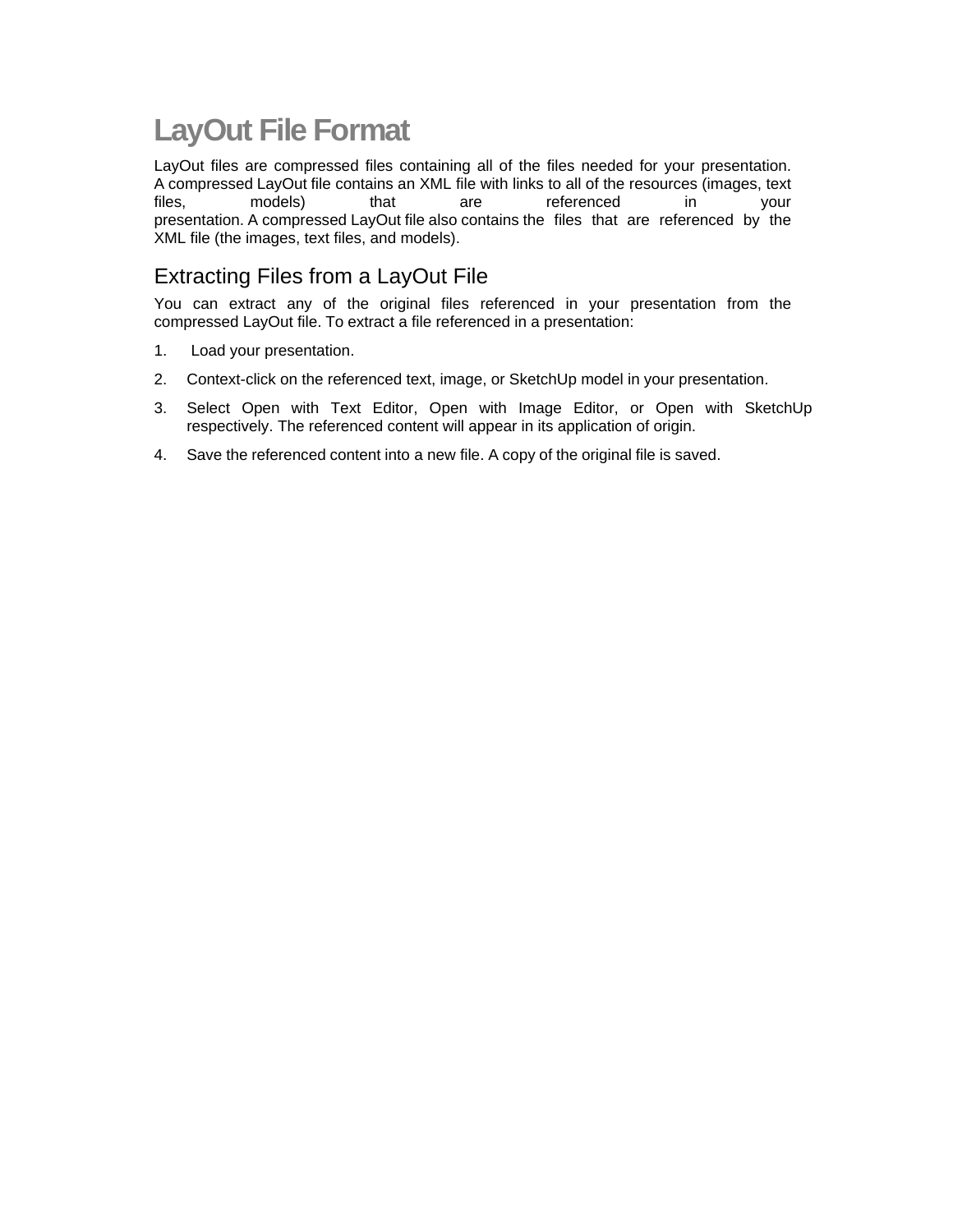# **Common Tasks**

This section of the user's guide addresses common tasks that new users ask about as they are learning LayOut.

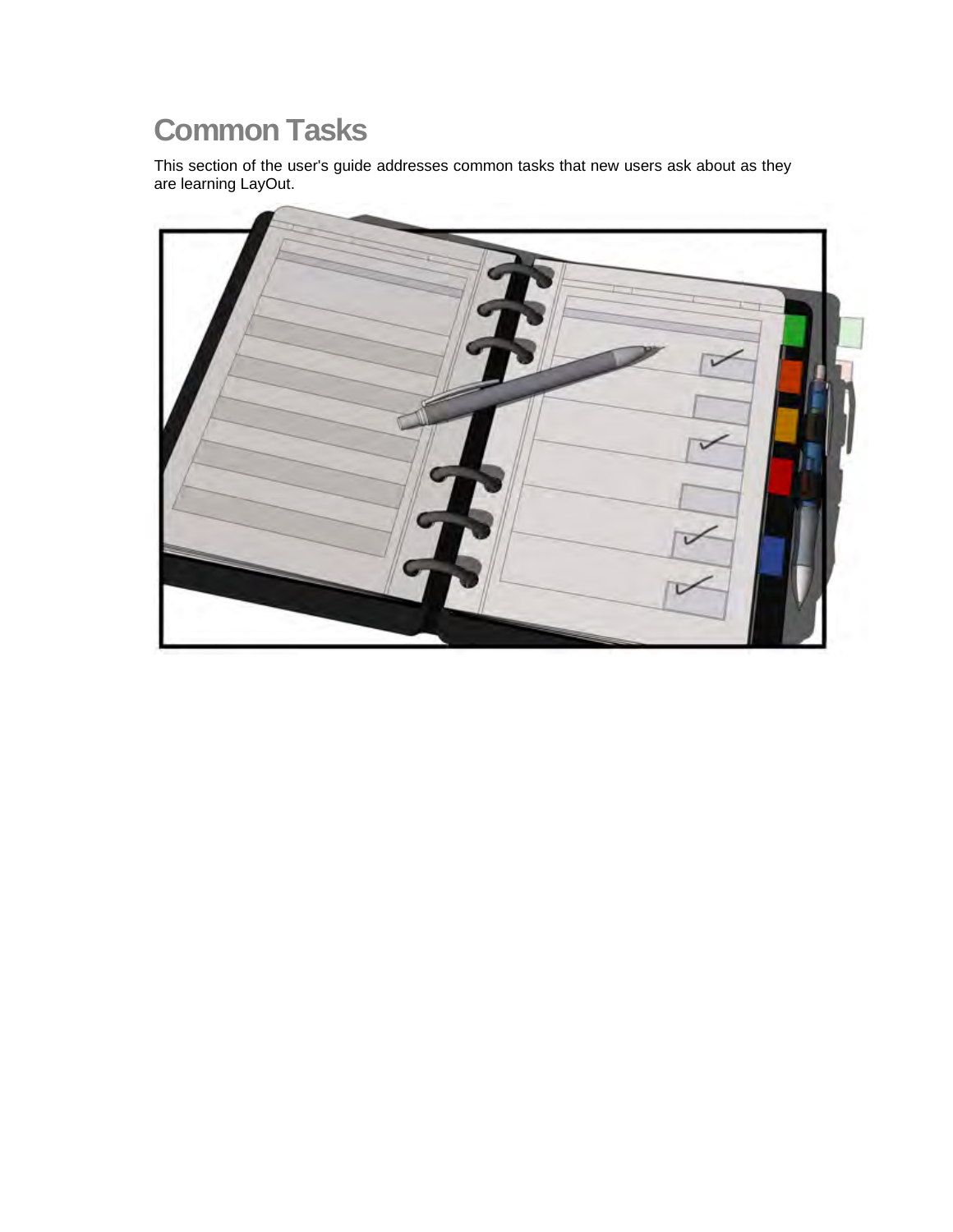# **Creating a Complex Shape**

You can use the Split and Join Tools to create complex or irregular shapes. To create a complex shape:

Draw the shapes that will be combined to create your complex shape, such as an oval with two pie pieces. Notice that the tips of the pie pieces are hidden behind the oval.



- 1. Select the Split Tool. The cursor changes to a scalpel.
- Click on each vertex where the shapes overlap to split the shapes.



3. Remove any unneeded pieces. The following picture shows the unneeded pieces removed. There are actually four pieces on the right-hand portion of the following image: two arcs segments from the oval and two pie points from the pieces of pie.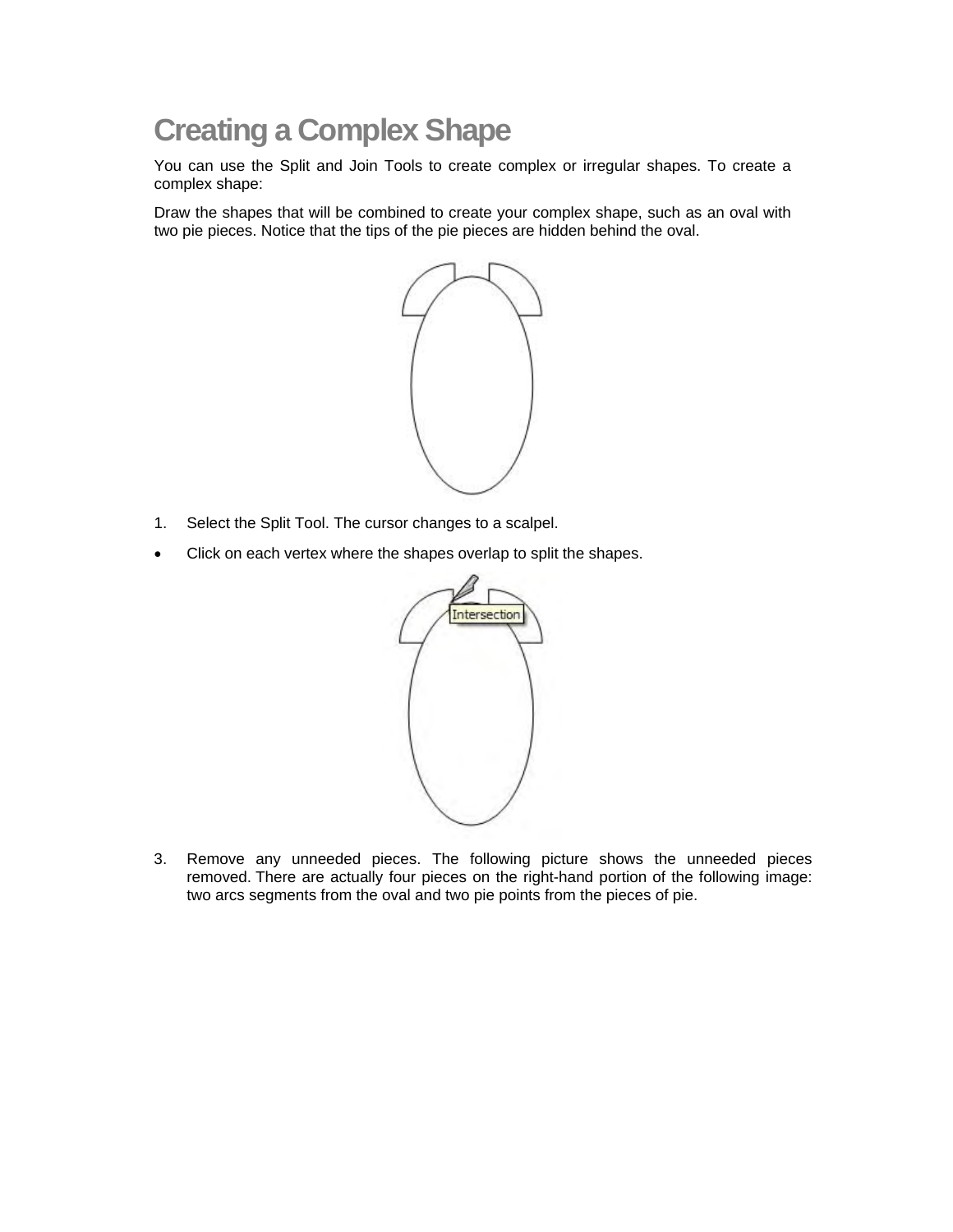

Notice that the two pie pieces are still separate shapes from the oval.



- 4. Select the Join Tool. The cursor changes to a glue bottle.
- 2. Click on each line segment in the shape. The oval and pie pieces will join to create one shape.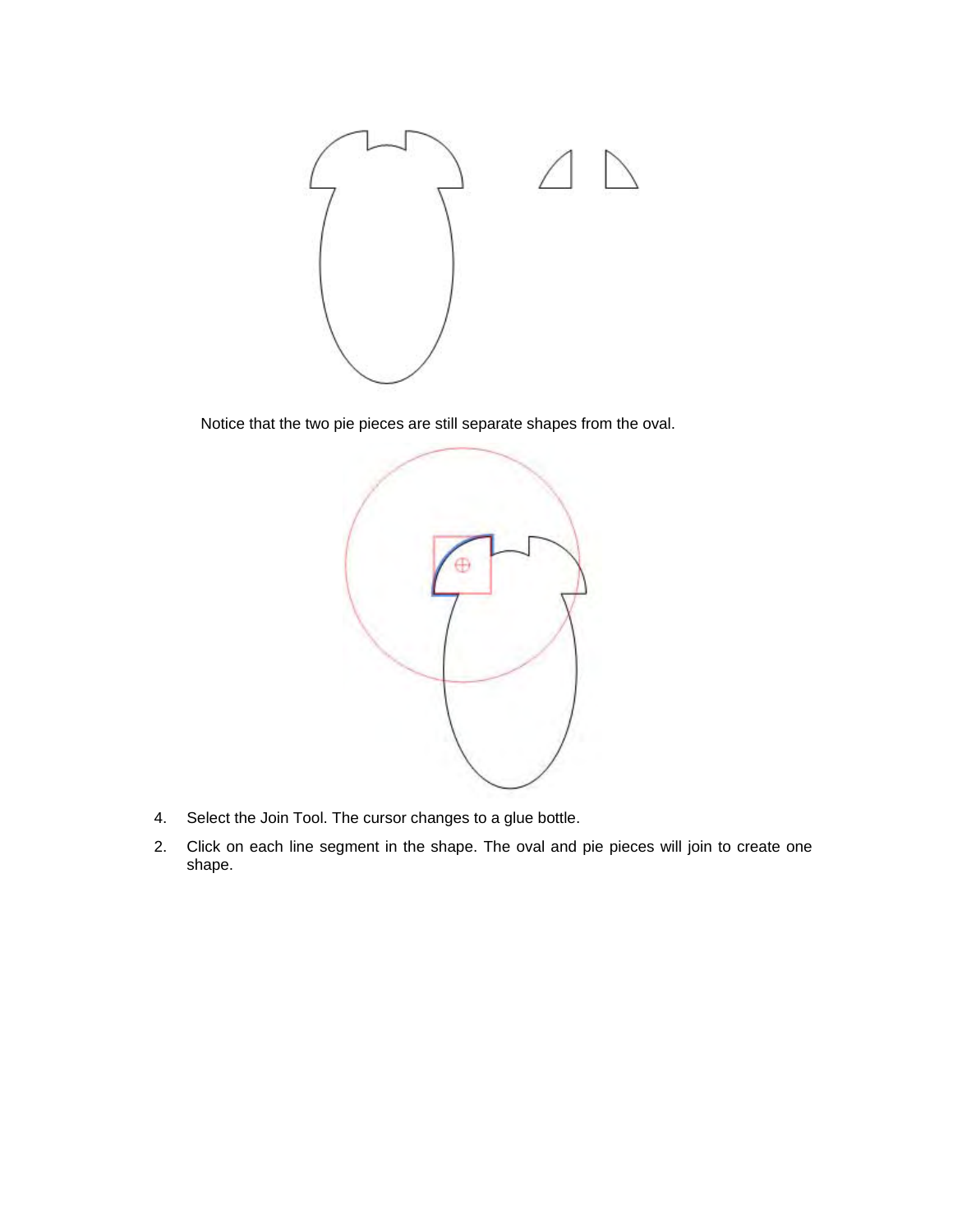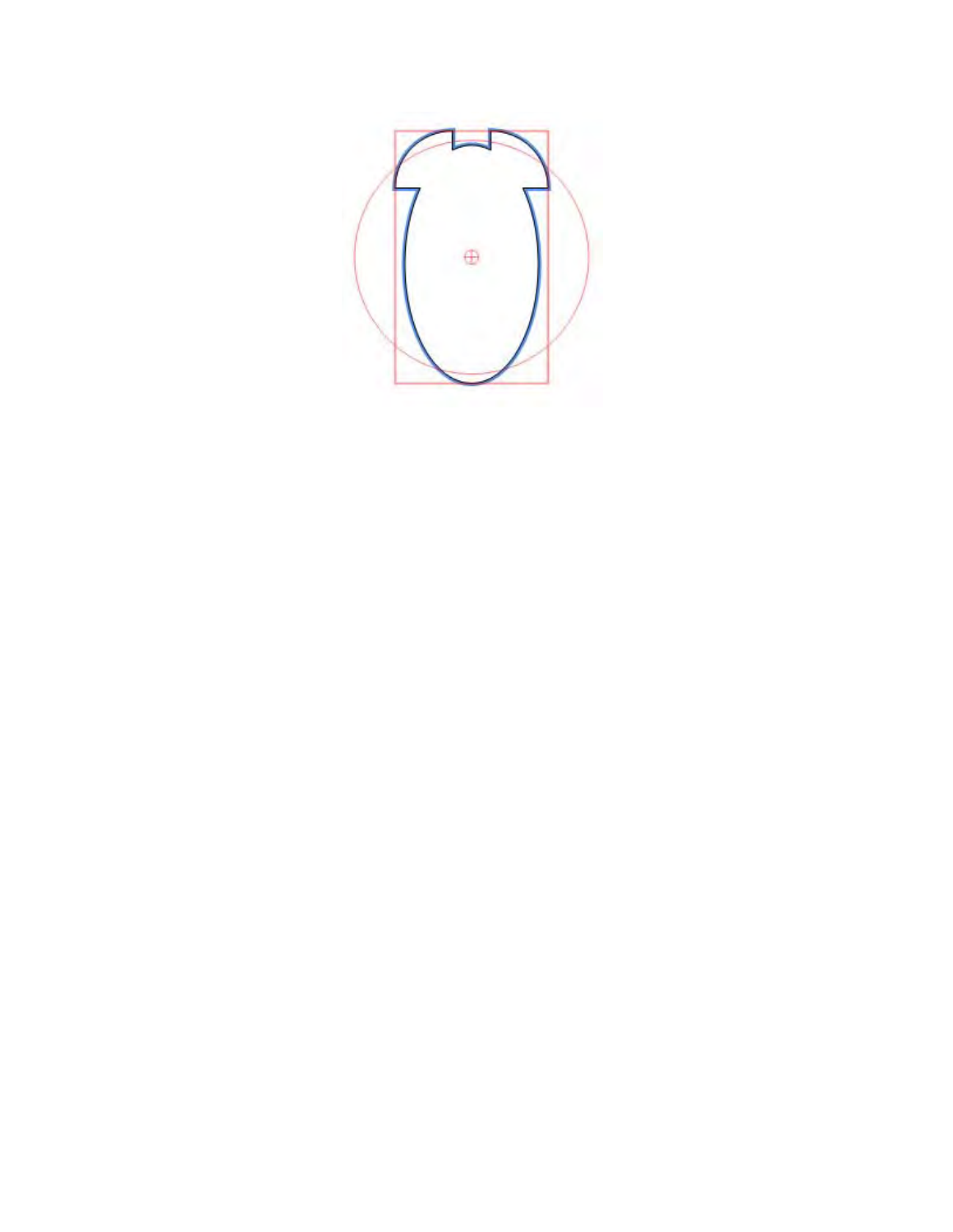# **Creating a Clipping Mask**

You can mask out a portion of a model, image, or text by creating a clipping mask or shape that represents the portion of the mode or image you want to see in your presentation. To create a clipping mask:

1. Place a shape over an image or model.



- 1. Select both the shape and the image or model.
- 5. Context-click. The context menu is displayed.
- 6. Select the Create Clip Mask menu item. A clipping mask is created.

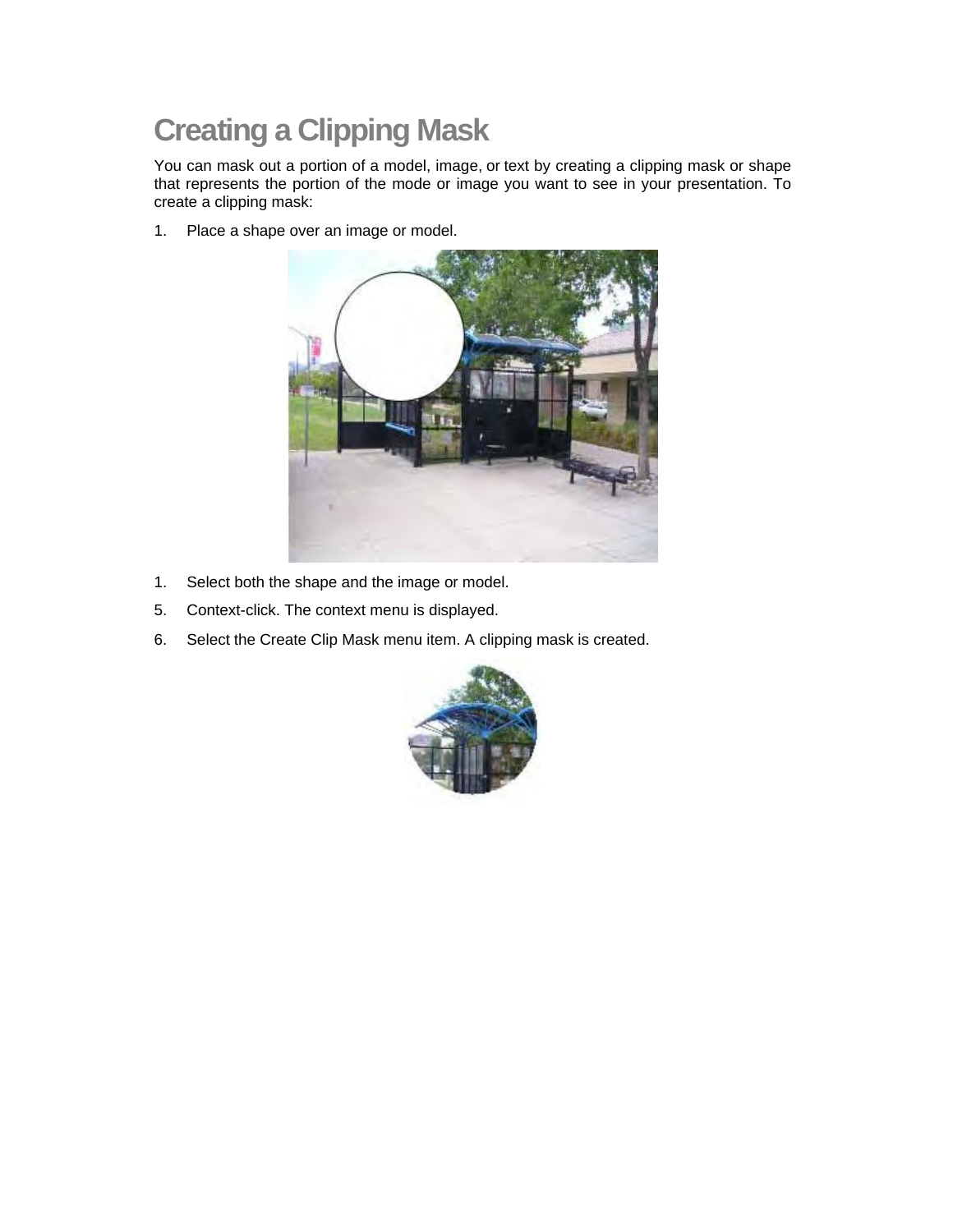# **Glossary**

# A

Application Window - The entire application window for LayOut. The Drawing Window contains menus, toolbars, the status bar, and the Drawing Area. See also Drawing Area.

# $\mathsf{C}$

CAD - See Computer Assisted Design

Chord Length - The distance between the starting point and the ending point of an Arc.

Clipping Mask - The use of a shape to "mask out" portions of the model, image, or other entities, underneath the shape.

Computer Aided Design - Software used for precision design. CAD is traditionally rigid and is often used for creating construction documents from which you would create the actual item you are designing.

Context Menu - A menu of menu items or commands available in a particular context, such as when a line or component is selected.

Crossing Selection - Refers to using the Select Tool and clicking to the right-side of entities and dragging to the left to select entities.

# D.

Default Layer - The layer in a presentation on which all entities are initially placed.

Dialog Stack - Dialog boxes arranged such that they form a stack.

Drawing Tool - A software tool used to create shapes from scratch.

# E

Edge - An edge is a line that borders some closed shape such as a rectangle.

Entity - The smallest graphical building blocks in LayOut. Entities are combined to create presentations.

# F

Fill - Inside color of a shape.

# G

Group - See Group entity.

Group entity - An entity that contains other entities. Groups are commonly used to combine several entities into a single entity for the purposes of performing a quick operation, such as a copy and paste.

## I

Inference - The identification of relationships between entities in the drawing area. These relationships are identified and pointed out to the user by the inferencing engine and can be used as references for drawing in 3D space.

Inference Engine - Functionality built into LayOut to locate or infer points from other points in your model, such as the center of a circle, the midpoint of a line, a line that is perpendicular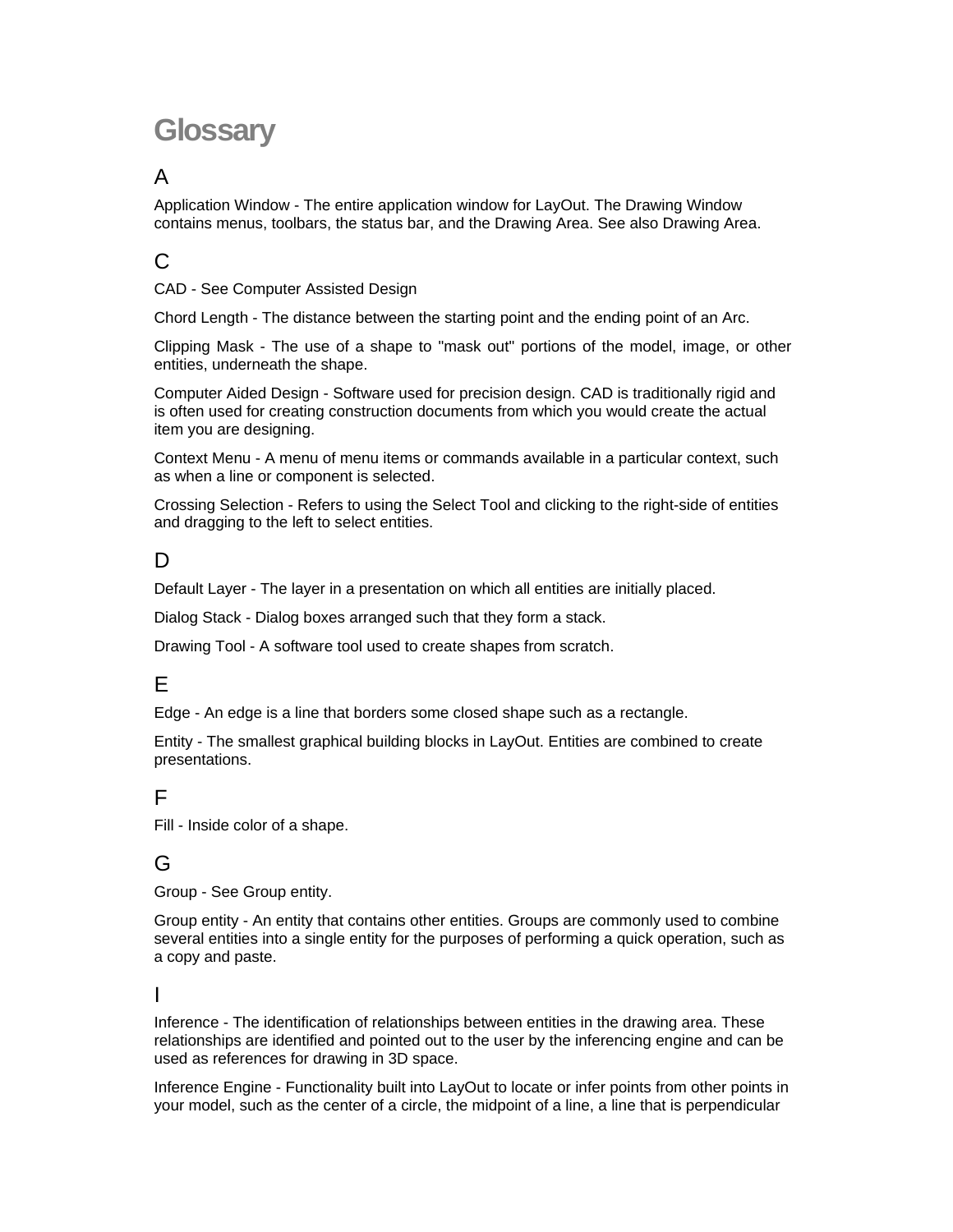to the ground plane, a point on a face, a point on an edge, and so on. The Inference Engine notifies you of these points by using both color indicators and on-screen messages indicating the location of the cursor as you draw an entity. For example, LayOut displays the string ?From Point? when the line you are drawing is in plane with another point.

L

Layer - Layers are used to control the visibility of geometry within large models. A LayOut layer is an attribute with a name, such as "Layer0," "Layer9," or "Chairs." Elements can be assigned different layers.

Layer Manager - A dialog box used to apply and manage layers in your model

LayOut Presentation - A presentation of your SketchUp designs.

## M

Manager - A dialog box used to store and manipulate a specific aspect of LayOut functionality such as pages, components, or materials.

Master Layer - A special layer that contains any entities that you want to appear in all of the pages in your document.

Master Page - A page-layout term referring to a page that contains entities that you want to appear in all of the pages in your document. LayOut uses master layers instead of master pages.

Modal Dialog Box - A dialog box that temporarily prohibits the user's interaction with the application. Modal dialog boxes usually require the user to perform some action prior to returning to normal application use.

Model - The contents of a LayOut file. See also component.

Modeless Dialog Box - A dialog box that does not prohibit the user's interaction with the application. See also Modal Dialog Box.

Move Point - The point where you click on the entity with the Move Tool.

# $\Omega$

Origin - The point where the Drawing Axes start or originate.

# P

Page - Similar to a slide in presentation software, a page consists of your model and a series of page-specific settings, such as a specific point of view, shadow, display setting, and section cut. Pages can be combined to form TourGuide presentations in LayOut.

Presentation Area - The area where you create your presentation.

# S

Scrapbook - A mechanism for storing and organizing libraries of models, image, shapes, text, and styles that you want to use in all of your presentations

Shape - A closed series of entities, such as lines forming a box shape or freehand lines forming an irregular shape.

Stroke - Line or edge style (color, thickness, and so on).

Style - Refers to the rendering options on the shape or model. For shape, style refers to the fill within a rectangle*,* the stroke (line color, width, end styles) of a line*,* or the shape of a font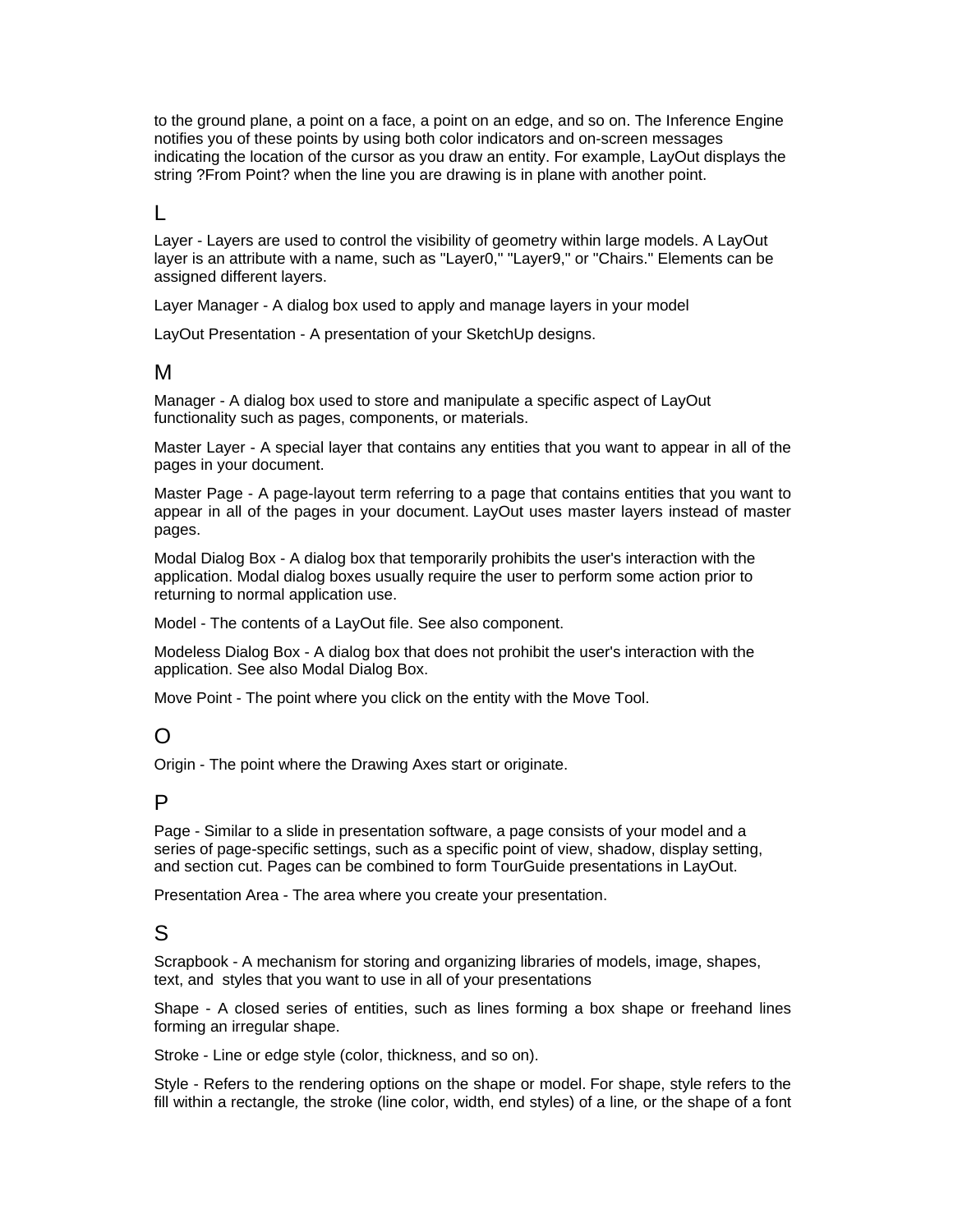. If the entity is a SketchUp model, style refers to the rendering options on the model, such as shadow state and face and edge rendering styles.

V

Value Control Box (VCB) - The VCB displays dimensional information while you draw. You can also enter values into the VCB to manipulate the selected entity.

# W

Window Selection - Refers to using the Select Tool and clicking to the left-side of entities and dragging to the right to select entities.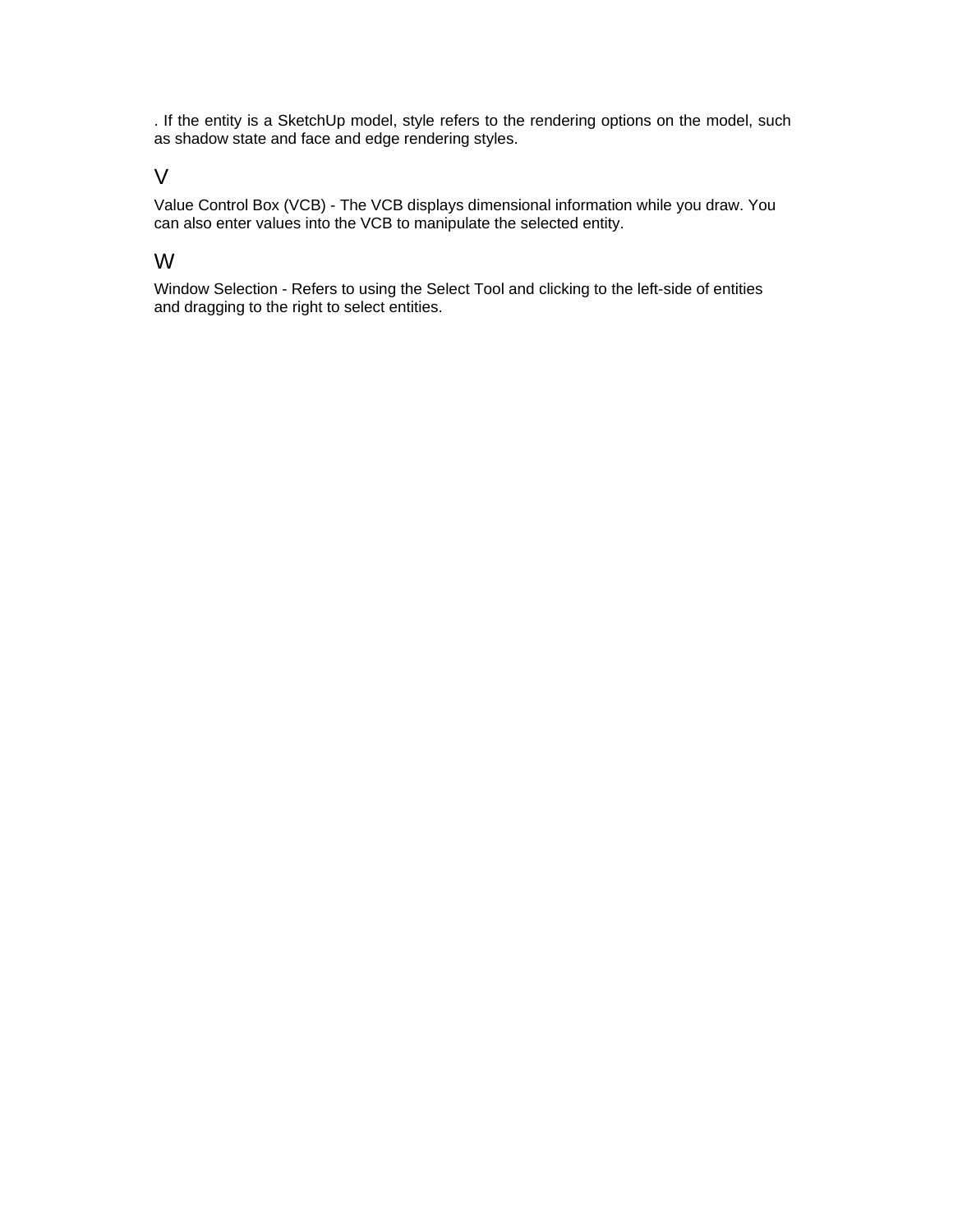# **Index**

(open documents), 30

## **2**

**(**

2 point arc, 26 2 point arc tool, 54 creating an arc from a starting and ending point, 54 menu item, 26 using, 54

## **3**

3 point arc, 26 3 point arc tool, 54 creating an arc using a pivot point, 54 menu item, 26 using, 54

### **A**

Actual size, 20 Add page, 28 Adding items to the scrapbook, 85 Align, 24 Align center, 22 Align left, 22 Align right, 22 Application preferences dialog box about, 71 shortcuts, 72 startup, 72 Applications preferences dialog box backup/autosave, 71 folders, 71

scales, 71 Applying styles from the scrapbook, 85 Appying fill and stroke, 76 Arc, 26 Arc tool, 54 creating an arc about a center point, 54 using, 54 Arc tool menu item, 26 Arc tools 2 point arc tool, 54 3 point arc tool, 54 about, 54 arc tool, 54 creating a pie piece, 55 creating an arc about a center point, 54 creating an arc from a starting and ending point, 54 creating an arc using a pivot point, 54 pie tool, 55 Arrange menu about, 24 arrange, 24 bring forward, 24 bring to front, 24 center, 25 flip, 25 grid snap, 25 object snap, 25 send backward, 24 send to back, 24 space, 24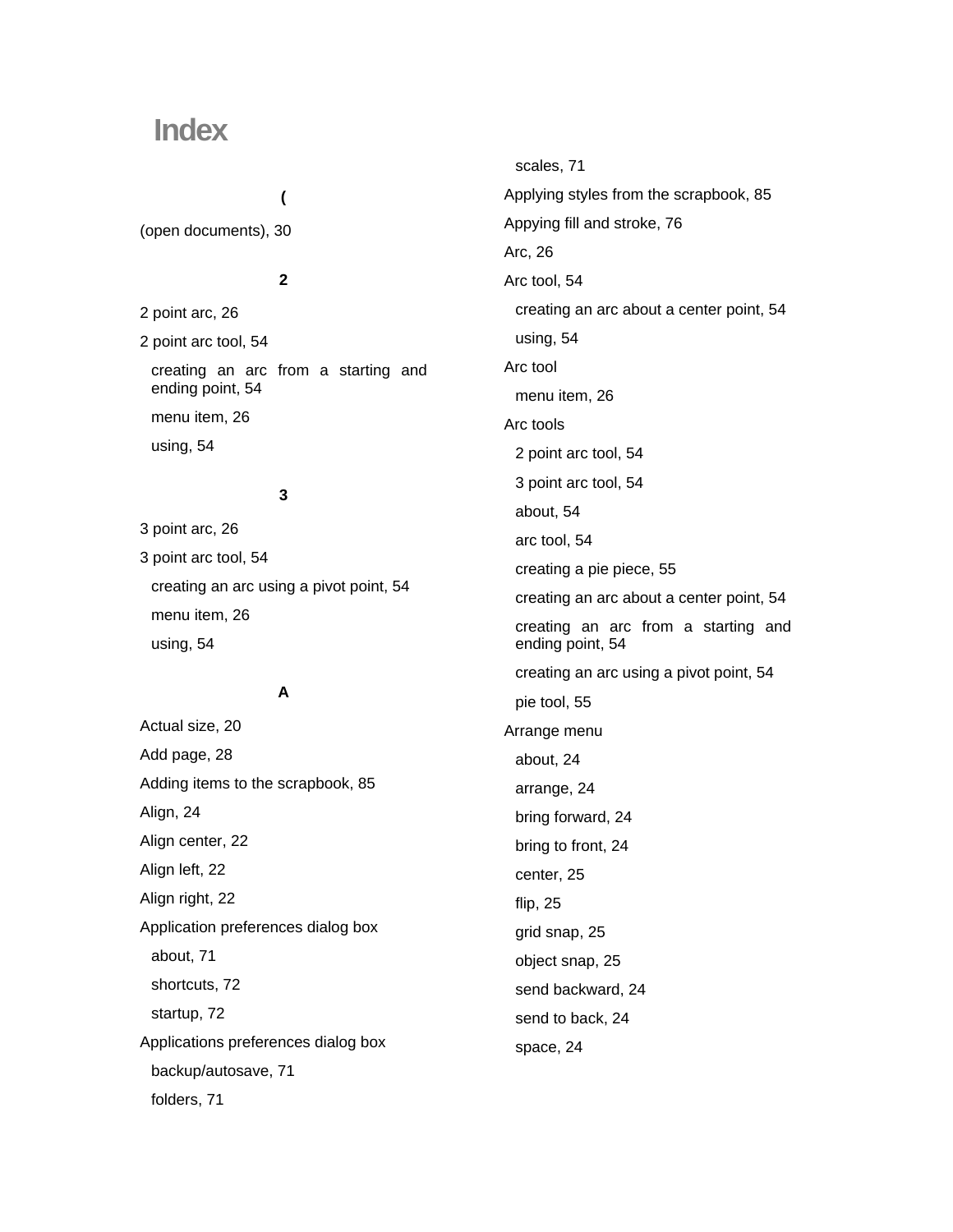#### **B**

Backup/autosave, 71 Baseline, 22 Bigger, 22 BMP, 105 Bold, 22 Bring forward, 24 Bring to front, 24 Bug splat about, 108 how does it work?, 108 loading an offline crash report, 108 Bulged, 27 menu item, 27 Bulged rectangle tool, 56 Bulged tool menu item, 27

#### **C**

Center, 25 Circle, 27 menu item, 27 Circle tool, 58 menu item, 27 Circle tools about, 58 circle tool, 58 drawing a circle, 58 drawing an ellipse, 58 ellipse tool, 58 Clipping masks about, 12 Clors colors dialog box, 73 Close, 16

Color pickers, 74 Colors, 29 about, 73 color pickers, 74 menu item, 29 Colors dialog box, 73 Context menu items, 93 Context menus about, 35 context-clicking, 35 Context-clicking, 35 Copy, 18 Copy style, 18 Create a pie piece, 55 Creating a clipping mask, 114 Creating a complex shape, 111 Creating a group, 89 Creating a layer, 83 Creating an arc about a center point, 54 Creating an arc from a starting and ending point, 54 Creating an arc using a pivot point, 54 Creating labels, 63 Creating text, 62 Curve, 26 menu item, 26 Curve tool about, 53 drawing a curve, 53 menu item, 26 Cut, 18

#### **D**

Delete, 19, 28 Delivering a full-screen presentation, 100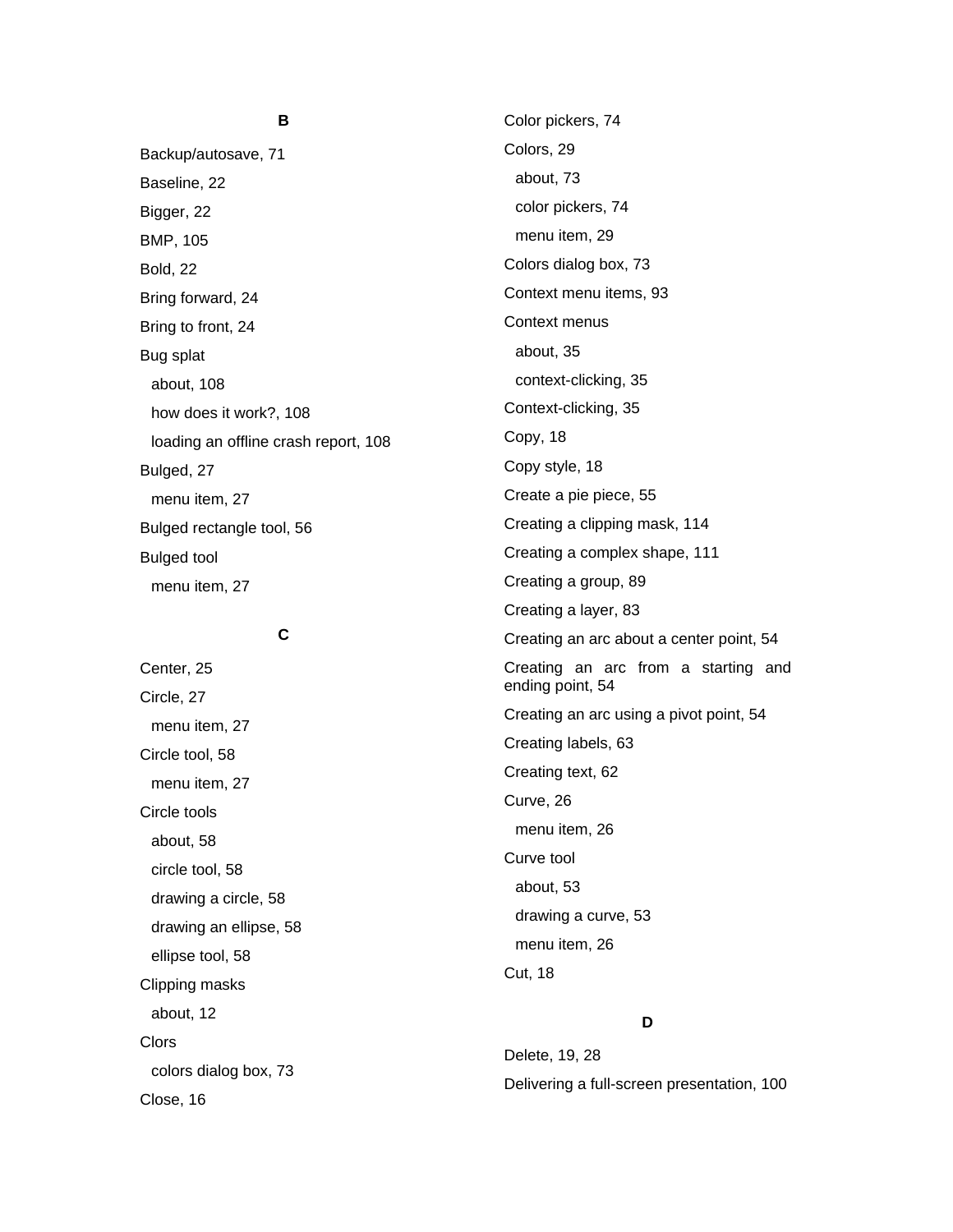Dialog box trays about, 36 creating a new dialog box tray, 37 deleting a dialog box tray, 37 manipulating dialog boxes in, 36 resizing the dialog box tray, 37 Display tab, 79 Document setup, 17 general, 68 grid, 68 paper, 68 references, 69 units, 69 Document setup dialog box about, 68 Drawing a circle, 58 Drawing a closed shape, 49 Drawing a curve, 53 Drawing a polygon, 60 Drawing a straight line, 49 Drawing an ellipse, 58 Drawing irregular shapes, 52 Drawing lines by inference, 51 Drawing rectangles by inference, 57 Duplicate, 19, 28

## **E**

Edit menu about, 18 copy, 18 copy style, 18 cut, 18 delete, 19 duplicate, 19 group, 19

make clipping mask, 19 move to current layer, 19 paste, 18 paste style, 19 preferences, 19 redo, 18 release clipping mask, 19 select all, 19 select none, 19 undo, 18 ungroup, 19 Editing a scrapbook, 85 Editing label leader, 63 Editing label text, 63 Editing model point of view, rendering, or active page, 92 Editing text, 62 Ellipse, 27 menu item, 27 Ellipse tool, 58 menu item, 27 Enabling hardware accelaration, 106 Entering precise dimensions, 56 **Entities** about, 9 Entity styles compatibility, 45 Epix, 105 Eraser, 26 Eraser too erasing entities, 44 Eraser tool about, 44 menu item, 26 Using, 44

Erasing entities, 44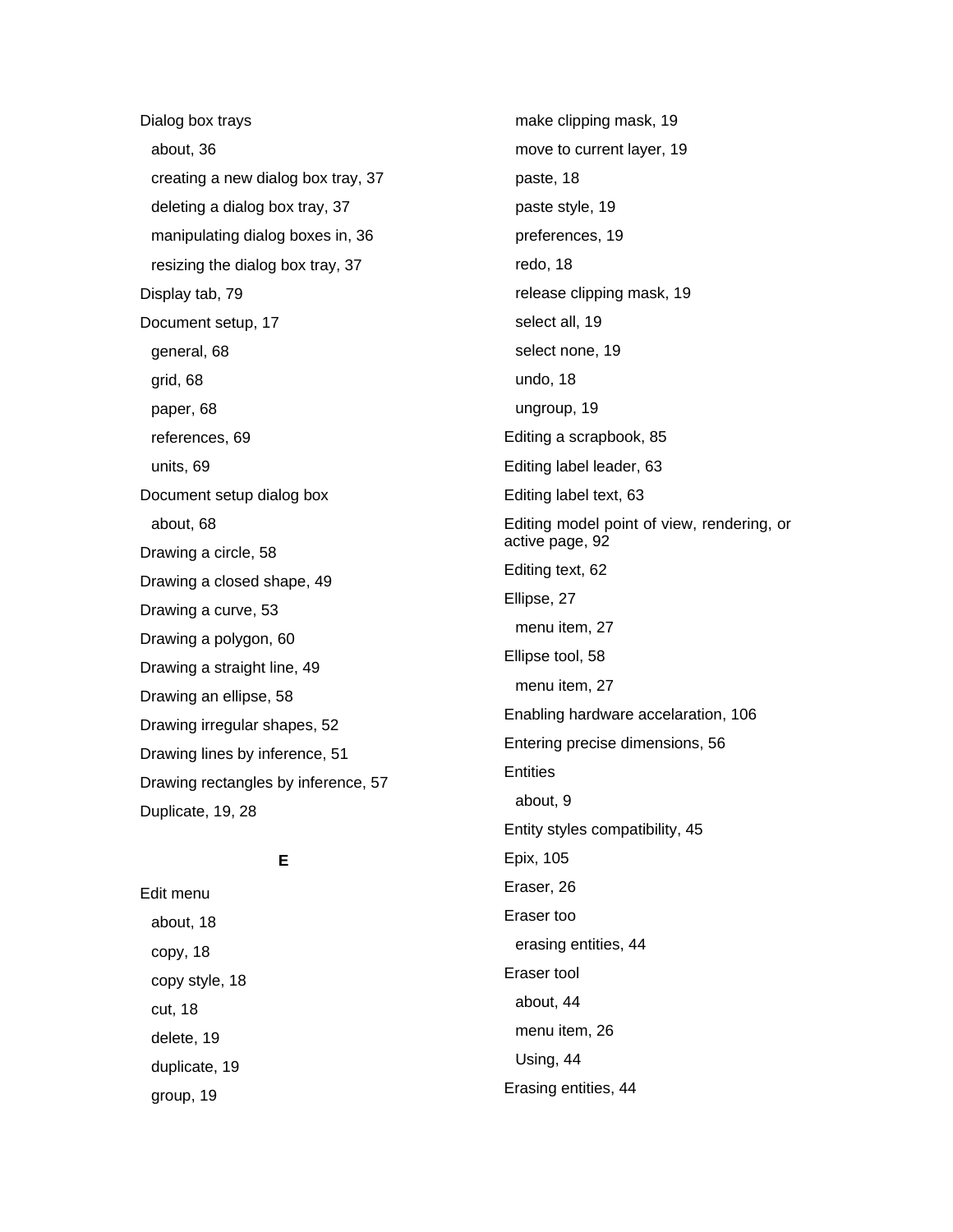Exit, 17 Export, 17 Exporting a PDF file, 99 Extracting files from a layout file, 109

### **F**

File menu about, 16, 31 check for update, 31 close, 16 document setup, 17 exit, 17 export, 17 insert, 17 layout help, 31 new, 16 online help center, 31 open, 16 page setup, 17 print, 17 print preview, 17 quick reference card, 31 Revert to saved, 17 save, 16 save as, 16 save as scrapbook, 16 save as template, 16 send a suggestion, 31 SketchUp community, 31 tip of the day, 31 video tutorials, 31 Flip, 25 Fog tab, 79 Folders, 71 Freehand, 26

menu item, 26 Freehand tool, 52 about, 52 drawing irregular shapes, 52 menu item, 26 Full screen, 21 Full-screen presentations about, 100 delivering a full-screen presentation, 100

## **G**

General, 68 Glossary, 115 Grid, 68 Grid snap, 25 **Group** creating, 89 entity, 89 menu item, 19 ungrouping, 90

#### **I**

Image entity, 91 minimizing image sizes, 91 proportions, 91 Image proportions, 91 Importing image files, 96 Importing model files, 97 Importing text files, 98 Inference about, 38 cues, 38 encouraging, 38 types, 38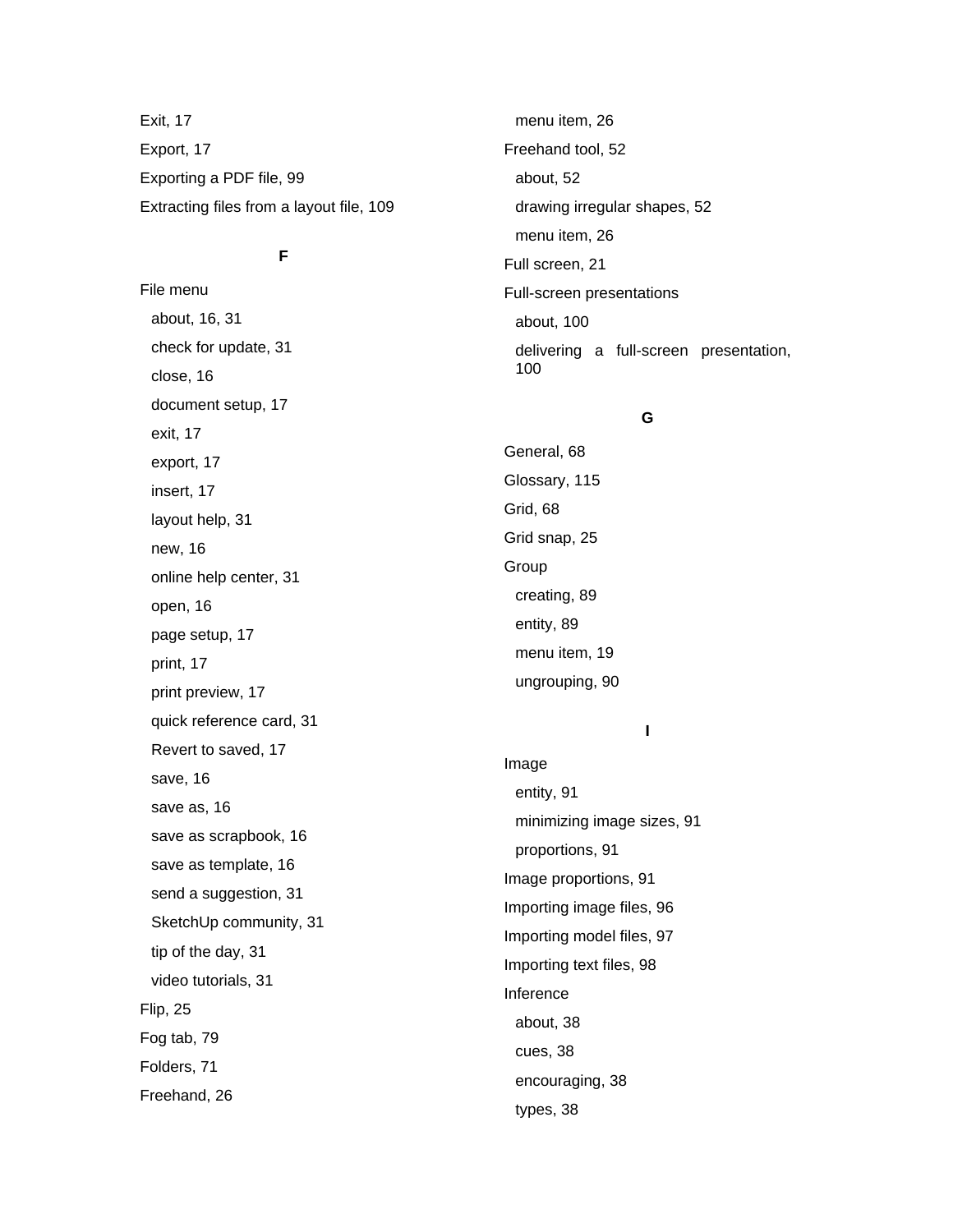Inference engine about, 10 Insert, 17 Instructor, 29 about, 87 Introduction to, 6 menu item, 29 Italic, 22

## **J**

Join, 26 Join tool about, 48 joining two shapes, 48 menu item, 26 Joining two shapes, 48 JPEG, 104

## **L**

Label, 27 Label tool about, 63 creating labels, 63 editing label leader, 63 editing label text, 63 menu item, 27 text settings, 63 Layers, 29 about, 11, 83 creating a layer, 83 layers dialog box, 84 menu item, 29 moving entities between layers, 83 Layers dialog box, 84 **LayOut** 

concepts, 8 learning, 6 LayOut coordinate system about, 10 LayOut file format about, 109 extracting files from a layout file, 109 LayOut training about, 7 LayOut user interface about, 14 menus, 14 presentation area, 15 status bar, 15 title bar, 14 toolbar, 14 value control box, 15 LayOut User's Guide about, 6 introduction, 4 Line, 26 menu item, 26 Line too modifying a shape, 50 Line tool, 49 drawing a closed shape, 49 drawing a straight line, 49 drawing lines by inference, 51 menu item, 26 specifying precision line values, 50 Line tools about, 49 drawing a closed shape, 49 drawing lines by inference, 51 line tool, 49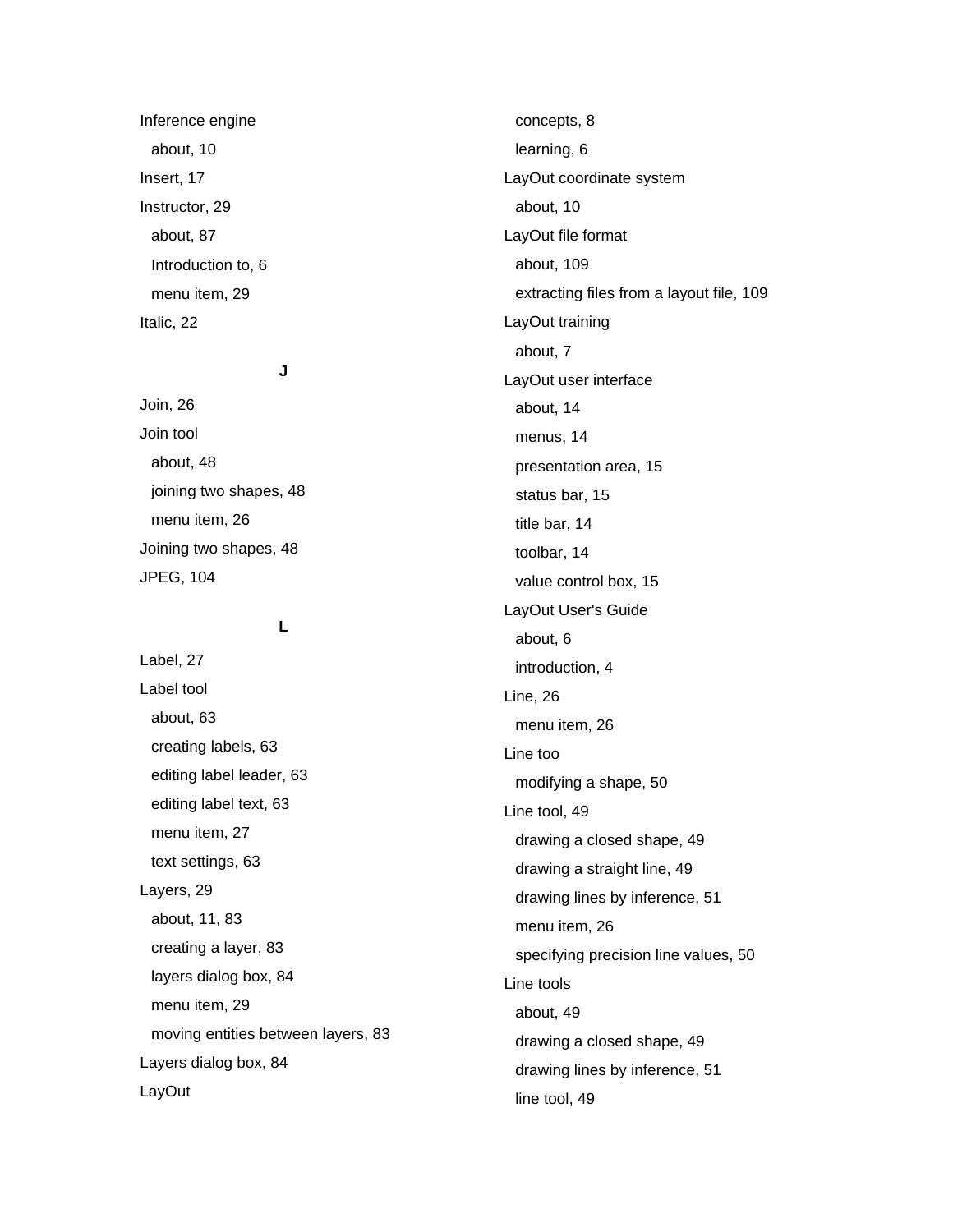modifying a shape, 50 specifying precision line values, 50 Lines, 26 Lozenge, 27 menu item, 27 Lozenge tool, 56 menu item, 27

## **M**

Make clipping mask, 19 Master Layer about, 11 Menus, 14 about, 6 Minimizing image sizes, 91 Model editing point of view, rendering, or active page, 92 entitiy, 92 Model import about, 97 importing model files, 97 Modifying a shape, 50 Modifying fill and stroke, 76 Modifying text style for existing text, 80 Move to current layer, 19 Moving entities, 42 Moving entities between layers, 83 Moving the center of rotation, 42

## **N**

New, 16 New tray, 29 New window for untitled, 30 Next, 28

#### **O**

Object snap, 25 Open, 16 OpenGL about, 106 common symptoms of sub-standard OpenGL cards, 107 compatibility issues, 106 enabling hardware accelaration, 106 what is OpenGL?, 106

## **P**

Page manager about, 82 pages dialog box, 82 Page setup, 17 Pages, 29 add page menu item, 28 delete menu item, 28 duplicate menu item, 28 menu item, 29 next menu item, 28 previous menu item, 28 Pages dialog box, 82 Pages menu about, 28 add, 28 delete, 28 duplicate, 28 next, 28 previous, 28 Pan, 20 Pan tool about, 65 menu item, 20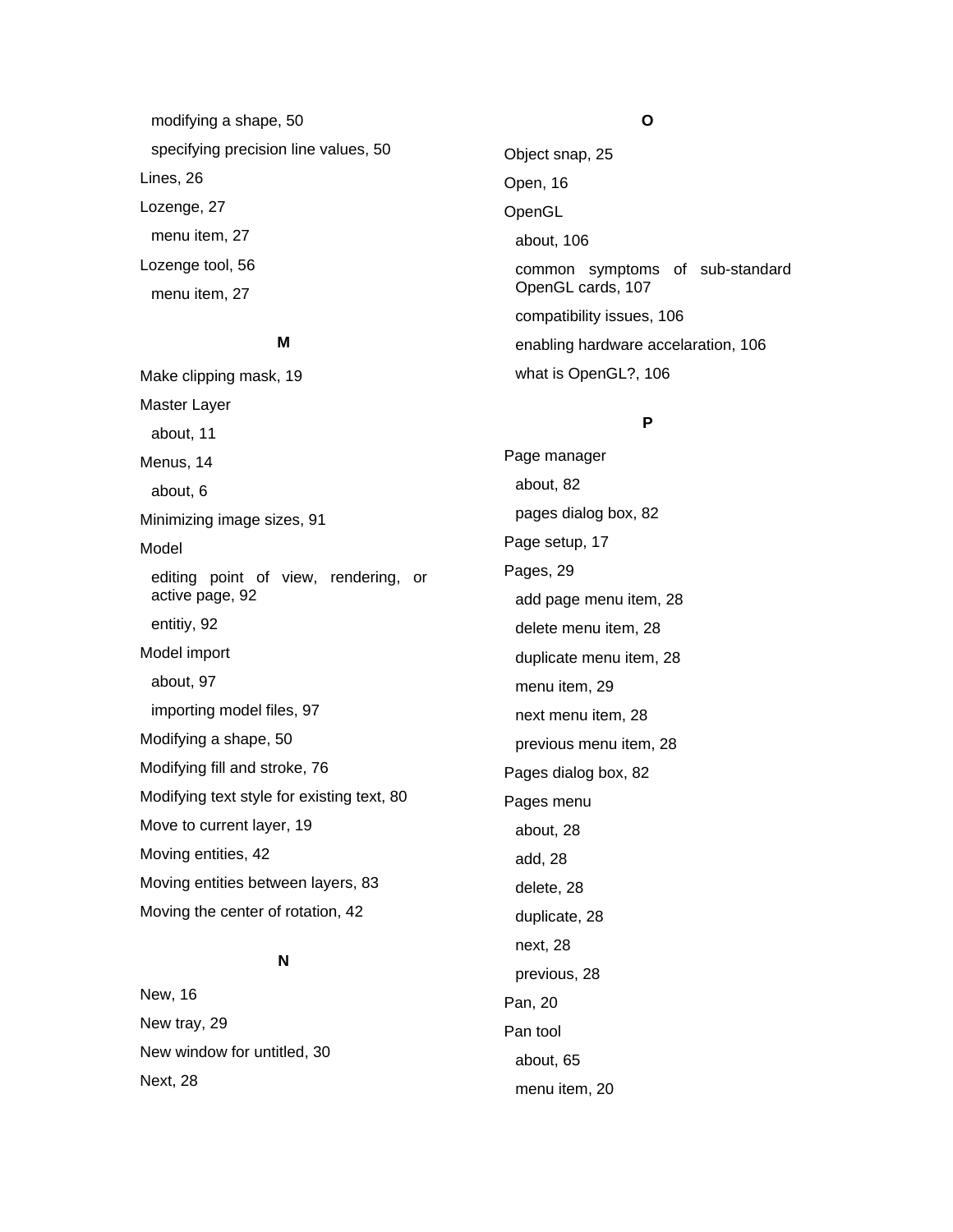panning the view, 65 panning while in another tool (3-button mouse), 65 Panning the view, 65 Panning while in another tool (3-button mouse), 65 Paper, 68 Paste, 18 Paste style, 19 PDF export about, 99 exporting a PDF file, 99 PDF export options dialog box, 99 PDF export options dialog box, 99 Pie, 26 menu item, 26 Pie tool, 55 creating a pie piece, 55 menu item, 26 using, 55 PNG, 105 Polygon, 27 Polygon tool about, 60 drawing a polygon, 60 menu item, 27 specifying the number of polygon sides, 61 Preferences menu item, 19 see also application preferences dialog box, 71 Presentation area, 15 Previous, 28 Print, 17 Print preview, 17 about, 6 about, 104 BMP, 105 Epix, 105 JPEG, 104 PNG, 105 TGA, 105 TIFF, 105 about, 96 Rectangle, 27 about, 56 Redo, 18 References, 69 Rounded, 27

### **Q**

Quick reference card

### **R**

Raster file formats Raster image import importing image files, 96 menu item, 27 Rectangle tool, 56 drawing a bulged rectangle, 56 menu item, 27 Rectangle tools drawing a lozenge, 56 drawing a rectangle, 56 drawing a rounded rectangle, 56 drawing rectangles by inference, 57 entering precise dimensions, 56 Release clipping mask, 19 Restore default workspace, 20 Revert to saved, 17 Rotating entities, 42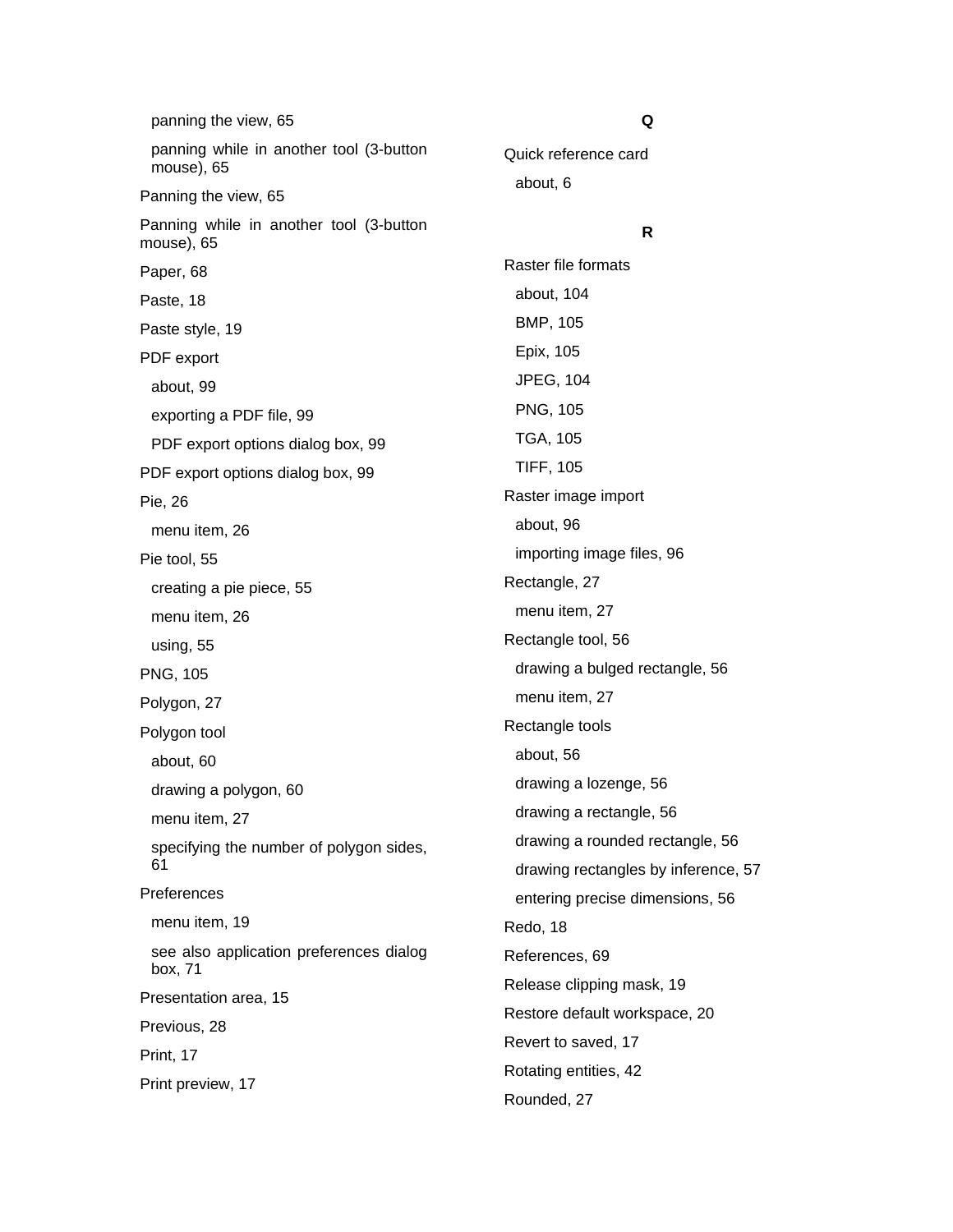menu item, 27 Rounded rectangle tool, 56 Rounded tool menu item, 27

## **S**

Sampling and applying styles, 45 Save, 16 Save as, 16 Save as scrapbook, 16 Save as template, 16 Scales, 71 Scaling entities, 43 **Scrapbook** about, 11, 85 adding items to the scrapbook, 85 applying styles from the scrapbook, 85 editing a scrapbook, 85 Save as scrapbook menu item, 16 scrapbook dialog box, 86 using entities in the scrapbook, 85 Scrapbook dialog box, 86 Scrapbooks, 29 menu item, 29 Select, 26 Select all, 19 Select none, 19 Select tool about, 41 menu item, 26 moving the center of rotation, 42 rotating entities, 42 scaling entities, 43 selecting a single entity, 41 selecting multiple entities, 41

Selecting a single entity, 41 Selecting multiple entities, 41 Selecting tool moving entities, 42 Send backward, 24 Send to back, 24 Setting text style, 80 Shadow tab, 79 Shape style, 29 about, 76 applying fill and stroke, 76 menu item, 29 modifying fill and stroke, 76 stroke settings, 77 **Shapes** about, 9 shortcuts, 72 Show/hide grid, 20 Show/hide tray, 29 Sketchup model, 29 fog tab, 79 menu item, 29 shadow tab, 79 SketchUp model about, 78 display tab, 79 view tab, 78 Smaller, 22 Space, 24 Spacing, 23 Specifying precision line values, 50 Specifying the number of polygon sides, 61 Split, 26 Split tool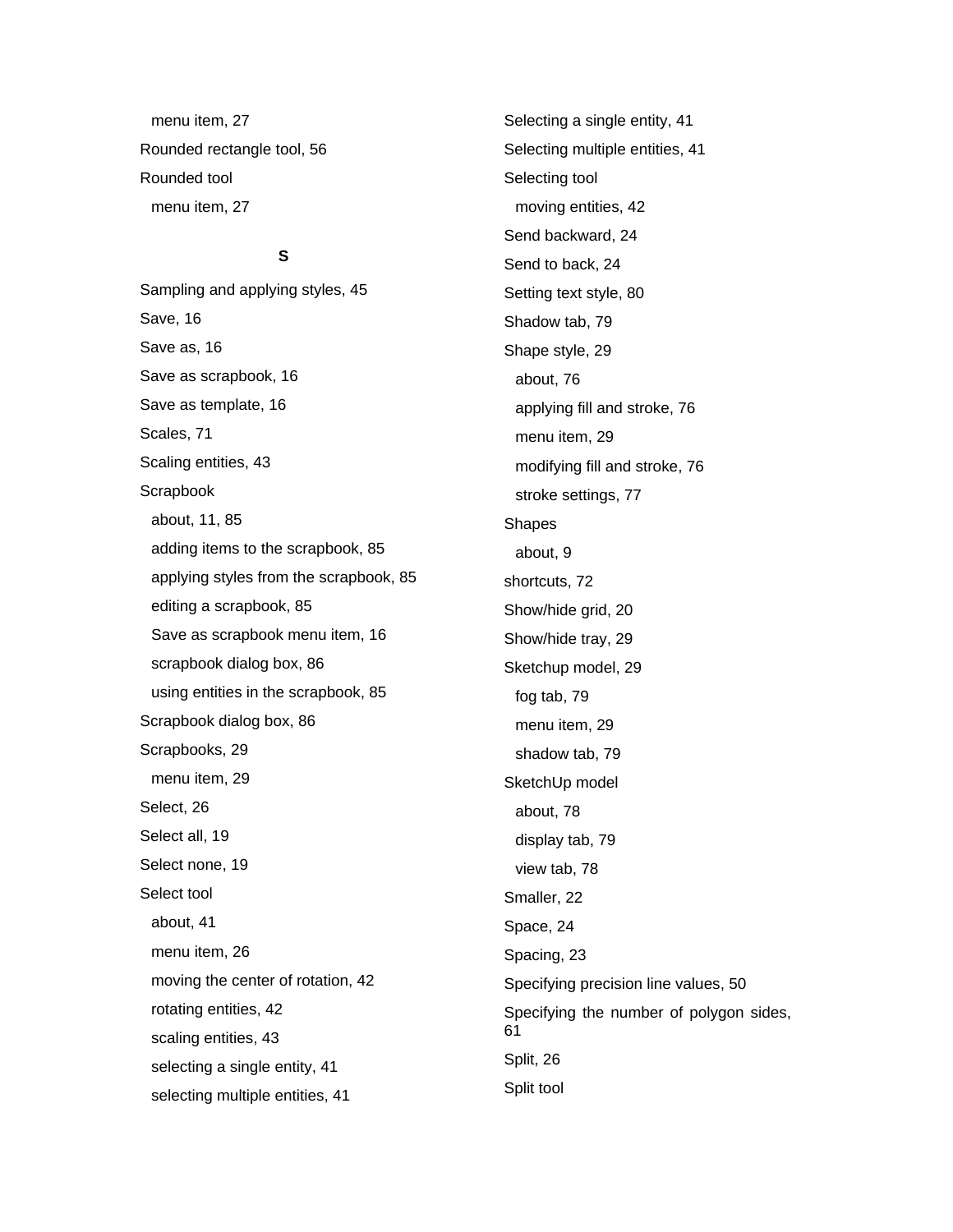about, 46 menu item, 26 splitting a line or edge, 47 splitting two shapes, 46 Splitting a line or edge, 47 Splitting two shapes, 46 Startup, 72 Status bar, 15 about, 6 Strikethrough, 22 Stroke settings, 77 Style, 26 Style tool about, 45 entity styles compatibility, 45 menu item, 26 sampling and applying styles, 45 Styles about, 11

#### **T**

Technical support about, 5 **Templates** save as menu item, 16 Text, 27 Text import about, 98 importing text files, 98 Text menu about, 22 align center, 22 align left, 22 align right, 22 baseline, 22

bigger, 22 bold, 22 italic, 22 smaller, 22 spacing, 23 strikethrough, 22 underline, 22 Text settings, 62, 63 Text style, 29 about, 80 menu item, 29 modifying text style for existing text, 80 setting text style, 80 the text style dialog box, 81 Text tool about, 62 creating text, 62 editing text, 62 menu item, 27 text settings, 62 TGA, 105 The text style dialog box, 81 TIFF, 105 Title bar, 14 Toolbar, 14 **Toolbars** about, 32 creating customized toolbars, 33 customizing, 32 menu item, 20 the customize dialog box, 33 Tools menu about, 26 arcs, 26 circles, 27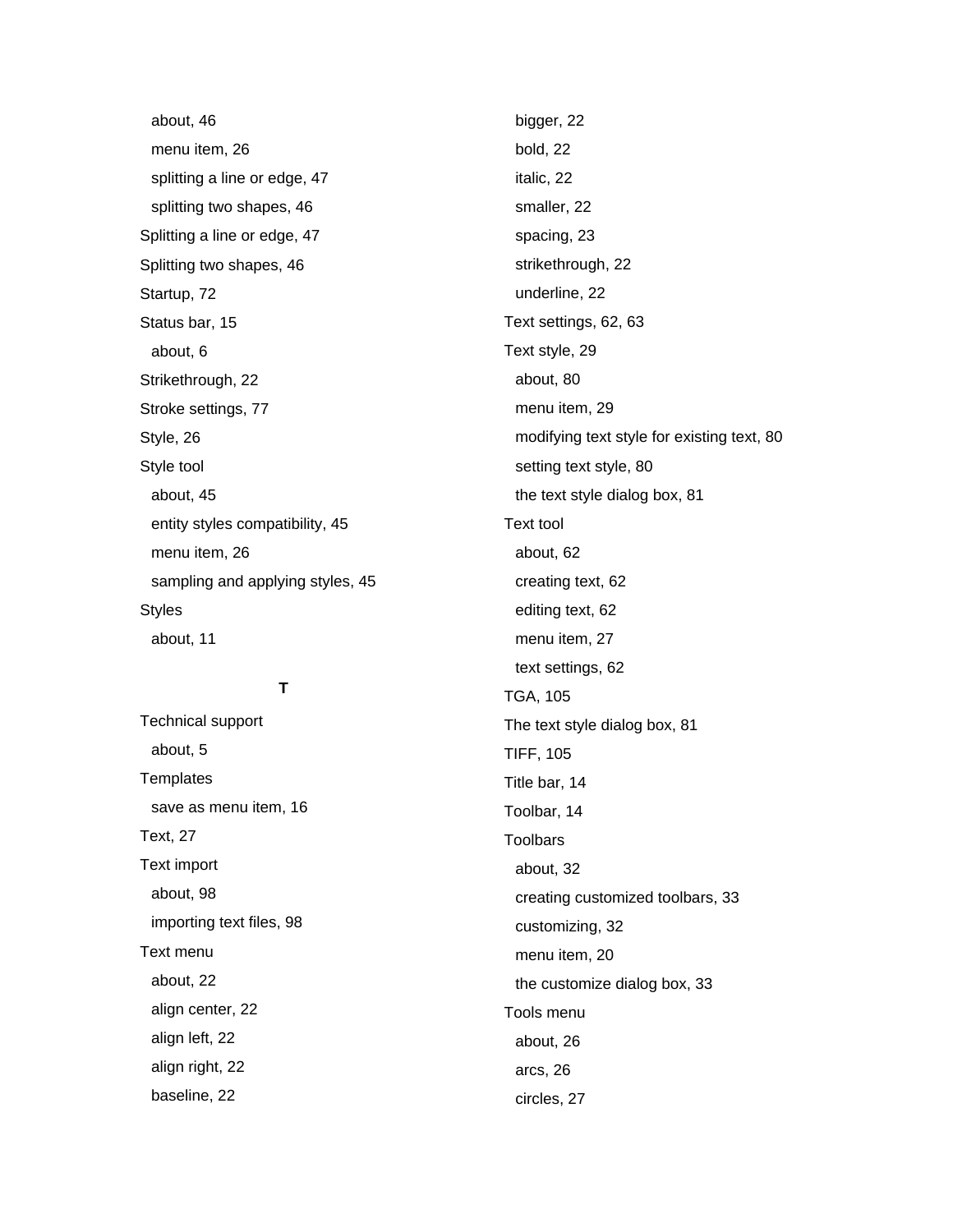eraser, 26 join, 26 label, 27 lines, 26 polygon, 27 rectangles, 27 select, 26 split, 26 style, 26 text, 27

Underline, 22

Ungroup, 19

Ungrouping a group, 90

Using entities in the scrapbook, 85

Undo, 18

Units, 69 User forum about, 6

**U**

zoom in, 20 zoom out, 20 View tab, 78

#### **W**

Window menu (open documents), 30 about, 29 colors, 29 instructor, 29 layers, 29 new tray, 29 new window for untitled, 30 pages, 29 scrapbooks, 29 shape style, 29 show/hide tray, 29 sketchup model, 29 text style, 29

#### **Z**

**V** Value control box, 15 VCB, 15 about, 15 Video tutorials about, 6 View menu about, 20 full screen, 21 pan, 20 restore default workspace, 20 show/hide grid, 20 toolbars, 20 zoom, 20 Zoom, 20 Zoom in, 20 Zoom menu actual size, 20 zoom to fit, 20 Zoom out, 20 Zoom to fit, 20 Zoom tool about, 66 menu item, 20 zooming in and zooming out of your presentation, 66 zooming with a scrool wheel mouse, 66 Zooming in and zooming out of your presentation, 66